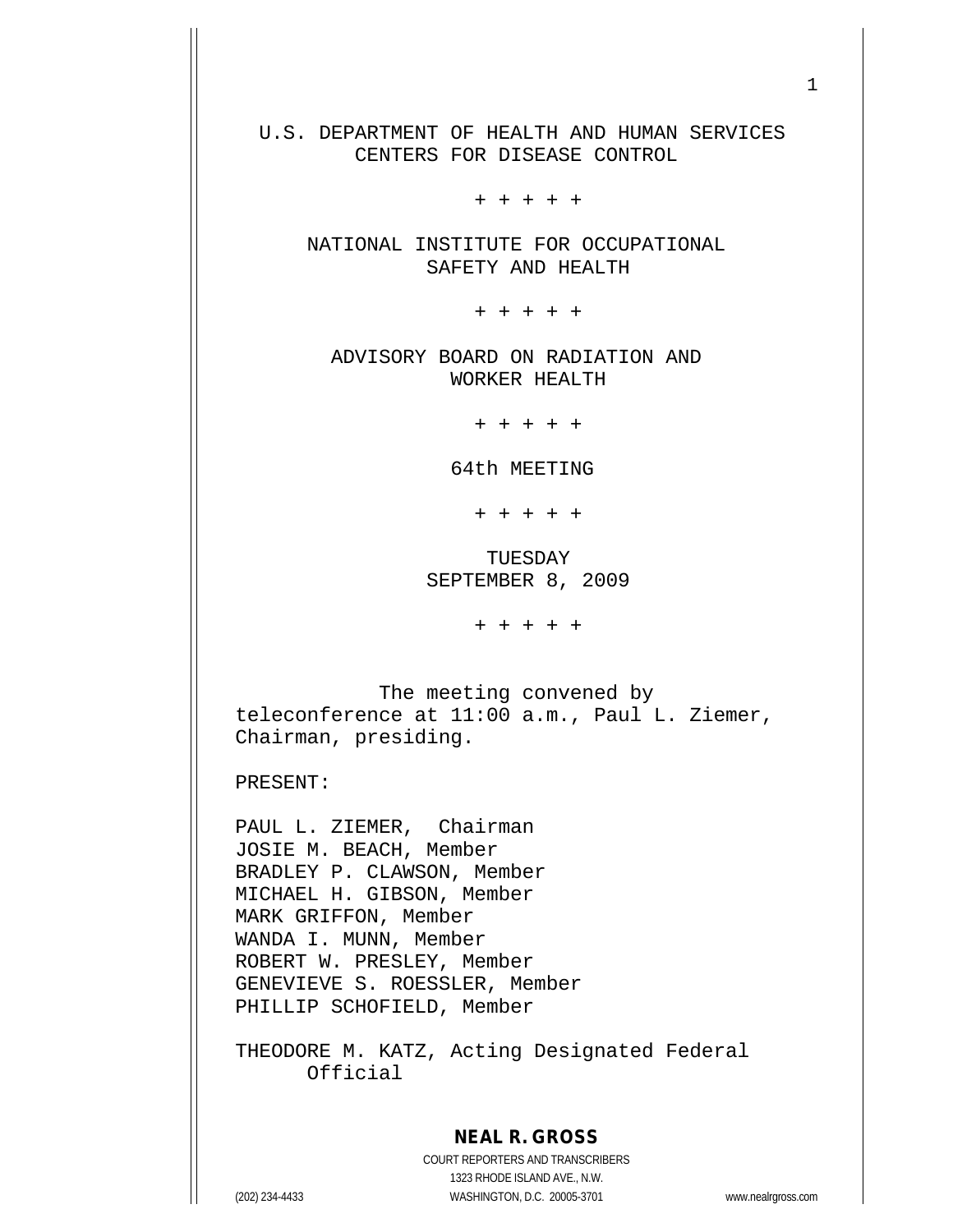ALSO PRESENT:

ADAMS, NANCY, NIOSH Contractor AL-NABULSI, ISAF, DOE BARRIE, TERRIE, ANWAG FITZGERALD, JOE, SC&A HOWELL, EMILY, HHS KOTSCH, JEFFREY, DOL LAUFER, LARA, GAO RUTHERFORD, LAVON, NIOSH OCAS MAURO, JOHN, SC&A NETON, JIM, NIOSH OCAS OSTROW, STEVE, SC&A ROBERTSON-DEMERS, KATHRYN, SC&A RUBINS, SUZANNE, GAO

## **NEAL R. GROSS**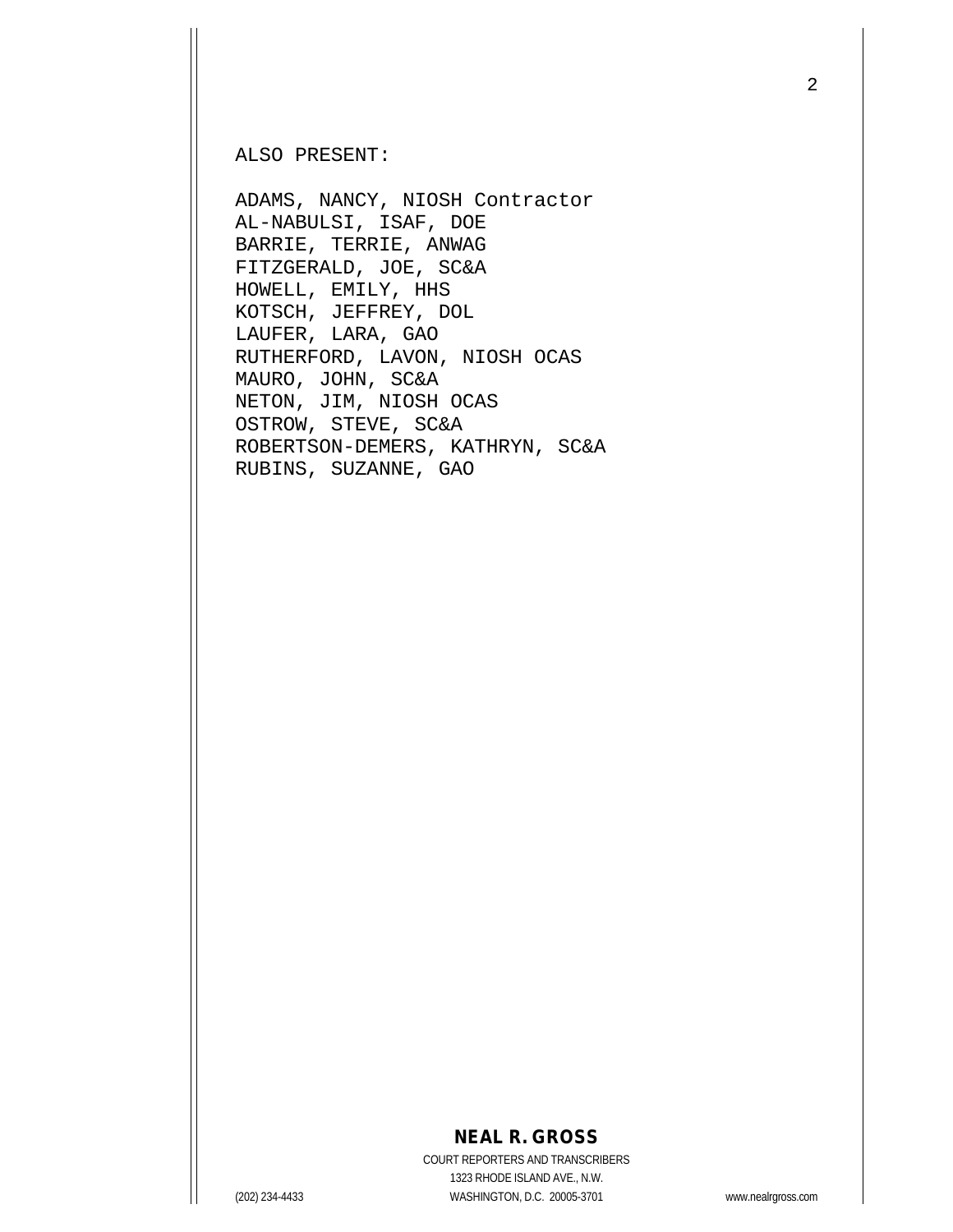T-A-B-L-E O-F C-O-N-T-E-N-T-S

| Roll Call                                                                                                                                               | Ted Katz. .  |                     |                                                                                                                         |               |                                                                 |                      |  |  |  |  | . 5                |
|---------------------------------------------------------------------------------------------------------------------------------------------------------|--------------|---------------------|-------------------------------------------------------------------------------------------------------------------------|---------------|-----------------------------------------------------------------|----------------------|--|--|--|--|--------------------|
| Welcome                                                                                                                                                 | Paul Ziemer. |                     |                                                                                                                         |               |                                                                 |                      |  |  |  |  | . 11               |
| Votes and Status of Board Recommendations on<br>Lake Ontario Ordnance Works, Baker-Perkins,<br>Co., and Norton, SEC Petition                            |              | Ted Katz.           |                                                                                                                         | $\sim$ $\sim$ |                                                                 | $\cdot$ .            |  |  |  |  | $\ldots$ . 14      |
| Status of DOL Consideration of OCAS Review of<br>Ruttenber Data                                                                                         |              | Jeff Kotsch         |                                                                                                                         |               |                                                                 |                      |  |  |  |  | $\ldots$ 16        |
| Coordinating OCAS and SC&A/Board Data Captures<br>Bradley Clawson. 19                                                                                   |              |                     |                                                                                                                         |               |                                                                 |                      |  |  |  |  |                    |
| Special Exposure Cohort (SEC) Petition Status<br>Updates - Update on Petitions Planned for<br>Presentation at October Board Meeting<br>LaVon Rutherford |              |                     |                                                                                                                         |               | $\cdot$ $\cdot$ $\cdot$ $\cdot$ $\cdot$ $\cdot$ $\cdot$ $\cdot$ |                      |  |  |  |  | . . 45             |
| Updates from Work Groups and Subcommittees<br>Dose Reconstruction Subcommittee                                                                          |              | Mark Griffon.       |                                                                                                                         |               |                                                                 | $\ddot{\phantom{1}}$ |  |  |  |  | 51                 |
| Procedures Review Subcommittee                                                                                                                          | Wanda Munn.  |                     |                                                                                                                         |               |                                                                 |                      |  |  |  |  | 55                 |
| Linde Work Group                                                                                                                                        |              | Genevieve Roessler. |                                                                                                                         |               |                                                                 |                      |  |  |  |  | 59                 |
| Board Work Group Transcript Review Policy<br>Paul Ziemer.                                                                                               |              |                     |                                                                                                                         |               |                                                                 |                      |  |  |  |  | 61                 |
| Suggestions for Blockson Chemical Company<br>Radon Model Validation<br>Mark Griffon                                                                     |              |                     |                                                                                                                         |               |                                                                 |                      |  |  |  |  | . 84               |
| Future Plans/Suggestion for October Board<br>Meeting Agenda Items.                                                                                      |              |                     |                                                                                                                         |               |                                                                 |                      |  |  |  |  | .125               |
| (202) 234-4433                                                                                                                                          |              |                     | <b>NEAL R. GROSS</b><br>COURT REPORTERS AND TRANSCRIBERS<br>1323 RHODE ISLAND AVE., N.W.<br>WASHINGTON, D.C. 20005-3701 |               |                                                                 |                      |  |  |  |  | www.nealrgross.com |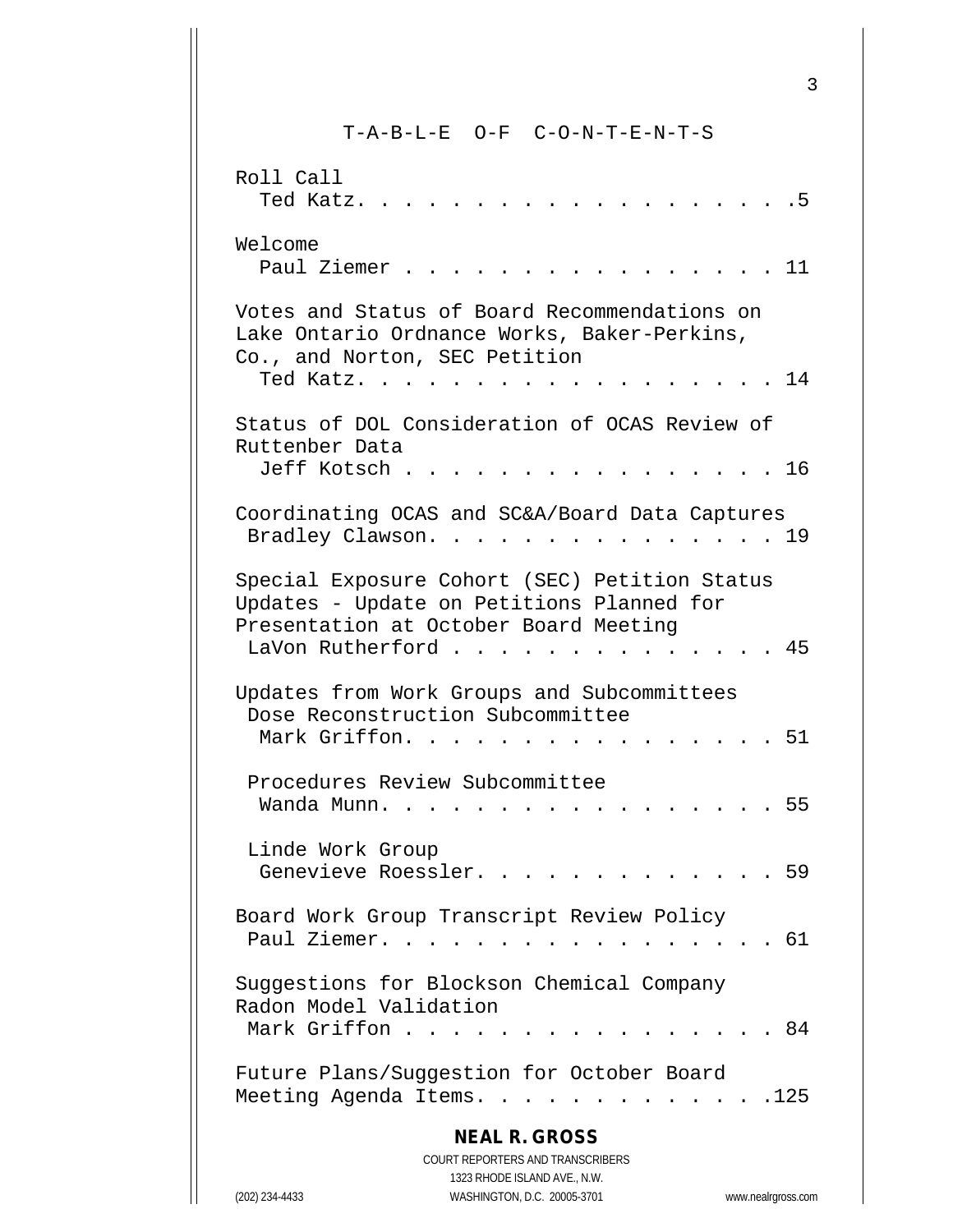**NEAL R. GROSS** COURT REPORTERS AND TRANSCRIBERS 1323 RHODE ISLAND AVE., N.W. (202) 234-4433 WASHINGTON, D.C. 20005-3701 www.nealrgross.com 1 P-R-O-C-E-E-D-I-N-G-S  $2 \parallel$  11:02 a.m. 3 MR. KATZ: Welcome, everybody. 4 || This is the Advisory Board on Radiation and 5 Worker Health conference call. And as usual,  $6 \parallel$  we're going to begin with roll call, beginning 7 with Board members and with the Chair. To 8 || make things easy, let me just run down the 9 || list and, people, let me know if you're here. 10 Dr. Ziemer is here. 11 || CHAIRMAN ZIEMER: Yes. 12 MR. KATZ: All right. Then, Mr.  $13$  Schofield? 14 || MEMBER SCHOFIELD: Here. 15 MR. KATZ: Dr. Roessler? 16 (No response.) 17 || MR. KATZ: Mr. Presley? 18 MEMBER PRESLEY: Here. 19 MR. KATZ: Dr. Poston? 20 (No response.) 21 || MR. KATZ: Okay. Ms. Munn? 22 | NEMBER MUNN: Here.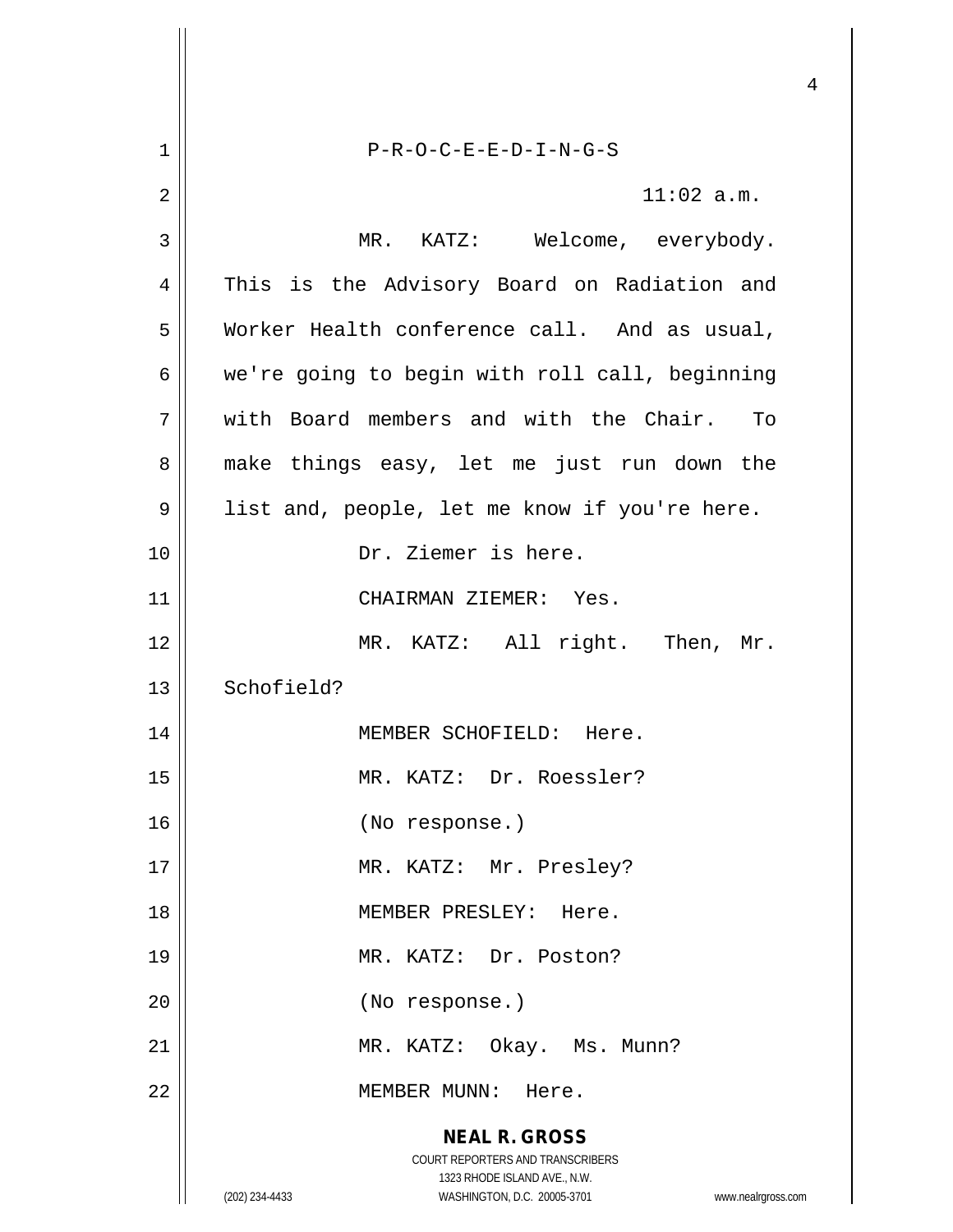| $\mathbf{1}$   | MR. KATZ: And, Jim Melius, I'll                                                                                                                                 |
|----------------|-----------------------------------------------------------------------------------------------------------------------------------------------------------------|
| $\overline{2}$ | let you know, he has a press conference that                                                                                                                    |
| 3              | was scheduled very recently that's going to                                                                                                                     |
| 4              | maybe keep him away for the whole meeting.                                                                                                                      |
| 5              | Dr. Lockey?                                                                                                                                                     |
| 6              | CHAIRMAN ZIEMER: But he will join                                                                                                                               |
| 7              | us if we're still in session.                                                                                                                                   |
| 8              | MR. KATZ: That's right: when he's                                                                                                                               |
| 9              | through.                                                                                                                                                        |
| 10             | CHAIRMAN ZIEMER: When he's                                                                                                                                      |
| 11             | through.                                                                                                                                                        |
| 12             | MR. KATZ: But he thinks he may                                                                                                                                  |
| 13             | not be through until 12:30, 1:00 or later.                                                                                                                      |
| 14             | And I'm not sure what the length of this                                                                                                                        |
| 15             | meeting will be.                                                                                                                                                |
| 16             | CHAIRMAN ZIEMER: Yes. Okay.                                                                                                                                     |
| 17             | MR. KATZ: And, you know, he has                                                                                                                                 |
| 18             | an agenda item, but I think he's communicated                                                                                                                   |
| 19             | with Mark so that Mark can carry some of that                                                                                                                   |
| 20             | water at least.                                                                                                                                                 |
| 21             | CHAIRMAN ZIEMER: Yes.                                                                                                                                           |
| 22             | MR. KATZ: Dr. Lockey?                                                                                                                                           |
|                | <b>NEAL R. GROSS</b><br>COURT REPORTERS AND TRANSCRIBERS<br>1323 RHODE ISLAND AVE., N.W.<br>WASHINGTON, D.C. 20005-3701<br>(202) 234-4433<br>www.nealrgross.com |

 $\overline{\phantom{a}}$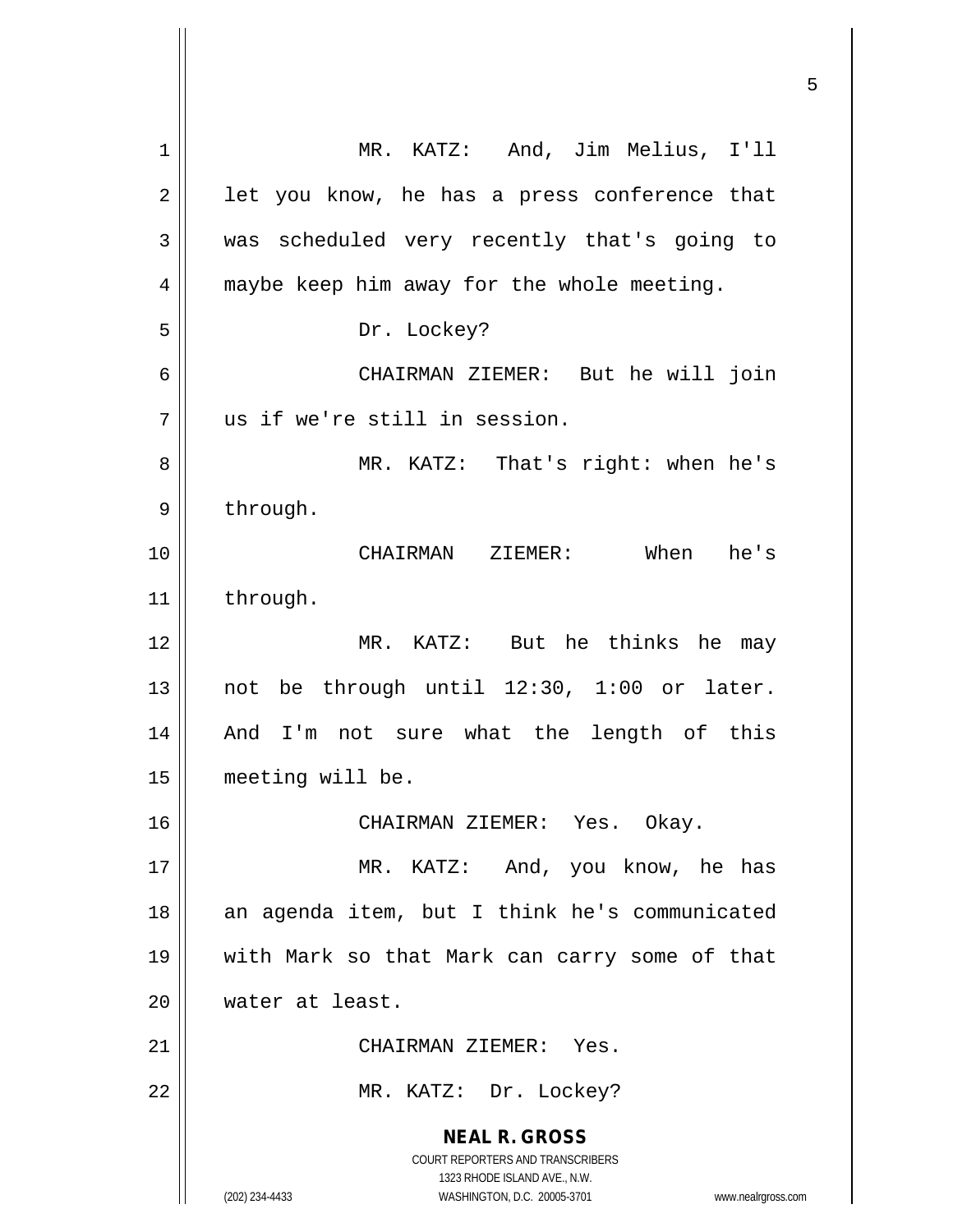**NEAL R. GROSS** COURT REPORTERS AND TRANSCRIBERS 1323 RHODE ISLAND AVE., N.W. (202) 234-4433 WASHINGTON, D.C. 20005-3701 www.nealrgross.com 1 || (No response.) 2 MR. KATZ: Actually, you know, I  $3 \parallel$  think I recall that Dr. Lockey can't make  $4 \parallel$  this. 5 CHAIRMAN ZIEMER: Yes. 6 MR. KATZ: So Mr. Griffon? Mark? 7 (No response.) 8 MR. KATZ: Okay. I know he's 9 | intending to attend. 10 Mr. Gibson? 11 || MEMBER GIBSON: Yes. I'm here,  $12$   $\parallel$  Ted. 13 || MR. KATZ: And, Mr. Clawson? 14 || MEMBER CLAWSON: I'm here. 15 MR. KATZ: And, Ms. Beach, you  $16$  still with us? 17 || MEMBER BEACH: I'm here. 18 MR. KATZ: Okay. Let me just 19 check back through the folks that didn't 20 | respond. 21 || Dr. Roessler? 22 || MEMBER ROESSLER: I just tuned in.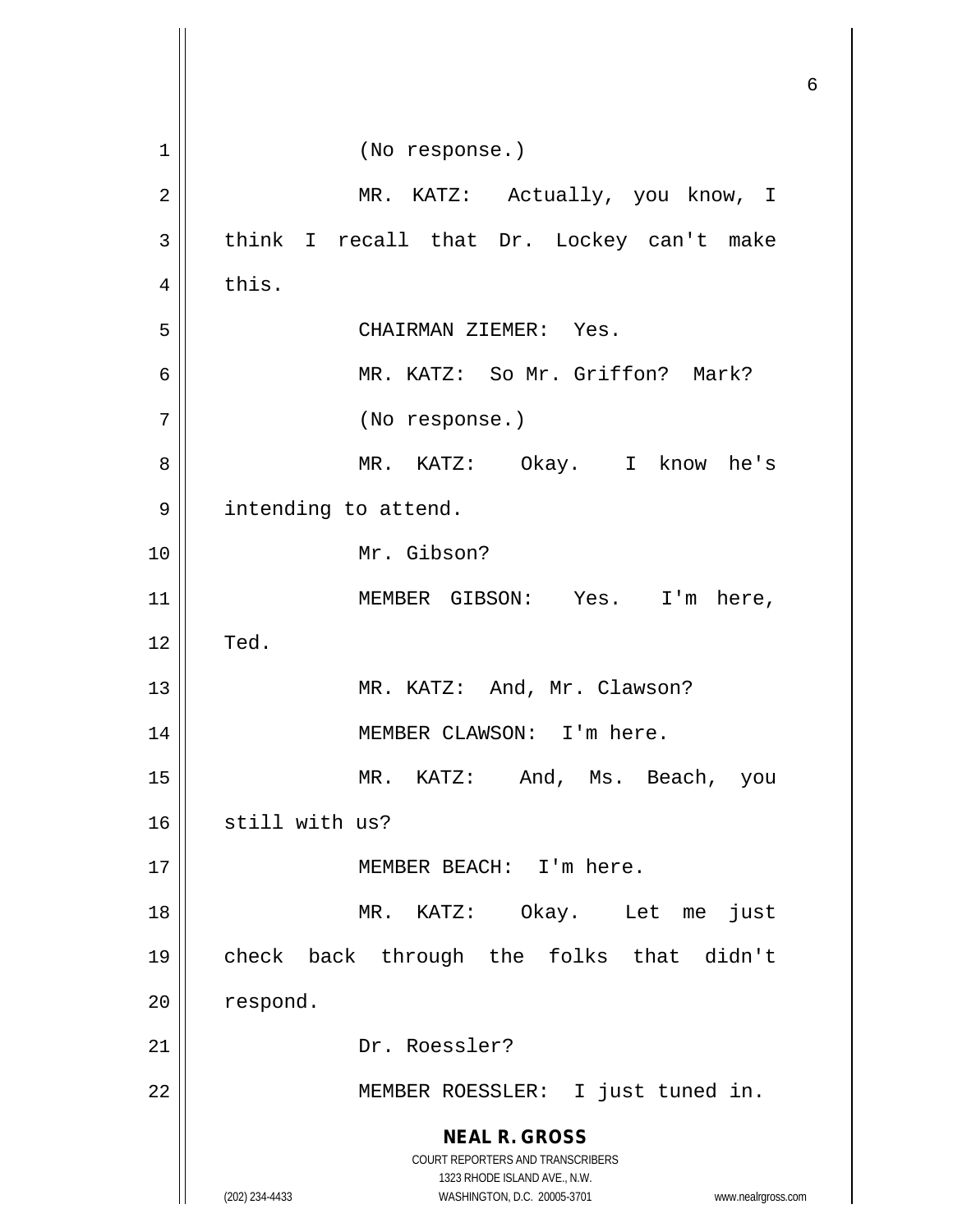| 1              | MR. KATZ: Great. Welcome.                                                                                                                      |
|----------------|------------------------------------------------------------------------------------------------------------------------------------------------|
| $\overline{2}$ | Dr. Poston?                                                                                                                                    |
| 3              | (No response.)                                                                                                                                 |
| 4              | MR. KATZ: Okay. I have no notice                                                                                                               |
| 5              | from Dr. Poston, I don't think.                                                                                                                |
| 6              | Again, Dr. Lockey probably not to                                                                                                              |
| 7              | be with us.                                                                                                                                    |
| 8              | Mr. Griffon?                                                                                                                                   |
| 9              | MEMBER GRIFFON: Yes, I'm here,                                                                                                                 |
| 10             | Ted, now.                                                                                                                                      |
| 11             | MR. KATZ: Oh, great. Okay.                                                                                                                     |
| 12             | CHAIRMAN ZIEMER: So we have<br>a a                                                                                                             |
| 13             | quorum.                                                                                                                                        |
| 14             | MR. KATZ: We have a quorum. And                                                                                                                |
| 15             | then let me just also check and see for other                                                                                                  |
| 16             | federal attendants, first OCAS and ORAU team.                                                                                                  |
| 17             | DR. NETON: Jim Neton.                                                                                                                          |
| 18             | MR. RUTHERFORD: LaVon Rutherford                                                                                                               |
| 19             | with OCAS.                                                                                                                                     |
| 20             | MR. KATZ: Welcome. More with                                                                                                                   |
| 21             | OCAS?                                                                                                                                          |
| 22             | (No response.)                                                                                                                                 |
|                | <b>NEAL R. GROSS</b>                                                                                                                           |
|                | <b>COURT REPORTERS AND TRANSCRIBERS</b><br>1323 RHODE ISLAND AVE., N.W.<br>(202) 234-4433<br>WASHINGTON, D.C. 20005-3701<br>www.nealrgross.com |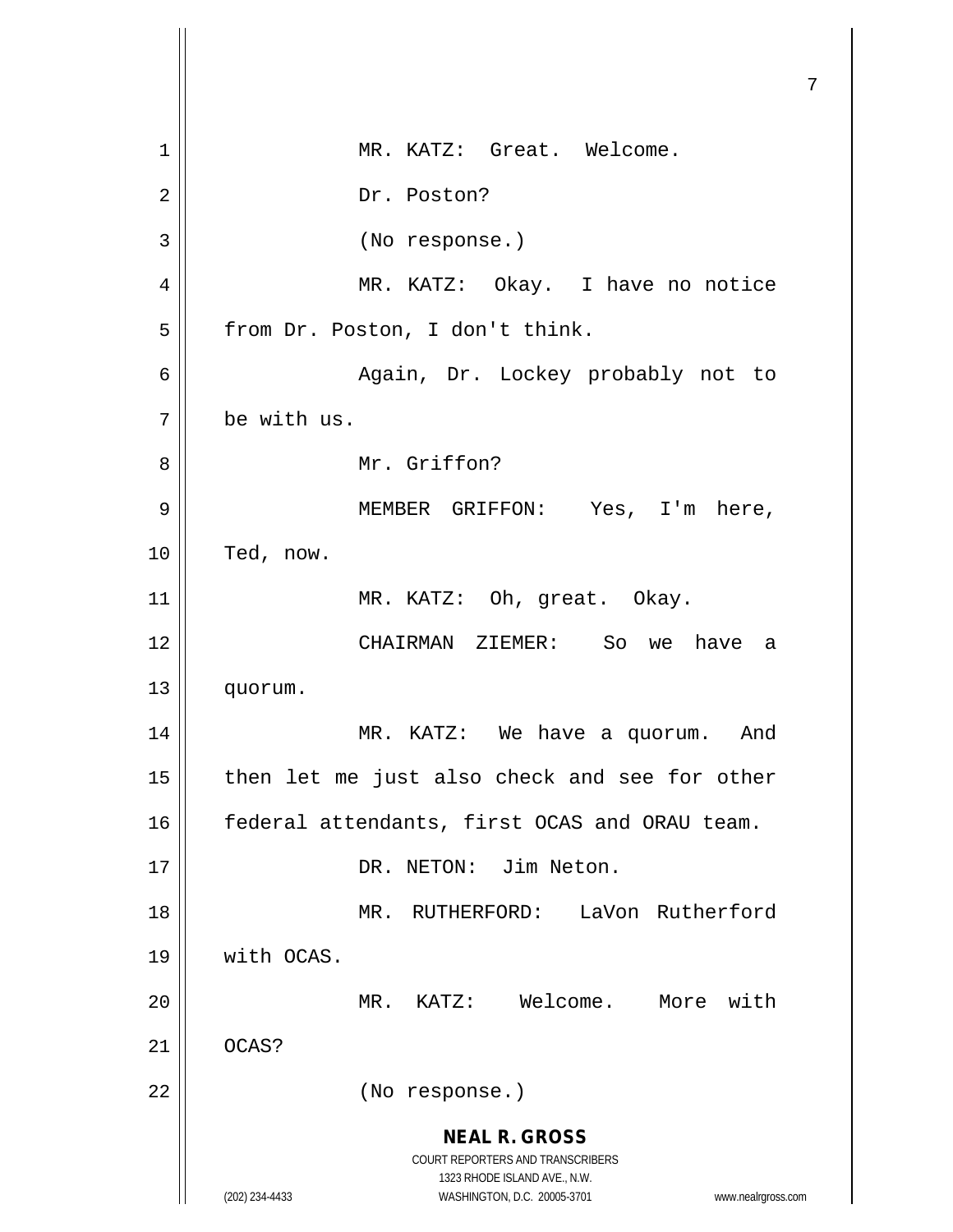**NEAL R. GROSS** COURT REPORTERS AND TRANSCRIBERS 1323 RHODE ISLAND AVE., N.W. (202) 234-4433 WASHINGTON, D.C. 20005-3701 www.nealrgross.com 1 | MR. KATZ: How about the ORAU  $2 \parallel$  team? 3 (No response.) 4 MR. KATZ: Okay. How about SC&A? 5 DR. MAURO: John Mauro, SC&A. 6 Good morning, everyone. 7 || CHAIRMAN ZIEMER: Good morning, 8 John. 9 MR. KATZ: Good morning, John. 10 DR. OSTROW: Steve Ostrow, SC&A. 11 || MR. KATZ: Good morning, Steve. 12 || DR. OSTROW: Good morning. 13 || MS. ROBERTSON-DeMERS: Kathy 14 || Robertson- DeMers, SC&A. 15 || MR. KATZ: Hi, Kathy. 16 MR. FITZGERALD: Joe Fitzgerald,  $17 \parallel$  SC&A. 18 || MR. KATZ: All right, then. How 19 about members of the public or staff of 20 | congressional offices? 21 CHAIRMAN ZIEMER: Who want to be 22 identified.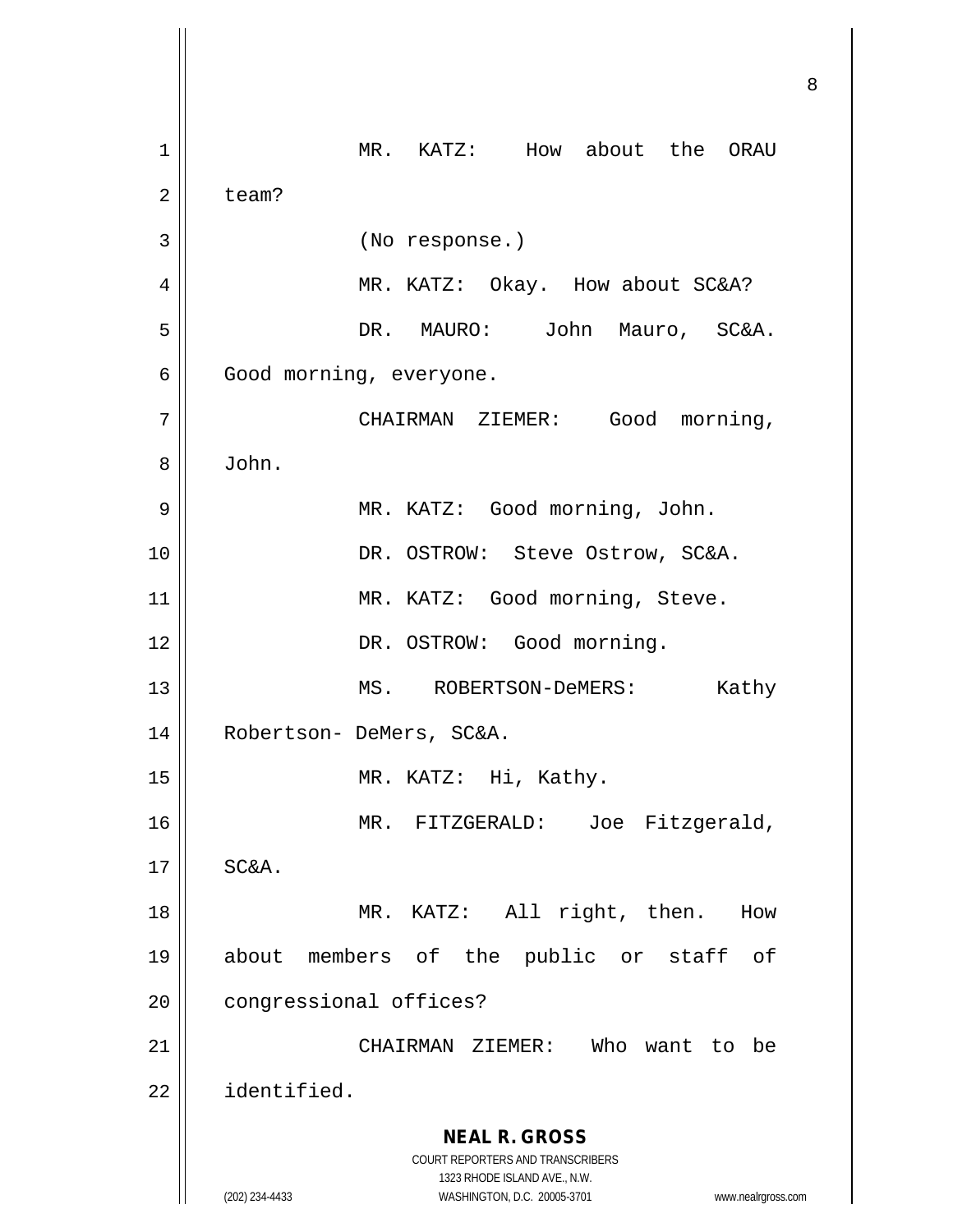**NEAL R. GROSS** COURT REPORTERS AND TRANSCRIBERS 1323 RHODE ISLAND AVE., N.W. (202) 234-4433 WASHINGTON, D.C. 20005-3701 www.nealrgross.com 1 || MS. BARRIE: This is Terrie 2 | Barrie, with ANWAG. 3 MR. KATZ: Welcome, Terrie. 4 | MS. BARRIE: Good morning. 5 || MR. KATZ: Okay. And finally,  $6 \parallel$  other federal employees and contractors. 7 || MS. HOWELL: Emily Howell, HHS. 8 MS. ADAMS: Nancy Adams, NIOSH 9 | contractor. 10 MS. AL-NABULSI: Isaf Al-Nabulsi, 11 DOE. 12 MR. KOTSCH: Jeff Kotsch, 13 | Department of Labor. 14 MS. RUBINS: Suzanne Rubins,  $15$  | R-U-B-I-N-S, U.S. GAO. 16 MS. LAUFER: Lara Laufer, GAO. 17 MR. KATZ: Great. Welcome. 18 Welcome, all of you. And then let me just 19 remind everyone on the line to please mute 20 || your phones except when you're addressing the  $21$  group. And if you don't have a mute button,  $22$  | the \*6 will work. And then to come back, to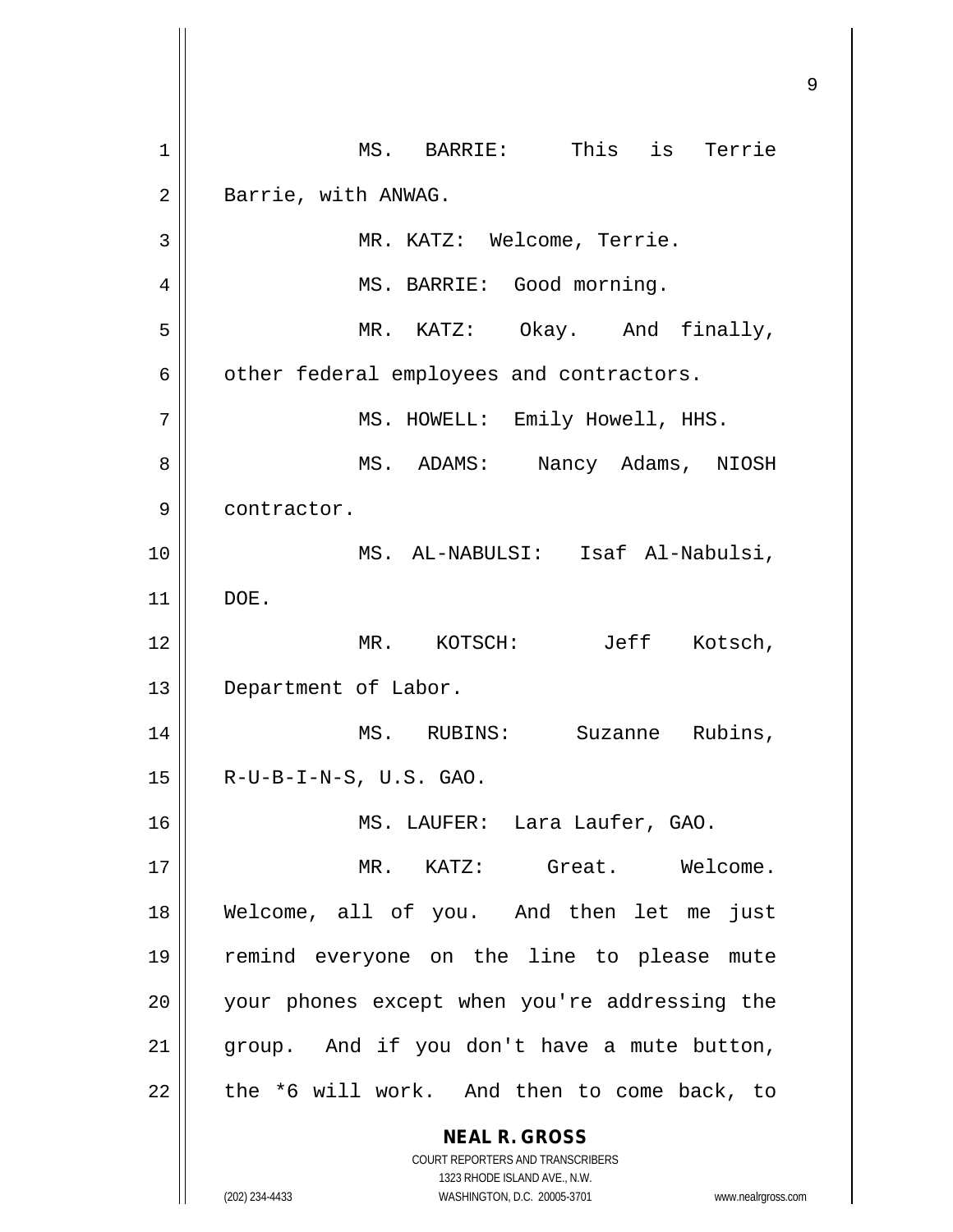**NEAL R. GROSS** COURT REPORTERS AND TRANSCRIBERS 1323 RHODE ISLAND AVE., N.W. (202) 234-4433 WASHINGTON, D.C. 20005-3701 www.nealrgross.com 1 be able to speak again, you just press \*6  $2 \parallel$  again. And if you have to leave this call at  $3 \parallel$  any time, please don't put it on hold. Just 4 hang up and call back in, because the hold  $5$  || will interrupt the call for everyone else. 6 And, Dr. Ziemer, it's yours. 7 MEMBER PRESLEY: Hey, Ted? 8 MR. KATZ: Yes? 9 MEMBER PRESLEY: This is Bob 10 Presley. Has anybody else got a bad 11 connection besides me? 12 MEMBER CLAWSON: Bob, this is  $13$  | Brad. It's coming in clear to me and  $-$ 14 CHAIRMAN ZIEMER: Yes, I'm real 15 | clear. 16 MEMBER PRESLEY: I'm going to hang 17 up and try again, because I can't hardly hear 18 || anybody. 19 || MR. KATZ: Okay, Bob. 20 || **MEMBER PRESLEY:** All righty. 21 CHAIRMAN ZIEMER: Okay. I think  $22$   $\parallel$  we can proceed, however, and Bob will join us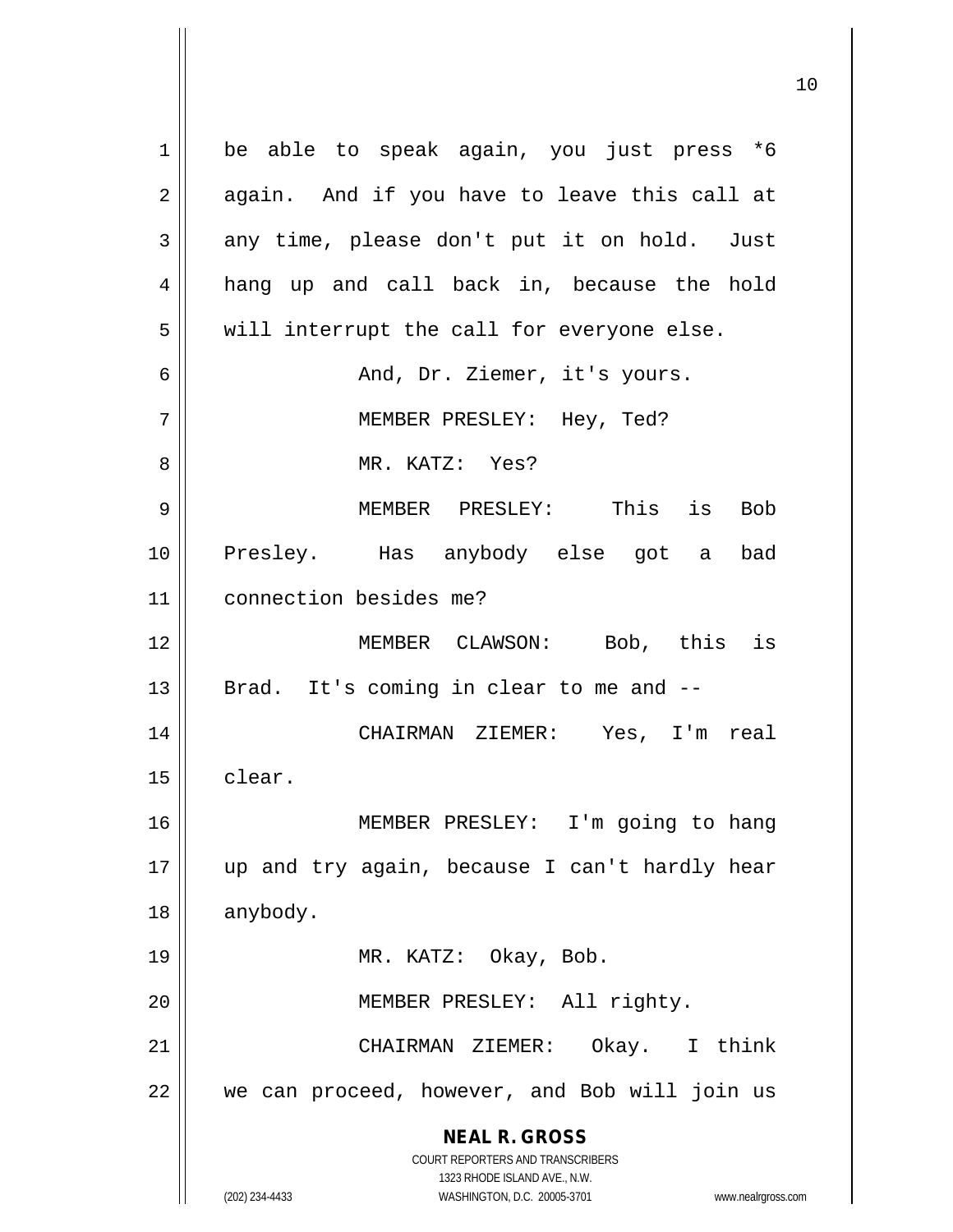**NEAL R. GROSS** COURT REPORTERS AND TRANSCRIBERS 1 here in just a second, but we still have a 2 quorum. 3 || So let me officially call the 4 || meeting to order and welcome everybody. 5 | Appreciate your taking time to participate in  $6 \parallel$  the meeting today. 7 || The agenda for today's meeting has 8 || been posted on the website, and Board members  $9 \parallel$  should have also received copies of the agenda 10 by email. 11 || Any Board members who don't have 12 | copies of the agenda? 13 (No response.) 14 CHAIRMAN ZIEMER: Very good. Then 15 I'm going to proceed down through the agenda 16 || with one exception in terms of order. You'll 17 notice -- and the agenda doesn't have numbers, 18 || but bullet points -- the Blockson item, which 19 is the fourth bullet point. I'm going to 20 defer that to the end of the agenda in order 21 to provide a possibility for Dr. Melius to  $22$  || participate, if in fact, he's able to join us

1323 RHODE ISLAND AVE., N.W.

(202) 234-4433 WASHINGTON, D.C. 20005-3701 www.nealrgross.com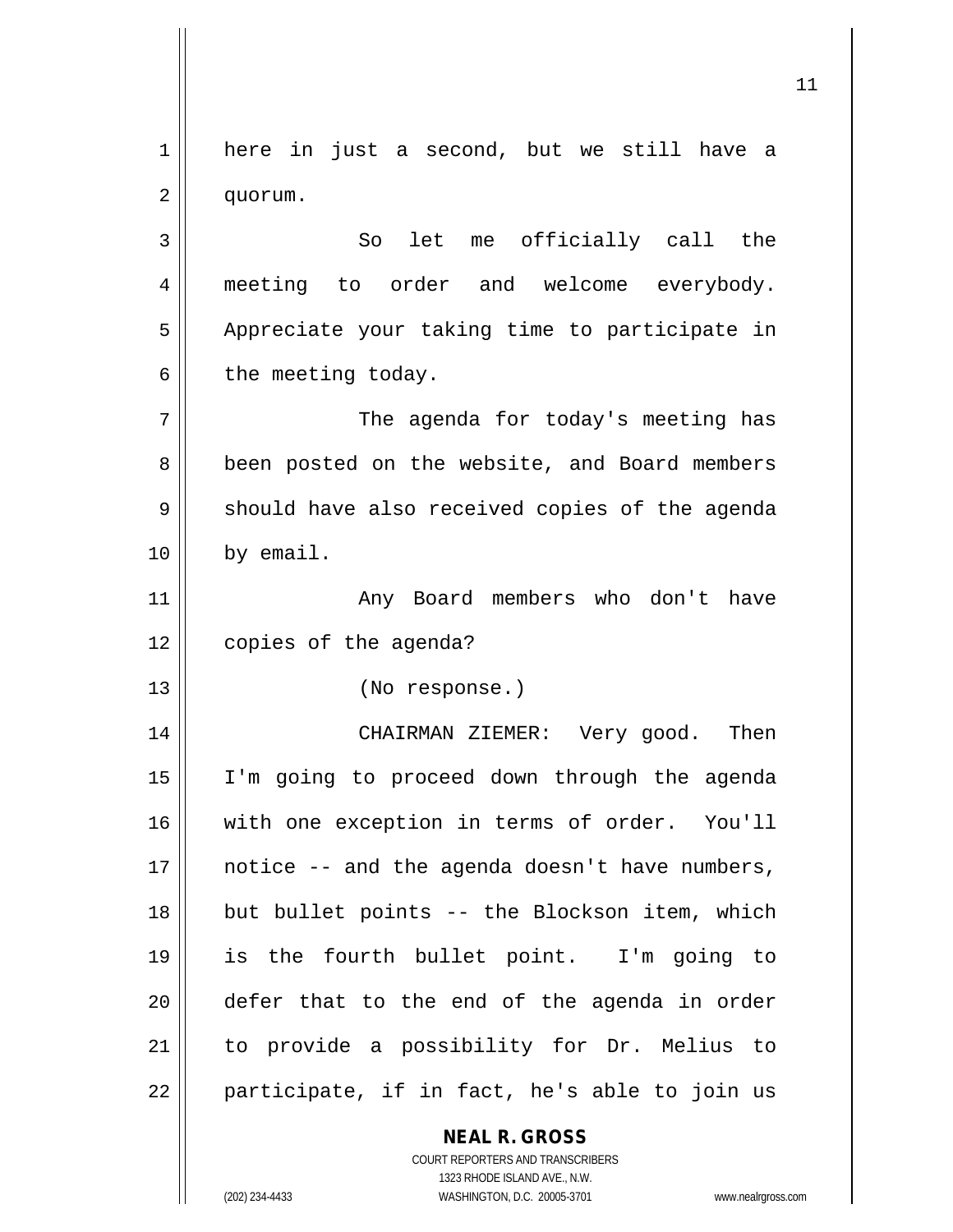**NEAL R. GROSS** COURT REPORTERS AND TRANSCRIBERS 1323 RHODE ISLAND AVE., N.W. 1 || by the time his meeting is over, or before our 2 | meeting is over, whichever occurs. 3 And, Mark, were you asking a 4 | question there? Or somebody --5 MEMBER GRIFFON: No, it wasn't me. 6 CHAIRMAN ZIEMER: Oh, okay. 7 MEMBER PRESLEY: Hey, Paul, this 8 || is Bob Presley. 9 CHAIRMAN ZIEMER: Oh, Bob is back. 10 MEMBER PRESLEY: I'm on. I can 11 hear now. 12 CHAIRMAN ZIEMER: You're back on. 13 | Thank you. 14 || So with that exception to the 15 || order, we'll just proceed through the agenda 16 as given. 17 || T want to point out for all the 18 || participants that are on the conference calls 19 || of this type, we mainly are doing updates and 20 || gathering information that we wanted to have 21 prior to our face-to-face meeting. In  $22$  || general, we do not conduct actions that have

(202) 234-4433 WASHINGTON, D.C. 20005-3701 www.nealrgross.com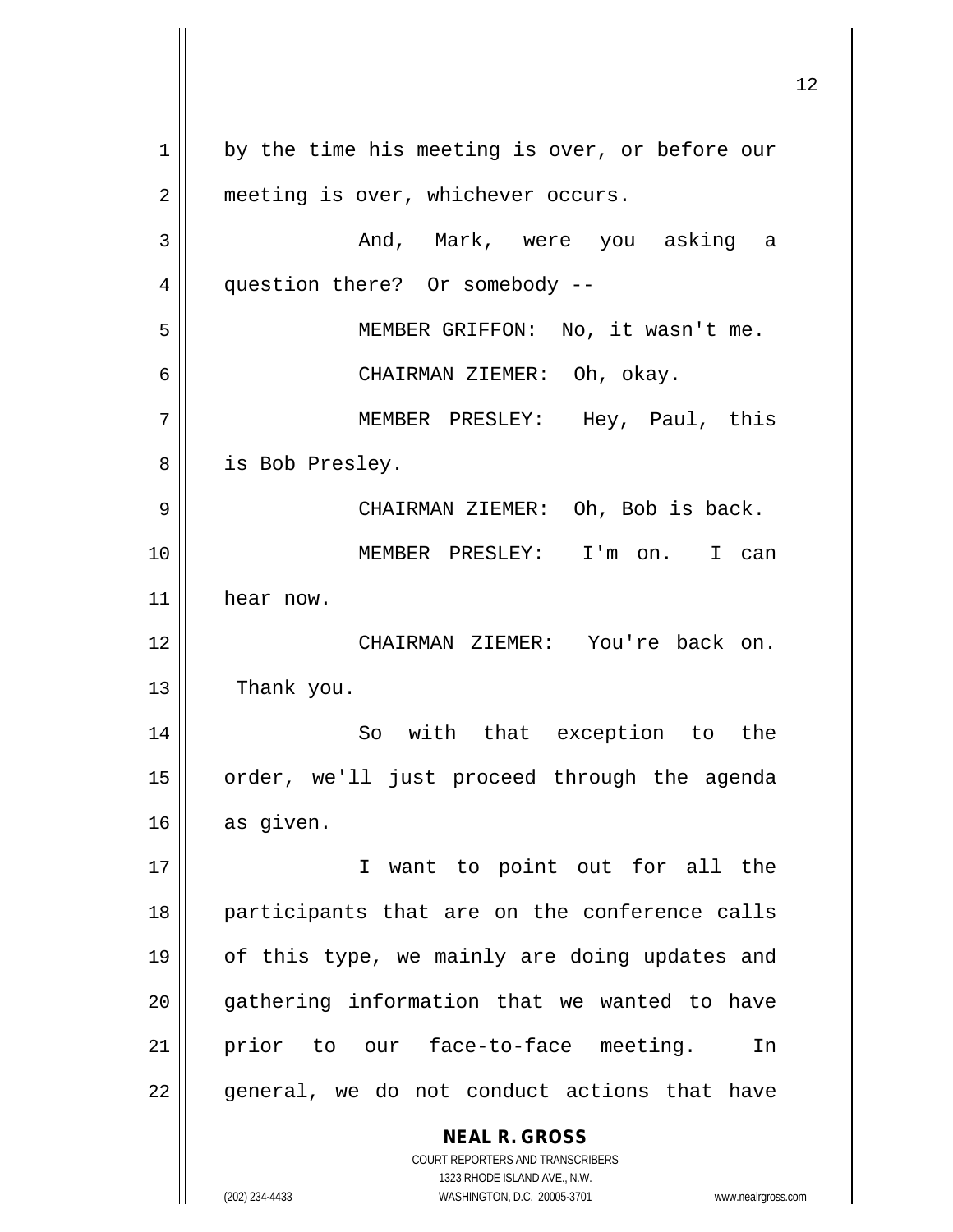**NEAL R. GROSS** COURT REPORTERS AND TRANSCRIBERS 1323 RHODE ISLAND AVE., N.W. 1 || significance, such as voting on SECs or that  $2 \parallel$  sort of thing on conference calls. So 3 primarily what we will do today will be 4 updates on particular items and informational 5 items. I do have one sort of what I might  $6 \parallel$  classify as not a major action item. That has  $7 \parallel$  to do with the transcript review policy where 8 || I may ask for a motion to approve the policy, 9 but otherwise we're talking about 10 || informational items primarily. 11 || So with that, let's proceed on the 12 agenda. The first item we have is the update 13 || on the voting for the SECs for Lake Ontario 14 || Ordnance Works, Baker-Perkins and Norton. All 15 three of those were action items at our last 16 meeting. All three of those items were 17 || recommended for SEC class by the Board by 18 majority vote. However, at the time of the 19 Board meeting we did not have all of the votes 20 | recorded.  $21$   $\parallel$  So, Ted, if you'll give us an 22 update.

(202) 234-4433 WASHINGTON, D.C. 20005-3701 www.nealrgross.com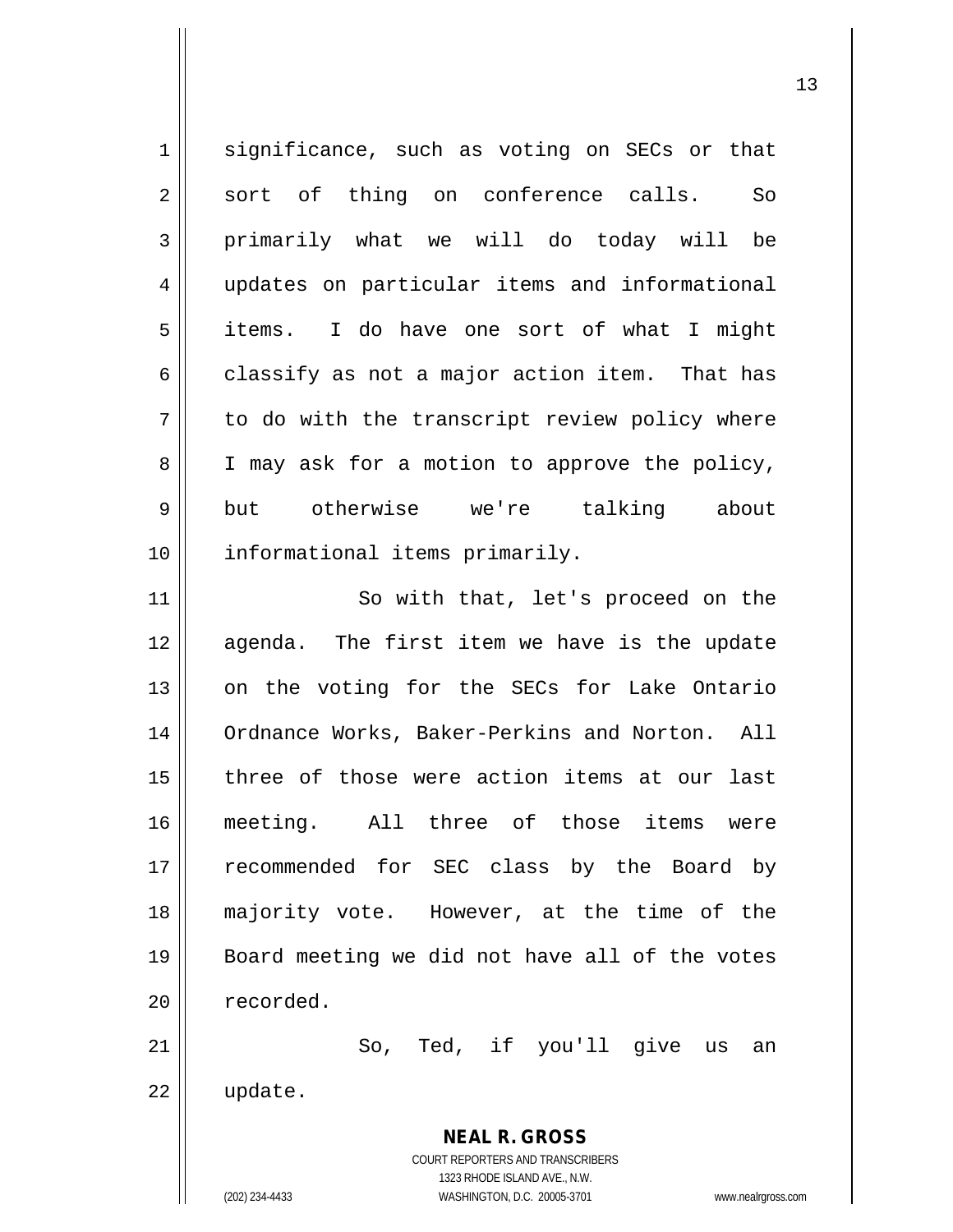| 1  | MR. KATZ: Thank you, Dr. Ziemer.                                                                 |
|----|--------------------------------------------------------------------------------------------------|
| 2  | I need to slightly amend what you said,                                                          |
| 3  | though. But Lake Ontario --                                                                      |
| 4  | CHAIRMAN ZIEMER: Oh, right. They                                                                 |
| 5  | were not all recommended for SEC. We took                                                        |
| 6  | action on all three.                                                                             |
| 7  | MR. KATZ: Exactly.                                                                               |
| 8  | CHAIRMAN ZIEMER: Right.                                                                          |
| 9  | MR. KATZ: Exactly. And Dr.                                                                       |
| 10 | Melius had to miss the second day of the Board                                                   |
| 11 | meeting, so I had collected votes from Dr.                                                       |
| 12 | Melius on all three action items. And on                                                         |
| 13 | August 24th he voted with the Board on Lake                                                      |
| 14 | Ontario Ordnance Works, and that was for the                                                     |
| 15 | addition of that class. And he also at that                                                      |
| 16 | time abstained from the Norton SEC vote of the                                                   |
| 17 | Board, which was for the addition of a class                                                     |
| 18 | at Norton. And on August 28th he voted in                                                        |
| 19 | support of the Board's position that doses can                                                   |
| 20 | reconstructed at Baker-Perkins for the<br>be                                                     |
| 21 | five- day period that was evaluated by OCAS.                                                     |
| 22 | CHAIRMAN ZIEMER: Right. And that                                                                 |
|    | <b>NEAL R. GROSS</b>                                                                             |
|    | COURT REPORTERS AND TRANSCRIBERS                                                                 |
|    | 1323 RHODE ISLAND AVE., N.W.<br>(202) 234-4433<br>WASHINGTON, D.C. 20005-3701<br>www.nealrgross. |
|    |                                                                                                  |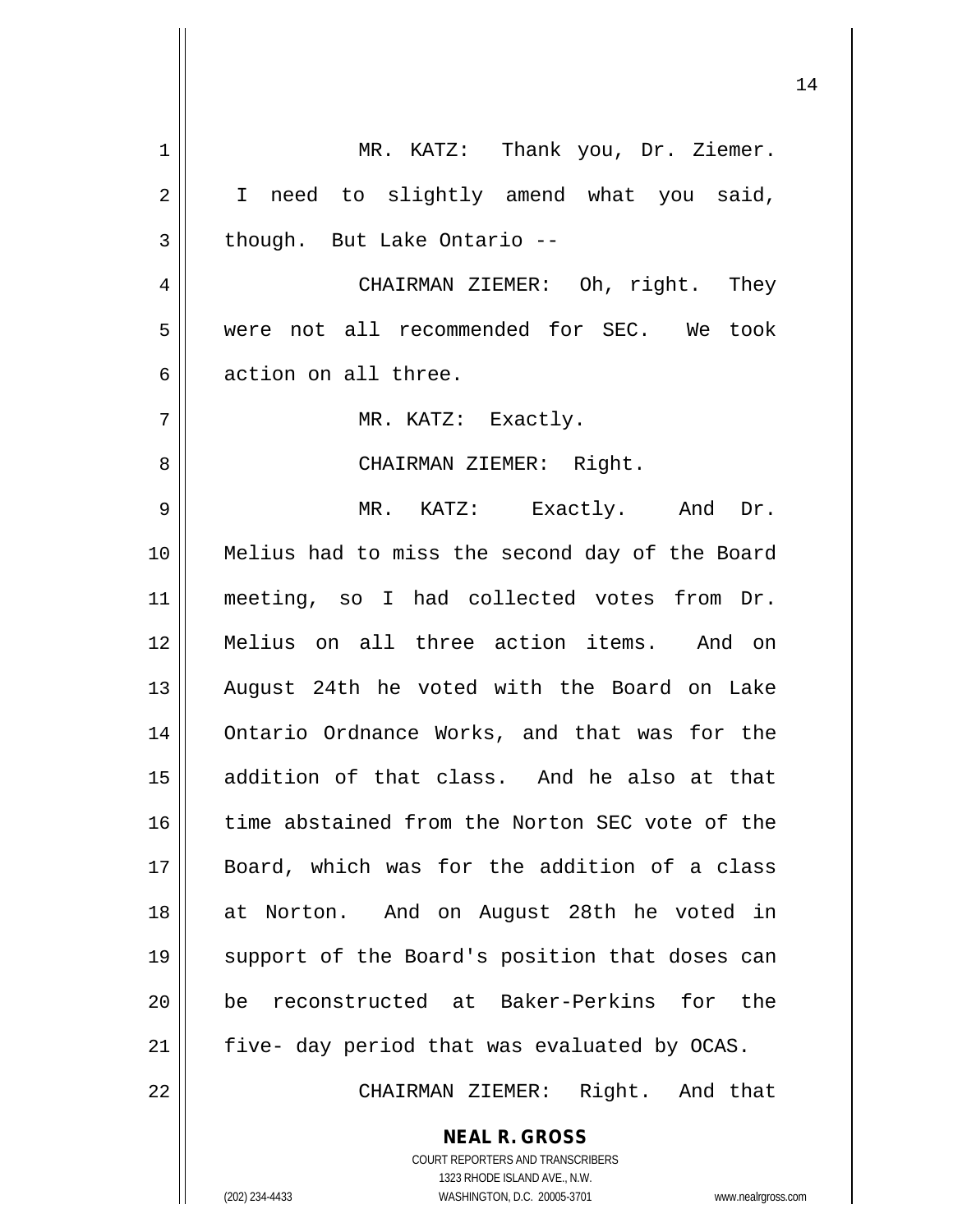**NEAL R. GROSS** COURT REPORTERS AND TRANSCRIBERS 1323 RHODE ISLAND AVE., N.W. 1 action was to not recommend the class. 2 | MR. KATZ: Exactly. 3 CHAIRMAN ZIEMER: So that was the 4 | correction in my original statement. 5 MR. KATZ: Not add a class for 6 Baker- Perkins. 7 CHAIRMAN ZIEMER: But, so all of  $8 \parallel$  those votes now are officially on the record. 9 The letters have been prepared as required 10 || and transmitted to the Secretary. So those 11 actions are complete as far as the Board's 12 Work is concerned at the moment. 13 Are there any questions on those 14 actions? 15 (No response.) 16 CHAIRMAN ZIEMER: If not, we will 17 proceed. The next item is the status of 18 Department of Labor considerations of the OCAS 19 review of the Ruttenber data. The Ruttenber 20 data, you recall, is the data that was 21 utilized, and there was some question on the 22 || utilization for the Rocky Flats SEC Petition.

(202) 234-4433 WASHINGTON, D.C. 20005-3701 www.nealrgross.com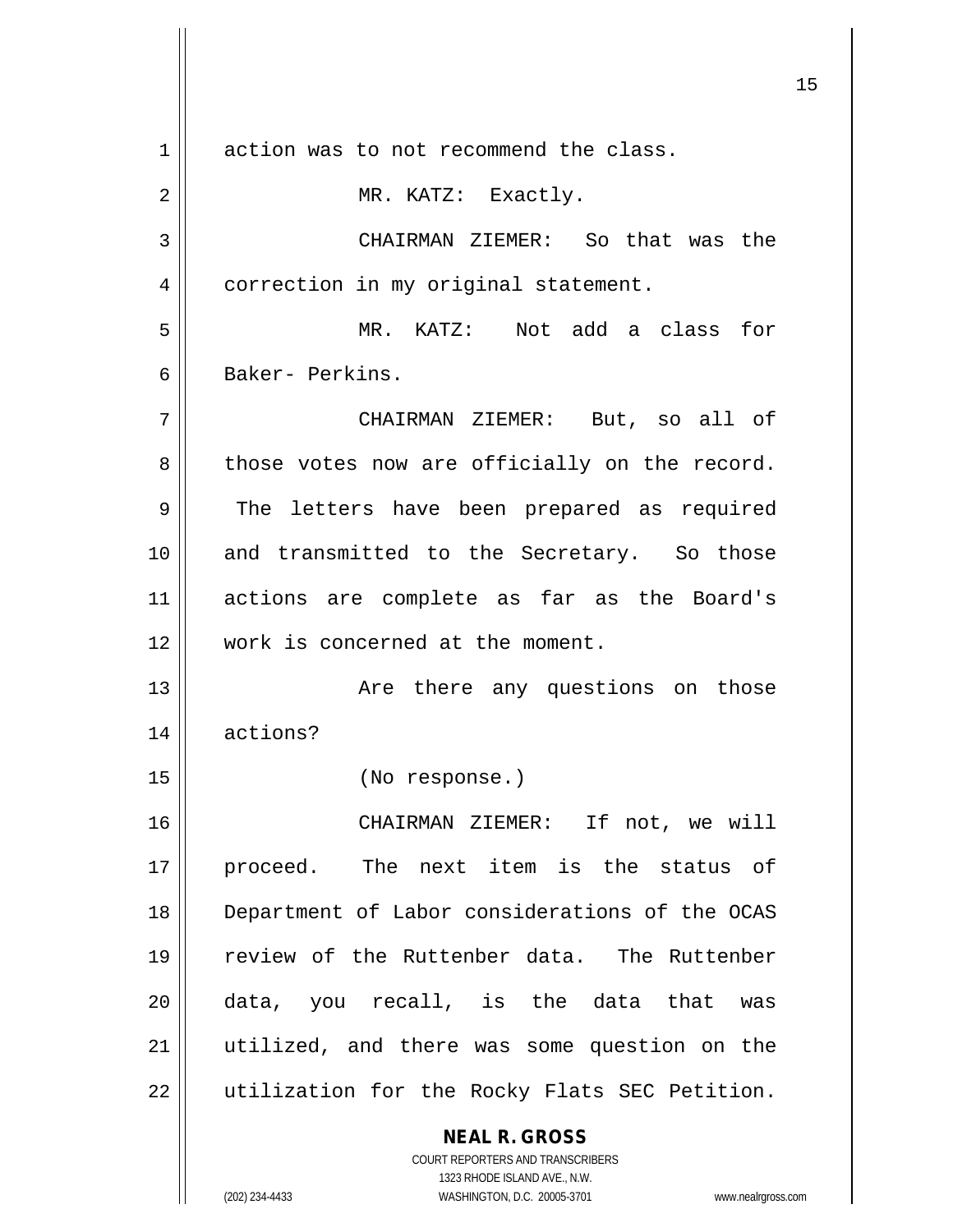**NEAL R. GROSS** COURT REPORTERS AND TRANSCRIBERS 1323 RHODE ISLAND AVE., N.W. (202) 234-4433 WASHINGTON, D.C. 20005-3701 www.nealrgross.com 1 || I should point out that in the time since our 2 || meeting, you should have received a  $3 \parallel$  transmission from Dr. Ulsh at OCAS that the 4 Ruttenber file information is on the O: drive  $5 \parallel$  and that they have provided details on the  $6 \parallel$  screening and analysis that OCAS did for the 7 claimants for whom the Ruttenber study 8 | assigned neutron dose prior to '67. 9 || So, I think at this point, I'll 10 ask Jeff Kotsch of DOL to give any remarks he 11 can relative to the Ruttenber information. 12 MR. KOTSCH: Okay. Good morning. 13 || This is Jeff Kotsch. This will be very 14 brief. 15 DOL has completed a preliminary 16 review of both the NIOSH report and the 17 Ruttenber database and are discussing what 18 || additional steps to take, if any, with NIOSH 19 based on results of that review. Hopefully, 20 we'll have some determination prior to the 21 | October Board meeting. 22 CHAIRMAN ZIEMER: Okay. So,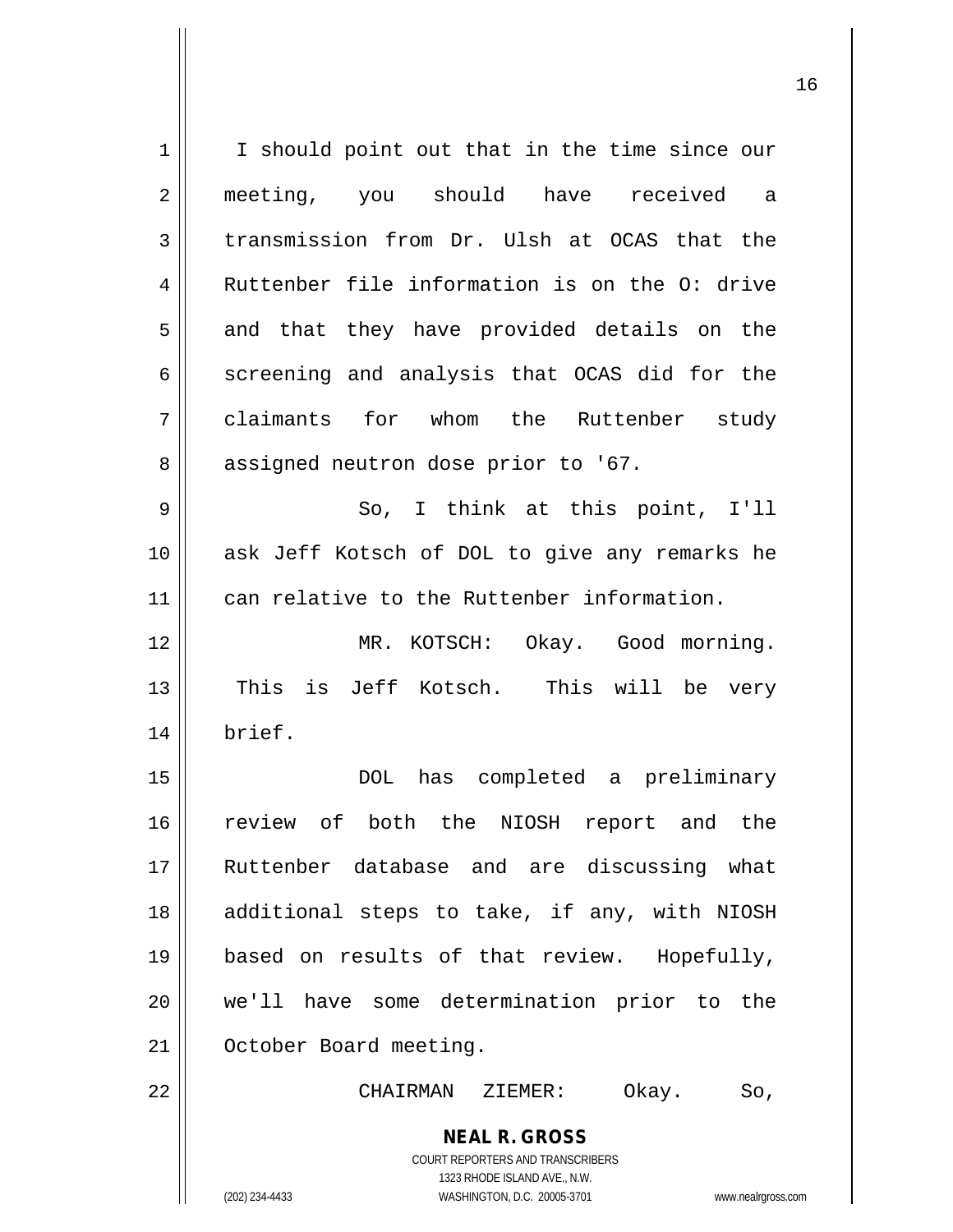**NEAL R. GROSS** COURT REPORTERS AND TRANSCRIBERS 1323 RHODE ISLAND AVE., N.W. 1 | basically simply reporting that you hope to  $2 \parallel$  have something specific by the time we meet  $3 \parallel$  face-to-face. 4 Let me ask the Chair of the Rocky 5 | Flats Work Group, Mark Griffon. Mark, do you 6 have any additional comments or questions at  $7 \parallel$  this time, or any of the Board members --8 well, let me let Mark first ask and then open  $9 \parallel$  it up here. 10 MEMBER GRIFFON: This is Mark 11 || Griffon. I guess there's nowhere to question 12 || there. It seems like any question I would ask 13 || of Jeff may be premature since they say 14 || they're still finishing their analysis. 15 || CHAIRMAN ZIEMER: Right. 16 MEMBER GRIFFON: So, but we really 17 do look forward to that, because we would like 18 to know if that's going to change your all's 19 approach in defining the cohort. So I guess I  $20$  | have no questions to ask, really. 21 CHAIRMAN ZIEMER: Other Board 22 members, any questions or comments?

(202) 234-4433 WASHINGTON, D.C. 20005-3701 www.nealrgross.com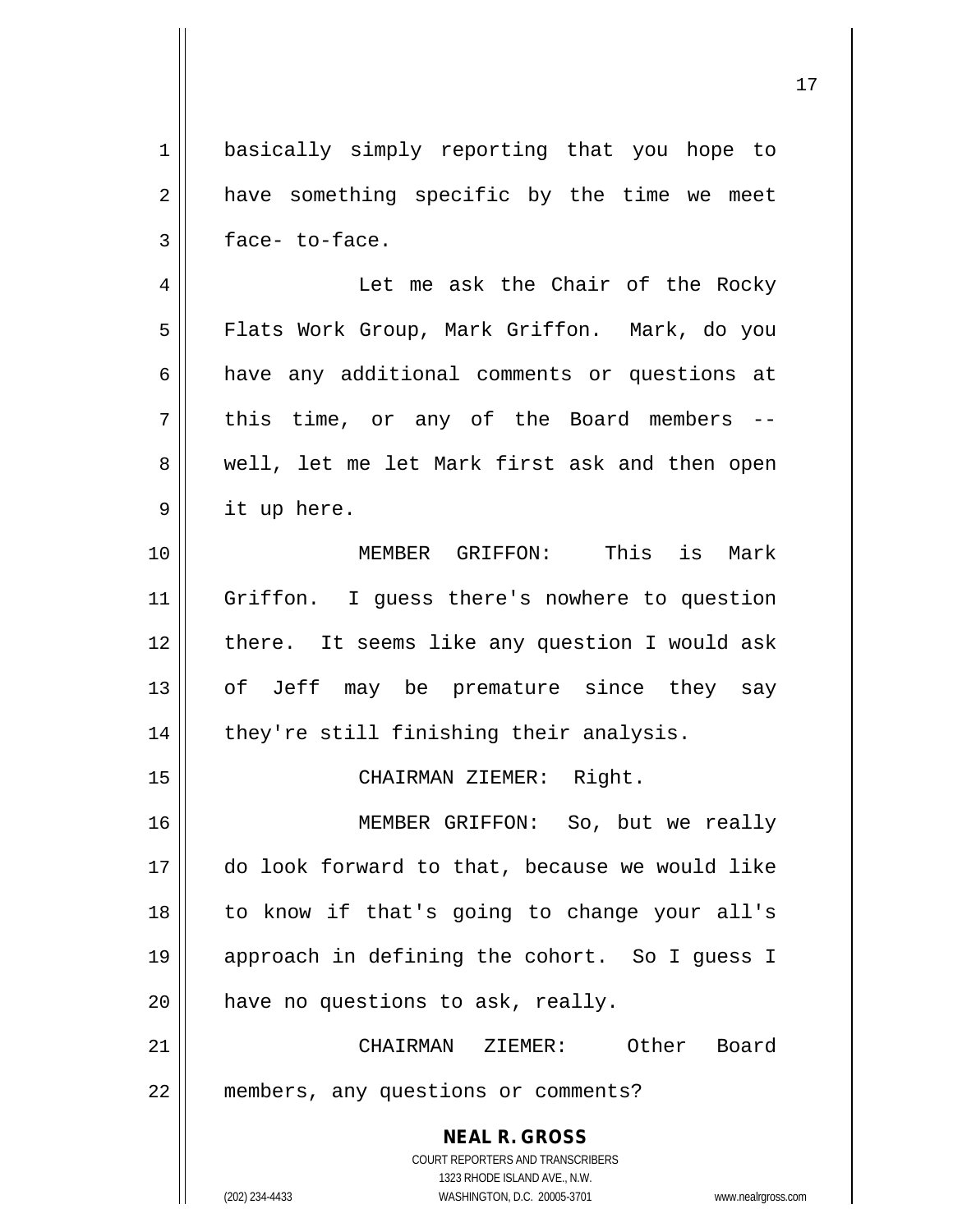|    | 18                                             |
|----|------------------------------------------------|
| 1  | (No response.)                                 |
| 2  | CHAIRMAN ZIEMER: I gather there                |
| 3  | are none.                                      |
| 4  | Jeff, thank you for that report,               |
| 5  | brief though it was.                           |
| 6  | MR. KOTSCH: More later, then.                  |
| 7  | CHAIRMAN ZIEMER: Okay. Thank                   |
| 8  | you.                                           |
| 9  | Then let's move on to the next                 |
| 10 | item. And this item, it's called the           |
| 11 | Coordination of OCAS and SC&A Board Data       |
| 12 | Captures. This item has arisen as a result of  |
| 13 | some questions asked by Board Member Brad      |
| 14 | Clawson, and I'll let Brad sort of detail the  |
| 15 | concerns. But let me, as a preliminary thing,  |
| 16 | indicate that Brad had indicated to Ted Katz   |
| 17 | and to me that the data captured by OCAS,      |
| 18 | which is available to the Board on the O:      |
| 19 | drive, is very difficult to identify in terms  |
| 20 | of document identities, that in many cases you |
| 21 | can only determine what the documents are by   |
| 22 | actually opening them. So you can't simply     |
|    | <b>NEAL R. GROSS</b>                           |

COURT REPORTERS AND TRANSCRIBERS 1323 RHODE ISLAND AVE., N.W. (202) 234-4433 WASHINGTON, D.C. 20005-3701 www.nealrgross.com

 $\mathsf{II}$ 

 $\overline{\mathsf{I}}$  $\mathbb{I}$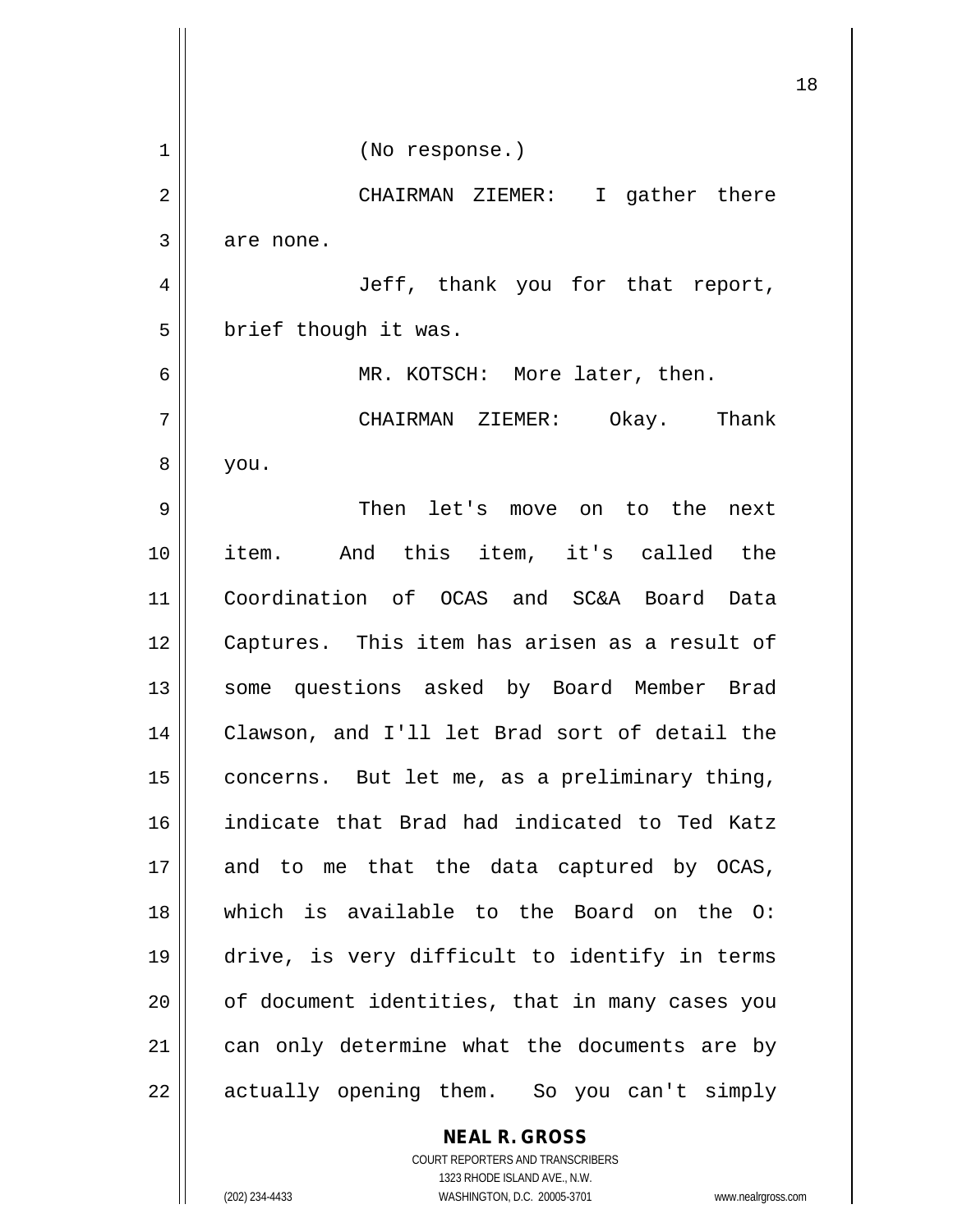| $\mathbf 1$ | apparently scan the list of documents as they  |
|-------------|------------------------------------------------|
| 2           | appear on the O: drive files and determine     |
| 3           | what documents are really there. There's some  |
| 4           | additional concerns about the ability to       |
| 5           | coordinate our document searches, since DOE    |
| 6           | apparently doesn't keep a log, as it were, of  |
| 7           | what documents have been retrieved by OCAS,    |
| 8           | and OCAS simply refers one to the O: drive.    |
| 9           | In any event, Brad, if you would               |
| 10          | take a few minutes and outline the concern and |
| 11          | the sort of problems you've faced. And here,   |
| 12          | we're talking about documents particularly     |
| 13          | have been involved in the classified<br>that   |
| 14          | materials.                                     |
| 15          | MEMBER CLAWSON: Well, yes, it's                |
| 16          | kind of two-fold of what I said. When NIOSH    |
| 17          | implemented Proc-10, you know, it served very  |
| 18          | good up front. But where I'm seeing a kind of  |
| 19          | lack is there's an inconsistency of how things |
| 20          | are portrayed to us, I guess. What I'm kind    |
| 21          | of seeing, the on-site coordination still is   |
| 22          | inconsistent in access to NIOSH-collected      |

**NEAL R. GROSS** COURT REPORTERS AND TRANSCRIBERS 1323 RHODE ISLAND AVE., N.W. (202) 234-4433 WASHINGTON, D.C. 20005-3701 www.nealrgross.com

 $\mathsf{II}$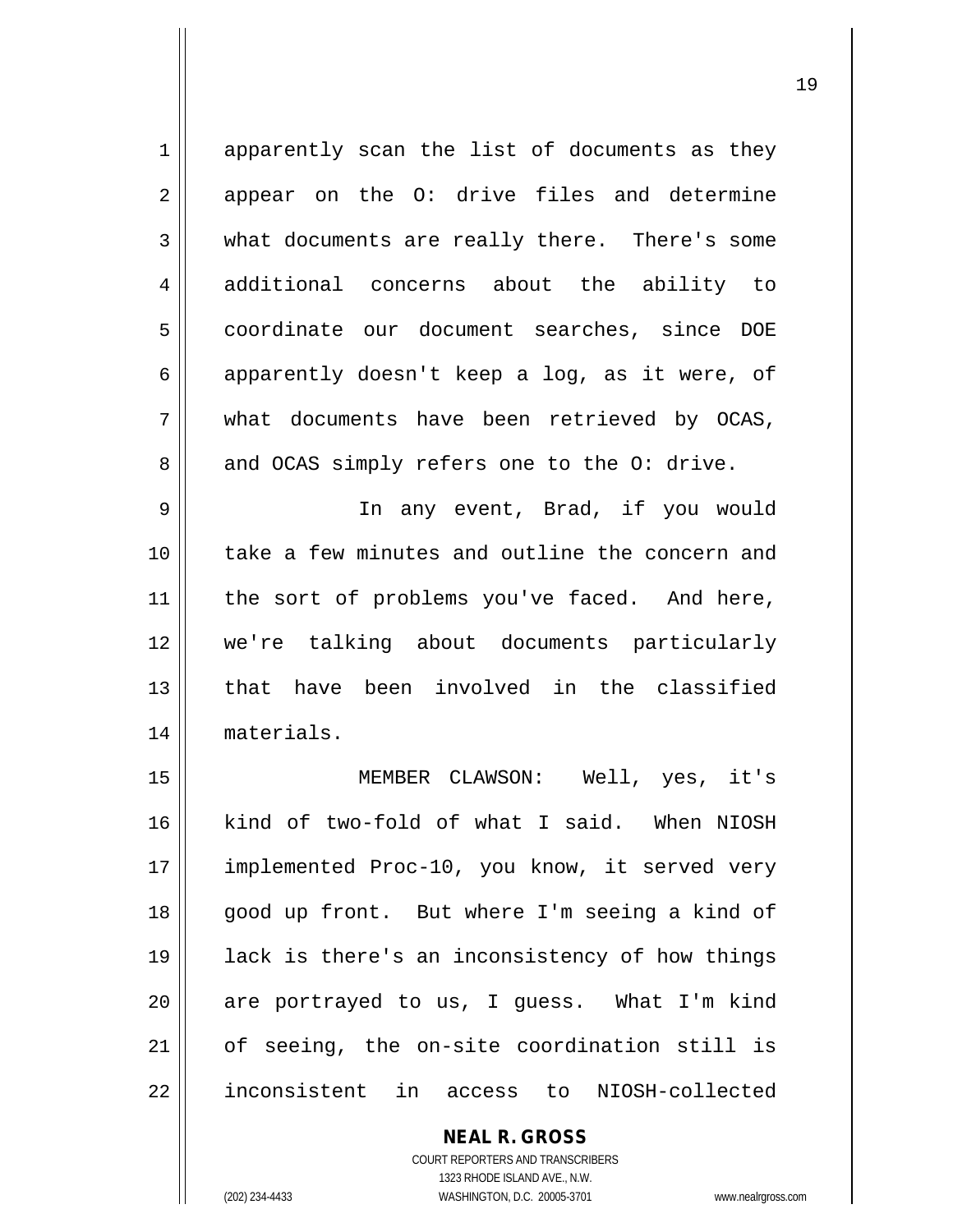| $\mathbf 1$    | documents. And when I say this, I'm not                                                  |
|----------------|------------------------------------------------------------------------------------------|
| 2              | giving this a blanket statement, because what                                            |
| 3              | have seen is, from some sites the<br>$\mathbf I$                                         |
| $\overline{4}$ | information that is portrayed back to us is                                              |
| 5              | very clear of what they've captured, where                                               |
| 6              | it's at in the O: drive, and so forth like                                               |
| 7              | that. And I think it comes back a lot to the                                             |
| 8              | point of contact and so forth.                                                           |
| 9              | But what I'm kind of looking for                                                         |
| 10             | is then, when we get into the classified                                                 |
| 11             | sites, it's even harder to determine what has                                            |
| 12             | been captured, you know, where it's at, how it                                           |
| 13             | is and so forth. You know, when I've raised                                              |
| 14             | questions of, well now, where have we got this                                           |
| 15             | document or so forth, they just say the O:                                               |
| 16             | drive. And to go through the O: drive, you've                                            |
| 17             | got to go through about every file to be able                                            |
| 18             | to find out about it.                                                                    |
| 19             | So what I'm trying to get to is a                                                        |
| 20             | consistency that SC&A or the Board goes onto                                             |
| 21             | one of these sites and we know what has been                                             |
| 22             | captured. It was my understanding in some of                                             |
|                | <b>NEAL R. GROSS</b><br>COURT REPORTERS AND TRANSCRIBERS<br>1323 RHODE ISLAND AVE., N.W. |
|                | (202) 234-4433<br>WASHINGTON, D.C. 20005-3701<br>www.nealrgross.                         |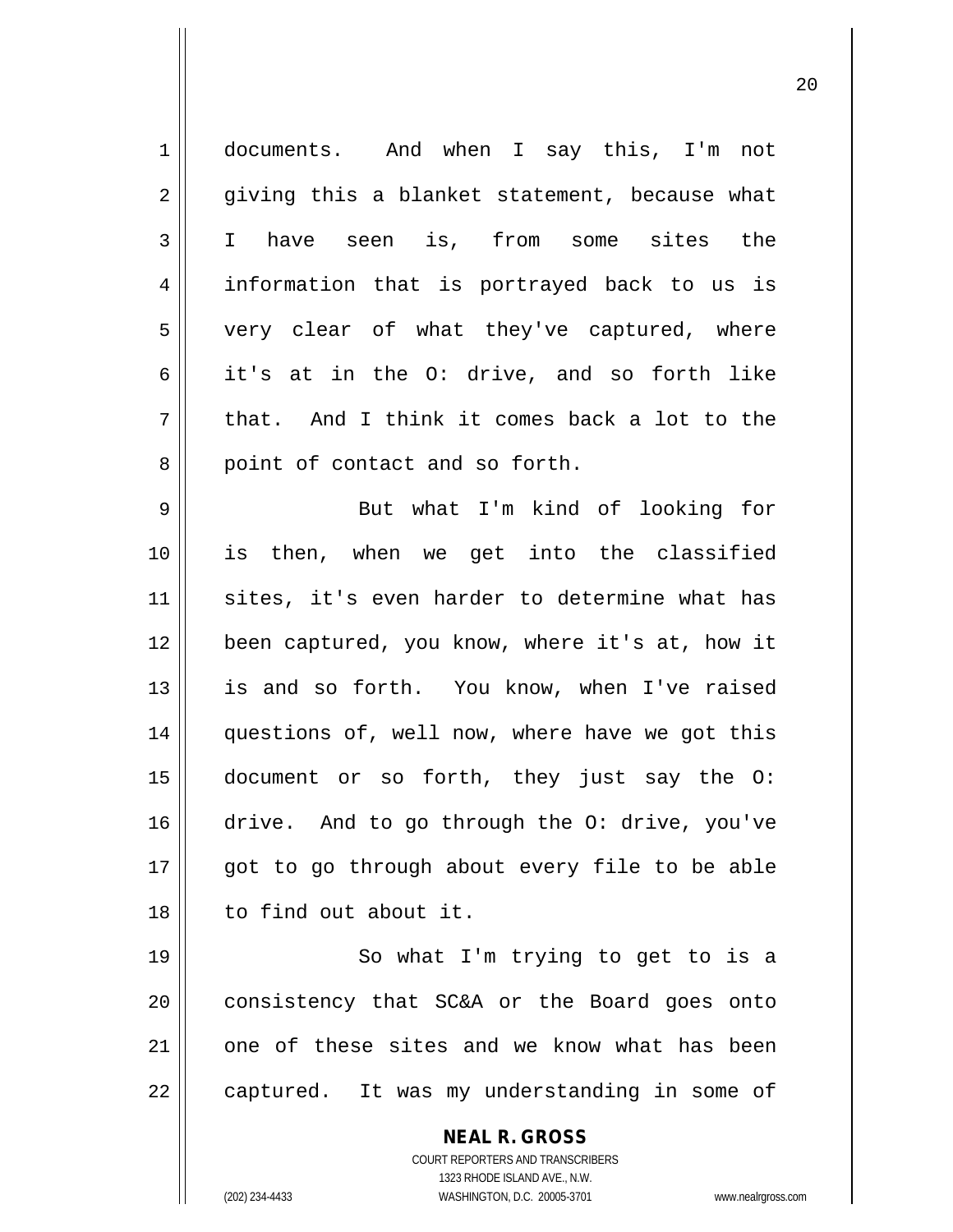| the phone calls that we had had and also in    |
|------------------------------------------------|
| Albuquerque -- because I questioned Larry      |
| about this -- this means<br>that the           |
| documentation that you guys have retrieved,    |
| the data retrieval plan, that you will let     |
| and the Board know what has been<br>SC&A       |
| captured. And the comment was yes, this is so  |
| that we will not be duplicating -- having DOE  |
| have to duplicate a lot of this information    |
| and so forth. It was a reduction of that.      |
| And I'm not seeing that yet.                   |
| Now as I said earlier, some of the             |
| sites are doing very good on it. But several   |
| of them, we don't know what has been captured. |
| I'll just give an example, one of them that I  |
| just came from, Savannah River, we don't know  |
| what has been captured or not. There's no      |
| kind of a record of what has already been      |
| taken or anything else like that. And kind of  |
| what I'd like to be able to see is that $-$ in |
|                                                |
| our procedure, when we went into our 10 and 11 |
|                                                |

**NEAL R. GROSS** COURT REPORTERS AND TRANSCRIBERS 1323 RHODE ISLAND AVE., N.W. (202) 234-4433 WASHINGTON, D.C. 20005-3701 www.nealrgross.com

 $\mathsf{II}$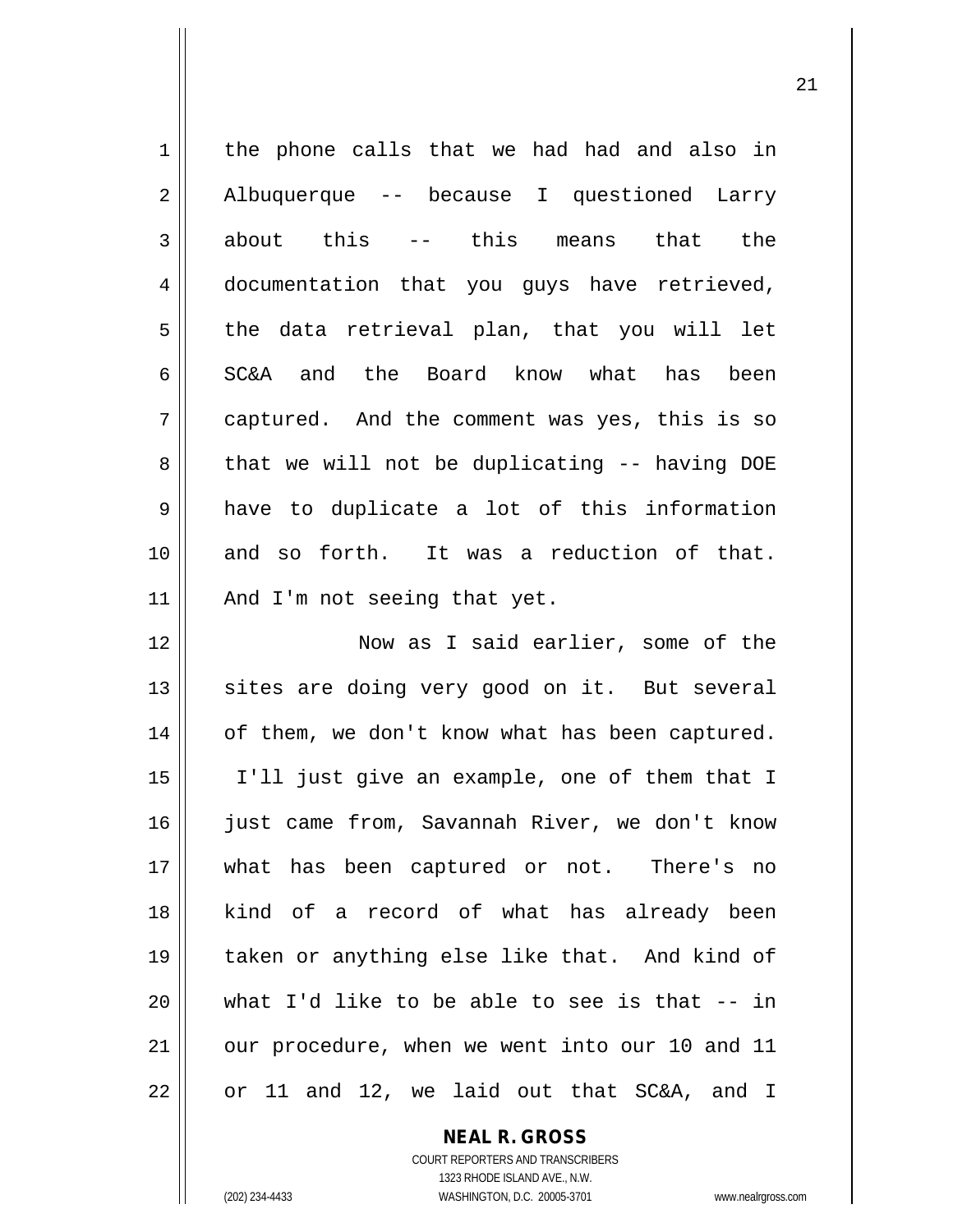1 || might say here too, is SC&A does it. We've  $2 \parallel$  got a few areas that we can improve on, too,  $3 \parallel$  of letting NIOSH know what we have collected  $4 \parallel$  and so forth, because I still see 5 communications back and forth from some of the 6 NIOSH POCs, or site people, of what has SC&A  $7 \parallel$  reviewed and where is it at and so forth. 8 || This Proc-10 has improved, but I'd 9 like to be able to see the communication 10 improved of what has actually been recovered 11 || from these sites and how is it put on the O: 12 drive. Because the O: drive, still it's very 13 vast, but also how it's put into the 14 documentation. Sometimes it may say bioassay, 15  $\parallel$  but it's got a lot of other stuff with it, or 16 || searching back and forth. And I was just 17 wondering if there's some way that we can 18 communicate this a little bit better, because 19 I thought when we started into these 20 || procedures that it was to save copying and so 21 || forth like that, or duplication.

22 || And one of the areas that I really

**NEAL R. GROSS** COURT REPORTERS AND TRANSCRIBERS 1323 RHODE ISLAND AVE., N.W. (202) 234-4433 WASHINGTON, D.C. 20005-3701 www.nealrgross.com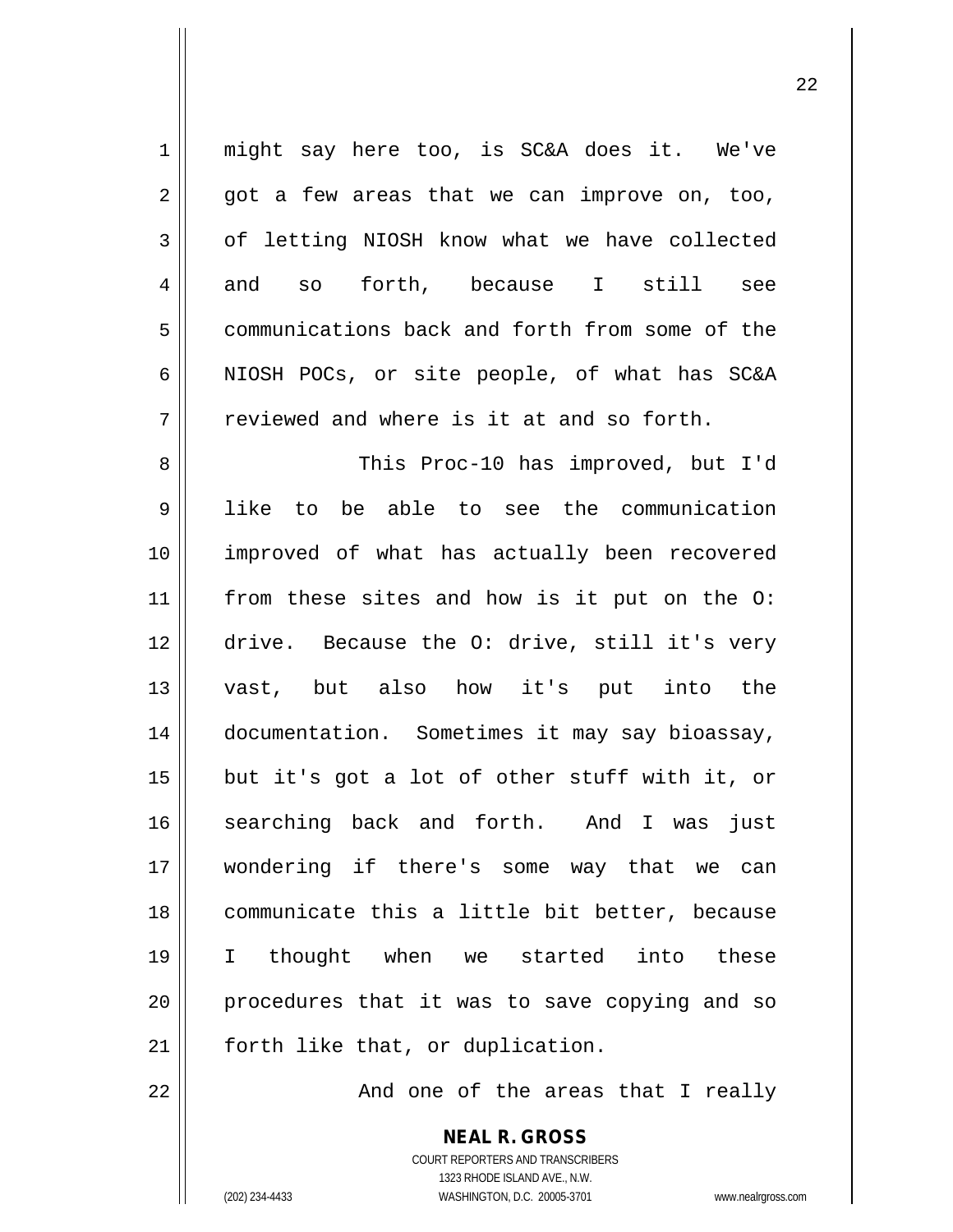**NEAL R. GROSS** COURT REPORTERS AND TRANSCRIBERS 1323 RHODE ISLAND AVE., N.W. (202) 234-4433 WASHINGTON, D.C. 20005-3701 www.nealrgross.com 1 see as a concern to me personally is,  $2 \parallel$  especially with classified sites, I know that 3 we can't have a data retrieval list or 4 || whatever else like that because these things  $5 \parallel$  are classified. But there should be something  $6 \parallel$  left with the site that lets us know what 7 documents have already been retrieved. And as 8 || I'm seeing so forth, there isn't anything like  $9 \parallel$  that and I'm just wondering if there's somehow 10 || that we can improve a little bit on this data 11 capture. 12 CHAIRMAN ZIEMER: And, thank you, 13 || Brad, for that, as kind of introductory 14 || remarks to it, and this may not be an issue we 15 || can solve today, but maybe we could get some 16 comments first of all from NIOSH. I don't 17 know if that would be LaVon or perhaps LaVon 18 can start. 19 And then also from SC&A, and I 20 || don't know if Kathy might want to comment, 21 || Kathy Robertson- DeMers or Joe Fitzgerald. 22 And then also I think Isaf from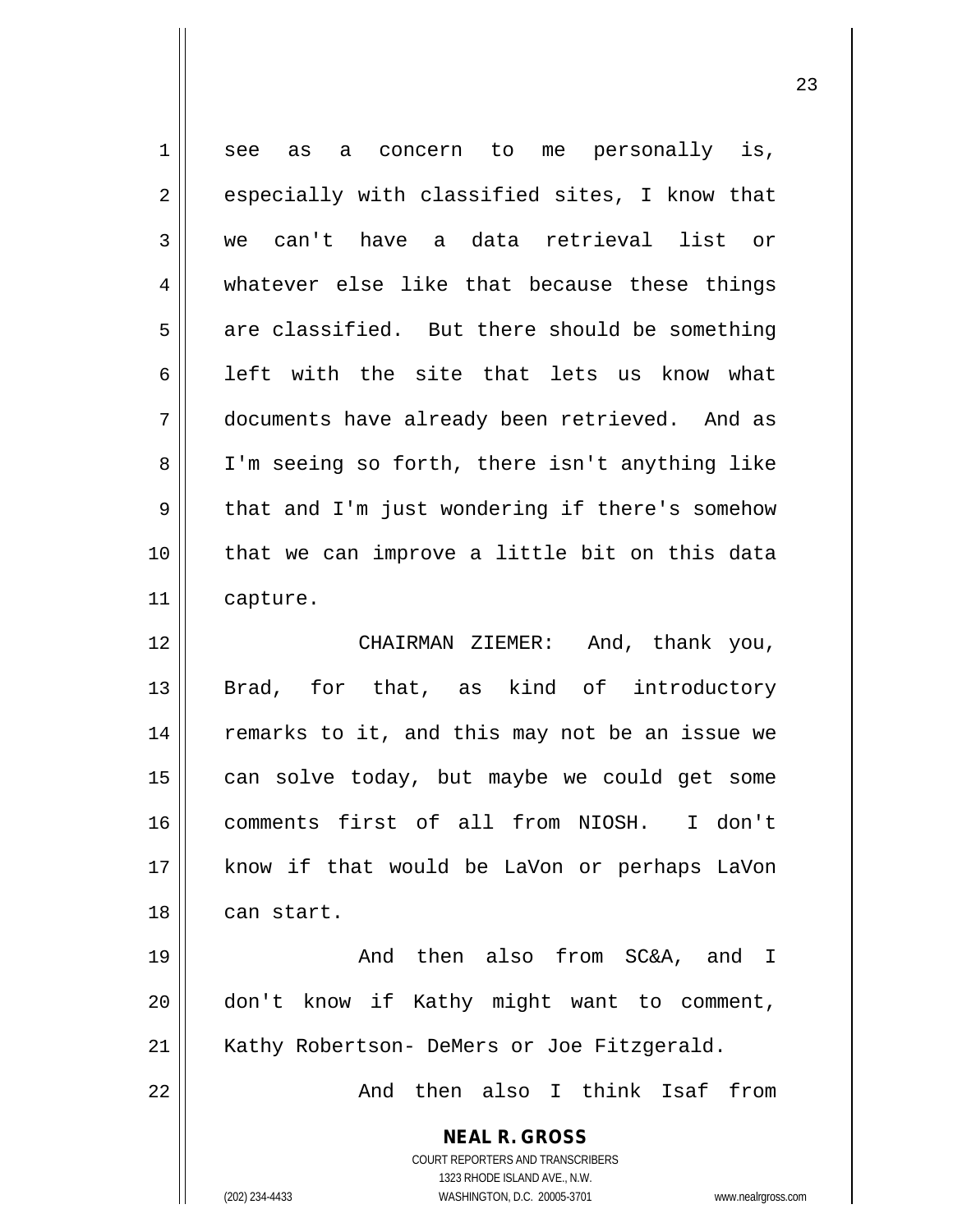| 1           | the DOE group is on the phone. And this may    |
|-------------|------------------------------------------------|
| 2           | be not something, Isaf, that you were aware we |
| 3           | were discussing, but you might have some       |
| 4           | comments as well.                              |
| 5           | So could I ask each of those or                |
| 6           | someone from those groups to comment, NIOSH,   |
| 7           | SC&A and DOE?                                  |
| 8           | MR. RUTHERFORD: Dr. Ziemer, this               |
| $\mathsf 9$ | is LaVon Rutherford. I'll start. Jim may       |
| 10          | want to add something; I'm not sure.           |
| 11          | But I totally agree with you,                  |
| 12          | Brad. You know, this is something that we      |
| 13          | have talked about doing and something that we  |
| 14          | committed to doing, was trying to make sure we |
| 15          | weren't duplicating efforts. And I believe     |
| 16          | that information is prepared, for the most     |
| 17          | part, from ORAU when we do the data captures.  |
| 18          | Now, there may be documents and things that    |
| 19          | are on the O: drive that have been on the O:   |
| 20          | drive for some time that haven't been broke    |
| 21          | down and -- you know, into the separate files  |
| 22          | that they should be $-$ but I think for the    |
|             | <b>NEAL R. GROSS</b>                           |

COURT REPORTERS AND TRANSCRIBERS 1323 RHODE ISLAND AVE., N.W.

 $\mathsf{II}$ 

(202) 234-4433 WASHINGTON, D.C. 20005-3701 www.nealrgross.com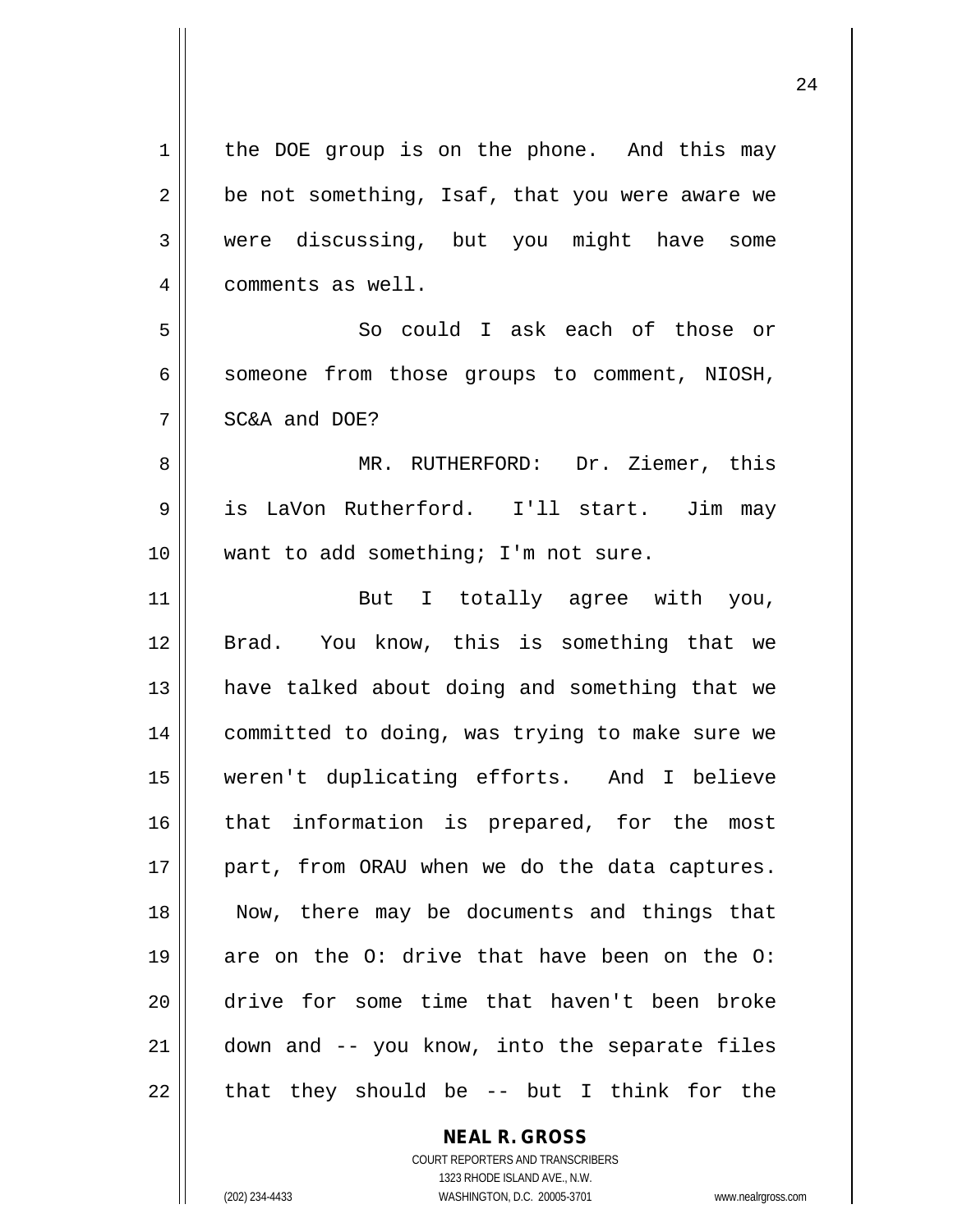1 || most now they should have a pretty good trail  $2 \parallel$  and a pretty good list of the documents when 3 we do capture them so we don't duplicate 4 efforts. So, I'm actually kind of surprised  $5 \parallel$  that's not happening, to be honest.

6 MEMBER CLAWSON: Well, LaVon, and 7 understand I'm not criticizing in any way or 8 anything else. When this Proc-10 and 11 came  $9 \parallel$  out, this was so that both sides kind of knew 10 what each other had. When we talked about 11 || this in Albuquerque, one of the comments was, 12 was that there was going to be like a 13 data-capture plan when NIOSH or OCAS went into 14 || these sites of everything that they had 15 || captured, and that was going to be portrayed 16 || to the point of contact for the site, you 17 || know, the work group chair and SC&A. And I 18 || can't say that it's all sites, because it kind 19 of depends on who the point of contact is of 20 || how this gets back to us. Because some sites 21 || I've seen are very good. But I thought that 22 || we were going to kind of have an outline of,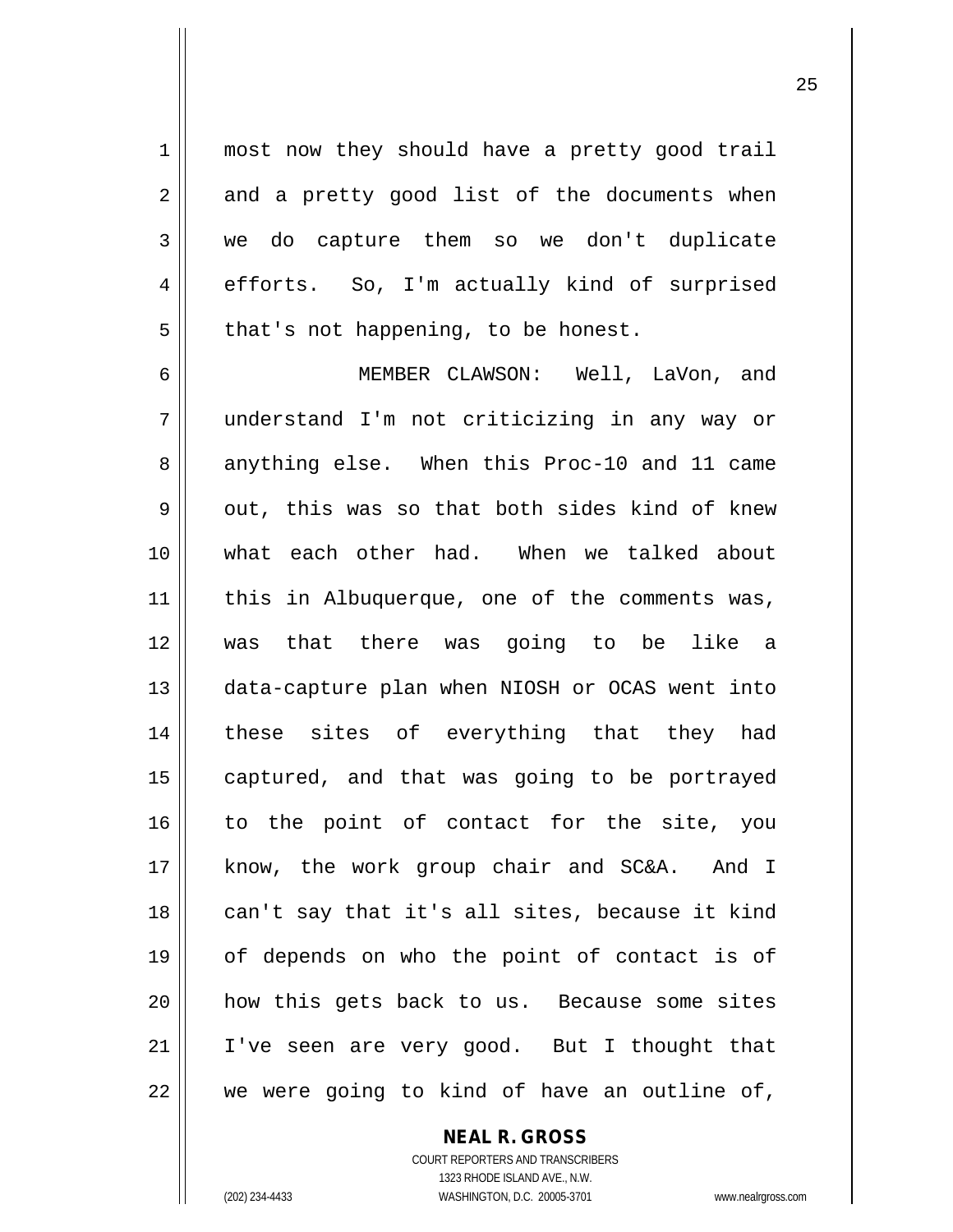1 || this is everything we've pulled from this 2 || site. And so, you know, you can find it on  $3 \parallel$  the O: drive here. But some sites, I have not 4 | been seeing that. 5 And I'm not trying to put a 6 blanket statement over it, because, LaVon, 7 || some of these sites have been very good with 8 it and that's kind of what I was looking for.  $9 \parallel$  That's where I see an inconsistency. 10 DR. NETON: Brad, this is Jim 11 Neton. Larry Elliott, unfortunately, can't 12 join us today; I'm sure he'd have maybe some 13 more input on this issue. But it sounds to me 14 || like where you're having some issues are where 15 || there are data captures are going on in real 16 time. And, you know, it may be. I'm not 17 making excuses for anyone, but it may be that 18 these data sets or these captured documents 19 have not yet been sufficiently digested, you 20 || know, internally by OCAS to give them, you 21 know, some sort of a structured format that  $22$   $\parallel$  could be retrievable.

> COURT REPORTERS AND TRANSCRIBERS 1323 RHODE ISLAND AVE., N.W. (202) 234-4433 WASHINGTON, D.C. 20005-3701 www.nealrgross.com

**NEAL R. GROSS**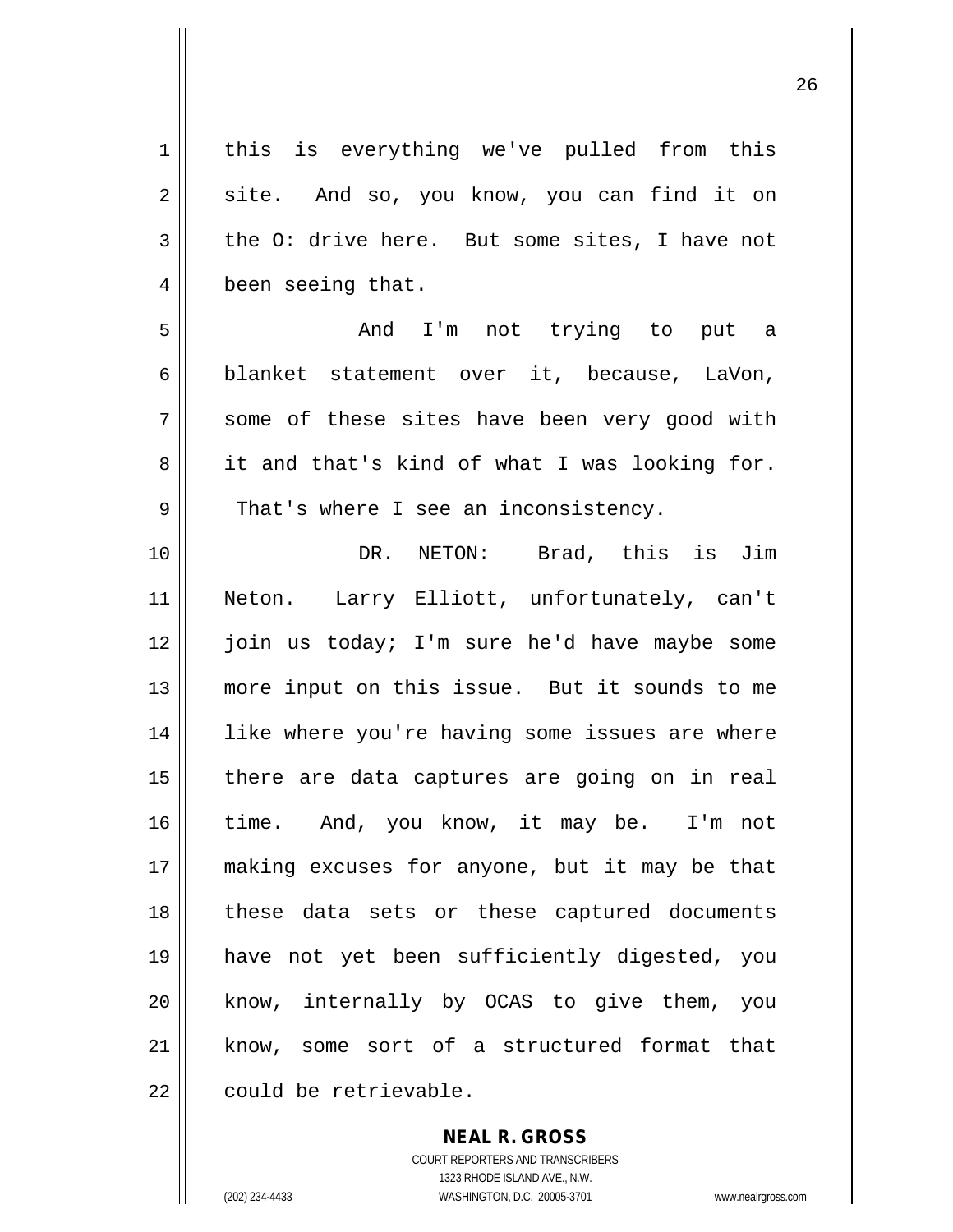| 1  | MEMBER CLAWSON: Well, yes, it's                |
|----|------------------------------------------------|
| 2  | also so that we know, and all I can talk about |
| 3  | is the sites that I have been involved in.     |
| 4  | And I'll bring one of them up, and that is     |
| 5  | Savannah River.                                |
| 6  | DR. NETON: Savannah River is very              |
| 7  | active in collecting documents at this point,  |
| 8  | I'm aware of that.                             |
| 9  | MEMBER CLAWSON: Oh, okay. Well,                |
| 10 | and now I understand what your point is, but   |
| 11 |                                                |
| 12 | DR. NETON: I guess let me start                |
| 13 | back a little bit, you know, in all of the     |
| 14 | documents that we issue that are official      |
| 15 | write-ups like the evaluation report or the    |
| 16 | site profile, we go to great lengths to        |
| 17 | reference the site research database number so |
| 18 | one can actually go right to the database and  |
| 19 | look up those documents. But those<br>are      |
| 20 | documents that have been retrieved and         |
| 21 | assimilated into the system, you know, over    |
| 22 | some period of time.                           |
|    |                                                |

**NEAL R. GROSS** COURT REPORTERS AND TRANSCRIBERS 1323 RHODE ISLAND AVE., N.W. (202) 234-4433 WASHINGTON, D.C. 20005-3701 www.nealrgross.com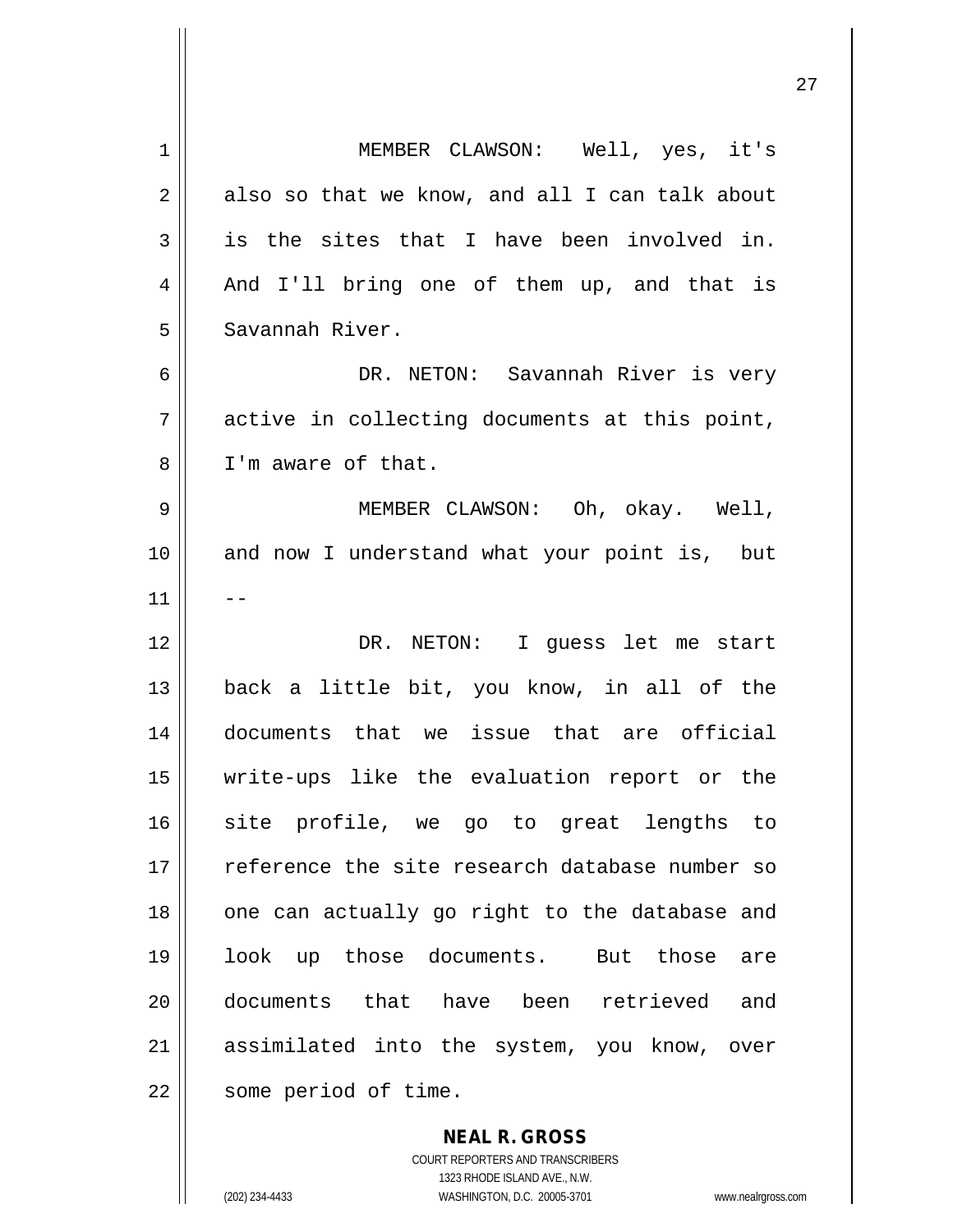| 1              | The new ones -- and Tim Taulbee I              |
|----------------|------------------------------------------------|
| 2              | know is the one involved with Savannah River,  |
| 3              | is going out capturing documents real time.    |
| $\overline{4}$ | We collect them and then they may be just      |
| 5              | indexed by some very generic numbers until     |
| 6              | such time as we can go through them and make   |
| 7              | some sense of them. So part of that I think    |
| 8              | is this real-time issue that's maybe driving   |
| $\mathsf 9$    | this. I don't know.                            |
| 10             | MEMBER CLAWSON: Well, and that                 |
| 11             | could be, Jim. All I'm doing is I'm bringing   |
| 12             | up that I'm seeing an area where we could      |
| 13             | improve a little bit. But also too, as I saw   |
| 14             | in our last visit there, we had no idea what   |
| 15             | actual documents had been retrieved at all.    |
| 16             | As a matter of fact, we went to the point of   |
| 17             | asking Savannah River's document control       |
| 18             | people if they actually had a list of what had |
| 19             | already been captured, because we were opening |
| 20             | up binders and going through and all of a      |
| 21             | sudden we'd come across a tab that OCAS had    |
| 22             | copied part of this or whatever else<br>like   |

**NEAL R. GROSS** COURT REPORTERS AND TRANSCRIBERS 1323 RHODE ISLAND AVE., N.W. (202) 234-4433 WASHINGTON, D.C. 20005-3701 www.nealrgross.com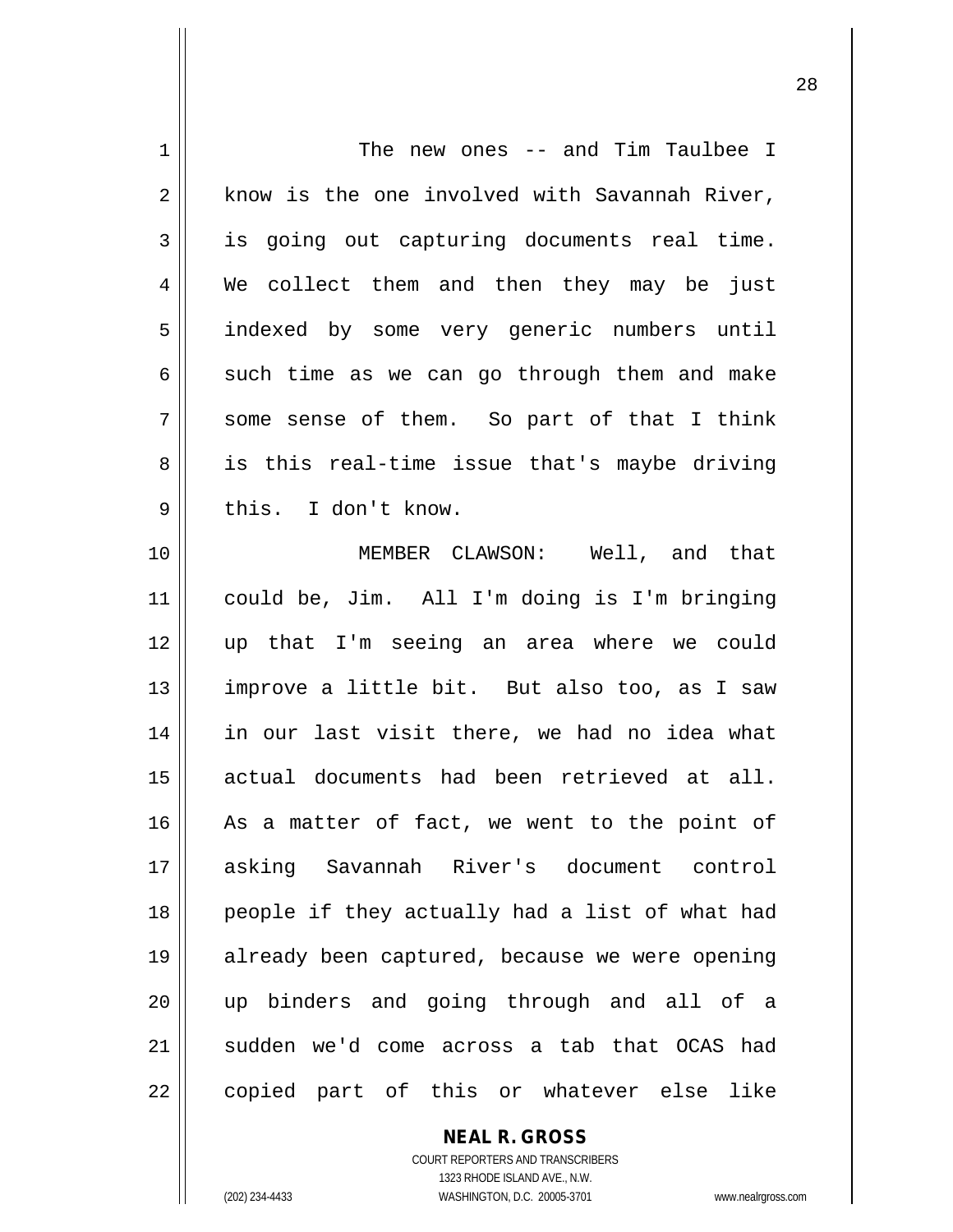$1 \parallel$  that. And so kind of where I'm seeing is, 2 it's true when it gets onto the O: drive  $3 \parallel$  that's part of an issue, but at the site we 4 don't know what has actually been captured as 5 | of yet. And it could be the real time before  $6 \parallel$  they process through it and so forth. 7 DR. NETON: I hear you. I 8 understand the issue now. And I can bring 9 || that back. And I guess I suggest that maybe 10 you could work a little closer with the POCs 11 || in maybe defining what the issues are. But 12 I'll take that from our end to work with the 13 || POCs and make sure that we are following what 14 | we said we were going to do in Proc-10. 15 MEMBER CLAWSON: Okay. Because at 16 another site, and this is Pantex, I know that 17 we've requested this information and we 18 haven't received anything, and we've proceeded 19 ahead. And what it's actually doing, I think, 20 || sometimes is we're requiring DOE to duplicate 21  $\parallel$  a lot of information, or possibly -- but see,  $22$   $\parallel$  we don't know and that's where I'm hoping that

> COURT REPORTERS AND TRANSCRIBERS 1323 RHODE ISLAND AVE., N.W. (202) 234-4433 WASHINGTON, D.C. 20005-3701 www.nealrgross.com

**NEAL R. GROSS**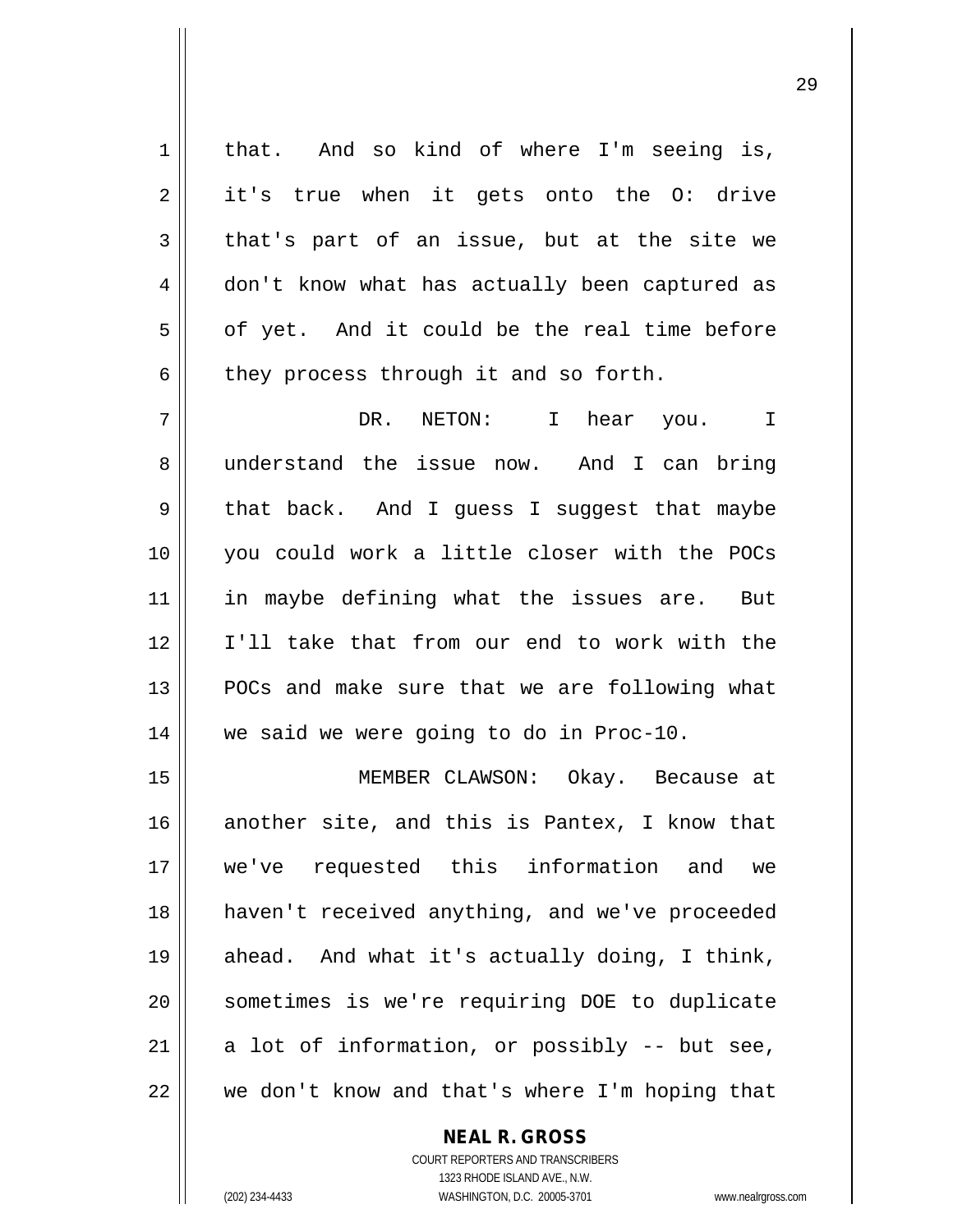1 | we can get a little bit better communication  $2 \parallel$  with one another so that we're not duplicating  $3 \parallel$  it, we're not putting an added burden onto DOE 4 | or the document retrieval people and so forth  $5$  || like that.

6 || But when I speak of this, I'm just  $7 \parallel$  speaking from what I have personally seen. 8 Now SC&A may have other things to be able to  $9 \parallel$  say, but this is what I've personally seen. 10 And I thought that when we went into these 11 || procedures, we were going to try to stop the 12 duplication and so forth. And I know that 13 we've had a great effort for that, but I 14 || believe that we can make a few improvements on 15 both sides.

 MS. ROBERTSON-DeMERS: This is Kathy Robertson-DeMers. I can kind of tell you what's going on from our side and where I haven't been receiving information from NIOSH. Let me define the data as current 21 || data captures, meaning data captures that are | ongoing right now, and then we have data that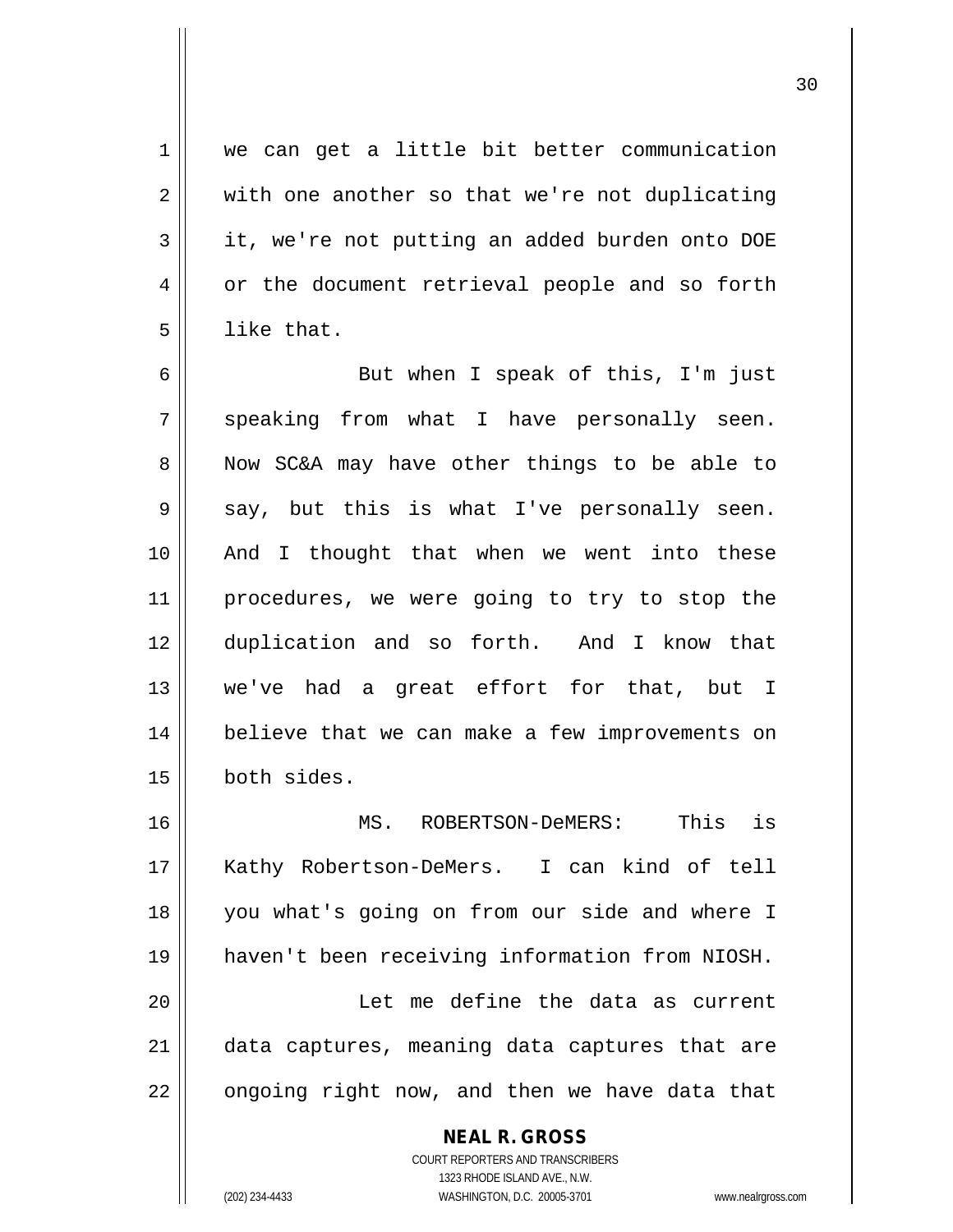1 || is legacy data from previous reviews.

2 For the current data captures, at  $3 \parallel$  this point, I develop a data capture plan. 4 | And I took the model actually from the ORAU 5 Hanford data capture plan. Hanford is a site  $6 \parallel$  where I am receiving the data capture plan, so  $7 \parallel$  I know what their plans are as far as visits 8 || and what they're going to look at, what 9 || keywords they're searching and so on. The 10 || only other site I have received these data 11 capture plans from is Lawrence Livermore 12 National Lab. Even if they come after the 13 || fact, they are helpful to me in planning my 14 visits.

15 When I go to plan a visit and I'm 16 making my keyword search terms and author 17 || search terms, I will actually go to the NIOSH 18 POC and ask him or her if they want to add to 19 that. There's a lot of preliminary 20 || interaction between the POC and DOE and myself 21 || even before a data capture plan is put 22 || together. Before the trip occurs, a data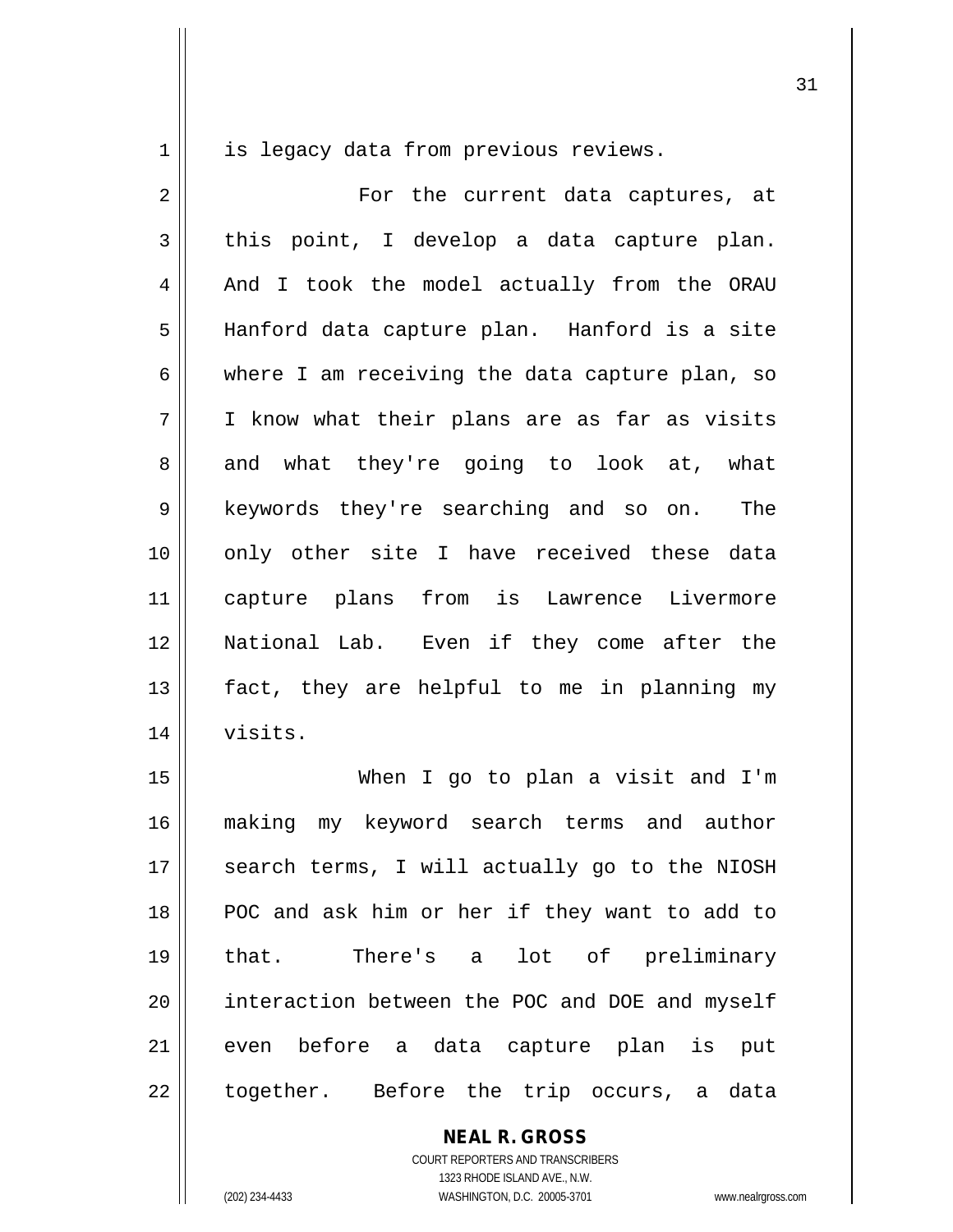1 | capture plan from what we're doing on-site is  $2 \parallel$  sent to Ted and to the NIOSH POC so that NIOSH  $3 \parallel$  knows what we're doing. If the time allows, I 4 also give NIOSH the opportunity to review this 5 || plan and say, hey, we've already collected  $6 \parallel$  that data so I can take it off my list.

7 When I am ready to pull records, I 8 We will cross-reference to the O: drive. Now one  $9 \parallel$  of the difficulties in the cross-referencing 10 is that the DOE document is not always 11 identical to what name that is given on the O: 12 drive. So there's still some overlap 13 || occurring because of the inconsistent naming 14 | of documents.

 With respect to the legacy material, we are actually compiling a list of documentation that we do have in our possession. This is taking a while because there is a lot of it. And this will be 20 | provided to NIOSH.

21 With the current data capture  $22$  | effort we are trying to, first of all, ask DOE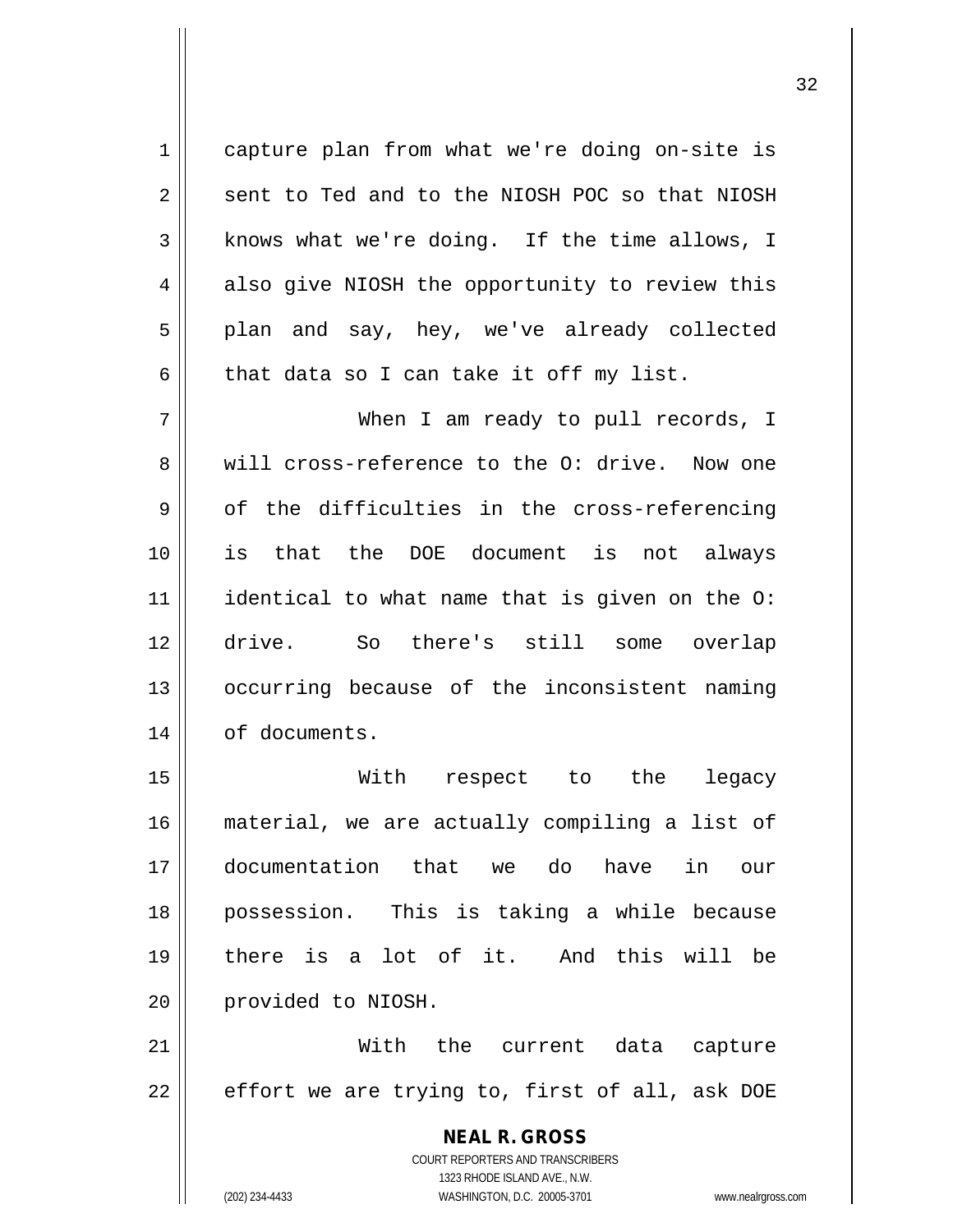$1 \parallel$  to, if possible, provide a duplicate copy of  $2 \parallel$  any imaged documents that they might send. If  $3 \parallel$  that doesn't occur, then when I receive it, I 4 || will send it on.

 With hard copies, we are trying to 6 provide hard copy data to one of the ORAU contractors. Actually the last batch that we 8 delivered was for Lawrence Berkeley and Sandia National Lab, Livermore to Art at DMA so that they can do scanning. If the document is small enough, I will do the scanning and forward it to NIOSH. If the documents are very large, then I tend to give them in hard 14 | copy to NIOSH.

15 || With respect to the current sites 16 || that we're working on, NIOSH and ORAU should have the data that we have. Part of this list 18 || that we're compiling is obviously the legacy records, and if we have provided the records || to NIOSH, there's a note in the database that we have provided it. We have to go through || and identify the gaps in what records we have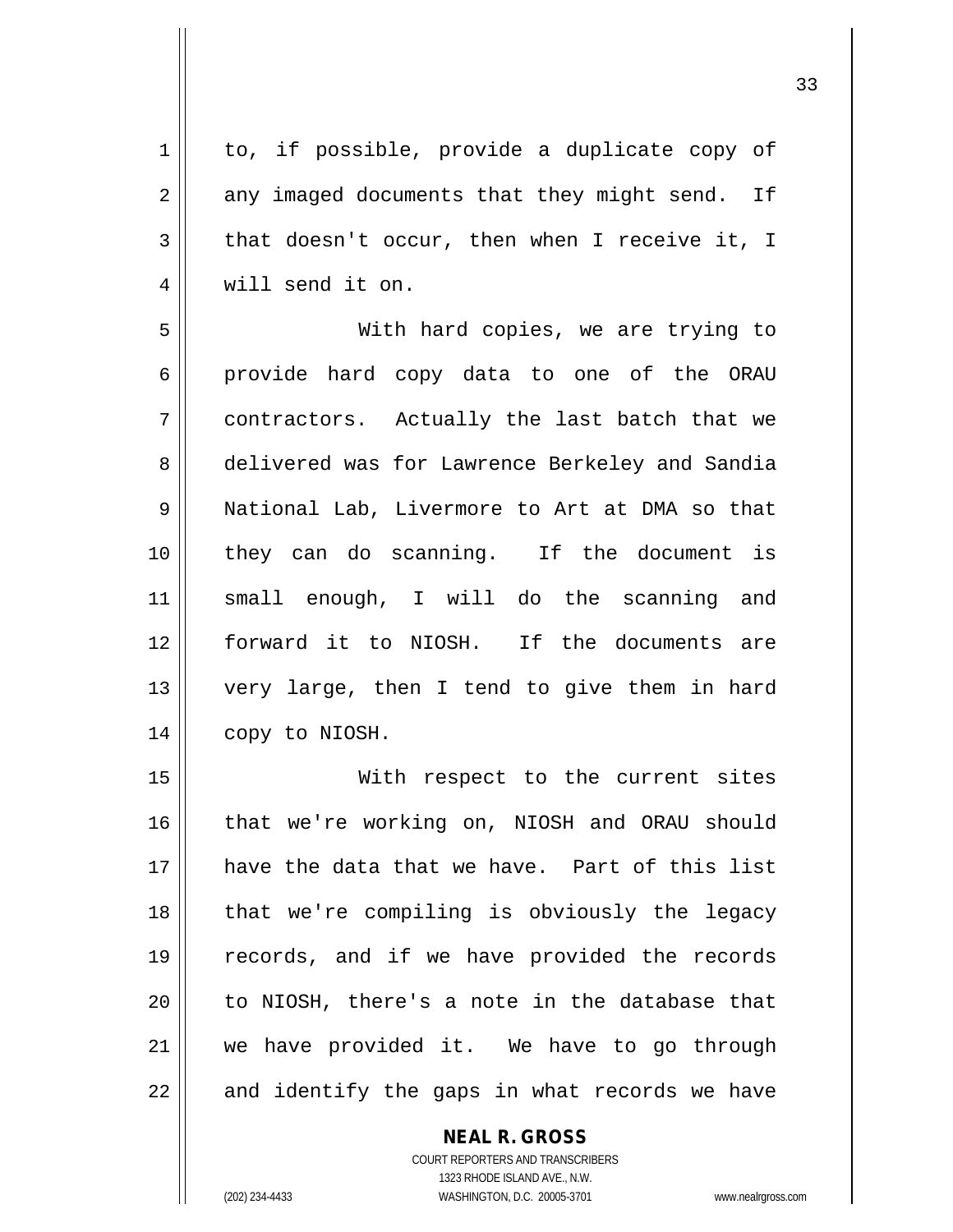**NEAL R. GROSS** COURT REPORTERS AND TRANSCRIBERS 1323 RHODE ISLAND AVE., N.W. 1 and what records we've already given NIOSH and 2 || provide NIOSH with the difference. So this is  $3$  | not going to be an overnight task. 4 CHAIRMAN ZIEMER: Thank you,  $5 \parallel$  Kathy. Am I correct, then, in concluding that 6 you're having a little less difficulty with  $7 \parallel$  this issue than Brad might have encountered? 8 MS. ROBERTSON-DeMERS: I think 9 || there are some events going on at a lower 10 level that are occurring. 11 || CHAIRMAN ZIEMER: Yes. 12 MS. ROBERTSON-DeMERS: I am not 13 || receiving data capture plans for other sites, 14 || other than Hanford and Lawrence Livermore 15 National Lab. 16 CHAIRMAN ZIEMER: Okay. And also 17 the issue of the naming of the files and 18 matching with the DOE names is also presenting 19 || some difficulty, as I understand it. 20 || MS. ROBERTSON-DeMERS: Yes. 21 CHAIRMAN ZIEMER: Okay. Thank  $22 \parallel$  you.

(202) 234-4433 WASHINGTON, D.C. 20005-3701 www.nealrgross.com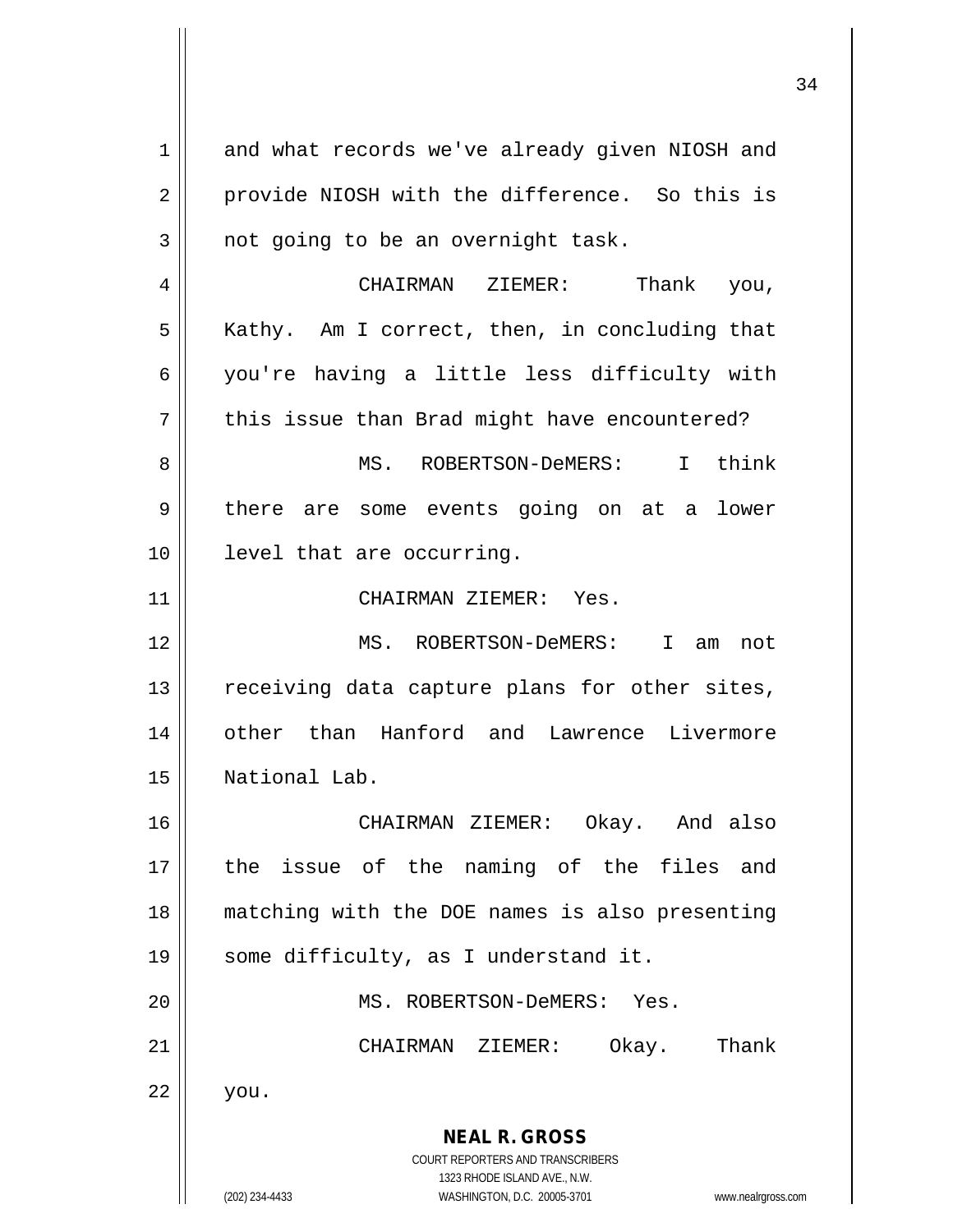| 1  | Let's see, Joe, did you have any               |
|----|------------------------------------------------|
| 2  | additional comments? Joe Fitzgerald?           |
| 3  | MR. FITZGERALD: Really just an                 |
| 4  | elaboration on Brad's comment on Pantex. I     |
| 5  | think we've sort of hit a new wrinkle that we  |
| 6  | haven't hit at some other sites, which is, you |
| 7  | know, how to extend the data capture listing   |
| 8  | for classified documents. And this is          |
| 9  | something I think we're working with Mark      |
| 10 | Rolfes and the site to figure out, because,    |
| 11 | you know, before we make a request of, you     |
| 12 | know, classified documents, of course we would |
| 13 | want to know if they were, you know, retrieved |
| 14 | or redacted by NIOSH. So we're trying to       |
| 15 | cross-reference that. But that's a slightly    |
| 16 | different issue, but one that we're going to   |
| 17 | have to resolve so we don't have a site like   |
| 18 | Pantex going after the same documents for us.  |
| 19 | CHAIRMAN ZIEMER: Right. Right.                 |
| 20 | MR. FITZGERALD: So that's just a               |
| 21 | new wrinkle and I think we didn't address that |
| 22 | per se in the procedures.                      |
|    | <b>NEAL R. GROSS</b>                           |

COURT REPORTERS AND TRANSCRIBERS 1323 RHODE ISLAND AVE., N.W. (202) 234-4433 WASHINGTON, D.C. 20005-3701 www.nealrgross.com

 $\prod$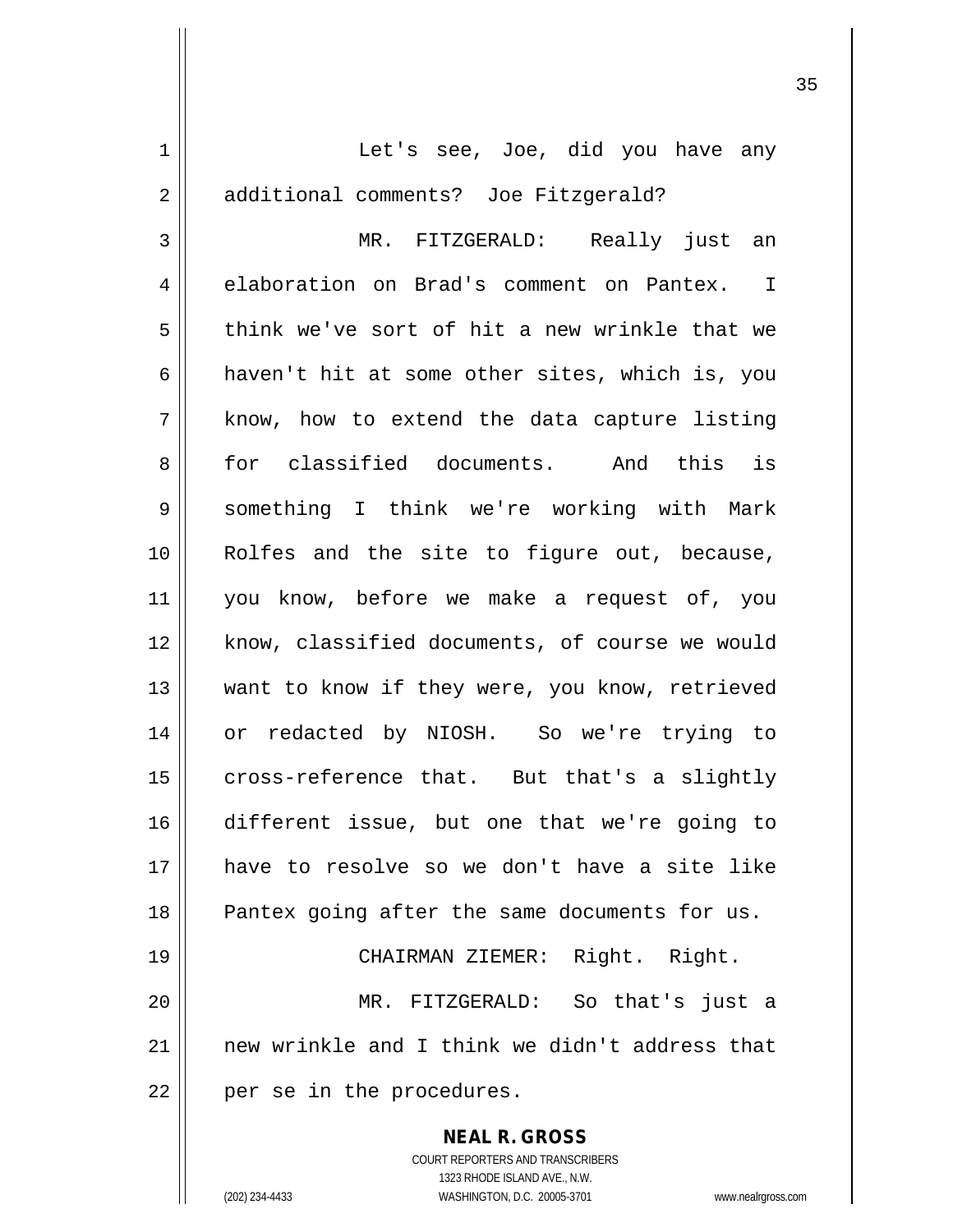**NEAL R. GROSS** COURT REPORTERS AND TRANSCRIBERS 36 1 CHAIRMAN ZIEMER: Right. Let's  $2 \parallel$  see, Isaf, are you on the line? 3 MS. AL-NABULSI: Yes. 4 CHAIRMAN ZIEMER: Did you have any 5 ll comments from --6 MS. AL-NABULSI: No. 7 CHAIRMAN ZIEMER: I'm sorry. Did 8 | you say no? 9 MS. AL-NABULSI: Yes. No. No 10 comment. 11 || CHAIRMAN ZIEMER: No comments,  $12 \parallel$  okay. 13 It appears to me that, at the 14 moment, we probably aren't in a position to 15 || take any formal action, but simply we've aired  $16$  the issue. The parties involved: the Board, 17 NIOSH, OCAS, ORAU, SC&A and DOE, will need to 18 be cognizant of the issue as it's been 19 described and see if we need to formalize 20 || anything further, or it's just a matter of 21 || being more prudent on working with the points  $22$  || of contact and making an effort to achieve

1323 RHODE ISLAND AVE., N.W.

(202) 234-4433 WASHINGTON, D.C. 20005-3701 www.nealrgross.com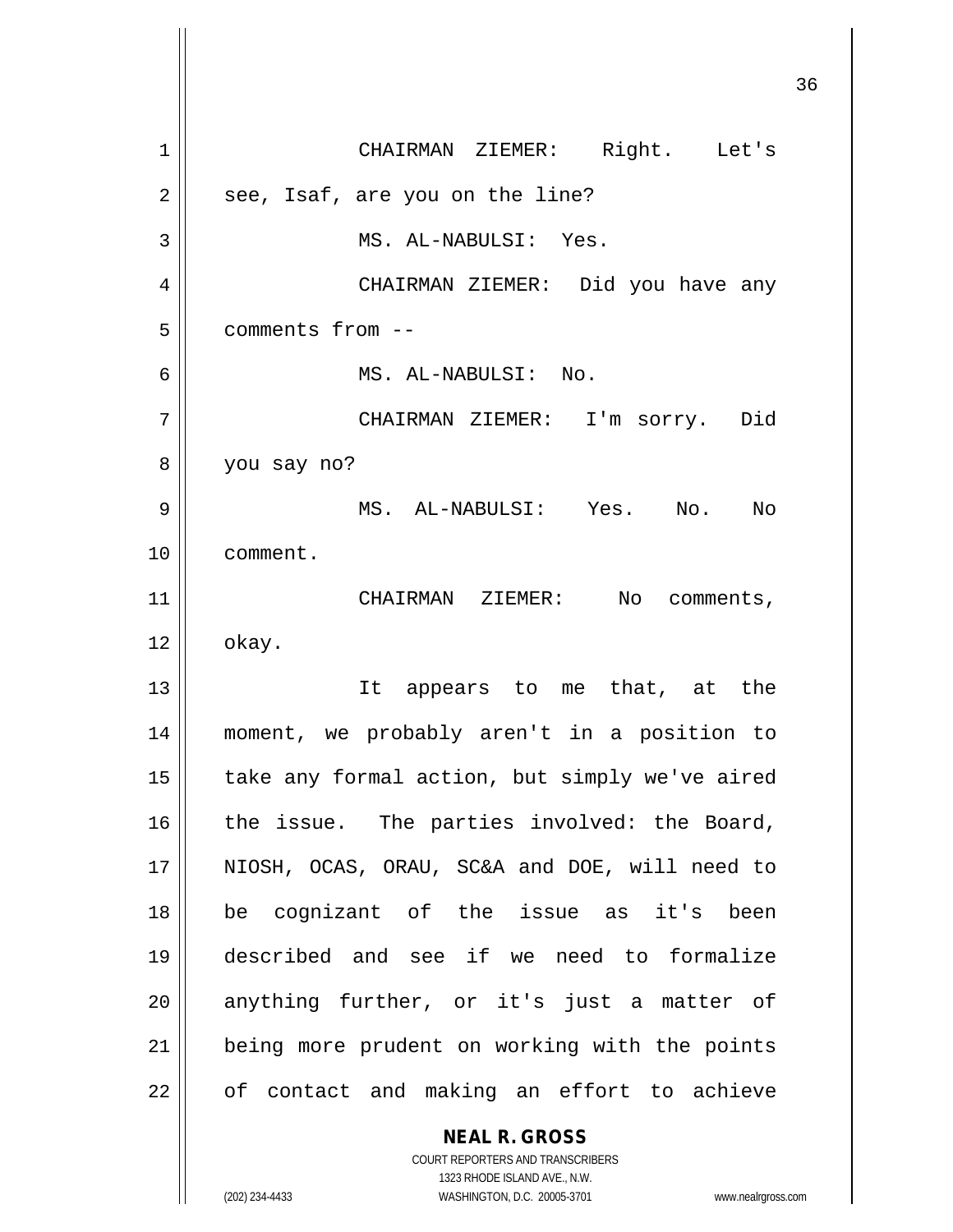1 | better coordination.

| $\overline{a}$ | Brad, I'm wondering if you had any                                                                                                                              |
|----------------|-----------------------------------------------------------------------------------------------------------------------------------------------------------------|
| 3              | specific recommendations now, if you would                                                                                                                      |
| 4              | report back to the Board, for example, maybe                                                                                                                    |
| 5              | again in October and then we need to monitor                                                                                                                    |
| 6              | this and at some point, if formal action is                                                                                                                     |
| 7              | needed or some additional changes in                                                                                                                            |
| 8              | procedures are needed, we can formalize that.                                                                                                                   |
| $\mathsf 9$    | MEMBER CLAWSON: Well, what I was                                                                                                                                |
| 10             | wanting to do, Paul, was I wanted to bring                                                                                                                      |
| 11             | forth the information that I was seeing and                                                                                                                     |
| 12             | that I saw some weaknesses. And when I say                                                                                                                      |
| 13             | weaknesses, I say weaknesses on both sides                                                                                                                      |
| 14             | that we may be able to improve this data                                                                                                                        |
| 15             | capture and so forth.                                                                                                                                           |
| 16             | But one of the points that I                                                                                                                                    |
| 17             | wanted to bring forth to NIOSH, and also to                                                                                                                     |
| 18             | OCAS and so forth, was that these data capture                                                                                                                  |
| 19             | plans are important for us in the sense of                                                                                                                      |
| 20             | knowing what has already been captured.                                                                                                                         |
| 21             | CHAIRMAN ZIEMER: Right.                                                                                                                                         |
| 22             | MEMBER CLAWSON:<br>And I<br>saw                                                                                                                                 |
|                | <b>NEAL R. GROSS</b><br>COURT REPORTERS AND TRANSCRIBERS<br>1323 RHODE ISLAND AVE., N.W.<br>(202) 234-4433<br>WASHINGTON, D.C. 20005-3701<br>www.nealrgross.com |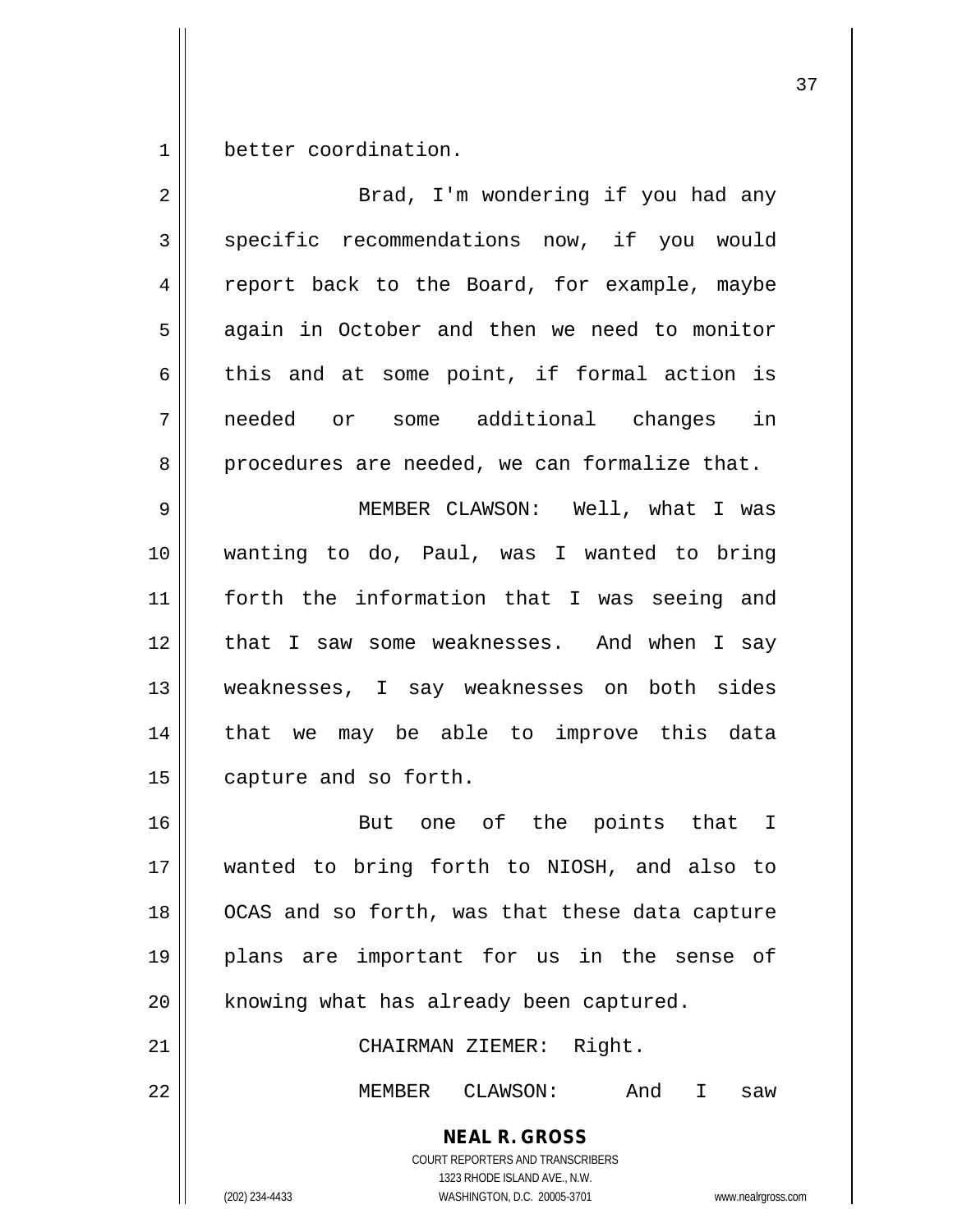1 weakness in that. And I know that the Proc-10 2 and 11 were kind of mirror images of one  $3 \parallel$  another and so forth like that. But what I 4 was wanting to bring forth to the Board, and  $5 \parallel$  also to NIOSH and everyone, is that I saw that 6 there was a weakness there and that we need to  $7 \parallel$  see how we could improve these. And all I was 8 doing was just bringing forth the information  $9 \parallel$  that I was seeing and just seeing if we could 10 do something to improve a little bit. 11 CHAIRMAN ZIEMER: Right. Well, I 12 || think as a first step, the awareness and the 13 || concerns expressed having been aired, that has 14 || sensitized everyone to the issue. Jim Neton 15 has indicated that NIOSH is in a position here 16 || perhaps to look at this further and see what 17 steps might be taken in terms of the 18 coordinating issue. And as I said, Brad, if 19 you would continue to report back to us in 20 lerms of whether or not the coordination 21 || improves as people become more aware of the 22 || issues or whether or not we need to formalize

> COURT REPORTERS AND TRANSCRIBERS 1323 RHODE ISLAND AVE., N.W. (202) 234-4433 WASHINGTON, D.C. 20005-3701 www.nealrgross.com

**NEAL R. GROSS**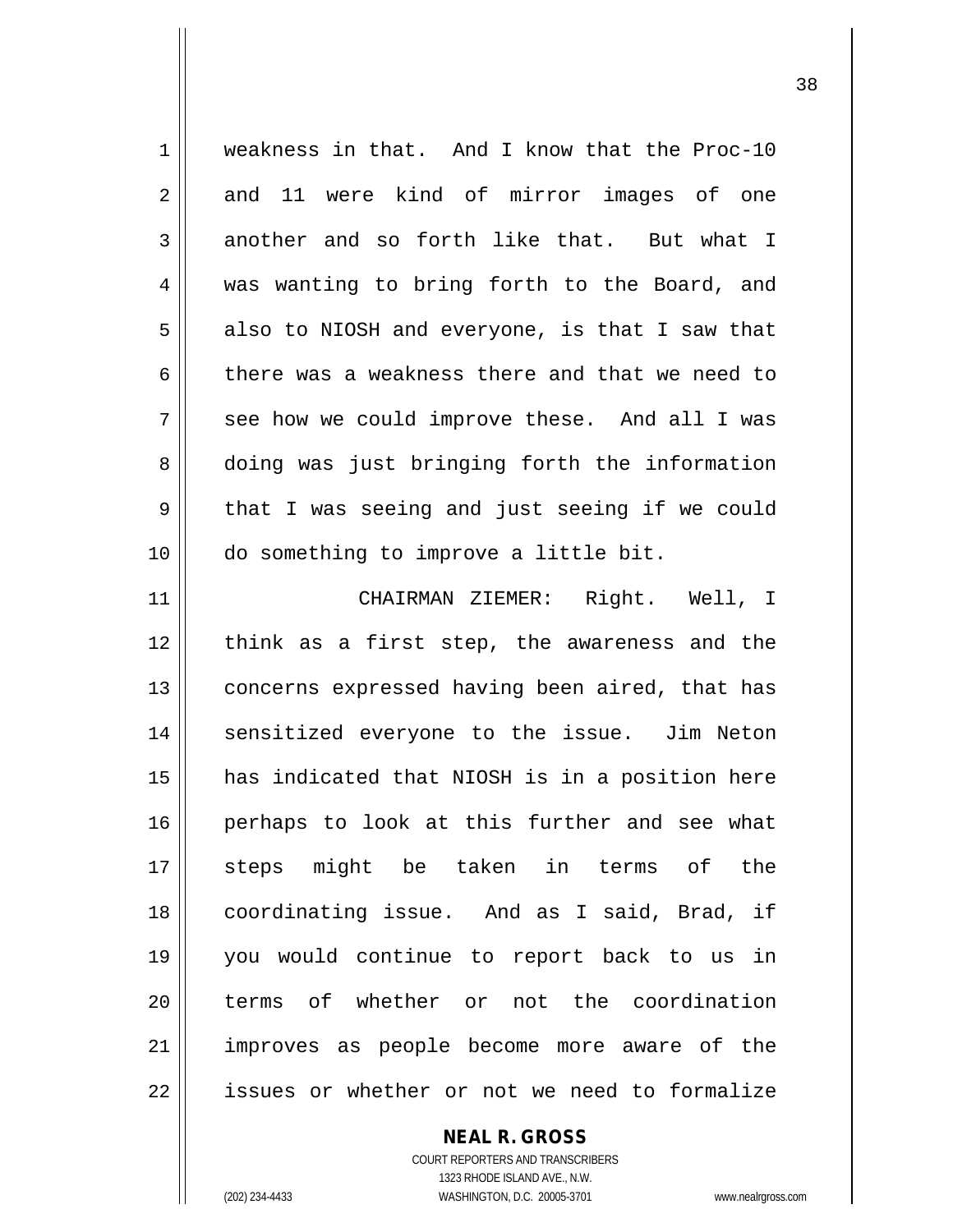something, that would be good.

| $\overline{2}$ | MEMBER CLAWSON:<br>That would be               |
|----------------|------------------------------------------------|
| 3              | fine. I just figured on this Board call, this  |
| 4              | would be a good opportunity to be able to just |
| 5              | be able to air this and let also NIOSH, so     |
| 6              | that they understand that we're seeing this,   |
| 7              | and, you know, we can maybe follow up with     |
| 8              | this at the full Board meeting and so forth.   |
| 9              | CHAIRMAN ZIEMER: Right.                        |
| 10             | MEMBER CLAWSON: And be able to                 |
| 11             | address a few of the things even more.         |
| 12             | CHAIRMAN ZIEMER: Very good.<br>Let             |
| 13             | me also ask if any of the other Board members  |
| 14             | have either questions or comments relating to  |
| 15             | this issue.                                    |
| 16             | MEMBER SCHOFIELD: This is Phil.                |
| 17             | I've had some of the same problems that Brad   |
| 18             | has that, when you're doing a document search, |
| 19             | a lot of times it's really difficult to find   |
| 20             | all the documents they have, because some of   |
| 21             | them are by number rather than by name. So, I  |
| 22             | mean, if they can make it a little simpler for |
|                |                                                |

**NEAL R. GROSS** COURT REPORTERS AND TRANSCRIBERS

1323 RHODE ISLAND AVE., N.W.

(202) 234-4433 WASHINGTON, D.C. 20005-3701 www.nealrgross.com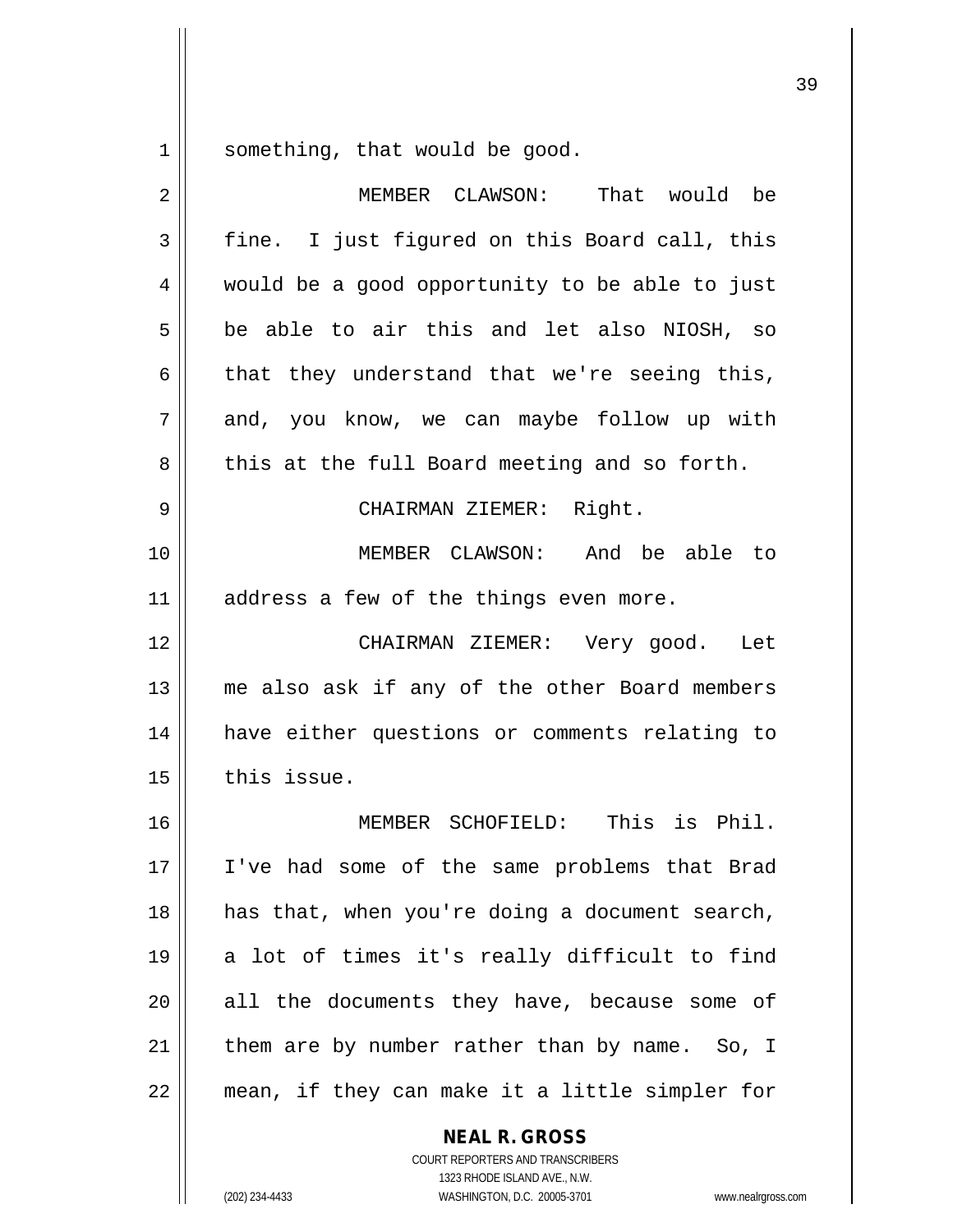**NEAL R. GROSS** COURT REPORTERS AND TRANSCRIBERS 1323 RHODE ISLAND AVE., N.W. (202) 234-4433 WASHINGTON, D.C. 20005-3701 www.nealrgross.com 1 || us when we go on, like, the 0: drive or  $2 \parallel$  something to collate the documents we want,  $3 \parallel$  that would really be a great help. 4 CHAIRMAN ZIEMER: Right. So, part  $5 \parallel$  of it's that naming issue, as Kathy indicated  $6 \parallel$  earlier, and then it appears to me that good 7 coordination with the points of contact is  $8 \parallel$  going to be very, very crucial as well. 9 DR. MAURO: Paul, this is John 10 Mauro. 11 CHAIRMAN ZIEMER: Yes, John? 12 DR. MAURO: Yes, I'm listening and 13 || it sounds like we may have, like, a challenge 14 in terms of -- I'm envisioning going through 15 || this baseline process. And let's say NIOSH 16 has downloaded 10,000 documents at a site. I 17 don't know if it's even that large, or 1,000 18 documents. 19 CHAIRMAN ZIEMER: Whatever. 20 DR. MAURO: Whatever the documents 21 are. And SC&A and everyone is, in good 22 || intentions, okay, let's baseline. We'll come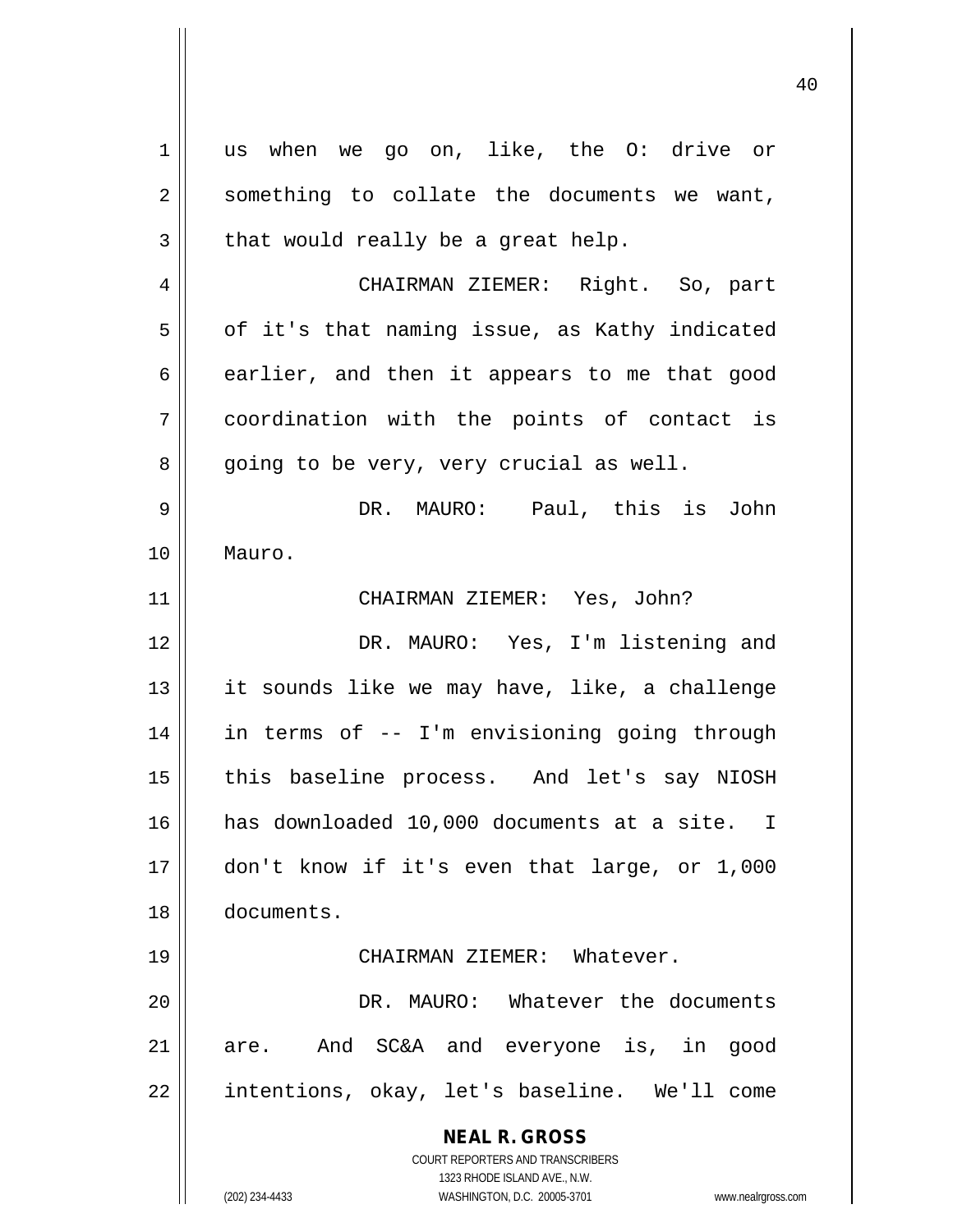1 in and we'll work with the POC at NIOSH.  $2 \parallel$  Let's see what you've got. And the reality is  $3 \parallel$  for a practical matter, checking what you have 4 || is maybe a little naive on my part to think  $5 \parallel$  that we can just go in and see what they've  $6 \parallel$  got and make sure we don't duplicate. Maybe  $7 \parallel$  it can't be done that way; that is, the nature 8 of the way the bibliographic database is 9 complied, at least initially, and loaded up 10 || onto an O: drive or wherever it is located. 11 || It's not a very simple matter to see what is 12 there already so that we don't ask for a 13 duplicate. Perhaps the solution is simply 14 when that document is downloaded from DOE 15 there is some notation in the DOE database 16 || that, yes, this has already been captured. 17 Maybe that's the only solution, that all we 18 || will ever really know is whether or not this 19 particular document that we may try to 20 || capture, let's say during our word searches --21 even if we coordinate our word searches and  $22 \parallel$  our data capture searches, in the end, the

> **NEAL R. GROSS** COURT REPORTERS AND TRANSCRIBERS 1323 RHODE ISLAND AVE., N.W.

(202) 234-4433 WASHINGTON, D.C. 20005-3701 www.nealrgross.com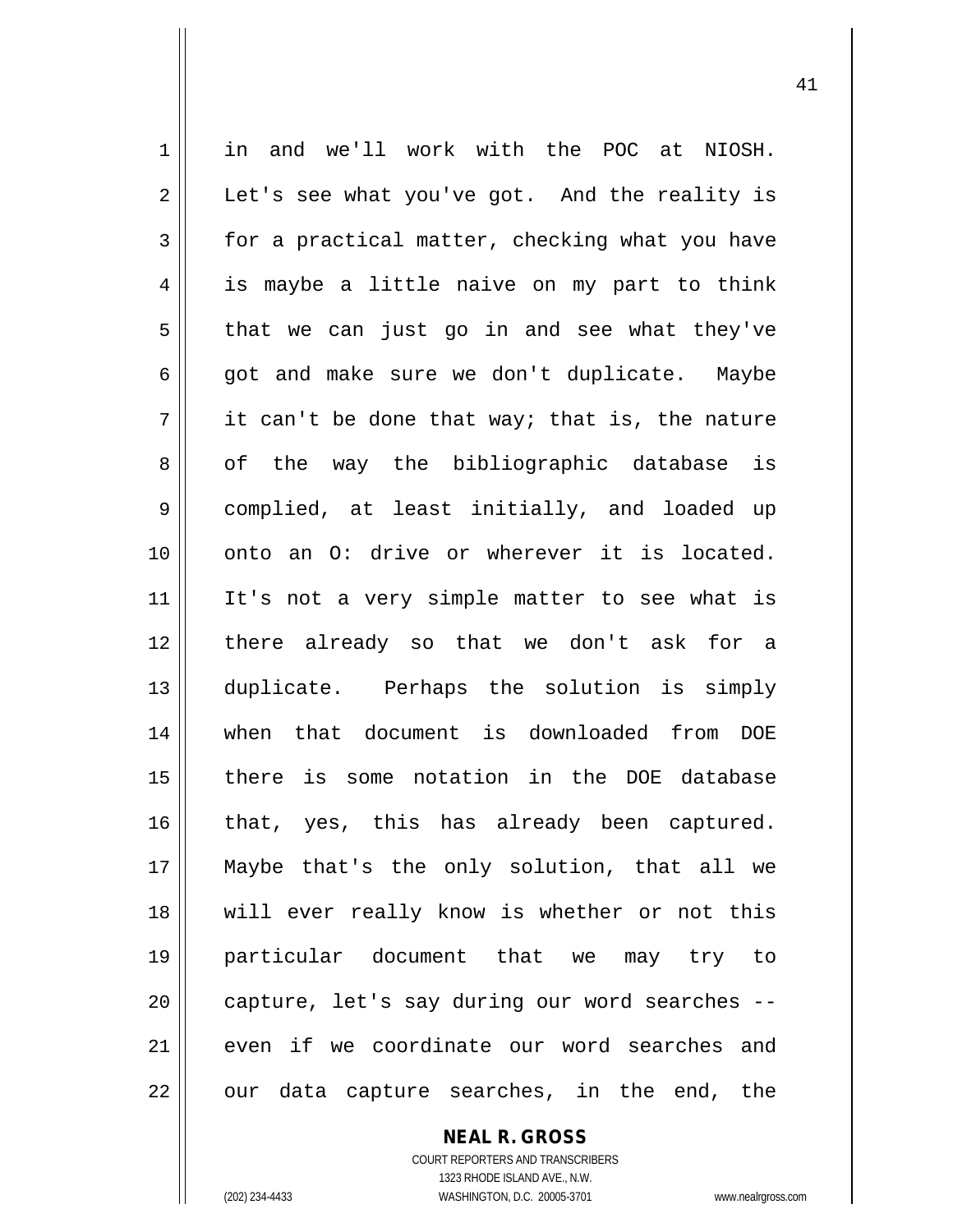**NEAL R. GROSS** 1 question is going to be very difficult to 2 | determine whether this particular document has 3 || in fact already been downloaded, cleared and  $4 \parallel$  is now sitting on the O: drive and available 5 || for SC&A to review. So it may just be a  $6 \parallel$  simple matter that mechanistically this is not  $7 \parallel$  easy to do. 8 CHAIRMAN ZIEMER: Okay. Thanks 9 || for that comment, John. 10 || The Board who contained those of us on the Board who 11 haven't been involved with this particular 12 process may not have a good feel for it, but 13 || it appears to me from the comments I've heard 14 || that there are cases where you don't know 15 until you've actually pulled something that 16 || the document or a part of the document has 17 || already been retrieved by another group. 18 I think what you're suggesting is 19 that there be some way to flag it in advance  $20 \parallel$  so you don't even have to, for example, 21 download it or capture it to find out that  $22$  | it's already been looked at.

> COURT REPORTERS AND TRANSCRIBERS 1323 RHODE ISLAND AVE., N.W. (202) 234-4433 WASHINGTON, D.C. 20005-3701 www.nealrgross.com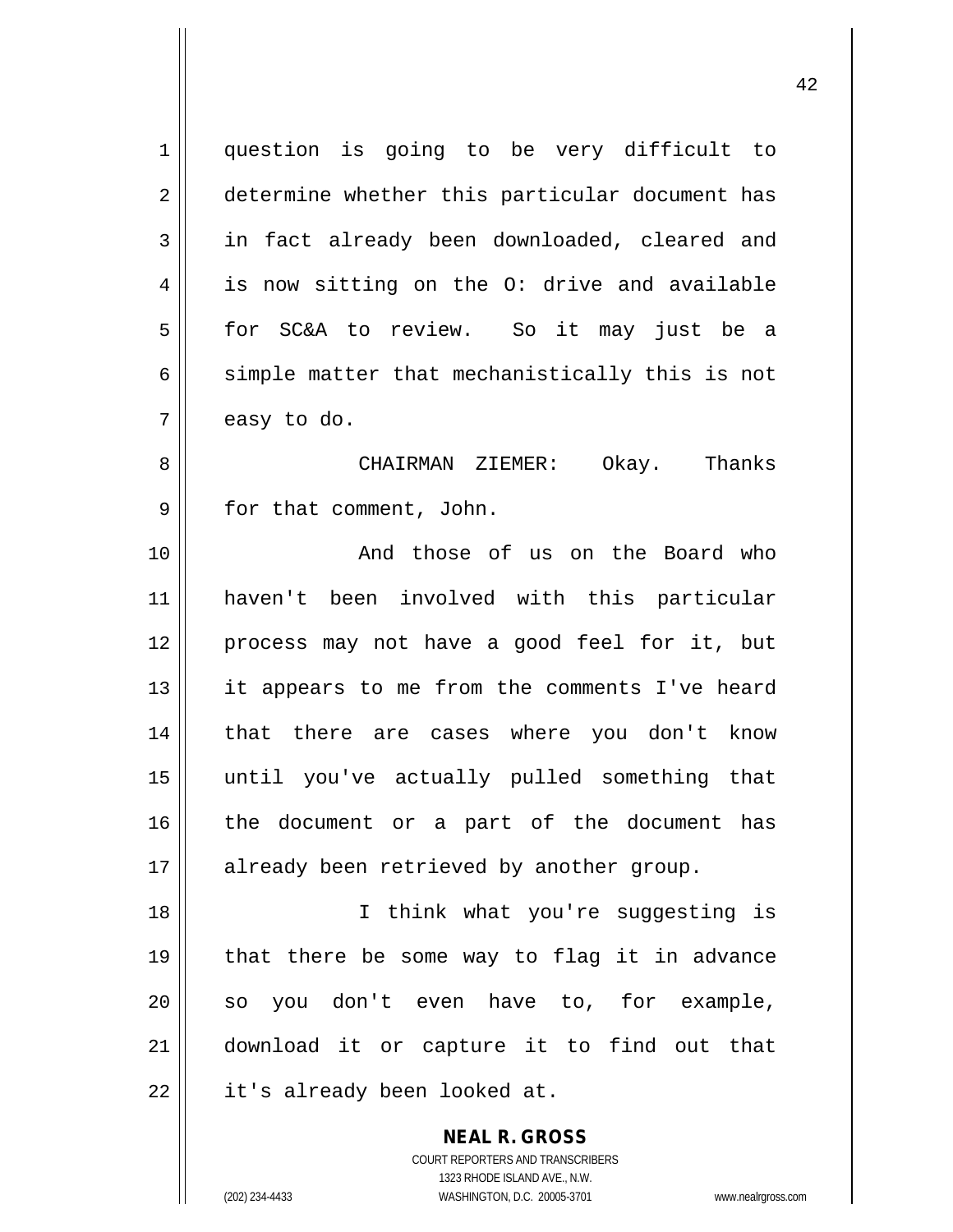**NEAL R. GROSS** COURT REPORTERS AND TRANSCRIBERS 1323 RHODE ISLAND AVE., N.W. (202) 234-4433 WASHINGTON, D.C. 20005-3701 www.nealrgross.com 1 DR. MAURO: Yes, that may be just  $2 \parallel$  one way to come at the problem, I'm not sure. 3 || It sounds like this is probably a classic 4 || problem, bibliographic records management,  $5 \parallel$  that many, many -- this a challenge to many 6 folks. 7 CHAIRMAN ZIEMER: Yes. 8 DR. MAURO: Maybe this problem has 9 | been solved in the past through software. 10 CHAIRMAN ZIEMER: Yes. Well, I 11 think those in our group from all of the 12 different agencies that are involved in this 13 || process, as we proceed, will have a better 14 || idea of what might be done to improve both the 15 | coordination and the capture process and avoid 16 | redundancy and duplication. So, as we proceed 17 || and get feedback on this, then we will be in a 18 better position, if necessary, to formalize 19 | something. 20 MEMBER CLAWSON: Paul, this is  $21$  Brad again. 22 CHAIRMAN ZIEMER: Yes, Brad.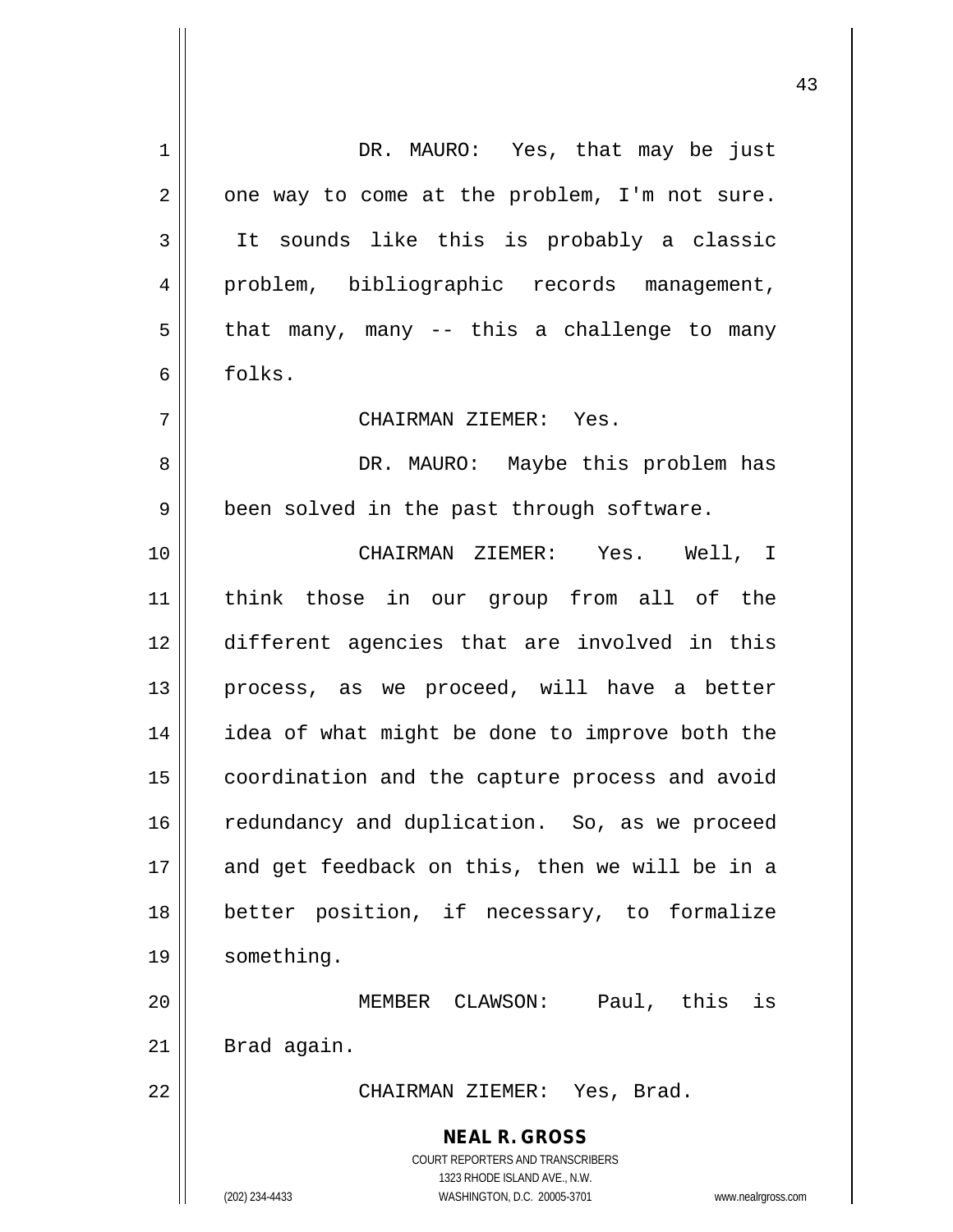| MEMBER CLAWSON: I guess one of                 |
|------------------------------------------------|
| the main reasons why I threw this out is       |
| because actually the people out in the field   |
| that are actually doing this, they may have    |
| something in the back of their mind that, you  |
| know, this would make this a lot easier for us |
| to communicate what we have. And I guess this  |
| is why I wanted to throw this out, is to make  |
| sure that all parties, if there are some areas |
| that we may be able to improve and so forth    |
| like that, I hope that we'd have the ability   |
| to be able to bring that up.                   |
| CHAIRMAN ZIEMER: Right. Right.                 |
| MEMBER CLAWSON: That's one of the              |
| things. Because the people out in the field    |
| are one of the ones that really know what it   |
|                                                |
| is. And I would suggest to any of the other    |
| Board members, this has been very educational  |
| to me. You know, when we ask them for a        |
| document, what it actually takes to get some   |
| of this documentation. Actually, I've been     |
|                                                |

COURT REPORTERS AND TRANSCRIBERS 1323 RHODE ISLAND AVE., N.W. (202) 234-4433 WASHINGTON, D.C. 20005-3701 www.nealrgross.com

**NEAL R. GROSS**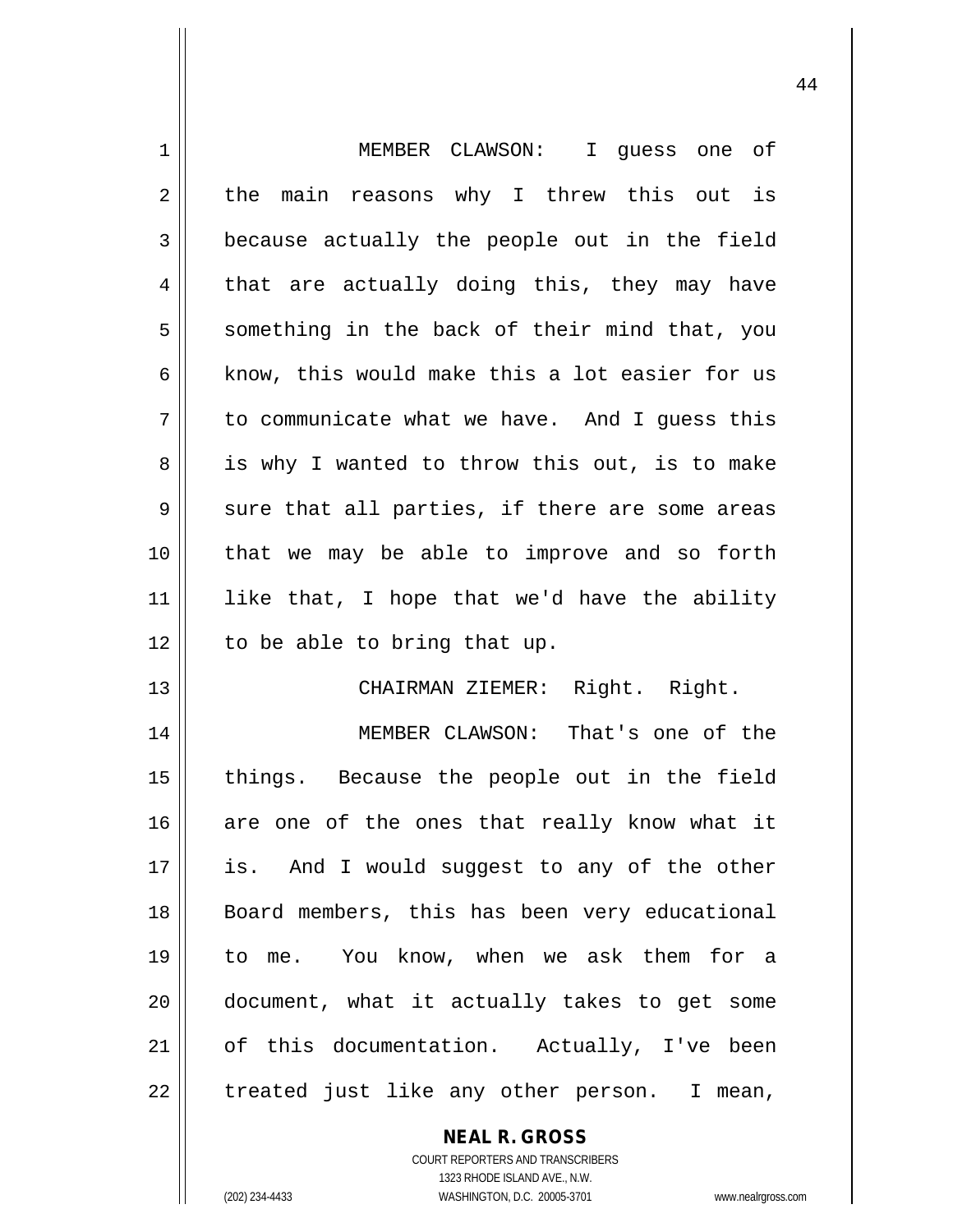**NEAL R. GROSS** COURT REPORTERS AND TRANSCRIBERS 1323 RHODE ISLAND AVE., N.W. (202) 234-4433 WASHINGTON, D.C. 20005-3701 www.nealrgross.com 1 | they gave me boxes of files to go through and  $2 \parallel$  it was very educational to me. 3 CHAIRMAN ZIEMER: Okay. Very  $4 \parallel$  good. 5 || Any further comments or questions? 6 (No response.) 7 CHAIRMAN ZIEMER: Okay. Thank you 8 | very much. 9 || Let's proceed to the next item, 10 which is updates on SEC petitions. And LaVon 11 || Rutherford is just going to give us an update, 12 || sort of what's planned, particularly for the 13 || October Board meeting, what's going to be on  $14$  | the agenda there. I know at our last meeting  $15$  | the status of some of these evaluation reports 16 || and so on were not finalized. 17 || But, LaVon, are you ready to give 18 us an update for what's coming down the pike 19 here? 20 MR. RUTHERFORD: Sure, Dr. Ziemer. 21 | Again this is LaVon Rutherford. 22 || It's going to be a pretty busy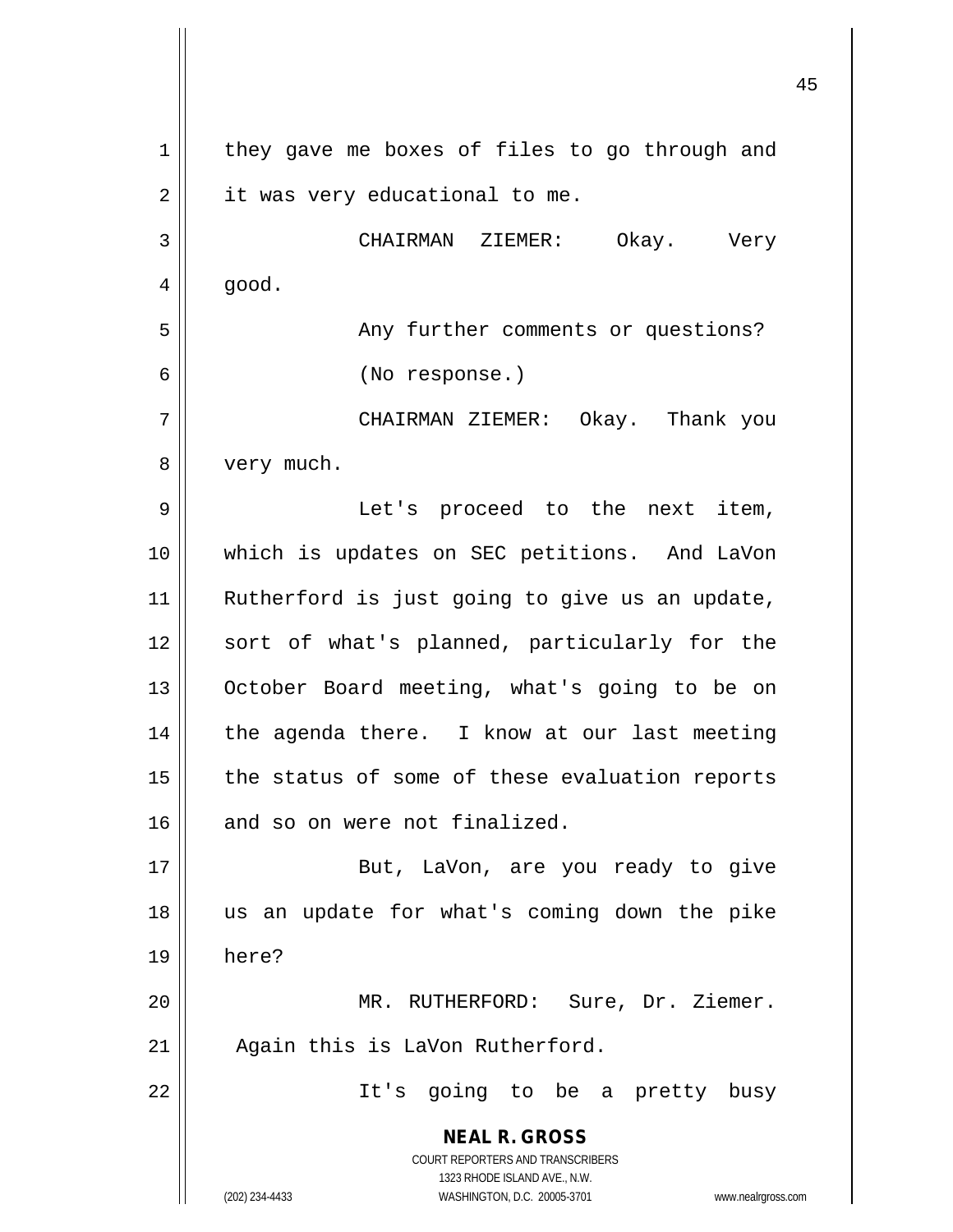| 1           | Board meeting. We have plans to present eight  |
|-------------|------------------------------------------------|
| 2           | evaluation reports at the October Board        |
| 3           | meeting. Of those eight, six of those are      |
| 4           | 83.13 petitions, which is the standard         |
| 5           | petition that was submitted by a petitioner.   |
| 6           | And then two of them will be 83.14s. Of the    |
| 7           | 83.13s we have, Brookhaven National Lab will   |
| 8           | be presented, United Nuclear, Piqua Organic    |
| $\mathsf 9$ | Moderated Reactor, Electro Met, Bliss &        |
| 10          | Laughlin and University of Rochester.          |
| 11          | The United Nuclear; you probably               |
| 12          | received a hard copy over the weekend.         |
| 13          | CHAIRMAN ZIEMER: Yes.                          |
| 14          | MR. RUTHERFORD:<br>And you'll                  |
| 15          | receive an electronic version of that. Should  |
| 16          | be out today. Electro Met and Bliss &          |
| 17          | Laughlin you should have already received as   |
| 18          | well. Piqua Organic Moderated Reactor will be  |
| 19          | to the Board and to the petitioners within the |
| 20          | next couple of weeks. Brookhaven National Lab  |
| 21          | and University of Rochester by the end of the  |
| 22          | month will be with the Board.                  |

**NEAL R. GROSS** COURT REPORTERS AND TRANSCRIBERS 1323 RHODE ISLAND AVE., N.W. (202) 234-4433 WASHINGTON, D.C. 20005-3701 www.nealrgross.com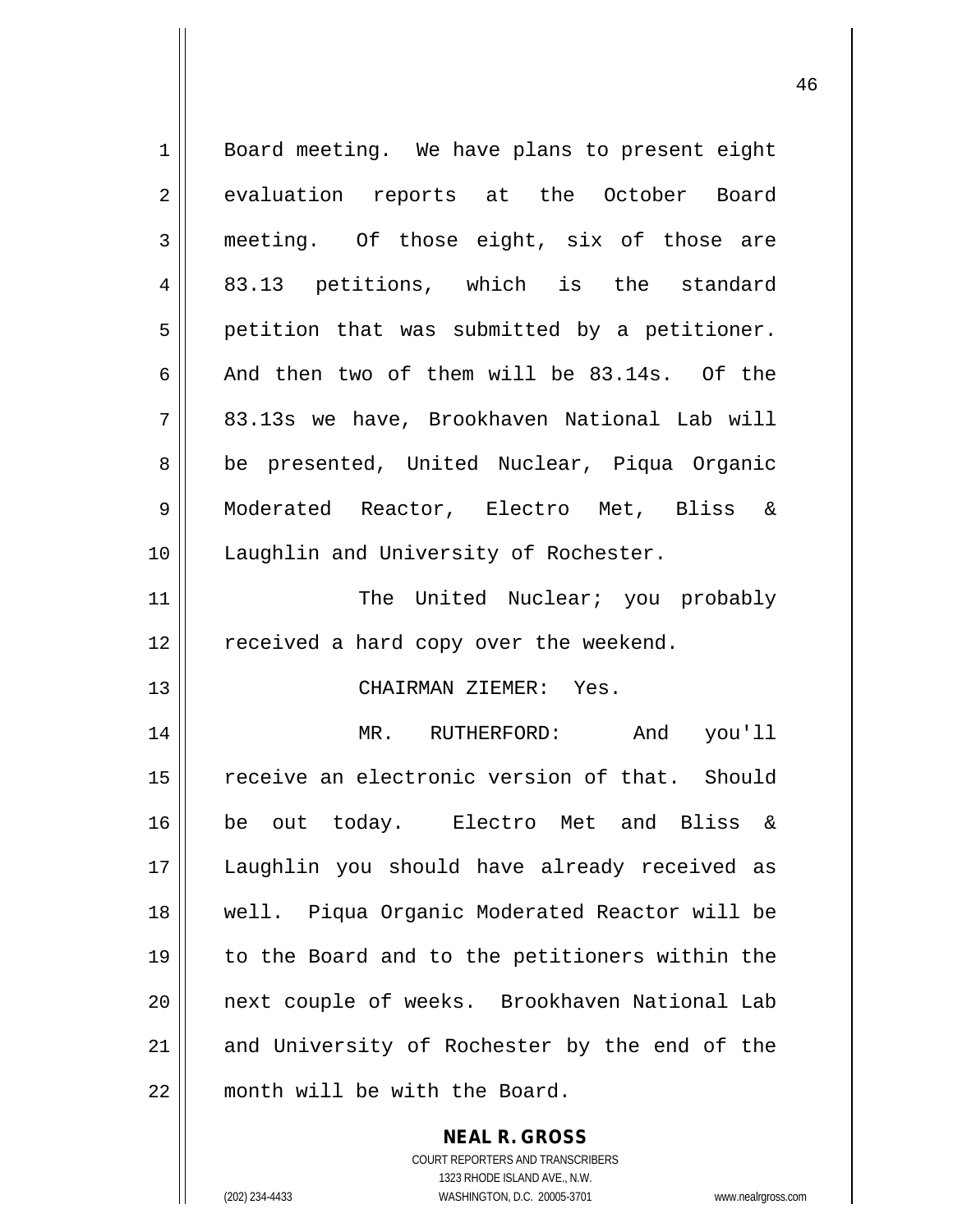| $\mathbf 1$    | have two 83.14s we're working<br>We                                 |
|----------------|---------------------------------------------------------------------|
| $\overline{2}$ | on. Hanford and Metals and Controls. Metals                         |
| 3              | and Controls is just finishing DOE review and                       |
| 4              | should be to the Board this week. And then                          |
| 5              | Hanford is in its final stages. And I would                         |
| 6              | expect that report to be to the Board within                        |
| 7              | the next two weeks or so.                                           |
| 8              | Also, just some additional                                          |
| 9              | information. Recently we did qualify a couple                       |
| 10             | of petitions for Weldon Spring, so that                             |
| 11             | evaluation process will begin, and Hangar 481                       |
| 12             | as well. So, that's pretty much it.                                 |
| 13             | CHAIRMAN ZIEMER: Okay. Board                                        |
| 14             | members, any questions?                                             |
| 15             | (No response.)                                                      |
| 16             | CHAIRMAN ZIEMER: Okay. So a                                         |
| 17             | total of eight evaluation reports for our                           |
| 18             | consideration at the October meeting.                               |
| 19             | And at that point, Board members,                                   |
| 20             | we will have to make a determination as to                          |
| 21             | which of these we are in a position to act on,                      |
| 22             | or whether we will need additional information                      |
|                | <b>NEAL R. GROSS</b><br><b>COURT REPORTERS AND TRANSCRIBERS</b>     |
|                | 1323 RHODE ISLAND AVE., N.W.                                        |
|                | (202) 234-4433<br>WASHINGTON, D.C. 20005-3701<br>www.nealrgross.com |
|                |                                                                     |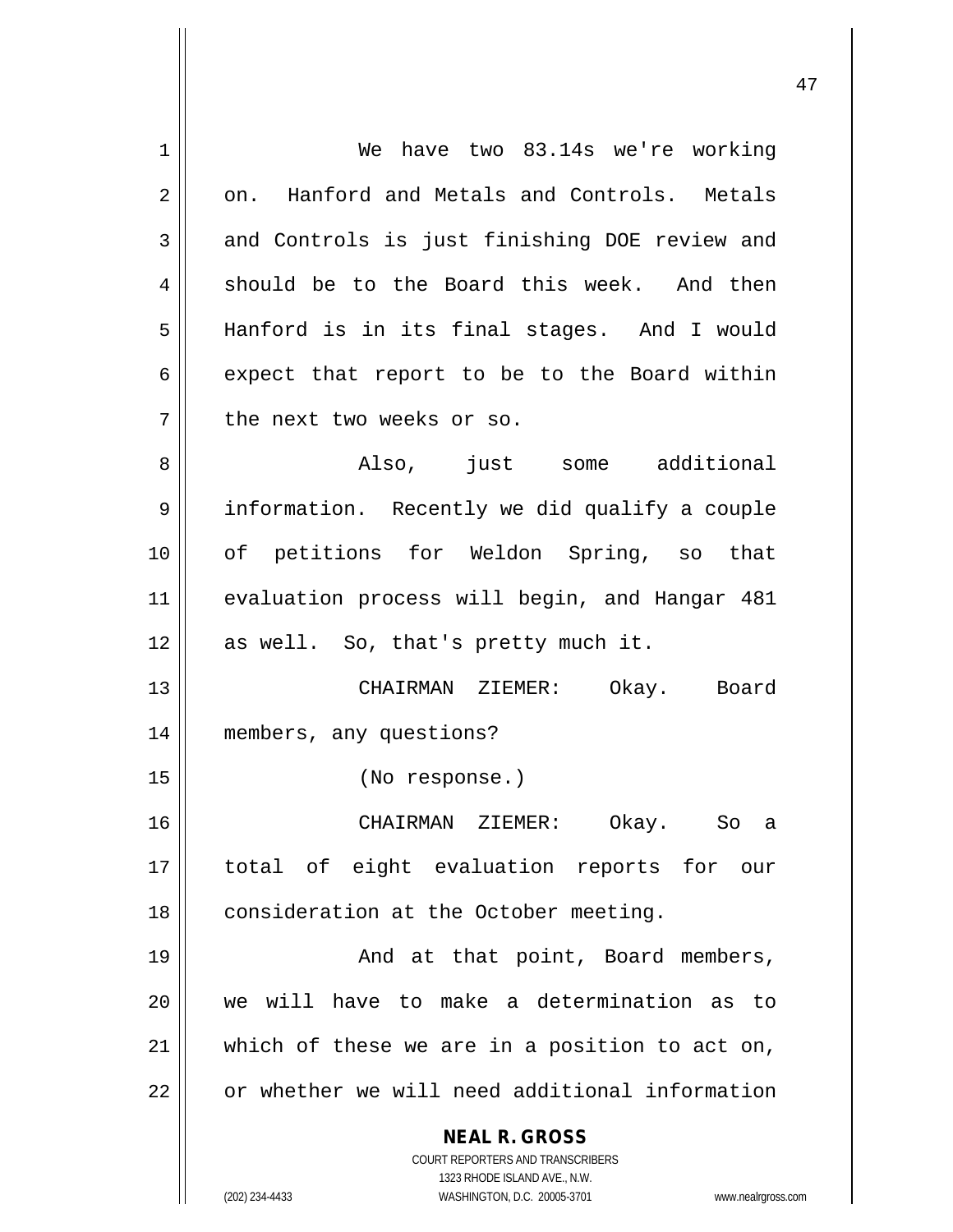**NEAL R. GROSS** COURT REPORTERS AND TRANSCRIBERS 1323 RHODE ISLAND AVE., N.W. (202) 234-4433 WASHINGTON, D.C. 20005-3701 www.nealrgross.com 1 and review by work groups or with the help of  $2 \parallel$  our contractor.  $3 \parallel$  So, how far in advance did you say 4 || we would get the evaluation reports on these  $5 \parallel$  six, particularly? 6 MR. RUTHERFORD: Dr. Ziemer, you 7 have Bliss & Laughlin. 8 CHAIRMAN ZIEMER: I have United 9 || Nuclear. I think we have Bliss & Laughlin, 10 | don't we, already? 11 || MR. RUTHERFORD: Yes, you do. You 12 || should have Electro Met as well, I believe. 13 || CHAIRMAN ZIEMER: Okay. 14 MR. RUTHERFORD: And then the 15 other three, the Piqua Organic Moderated 16 Reactor should be with you within the next 17 | couple weeks. 18 || CHAIRMAN ZIEMER: Okay. 19 MR. RUTHERFORD: And then the 20 University of Rochester and Brookhaven 21 || National Lab by the end of the month. 22 CHAIRMAN ZIEMER: Okay. So we'll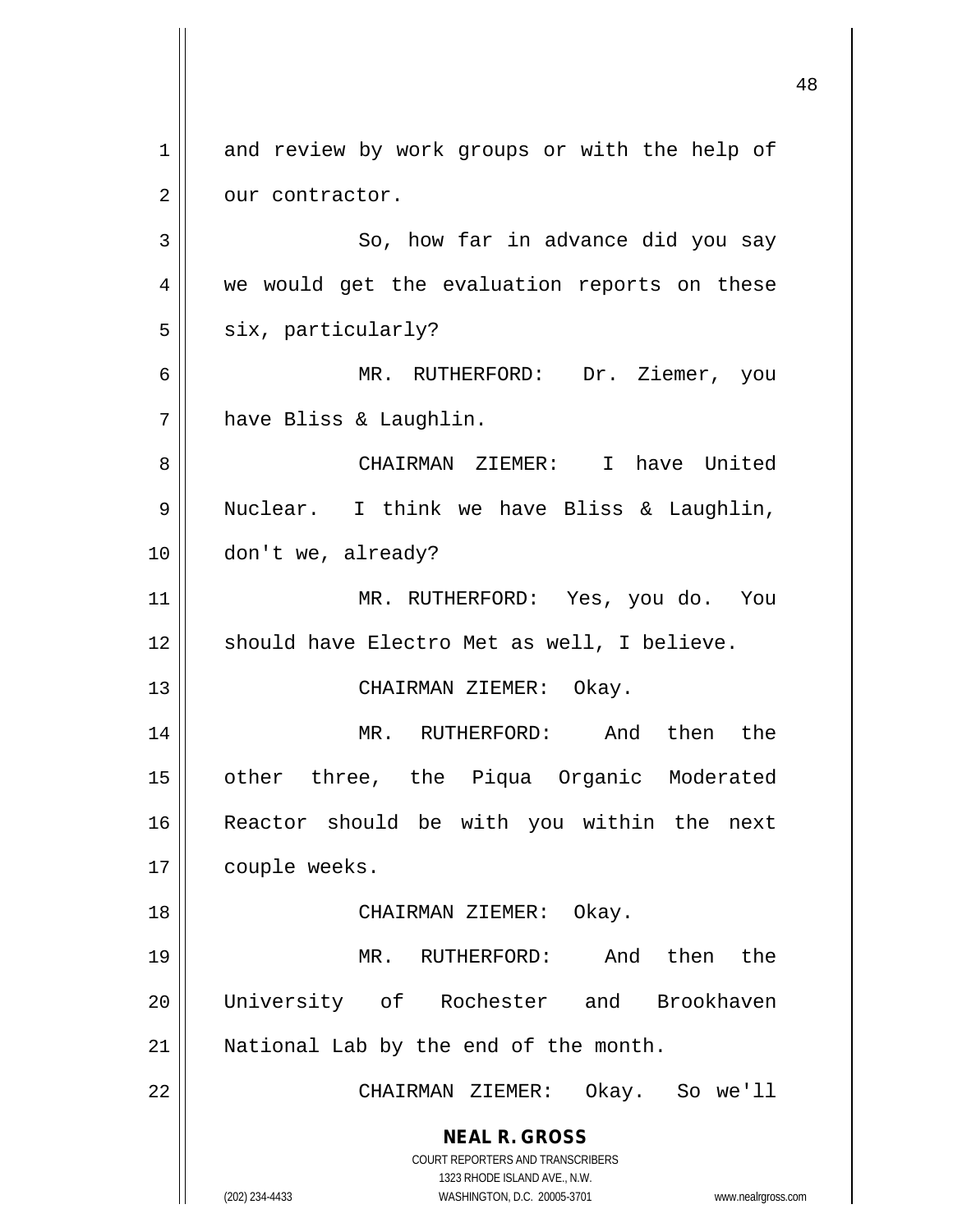**NEAL R. GROSS** 1 have some lead time to review those. Very  $2 \parallel$  good. 3 | Rhy questions or comments, Board 4 members? 5 (No response.) 6 CHAIRMAN ZIEMER: Okay. Updates 7 from work groups and subcommittees. I've 8 asked that we only hear from work groups and 9 || subcommittees that have specific actions or 10 || items they need to share with us, not simply 11 || reports such as the work group has not met, or 12 | something like that. 13 || Before we go down the list, Ted, 14 || if you would remind us which work groups have 15 meetings scheduled between now and our 16 upcoming full Board meeting. I know there are 17 || at least four, I believe, scheduled. 18 || MR. KATZ: Let me check that, Dr. 19 || Ziemer. Let's see, between now and the Board 20 meeting, we have Worker Outreach on September 21 || 29th. We have Oak Ridge Hospital on October 22 || 7th. We also have the Procedures Work Group

> COURT REPORTERS AND TRANSCRIBERS 1323 RHODE ISLAND AVE., N.W. (202) 234-4433 WASHINGTON, D.C. 20005-3701 www.nealrgross.com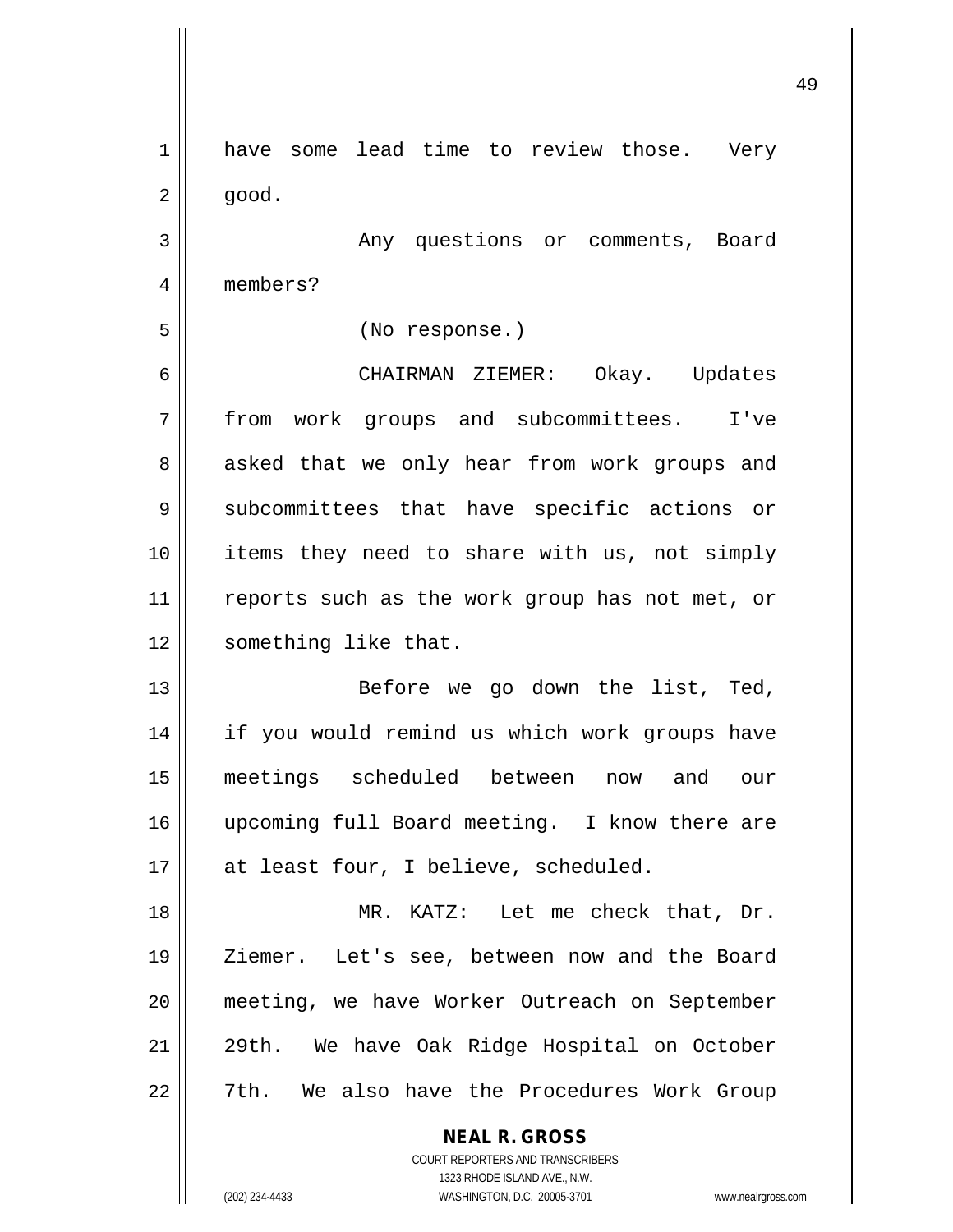**NEAL R. GROSS** COURT REPORTERS AND TRANSCRIBERS 1323 RHODE ISLAND AVE., N.W. (202) 234-4433 WASHINGTON, D.C. 20005-3701 www.nealrgross.com 1 || on the 6th. Procedures Subcommittee. And 2 || again, I have the Procedures Subcommittee  $3 \parallel$  showing for the 15th. I'm not sure that  $4 \parallel$  that's correct. 5 MEMBER MUNN: The 15th is the 6 | correct one.  $7 \parallel$  MR. KATZ: Okay. So, I have that. 8 || MEMBER MUNN: Right. We replaced 9 -- 10 CHAIRMAN ZIEMER: Yes, we 11 || replaced, yes. 12 || MR. KATZ: And I think, you know, 13  $\parallel$  someone correct me, but I think that's all. 14 CHAIRMAN ZIEMER: Actually, we  $15$  have  $-$ 16 MR. KATZ: Oh, and then we have  $17 \parallel$  also  $-$ 18 CHAIRMAN ZIEMER: We have the 19 6000/6001 Work Group scheduled for October  $20$  || 14th. And I thought we had Mound scheduled as  $21 \parallel$  well. 22 MEMBER BEACH: Yes. This is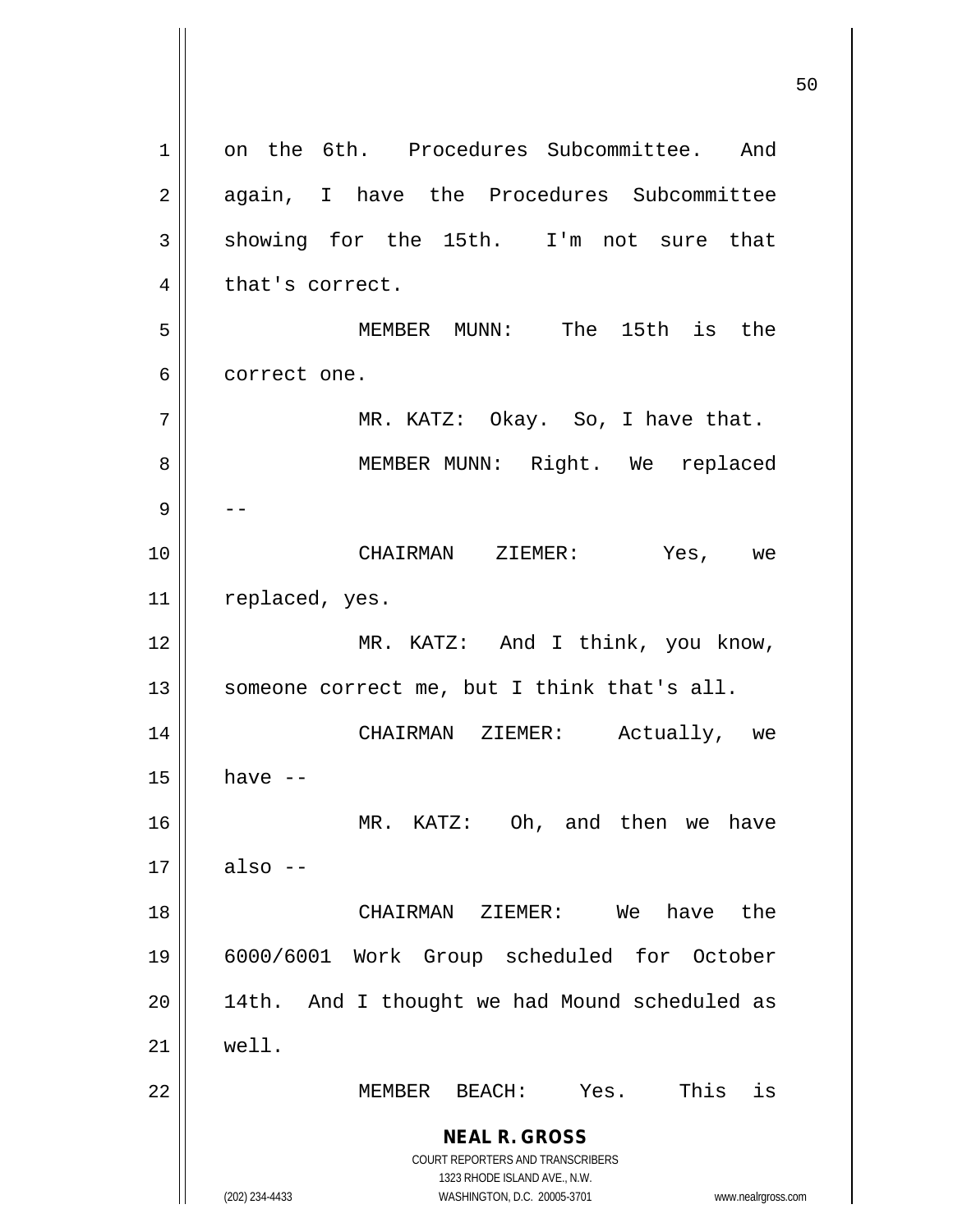**NEAL R. GROSS** COURT REPORTERS AND TRANSCRIBERS 1323 RHODE ISLAND AVE., N.W. (202) 234-4433 WASHINGTON, D.C. 20005-3701 www.nealrgross.com 1 Josie. We do have a Mound Work Group 2 | scheduled for October 13th as well. 3 CHAIRMAN ZIEMER: October 13th is 4 Mound. October 14th is TBD-6000/6001. 5 | October 15th is Procedures. So those work  $6 \parallel$  group meetings are coming up. 7 Now, let's go back and pick up, 8 || first of all, subcommittee reports. Do we 9 have anything to report from the Dose 10 || Reconstruction Subcommittee, Mark? 11 MEMBER GRIFFON: Yes, a brief 12 report for the Dose Reconstruction 13 Subcommittee. We just had a meeting last 14 week, I think. It was last week, and we 15 | continued our regular work. One thing we did  $16$  | was the  $-$ 17 MEMBER MUNN: Mark, this is Wanda. 18 I'm not hearing you because there's some kind  $19 \parallel$  of a --20 CHAIRMAN ZIEMER: There's some  $21$  kind of an echo. 22 MEMBER GRIFFON: Yes, I was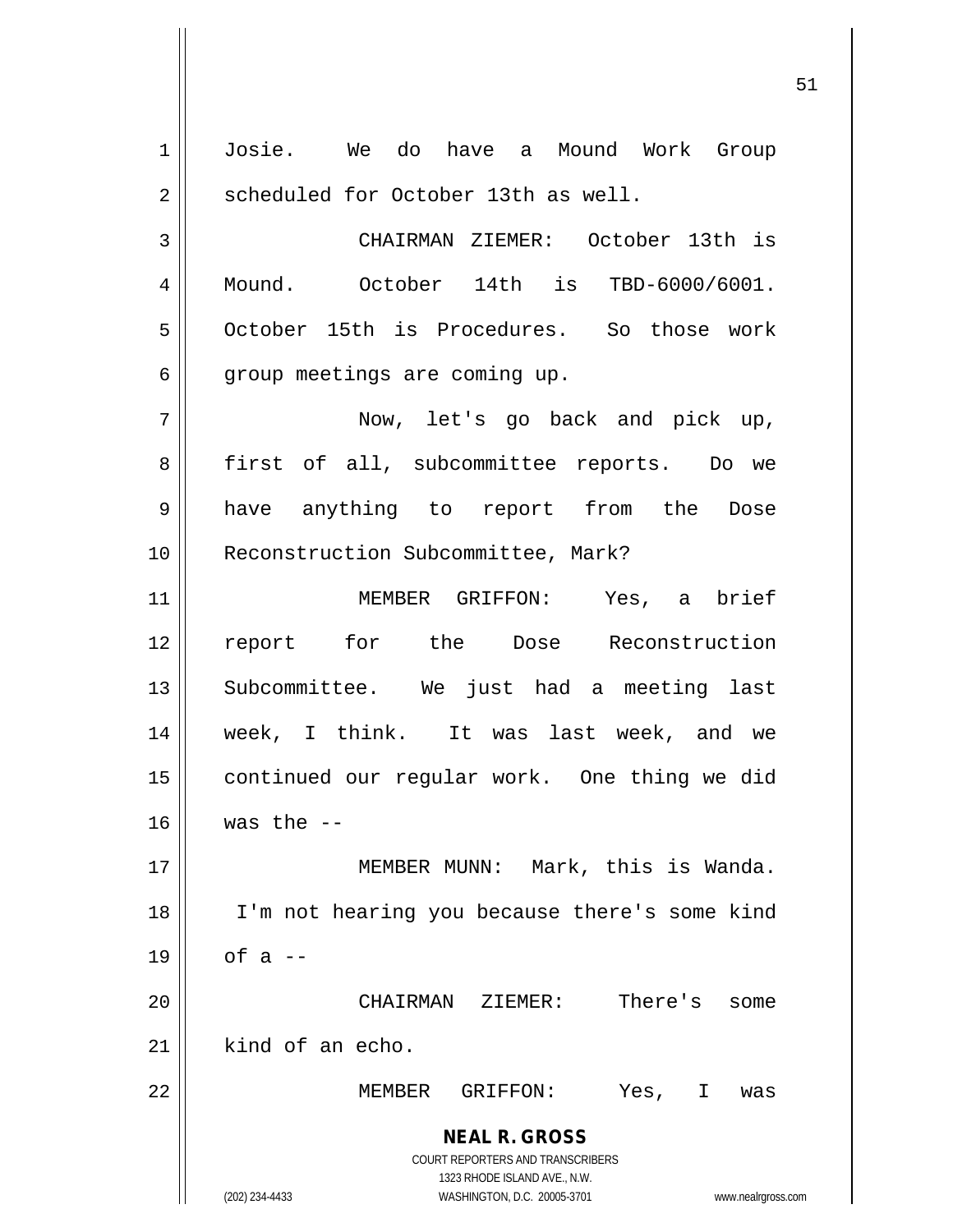1 getting some kind of an echo, too, so took it  $2 \parallel$  off speaker. Is that better? 3 CHAIRMAN ZIEMER: Yes, that's 4 || better. Yes. 5 MEMBER GRIFFON: Okay. Yes, the 6 Board had authorized the Subcommittee to 7 complete the case selection for the twelfth 8 || set of cases, if you recall the last Board 9 meeting. 10 CHAIRMAN ZIEMER: Yes. 11 MEMBER GRIFFON: And we did do 12 || that. We actually picked 48 cases with the 13 hope that there will be approximately 42, I 14 think is the number that John needed to 15 complete the contract obligation, anyway, for 16 the year. And 48 we selected on the 17 assumption usually this happens that some 18 || cases are either in appeal or under PER review 19 or something. We lose a few after this final 20 || cut. We did identify those and NIOSH has  $21$  those and is checking on those right now for  $22$  || availability for SC&A, and SC&A should get

> COURT REPORTERS AND TRANSCRIBERS 1323 RHODE ISLAND AVE., N.W. (202) 234-4433 WASHINGTON, D.C. 20005-3701 www.nealrgross.com

**NEAL R. GROSS**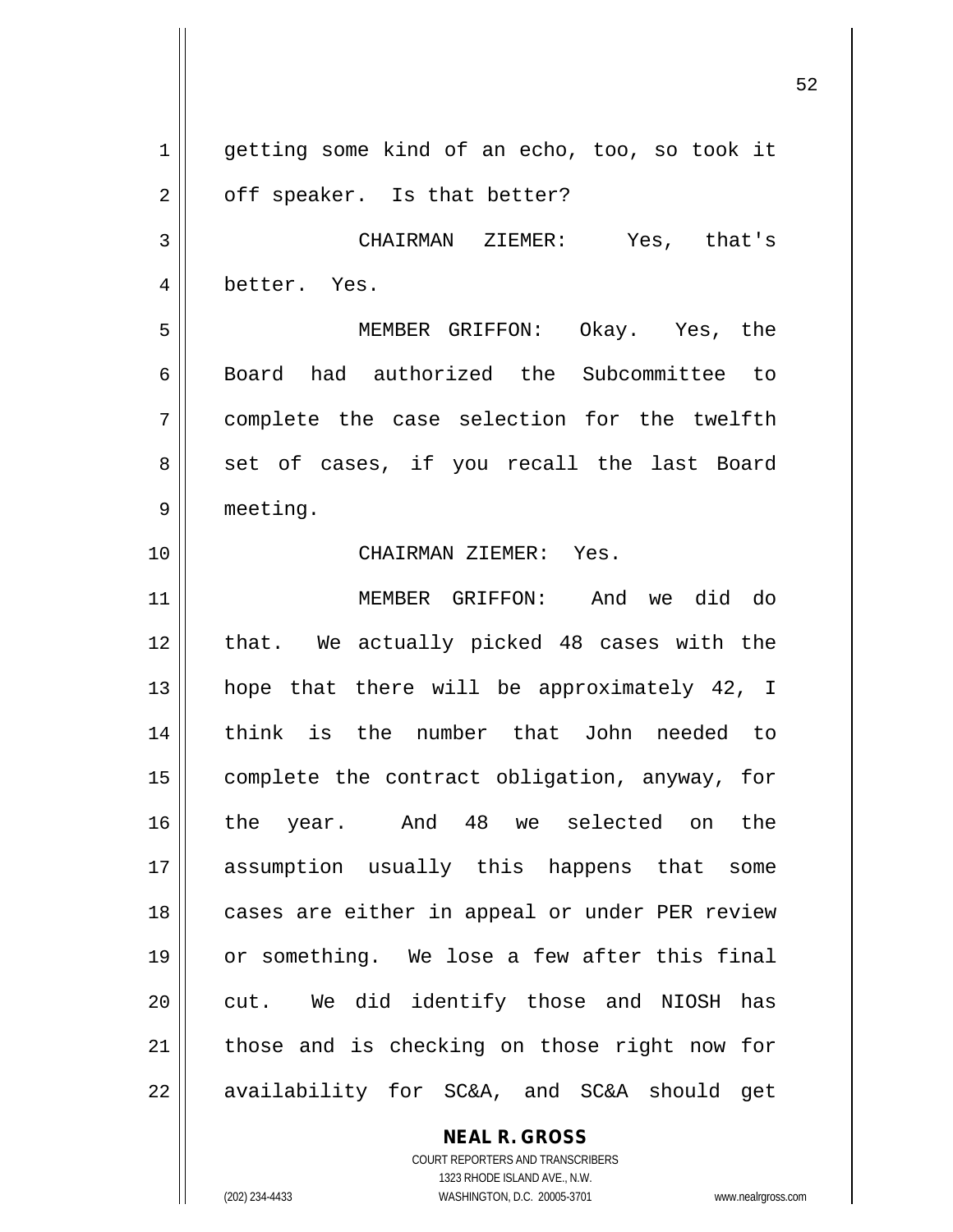1 || those cases in the very near future.

2 || The only other update I have is,  $3 \parallel$  at the last full Board meeting we had 4 discussed the First 100 Cases Report which we  $5$  submitted to the Secretary. And I guess we,  $6 \parallel$  in our discussions at the full Board, we had 7 asked the subcommittee if the subcommittee 8 could explore the summary findings more and 9 || generate some recommendation out of those 10 summary findings. In other words, what kinds 11 || of deficiencies are we finding. Also, on the, 12 you know, sort of the more positive side, you 13 || know, what has NIOSH done since these findings 14 || to improve the process, improve the program? 15 || So we started a discussion of that. We're 16 going to internally circulate a draft before 17 the next Subcommittee meeting and we would 18 hope to have that to the full Board, not at 19 the October meeting, but probably at the next  $20$   $\parallel$  full Board meeting for discussion by the full 21 | Board.

22 CHAIRMAN ZIEMER: Well, Mark, this

**NEAL R. GROSS** COURT REPORTERS AND TRANSCRIBERS 1323 RHODE ISLAND AVE., N.W. (202) 234-4433 WASHINGTON, D.C. 20005-3701 www.nealrgross.com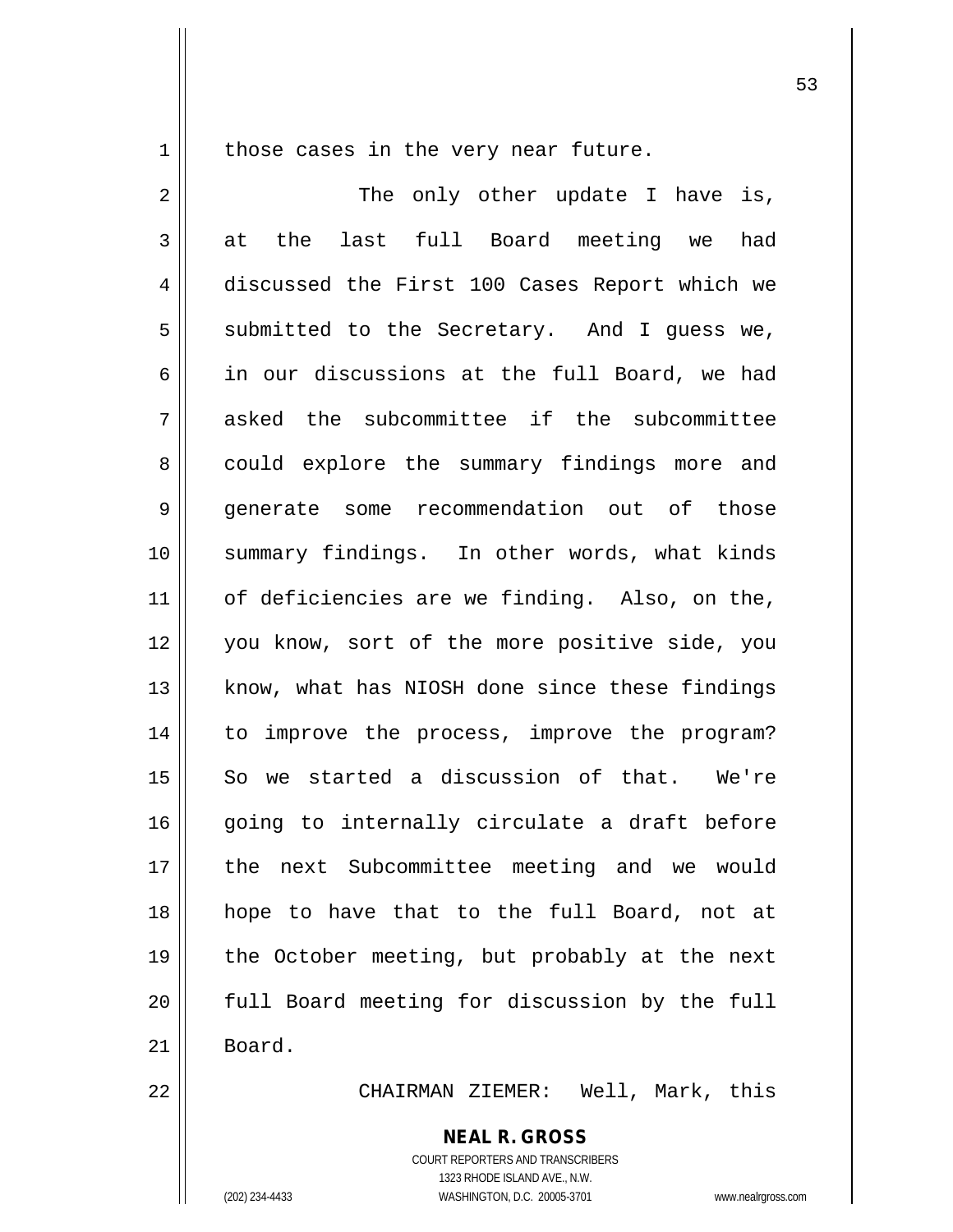| 1  | is Ziemer. I want to ask a question on that.                      |
|----|-------------------------------------------------------------------|
| 2  | We did submit to the Secretary a report on                        |
| 3  | the first 100 cases.                                              |
| 4  | MEMBER GRIFFON: Yes.                                              |
| 5  | CHAIRMAN ZIEMER: So you're                                        |
| 6  | talking about an additional sort of summary                       |
| 7  | statement that would summarize or make some                       |
| 8  | conclusions based on that report?                                 |
| 9  | MEMBER GRIFFON: Yes. I guess the                                  |
| 10 | discussion at the Board, if you recall, Paul,                     |
| 11 | was that, you know, this was fine, but we                         |
| 12 | still had some -- you know, what's the bottom                     |
| 13 | line.                                                             |
| 14 | CHAIRMAN ZIEMER: Right. The                                       |
| 15 | bottom line relative to the idea of, what can                     |
| 16 | we say about the scientific validity and so on                    |
| 17 | of the dose reconstruction process.                               |
| 18 | MEMBER GRIFFON: Exactly. So we                                    |
| 19 | started to explore that a little more. And                        |
| 20 | Larry was at the meeting and had some<br>good                     |
| 21 | input from NIOSH's perspective on that. And                       |
| 22 | so we have some points that I'm going to take                     |
|    | <b>NEAL R. GROSS</b>                                              |
|    | COURT REPORTERS AND TRANSCRIBERS                                  |
|    | 1323 RHODE ISLAND AVE., N.W.                                      |
|    | (202) 234-4433<br>WASHINGTON, D.C. 20005-3701<br>www.nealrgross.c |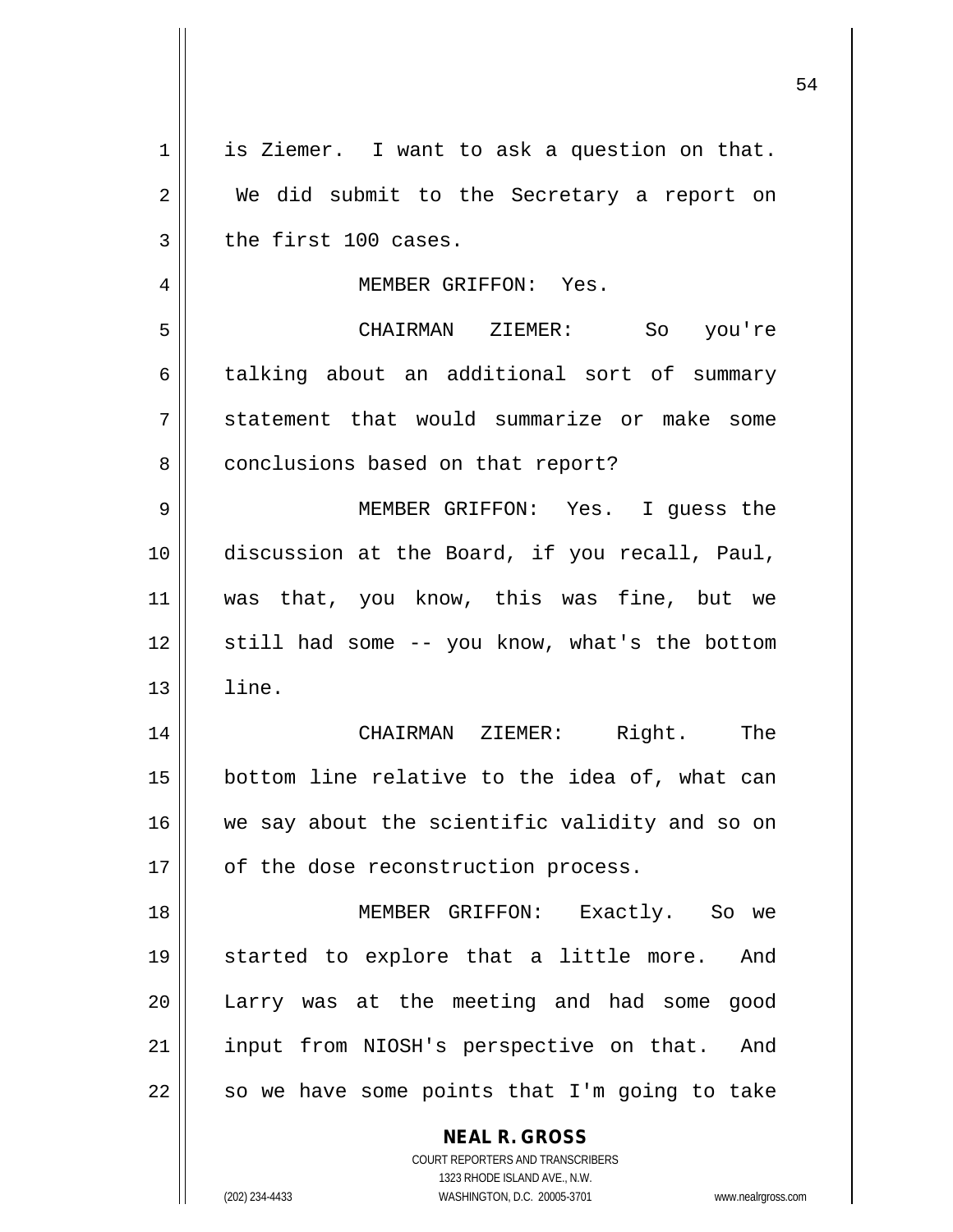**NEAL R. GROSS** COURT REPORTERS AND TRANSCRIBERS 1323 RHODE ISLAND AVE., N.W. 1 an initial draft at. 2 || CHAIRMAN ZIEMER: Very good. 3 MEMBER GRIFFON: And then bring 4 them back to the Subcommittee and we're 5 working on that. 6 CHAIRMAN ZIEMER: Very good. 7 MEMBER GRIFFON: Yes. 8 CHAIRMAN ZIEMER: Any questions 9 | for Mark, Board members? Comments? 10 (No response.) 11 || CHAIRMAN ZIEMER: Okay. How about 12 the Procedures Review Subcommittee? Wanda, 13 did you have anything to report? 14 MEMBER MUNN: I don't have 15 | anything concrete to report. 16 CHAIRMAN ZIEMER: Okay. 17 || MEMBER MUNN: We're continuing our 18 || actions with respect to the outstanding issues 19  $\parallel$  that we have. The one thing that we do have  $20$  | coming up, which all the Board members will be  $21$  privy to, is our expectation that we will 22 || produce a second report to the Secretary with

(202) 234-4433 WASHINGTON, D.C. 20005-3701 www.nealrgross.com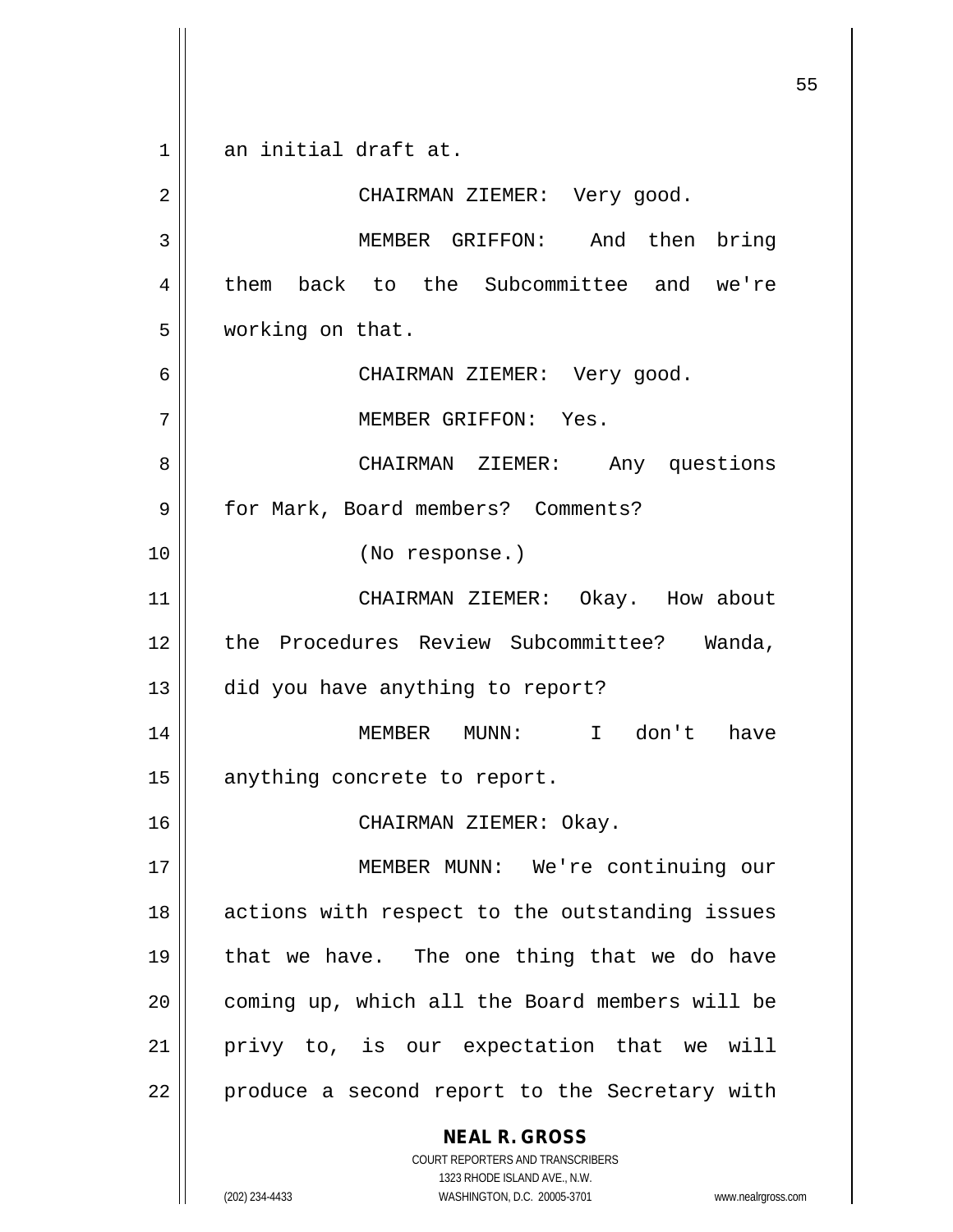1 || regard to the progress that we have made and 2 what our observations are with respect to how 3 the findings and the various procedures should 4 be handled. That is happening behind the  $5 \parallel$  scenes and we'll have a draft circulating 6 among the Subcommittee members prior to the 7 next Board meeting. We hope to be able to 8 || provide, at least a preliminary draft for  $9 \parallel$  Board review prior to that time. 10 CHAIRMAN ZIEMER: Very good. And 11 || I'll just remind the Board that the Procedures 12 Subcommittee did submit a report to the 13 || Secretary about one year ago. 14 MEMBER MUNN: Yes. 15 CHAIRMAN ZIEMER: And this was 16 || more of a status report on what the Procedures 17 || Subcommittee was doing. Because at that point  $18$  || they did not have enough information to reach 19 conclusions on the extent to which the 20 procedures -- what shall I say, procedure 21 || support, and properly provide a basis for the  $22$  || scientific validity of dose reconstructions

> COURT REPORTERS AND TRANSCRIBERS 1323 RHODE ISLAND AVE., N.W. (202) 234-4433 WASHINGTON, D.C. 20005-3701 www.nealrgross.com

**NEAL R. GROSS**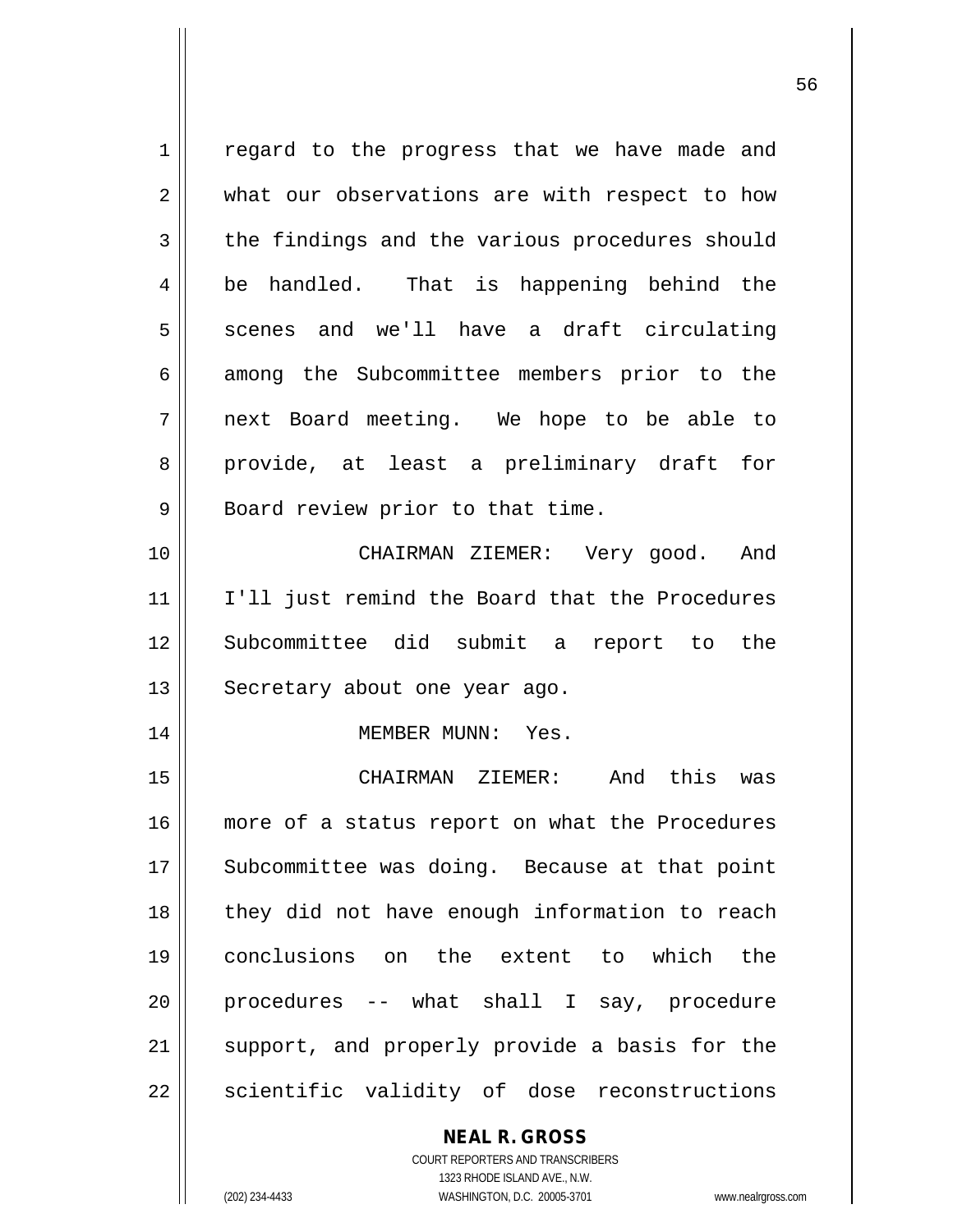**NEAL R. GROSS** COURT REPORTERS AND TRANSCRIBERS 1 and related activities. So, hopefully this  $2 \parallel$  second report will be one where more specific 3 | conclusions can be reached. 4 | MEMBER MUNN: We anticipate more 5 || concrete information in this one. 6 CHAIRMAN ZIEMER: Right. 7 MEMBER MUNN: Not a great deal of 8 || it, but better specifics on numerical data. 9 We've also had quite an issue with the 10 change-over, the improvement of the electronic 11 systems and the change from one mode of 12 || operation to another. And so it made it 13 difficult for those of us who operate with  $14$  | this particular database all the time. 15 || CHAIRMAN ZIEMER: Right. 16 MEMBER MUNN: That seems to be 17 || pretty well smoothed out now. 18 CHAIRMAN ZIEMER: Okay. We also 19 have the new, I guess I'll just call it the 20 || new subcommittee, which is Mike Gibson's. Are 21 we officially in subcommittee status, Mike, on 22 || your worker outreach group?

1323 RHODE ISLAND AVE., N.W.

(202) 234-4433 WASHINGTON, D.C. 20005-3701 www.nealrgross.com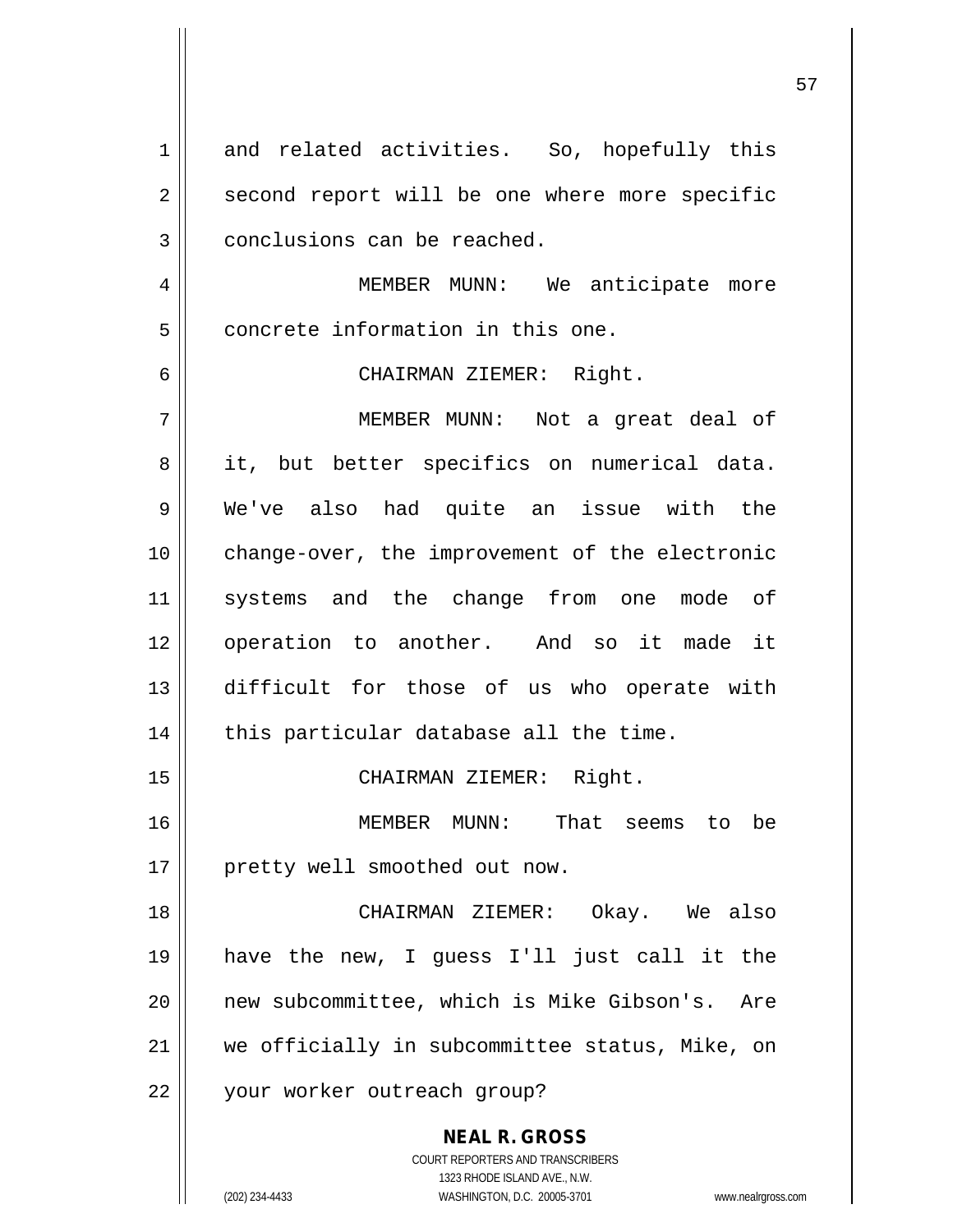|    |                                                                                                     | 58 |
|----|-----------------------------------------------------------------------------------------------------|----|
| 1  | MR. KATZ: Paul, just to remind                                                                      |    |
| 2  | you, it is not a subcommittee yet.                                                                  |    |
| 3  | CHAIRMAN ZIEMER: That's right.                                                                      |    |
| 4  | We're still in process working on --                                                                |    |
| 5  | MR. KATZ: Well, we're not even in                                                                   |    |
| 6  | the process of turning it into a subcommittee                                                       |    |
| 7  | at this point, because really it hasn't gone                                                        |    |
| 8  | through --                                                                                          |    |
| 9  | CHAIRMAN ZIEMER: That's right.                                                                      |    |
| 10 | We had finished the charge. I think we agreed                                                       |    |
| 11 | we would operate for while as a work group                                                          |    |
| 12 | until we $-$                                                                                        |    |
| 13 | MR. KATZ: Right.                                                                                    |    |
| 14 | CHAIRMAN ZIEMER: Right. So let's                                                                    |    |
| 15 | move on. Any work groups that have items that                                                       |    |
| 16 | they need to report? Speak up if you're a                                                           |    |
| 17 | work group chair and want me to report<br>an                                                        |    |
| 18 | anything.                                                                                           |    |
| 19 | MEMBER ROESSLER: Paul, this<br>is                                                                   |    |
| 20 | Gen.                                                                                                |    |
| 21 | Okay.<br>CHAIRMAN ZIEMER:<br>Gen                                                                    |    |
| 22 | Roessler.                                                                                           |    |
|    | <b>NEAL R. GROSS</b>                                                                                |    |
|    | COURT REPORTERS AND TRANSCRIBERS                                                                    |    |
|    | 1323 RHODE ISLAND AVE., N.W.<br>WASHINGTON, D.C. 20005-3701<br>(202) 234-4433<br>www.nealrgross.com |    |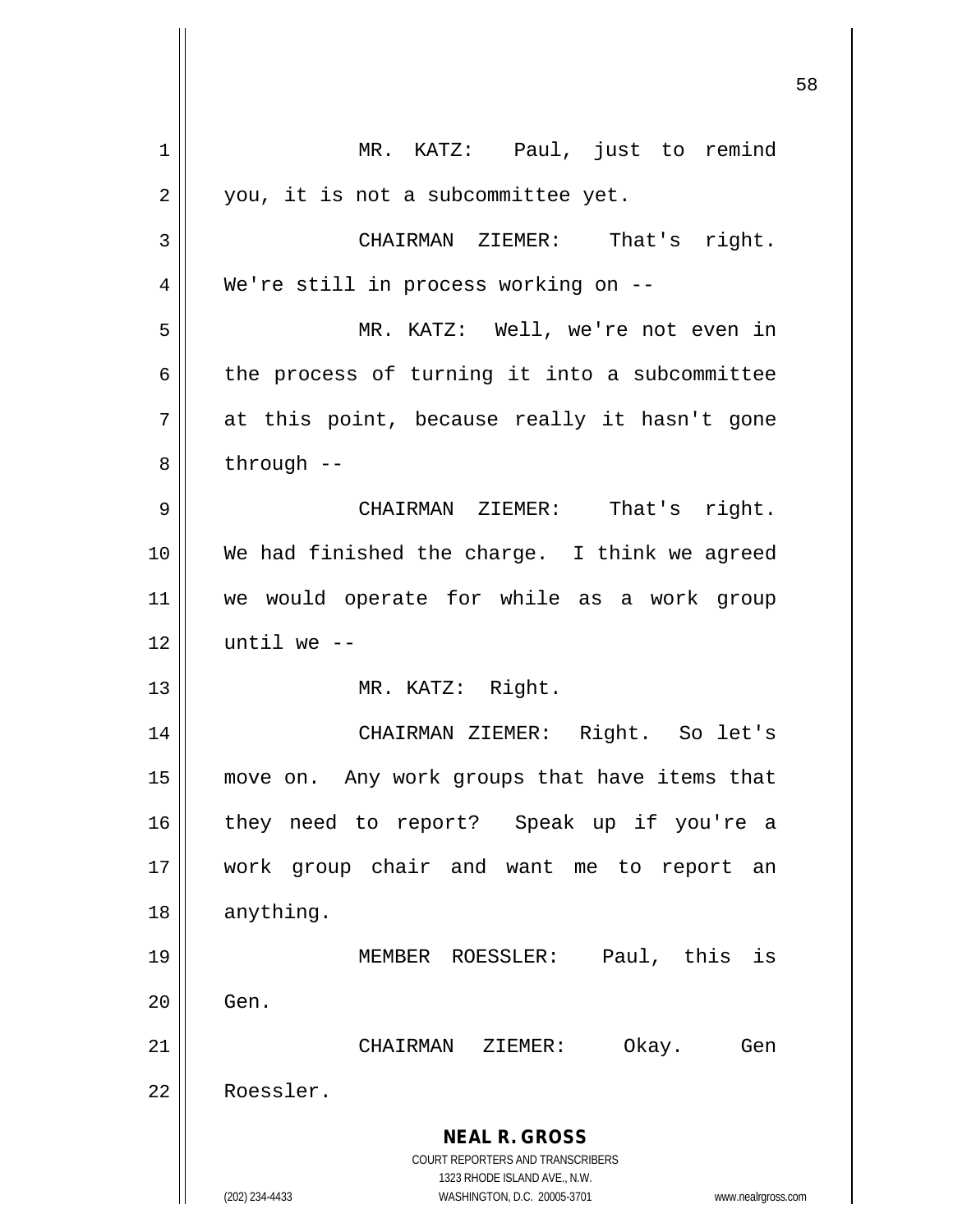| $\mathbf 1$ | MEMBER ROESSLER: We have made                                                                       |
|-------------|-----------------------------------------------------------------------------------------------------|
| 2           | progress with the Linde Work Group, and I'd                                                         |
| 3           | like to make a brief report.                                                                        |
| 4           | CHAIRMAN ZIEMER: Yes.                                                                               |
| 5           | MEMBER ROESSLER: We held the                                                                        |
| 6           | first meeting of our reestablished work group                                                       |
| 7           | last week on September 2nd.<br>Our                                                                  |
| 8           | responsibility now is to review the SEC                                                             |
| 9           | petition and things associated with it.                                                             |
| 10          | This petition, just to remind                                                                       |
| 11          | everyone, covers the Linde residual period,                                                         |
| 12          | which is January 1st, 1954 through July 31st,                                                       |
| 13          | 2008.                                                                                               |
| 14          | At our meeting last week we were                                                                    |
| 15          | have [identifying information<br>fortunate to                                                       |
| 16          | redacted], the petitioner's representative,                                                         |
| 17          | present at our meeting, and I think that was                                                        |
| 18          | very productive.                                                                                    |
| 19          | We also had a very productive                                                                       |
| 20          | meeting. We have three action items for OCAS                                                        |
| 21          | NIOSH to complete. They are associated with                                                         |
| 22          | handling bounding on radon exposures at Linde,                                                      |
|             | <b>NEAL R. GROSS</b>                                                                                |
|             | COURT REPORTERS AND TRANSCRIBERS                                                                    |
|             | 1323 RHODE ISLAND AVE., N.W.<br>(202) 234-4433<br>WASHINGTON, D.C. 20005-3701<br>www.nealrgross.com |
|             |                                                                                                     |

 $\mathsf{I}$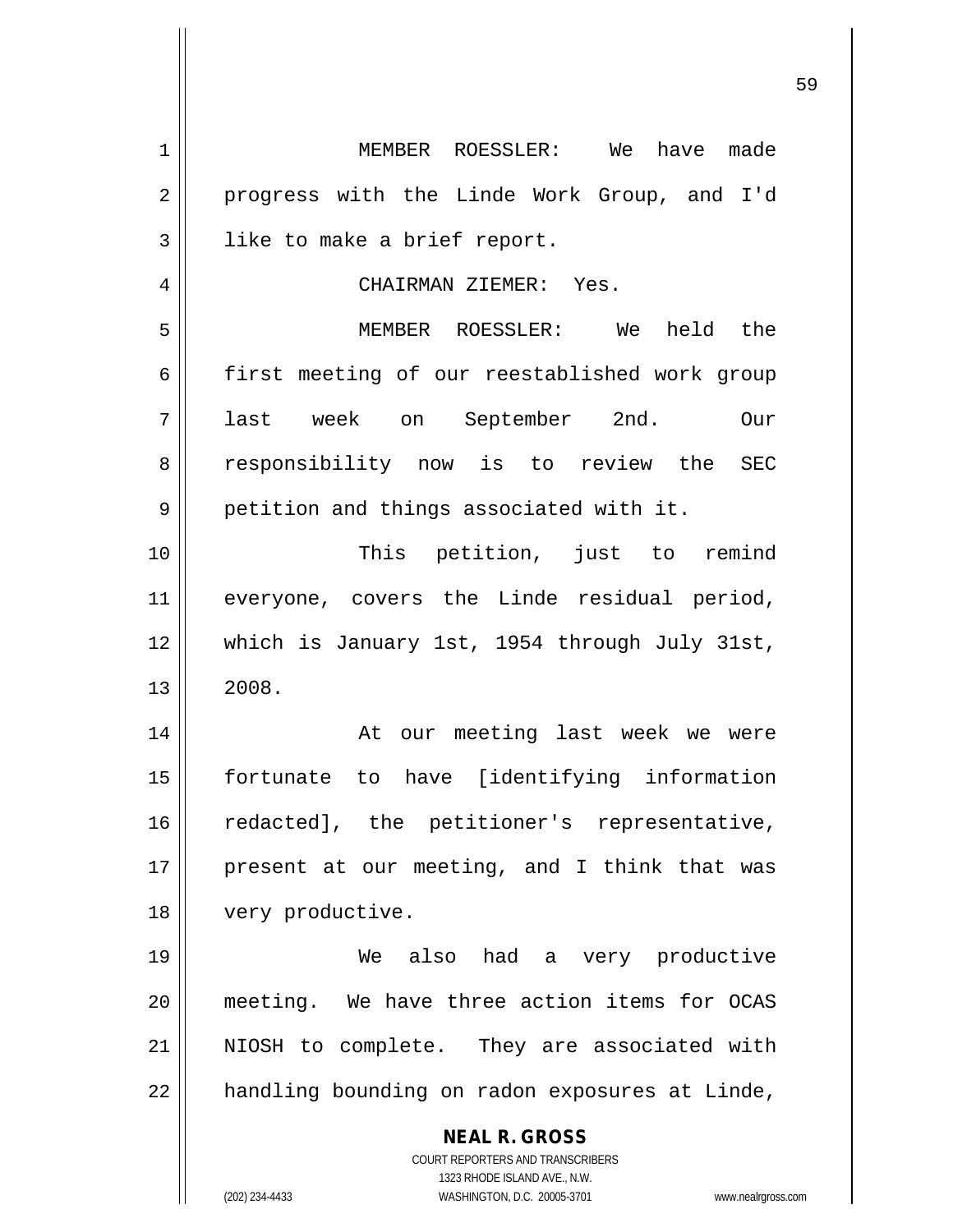**NEAL R. GROSS** COURT REPORTERS AND TRANSCRIBERS 1323 RHODE ISLAND AVE., N.W. (202) 234-4433 WASHINGTON, D.C. 20005-3701 www.nealrgross.com 1 || some inhalation exposures of uranium, radium  $2 \parallel$  and thorium. And the third item is giving 3 more attention to exposures during the 4 | renovation period. 5 They expect that they'll have this 6 completed so that the work group can meet 7 || again. We're trying to set up a meeting time 8 || for sometime in hopefully early November or 9 Sometime in November. So that's where we are  $10 \parallel$  on that. 11 CHAIRMAN ZIEMER: Okay. Thank  $12 \parallel$  you. 13 || Other work groups? 14 MEMBER PRESLEY: Hey, Paul, this 15 is Bob Presley from NTS. 16 CHAIRMAN ZIEMER: Yes, Bob? Okay. 17 MEMBER PRESLEY: We got in some 18 new data about a month ago. OCAS is going 19 || through it, and we expect a very good report  $20$  || at our next face-to-face meeting in October. 21 CHAIRMAN ZIEMER: Okay. So you'll  $22$  | be reporting on that in October?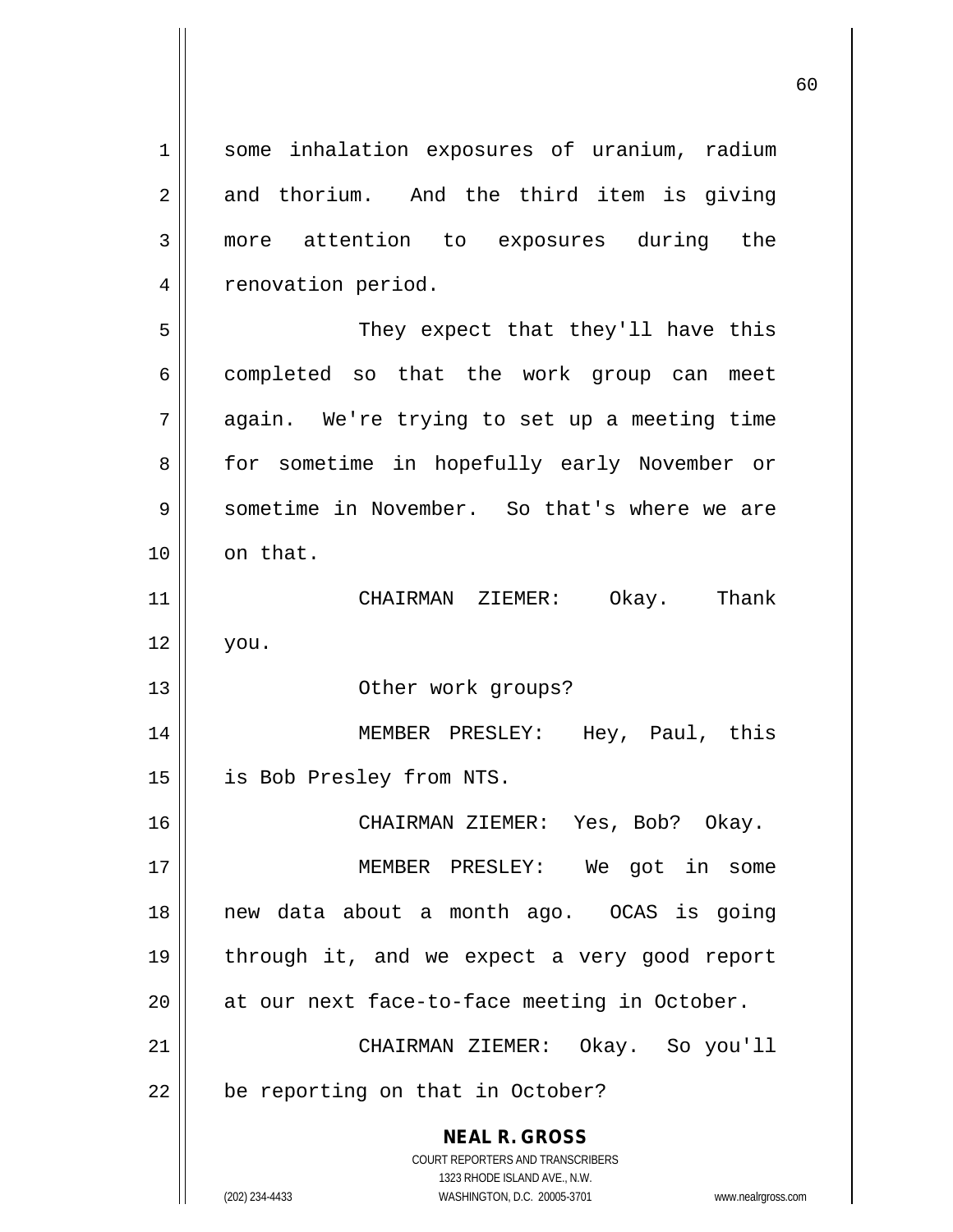**NEAL R. GROSS** COURT REPORTERS AND TRANSCRIBERS 1323 RHODE ISLAND AVE., N.W. (202) 234-4433 WASHINGTON, D.C. 20005-3701 www.nealrgross.com 1 || MEMBER PRESLEY: Hopefully. 2 || Hopefully. 3 CHAIRMAN ZIEMER: Okay. Thank  $4 \mid$  you. 5 Others? 6 (No response.) 7 CHAIRMAN ZIEMER: I will take it 8 by the silence that none of the other work 9 | groups have specific items to report today. 10 Okay. Then we'll move on to the 11 next item on the agenda, which is Board work 12 || group transcript review policy. And I might  $13$  || edit that agenda item a little bit and call it 14 Board subcommittee and work group transcript 15 || review policy. And you may recall at the last 16 meeting we talked briefly about a procedure 17 for reviewing the technical content and 18 quality of transcripts. 19 Sometimes transcripts, although  $20$  || they pretty accurately reflect what is said, 21 || sometimes the transcriber understands  $22$  || particularly technical terms to be different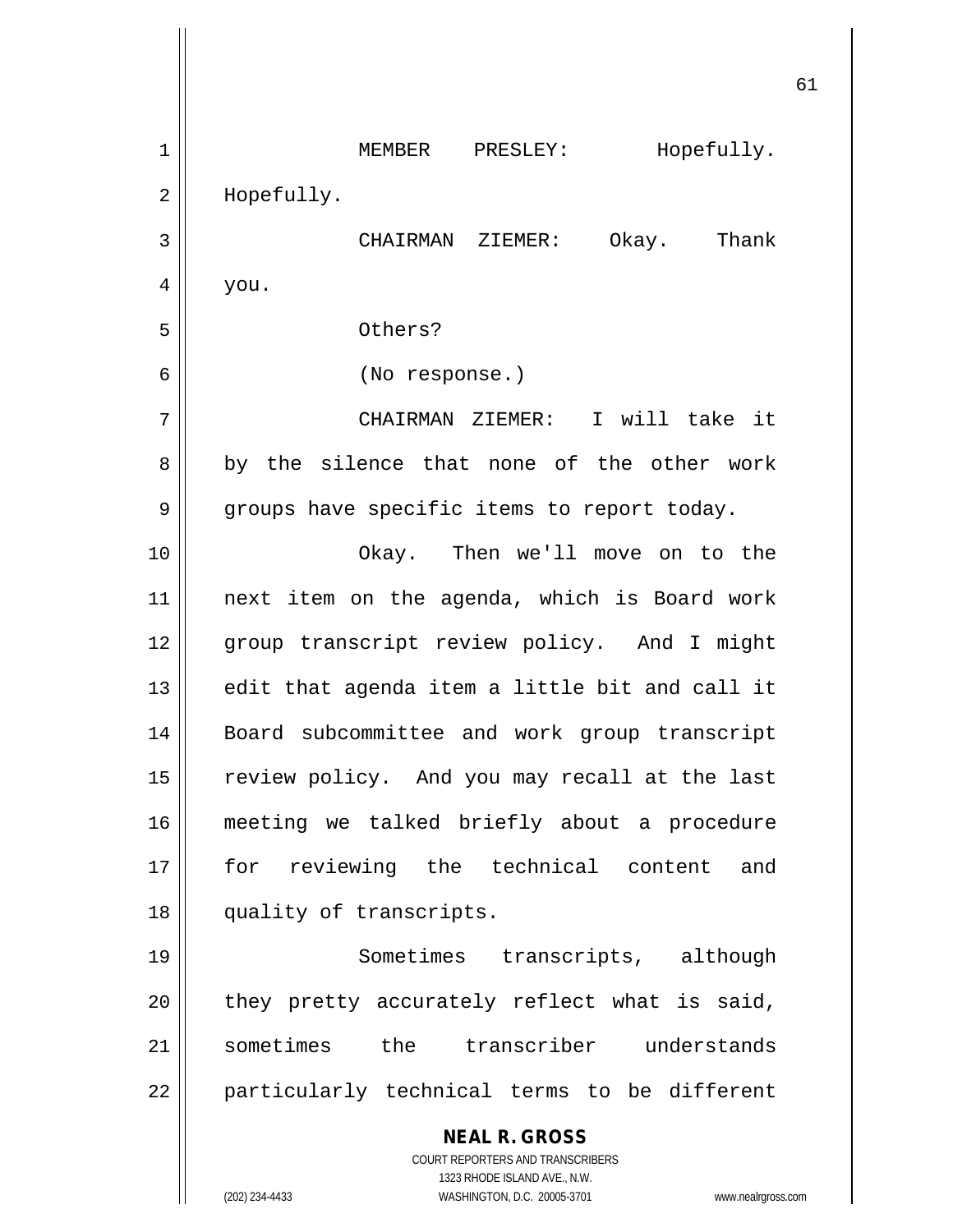| $\mathbf 1$ | words than are actually spoken, and sometimes  |
|-------------|------------------------------------------------|
| 2           | there are simply edits that are needed in      |
| 3           | terms of perhaps symbols of elements or        |
| 4           | whatever it may be. So in addition to the      |
| 5           | Privacy Act review that has been done by NIOSH |
| 6           | and CDC, we have seen a need for review of the |
| 7           | technical content of the transcripts prior to  |
| 8           | posting them on the site as well, on the       |
| 9           | website.                                       |
| 10          | As far as the full Board                       |
| 11          | transcripts are concerned, I have been doing   |
| 12          | those reviews and then recommending            |
| 13          | corrections as needed and then certifying      |
| 14          | those as being approved for putting on the     |
| 15          | website.                                       |
| 16          | I think we need something similar              |
| 17          | for the subcommittee and work group            |
| 18          | transcripts, a review process to make sure     |
| 19          | that the information technically is correct or |
| 20          | if there are other edits needed. What I'm      |
| 21          | suggesting is that we formalize the process,   |
| 22          | if the Board is in agreement, and actually I   |

**NEAL R. GROSS** COURT REPORTERS AND TRANSCRIBERS 1323 RHODE ISLAND AVE., N.W.

(202) 234-4433 WASHINGTON, D.C. 20005-3701 www.nealrgross.com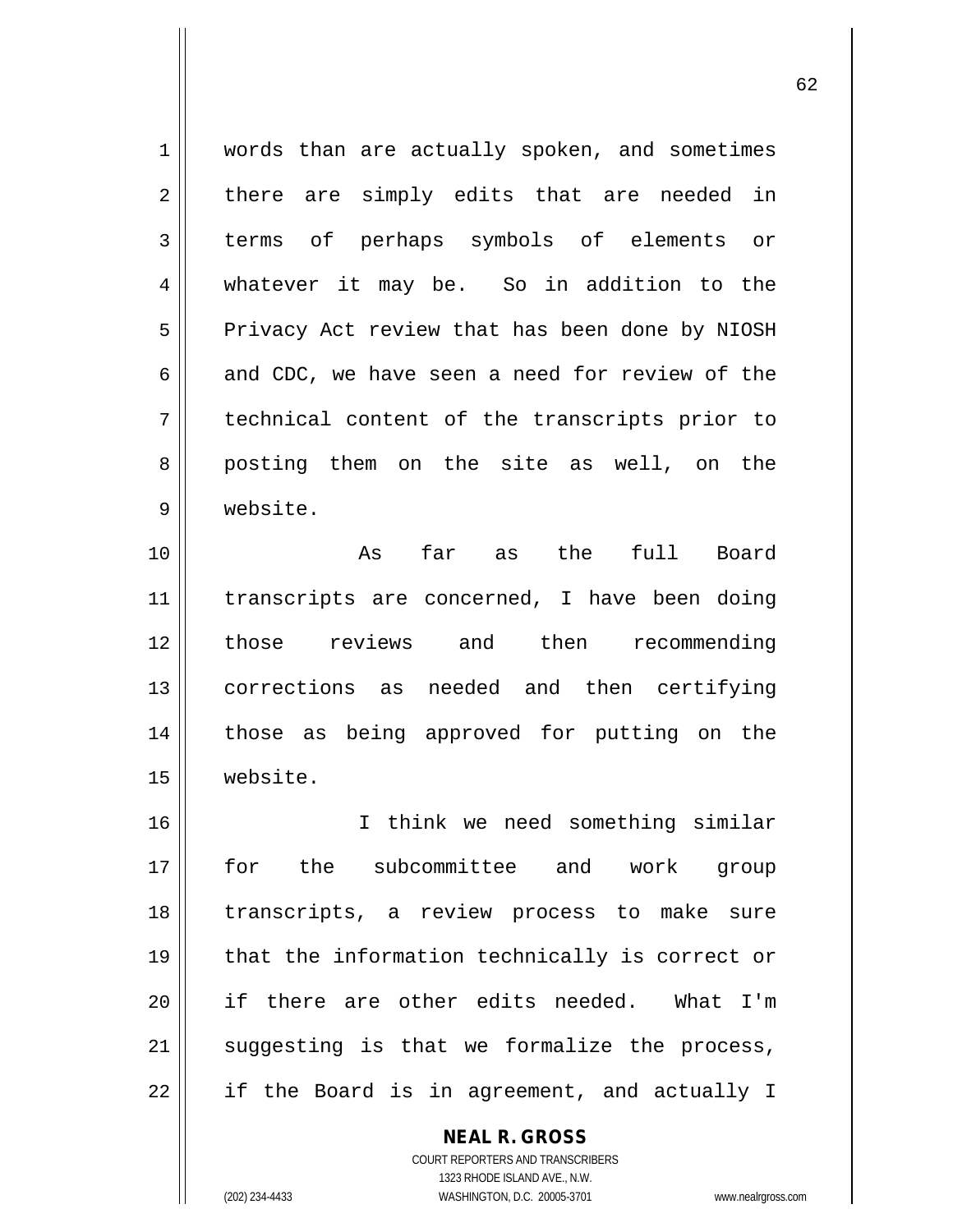**NEAL R. GROSS** COURT REPORTERS AND TRANSCRIBERS 1 | think we can formalize it just so there's 2 concurrence for both the full Board  $3$  transcripts as well as the subcommittee and 4 | work group transcripts. 5 And here is what I'm proposing, 6 and I'll ask someone then make a motion. 7 MR. KATZ: Paul? 8 CHAIRMAN ZIEMER: Yes? 9 MR. KATZ: Can I give a little bit 10 more information for you? 11 || CHAIRMAN ZIEMER: Oh, yes. Yes, 12 || please do, Ted. 13 MR. KATZ: A couple things that 14 || might affect your proposed motion. 15 || But one, the subcommittees are 16 treated as the full Board transcripts are 17 already. So, for example, Mark Griffon 18 || reviews the Dose Reconstruction transcripts, 19 and Wanda receives the Procedures 20 || Subcommittee. So that's already actually 21 handled the same way as the Board is, and it 22 || has to be by law. The work group is a

1323 RHODE ISLAND AVE., N.W.

(202) 234-4433 WASHINGTON, D.C. 20005-3701 www.nealrgross.com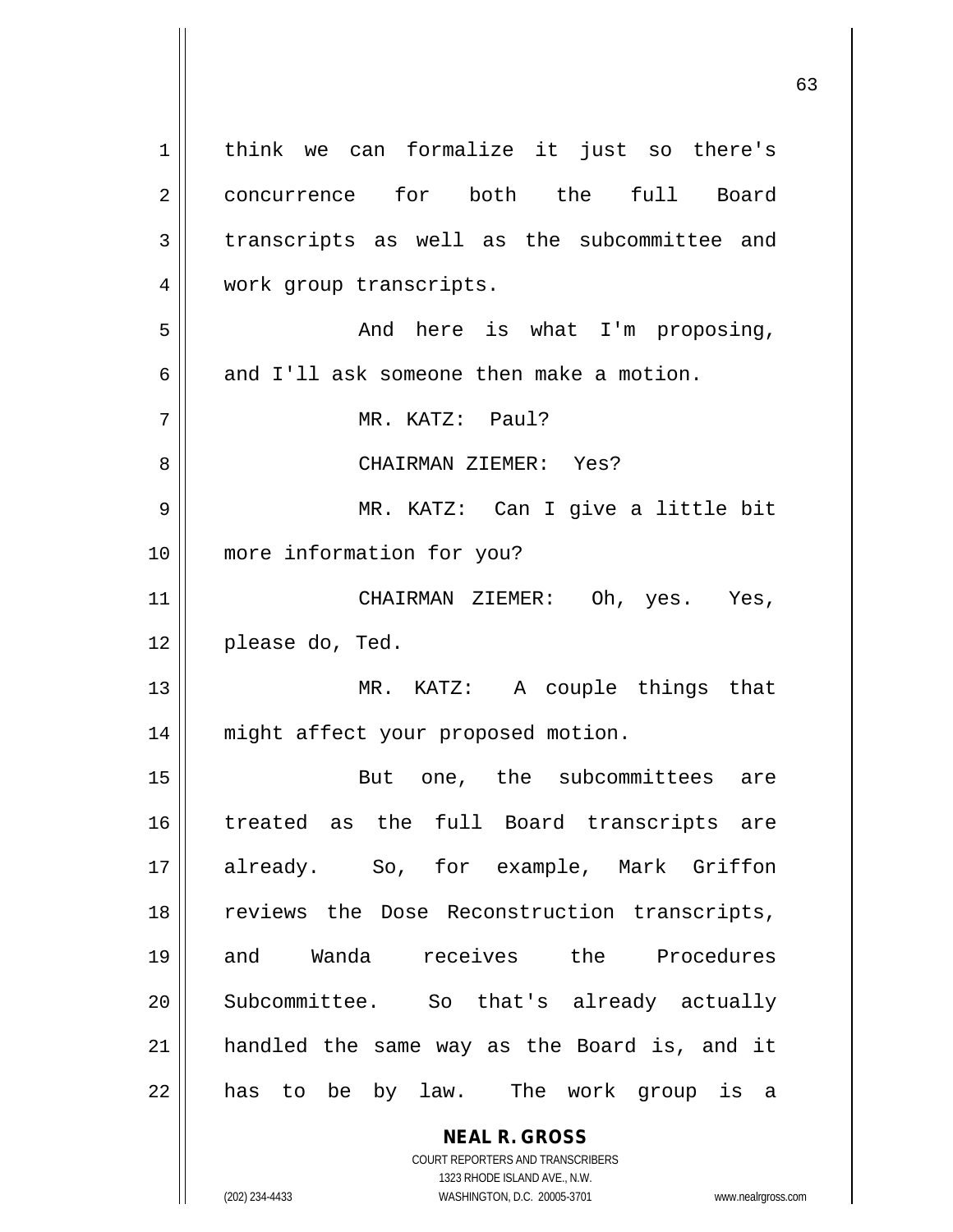1 different situation. Those transcripts aren't  $2 \parallel$  even required by law to exist whatsoever. So 3 there's no requirement in terms of their 4 | review by the chair.

5 || But the one other thing I would 6 || just note for your consideration is my concern about work group transcripts, about putting 8 them through a review process, technical 9 Teview process before they're posted for the work groups, is the work groups, you know, meet more often in general than the full Board and so on, and there's a timeliness issue. The work group members can get a draft transcript prior, but for the public, particularly those members of the public that are involved with a specific work group, there's a timeliness issue. And I would say 18 || that there is the technical matters to review about, you know, correct spelling and 20 || technical terms, but there's also other sort of types of errors that are sort of || challenging to review, too, including sort of

> **NEAL R. GROSS** COURT REPORTERS AND TRANSCRIBERS 1323 RHODE ISLAND AVE., N.W. (202) 234-4433 WASHINGTON, D.C. 20005-3701 www.nealrgross.com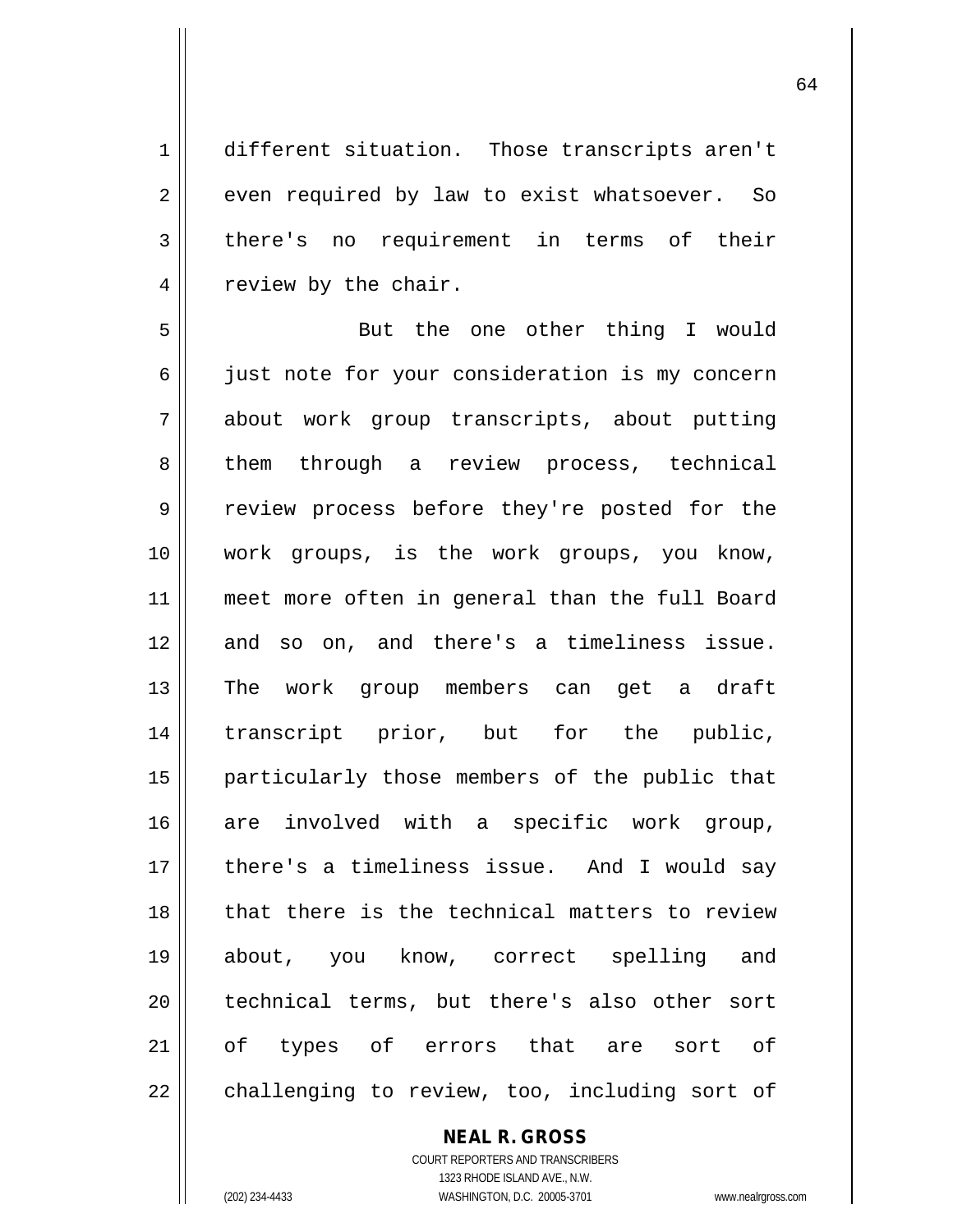1 correct attribution of statements to 2 individuals and so on. But it's quite a bit  $3 \parallel$  of work to review these.

4 And I guess my pitch would be, I 5 || like very much the idea of the work groups  $6 \parallel$  taking a role in ensuring the quality of the 7 content of these transcripts, but I'm a bit 8 concerned about them doing that in advance of 9 posting these. I guess I would argue for 10 posting these and then posting, you know, a 11 || final version after they've been through such 12 a review.

13 CHAIRMAN ZIEMER: Well, thank you, 14 || Ted, for that comment because we can certainly 15 have a policy that allows early posting of the 16 transcript. I think it still has to go 17 || through Privacy Act review before going on the 18 website. That would be required by law in any 19 | event, right? 20 || MR. KATZ: That's correct. 21 CHAIRMAN ZIEMER: But what you're

 $22 \parallel$  suggesting, and I think this can certainly be

**NEAL R. GROSS** COURT REPORTERS AND TRANSCRIBERS 1323 RHODE ISLAND AVE., N.W. (202) 234-4433 WASHINGTON, D.C. 20005-3701 www.nealrgross.com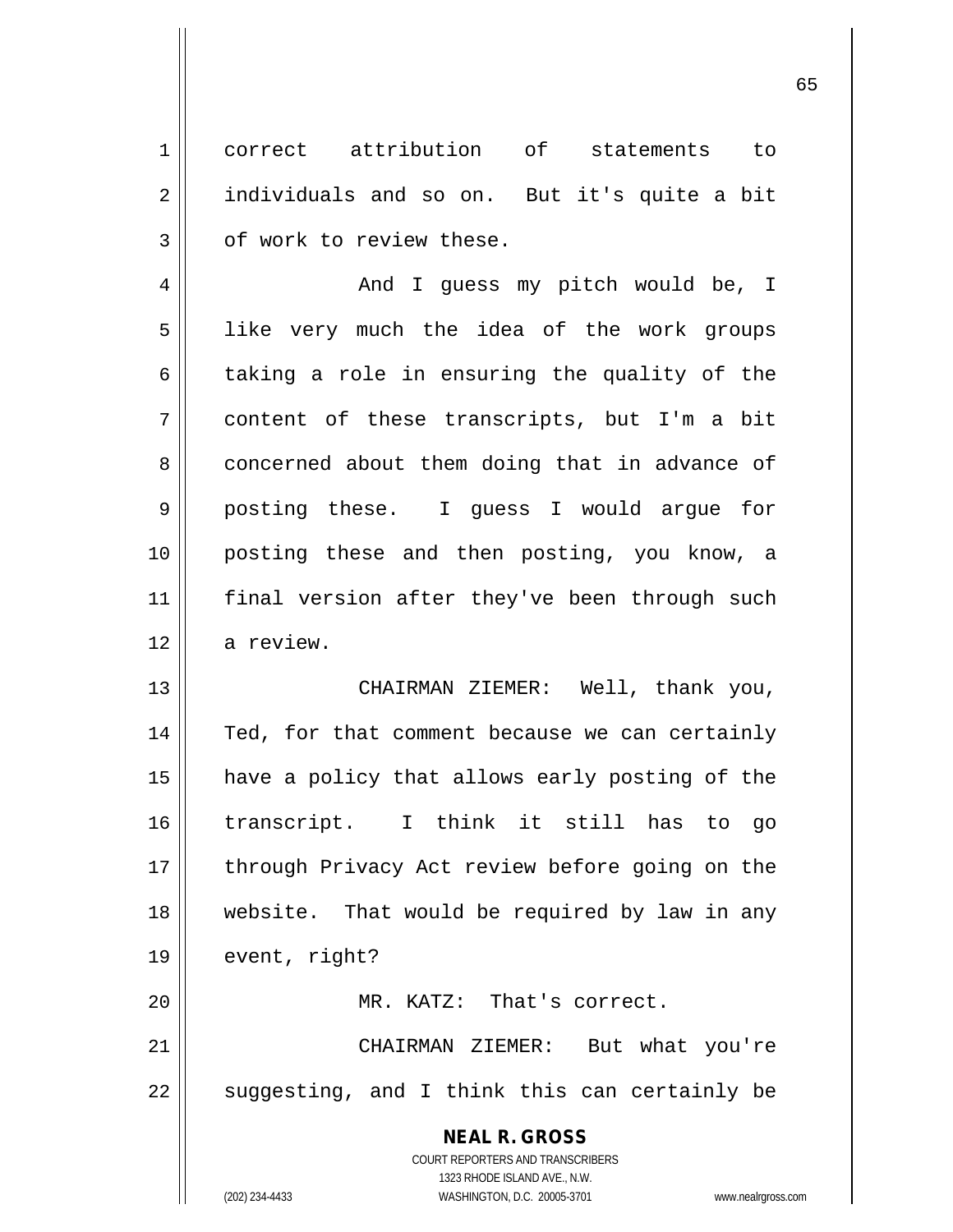$1 \parallel$  part of the policy, would be to allow posting  $2 \parallel$  of the unedited version on the website, and I  $3 \parallel$  would suggest if that were done, that it be so 4 || indicated that it has not been reviewed for  $5 \parallel$  technical accuracy at that point. And then  $6$  || once the chair has been able to review for 7 technical accuracy, then the appropriate 8 changes can be made and a final version could 9 | be posted.

 On technical accuracy, for example, I know there has been recent Board meeting minutes that talked about radon-226 decaying. And clearly whoever the speaker was, was saying radium-226, but the 15 || transcriber heard it as radon-226. They sound similar. But, you know, there is no radon-226. So that kind of technical correction has to be made sometimes in the transcript so that what would appear as an unedited version might have those kind of technical errors and that would have to be 22 || understood by whoever is reading them from the

> COURT REPORTERS AND TRANSCRIBERS 1323 RHODE ISLAND AVE., N.W. (202) 234-4433 WASHINGTON, D.C. 20005-3701 www.nealrgross.com

**NEAL R. GROSS**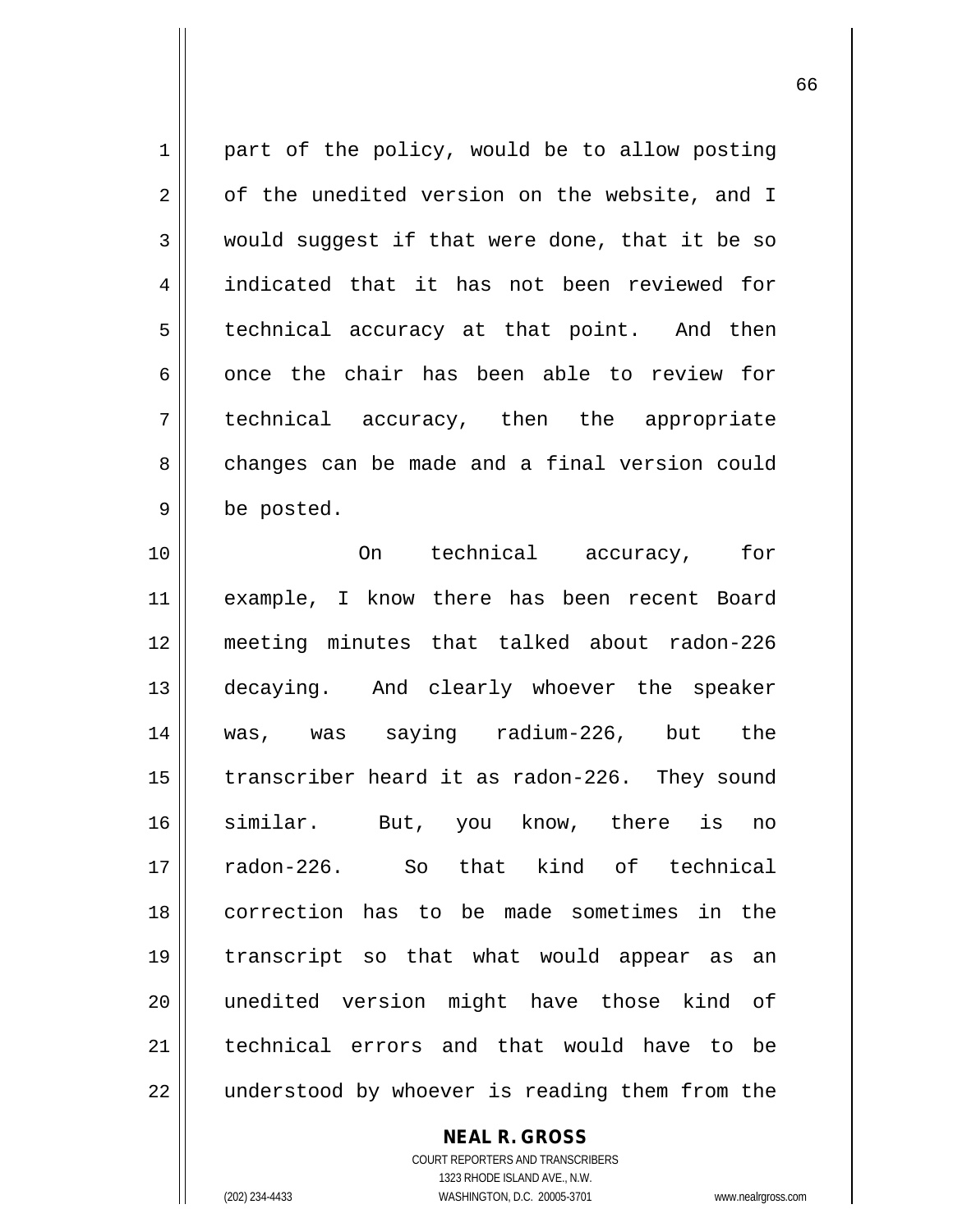1 || website that those kind of errors have not 2 been addressed.

3 || In any event, with that in mind,  $4 \parallel$  and the gist of it would be that we would 5 agree that for work group transcripts, 6 following the PA review by NIOSH OCAS, or  $7 \parallel$  NIOSH CDC I quess we would say, that the chair 8 || of the work group would be responsible for 9 reviewing the transcript for technical 10 accuracy and would make editorial corrections 11 as appropriate. That would be the policy that 12 I would recommend. And we might add to that 13 || that, until such corrections are made, the 14 unedited transcript may be posted on the 15 website and identified as not being reviewed 16 | for technical accuracy.

17 || But let me suqqest that if the 18 || Board is willing to do that by phone, that we 19 have a motion to that effect and then we can 20 discuss it. This would be for work group  $21$   $\parallel$  transcripts.

22 MEMBER CLAWSON: Paul, this is

**NEAL R. GROSS** COURT REPORTERS AND TRANSCRIBERS 1323 RHODE ISLAND AVE., N.W. (202) 234-4433 WASHINGTON, D.C. 20005-3701 www.nealrgross.com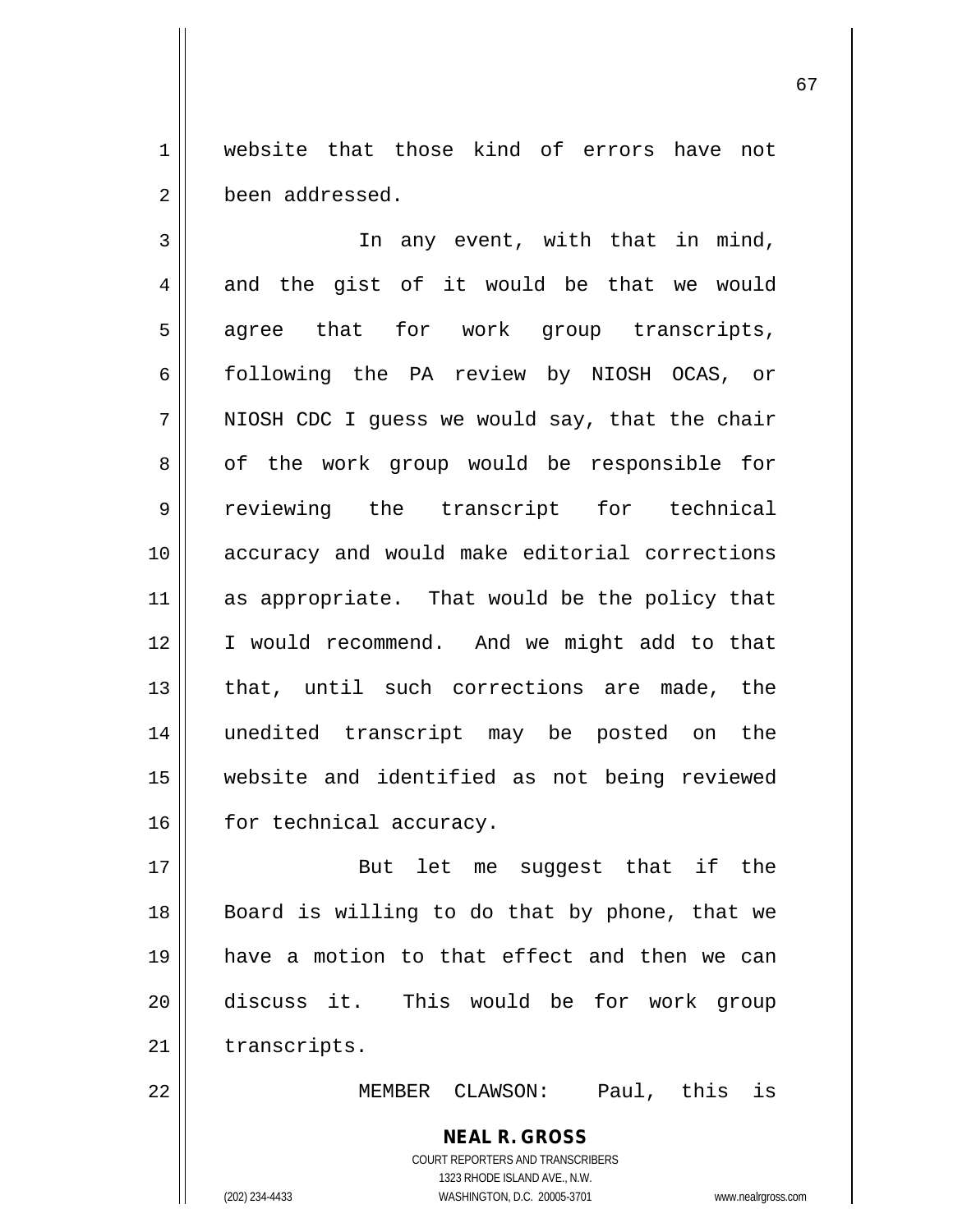| $\mathbf 1$    | Brad. I kind of liked the first one when you                        |
|----------------|---------------------------------------------------------------------|
| $\overline{2}$ | said it was just the chair. I thought you                           |
| 3              | were going to take it all over. But I think                         |
| 4              | this would be a very good $-$ -                                     |
| 5              | CHAIRMAN ZIEMER: No, no. I don't                                    |
| 6              | think I want to review transcripts for                              |
| 7              | meetings that I didn't attend.                                      |
| 8              | MEMBER CLAWSON: Well, I                                             |
| 9              | understand that.                                                    |
| 10             | CHAIRMAN ZIEMER: Yes.                                               |
| 11             | MEMBER CLAWSON: I guess as a work                                   |
| 12             | group chair for one of them, I understand why                       |
| 13             | we need to do this, and I'm in full agreement                       |
| 14             | with it. But I'm wondering if also along with                       |
| 15             | this, because just as what you said, the                            |
| 16             | radium and radon, I'm sorry, but I probably                         |
| 17             | would not pick that up.                                             |
| 18             | CHAIRMAN ZIEMER: Well, I think                                      |
| 19             | the chair always has the option of checking                         |
| 20             | with others for technical accuracy on                               |
| 21             | particular things. For example, on one of the                       |
| 22             | recent Board meetings, I think it might have                        |
|                |                                                                     |
|                | <b>NEAL R. GROSS</b><br>COURT REPORTERS AND TRANSCRIBERS            |
|                | 1323 RHODE ISLAND AVE., N.W.                                        |
|                | WASHINGTON, D.C. 20005-3701<br>(202) 234-4433<br>www.nealrgross.com |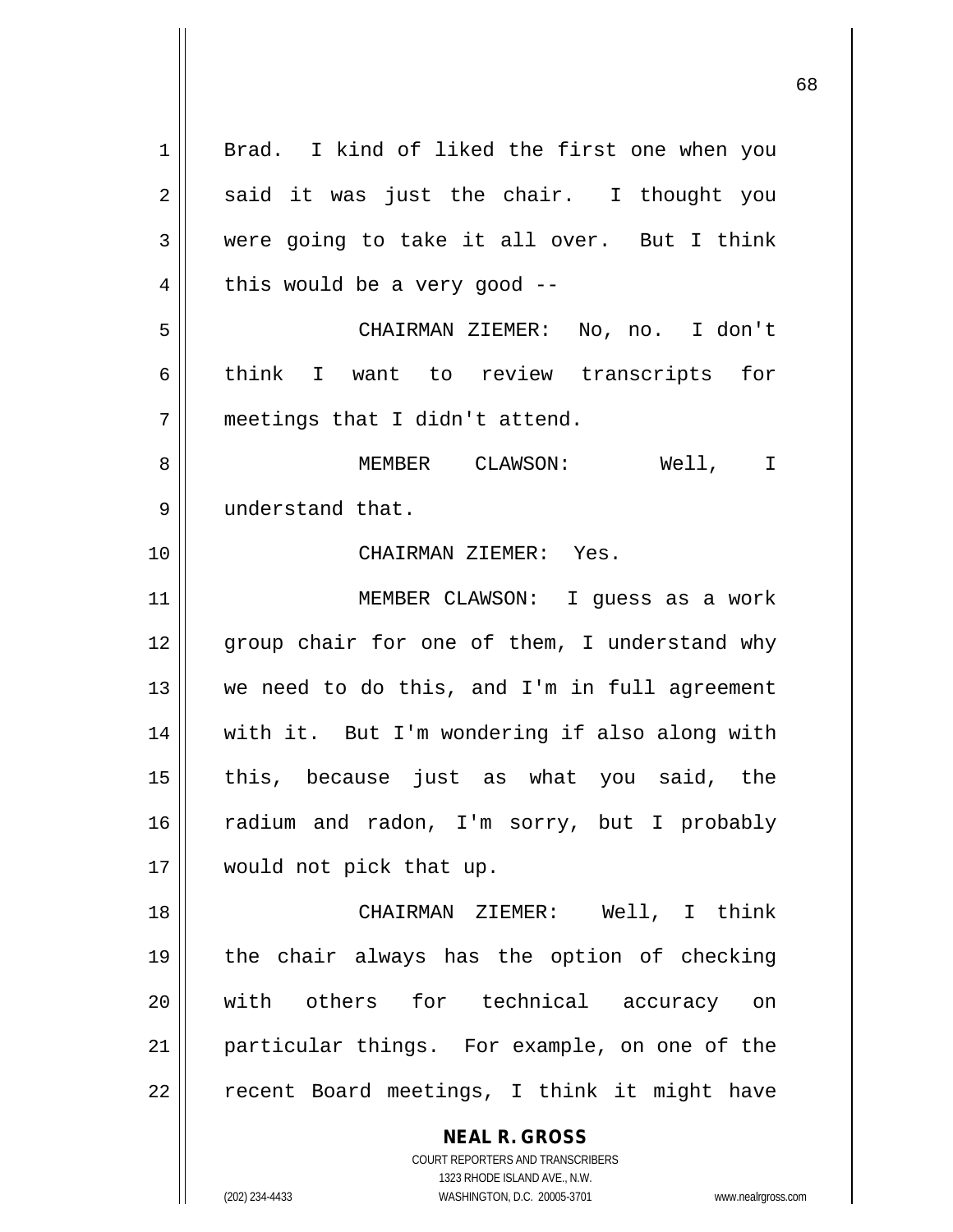1 even been the Blockson discussion on the radon 2 model, we asked Mark and Jim Neton to review  $3 \parallel$  that discussion that they had to make sure  $4 \parallel$  that it had been captured correctly. 5 MEMBER CLAWSON: Well, and I guess 6 this is the only thing that I'd be saying is, 7 you know, I'd like to be able to have the 8 ability to be able to call, you know, like 9 | LaVon or somebody like that, because some of 10 || these questions would be above my head. 11 CHAIRMAN ZIEMER: Well, and that's 12 fine. And the other part of it is that, as 13  $\parallel$  Ted mentioned, when I say technical accuracy, 14 || part of that also is attribution; who really 15 || said that? I've seen some where it's clear  $16$  that the attribution was to the wrong person, 17 Somehow in the flow of the conversation either 18 || the wrong person was identified, because the 19 transcribers sometimes have to recognize  $20$  | voices and that doesn't always occur. 21 MEMBER BEACH: Paul, this is 22 Josie. I'd like to go ahead and make that

> COURT REPORTERS AND TRANSCRIBERS 1323 RHODE ISLAND AVE., N.W. (202) 234-4433 WASHINGTON, D.C. 20005-3701 www.nealrgross.com

**NEAL R. GROSS**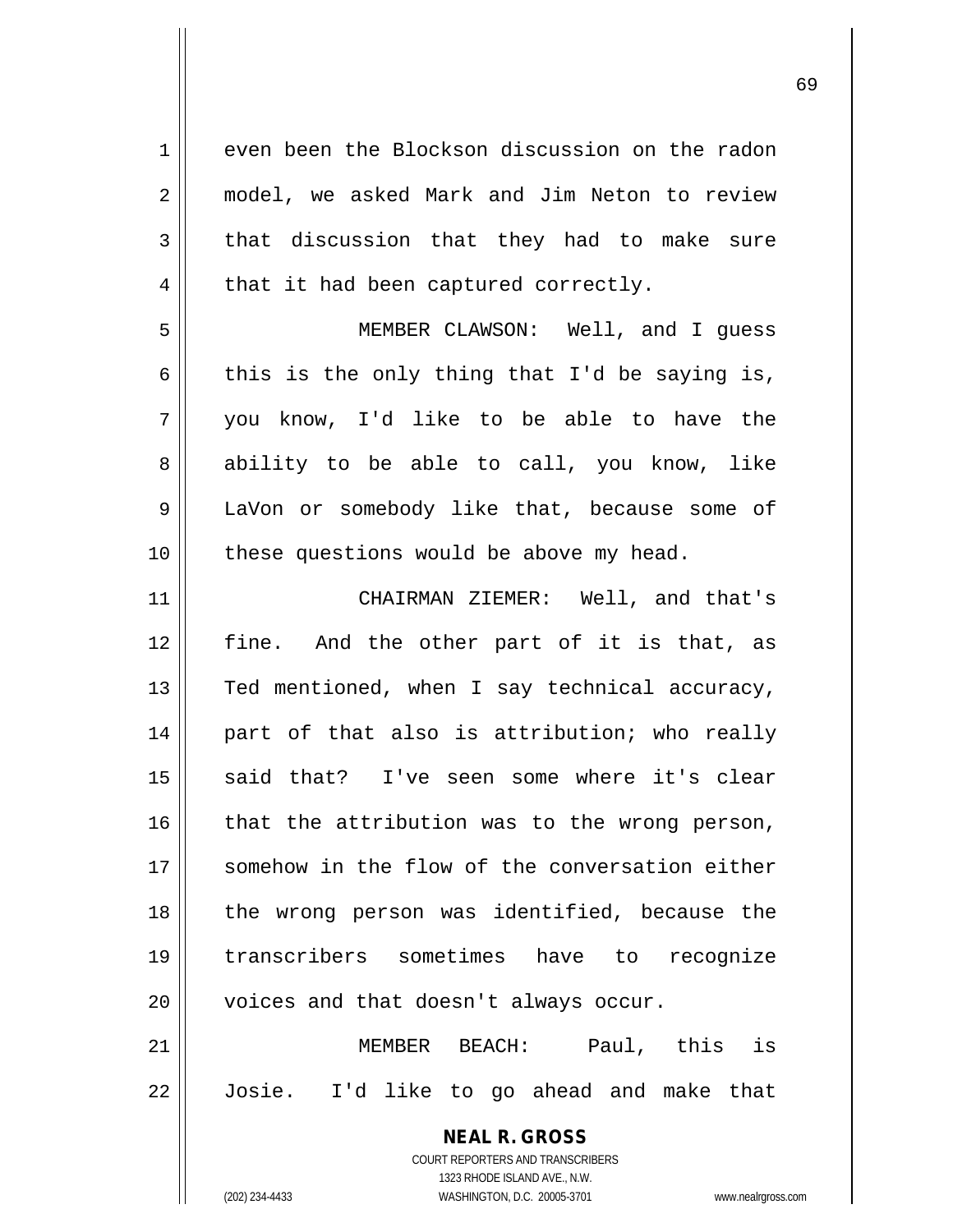1 motion.

| 2  | The<br>CHAIRMAN ZIEMER:<br>Okay.                                                                                                                                |
|----|-----------------------------------------------------------------------------------------------------------------------------------------------------------------|
| 3  | motion is, approve a policy that gives the                                                                                                                      |
| 4  | work group chair the responsibility for                                                                                                                         |
| 5  | reviewing the transcript for technical                                                                                                                          |
| 6  | accuracy and making appropriate editorial                                                                                                                       |
| 7  | changes. And I think with the understanding                                                                                                                     |
| 8  | that the unedited version may go on<br>the                                                                                                                      |
| 9  | website as soon as available after PA                                                                                                                           |
| 10 | clearance with an appropriate notation that it                                                                                                                  |
| 11 | has not been reviewed for technical accuracy.                                                                                                                   |
| 12 | MEMBER CLAWSON: I'd second that,                                                                                                                                |
| 13 | Paul. This is Brad.                                                                                                                                             |
| 14 | CHAIRMAN<br>ZIEMER:<br>Okay.                                                                                                                                    |
| 15 | Discussion on that?                                                                                                                                             |
| 16 | As a practical matter, and maybe,                                                                                                                               |
| 17 | Ted, you can help us out there, for example,                                                                                                                    |
| 18 | currently if I have a list of corrections to                                                                                                                    |
| 19 | make, I typically transmit them to Nancy                                                                                                                        |
| 20 | Adams, who's serving as kind of a coordinator                                                                                                                   |
| 21 | for the Board transcripts.                                                                                                                                      |
| 22 | But, Nancy, are you handling the                                                                                                                                |
|    | <b>NEAL R. GROSS</b><br>COURT REPORTERS AND TRANSCRIBERS<br>1323 RHODE ISLAND AVE., N.W.<br>WASHINGTON, D.C. 20005-3701<br>(202) 234-4433<br>www.nealrgross.com |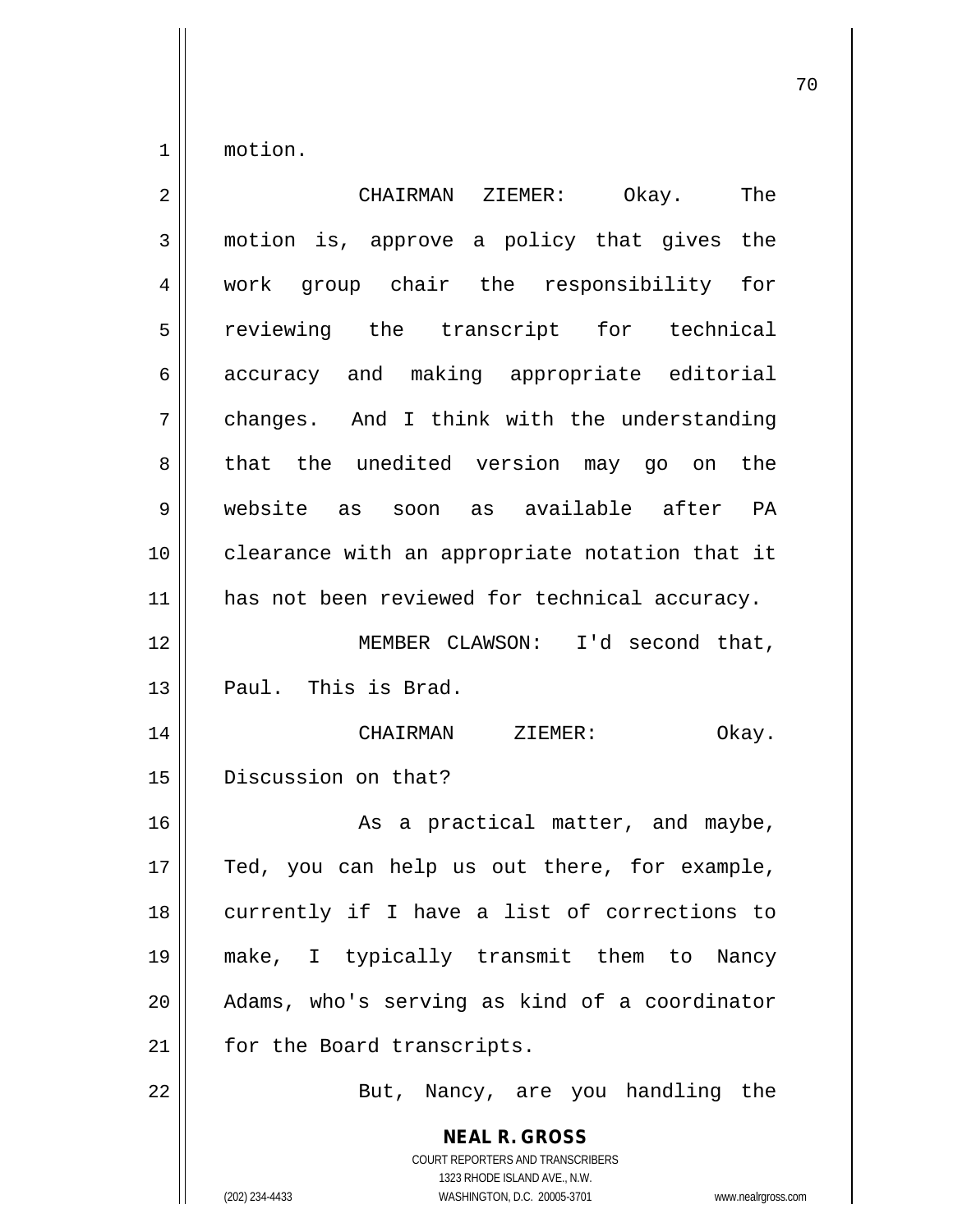1 | work group transcripts as well?

| $\overline{2}$ | MR. KATZ: Paul, this is Ted.                                                                                                                                    |
|----------------|-----------------------------------------------------------------------------------------------------------------------------------------------------------------|
| 3              | Yes, I mean, Nancy is helping me out with sort                                                                                                                  |
| 4              | of spot- checking a number of work groups, but                                                                                                                  |
| 5              | not all, not comprehensively for work group                                                                                                                     |
| 6              | transcripts, as well as the Board and                                                                                                                           |
| 7              | subcommittees. But really, she's taking on a                                                                                                                    |
| 8              | handful to help me with this quality assurance                                                                                                                  |
| 9              | effort.                                                                                                                                                         |
| 10             | CHAIRMAN ZIEMER: Well, all I'm                                                                                                                                  |
| 11             | asking is who does the person communicate                                                                                                                       |
| 12             | with? With you, Ted?                                                                                                                                            |
| 13             | MR. KATZ: Anyway, I would be the                                                                                                                                |
| 14             | one to receive --                                                                                                                                               |
| 15             | CHAIRMAN ZIEMER: Okay.                                                                                                                                          |
| 16             | MR. KATZ: I would like to receive                                                                                                                               |
| 17             | them from the work group chairs. I would be                                                                                                                     |
| 18             | the one who would send them the transcript at                                                                                                                   |
| 19             | the point it's ready to be sent to them, and                                                                                                                    |
| 20             | then I would receive their changes.                                                                                                                             |
| 21             | CHAIRMAN ZIEMER: Okay. So as                                                                                                                                    |
| 22             | part of the motion, as a friendly amendment,                                                                                                                    |
|                | <b>NEAL R. GROSS</b><br>COURT REPORTERS AND TRANSCRIBERS<br>1323 RHODE ISLAND AVE., N.W.<br>(202) 234-4433<br>WASHINGTON, D.C. 20005-3701<br>www.nealrgross.com |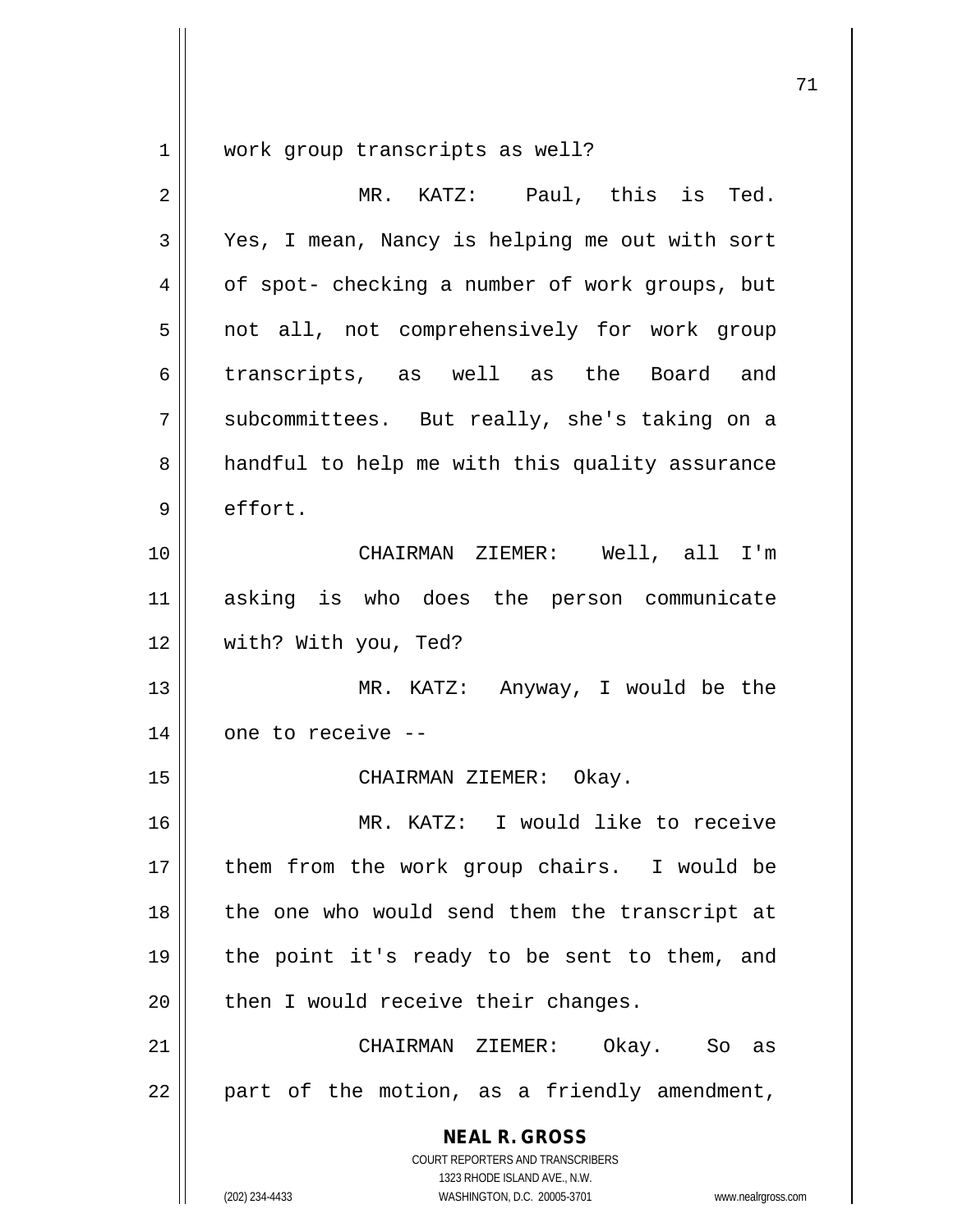| 1  | we could indicate that the recommended changes                                                   |
|----|--------------------------------------------------------------------------------------------------|
| 2  | should be transmitted by the chairs to the                                                       |
| 3  | designated federal official who will assure                                                      |
| 4  | that the corrections are made or otherwise                                                       |
| 5  | resolved. Sometimes what I think should be                                                       |
| 6  | correct is actually incorrect, and sometimes                                                     |
| 7  | it's a matter of resolving either what was                                                       |
| 8  | said or what transpired, who really said what.                                                   |
| 9  | MEMBER CLAWSON: Hey, Paul, this                                                                  |
| 10 | is Brad. I was just wondering, will these                                                        |
| 11 | transcripts come to us in a paper form or                                                        |
| 12 | electronically?                                                                                  |
| 13 | I've always<br>CHAIRMAN ZIEMER:                                                                  |
| 14 | gotten them electronically.                                                                      |
| 15 | MEMBER CLAWSON: Okay. I was just                                                                 |
| 16 | wondering so that we could be able to put in                                                     |
| 17 | little comments and so forth like that and                                                       |
| 18 | then send them back to Ted.                                                                      |
| 19 | CHAIRMAN ZIEMER: Yes, I think                                                                    |
| 20 | they're available both in PDF, where you can't                                                   |
| 21 | make a correction, and Word files. Is that                                                       |
| 22 | correct, Ted?                                                                                    |
|    | <b>NEAL R. GROSS</b>                                                                             |
|    | COURT REPORTERS AND TRANSCRIBERS                                                                 |
|    | 1323 RHODE ISLAND AVE., N.W.<br>(202) 234-4433<br>WASHINGTON, D.C. 20005-3701<br>www.nealrgross. |
|    |                                                                                                  |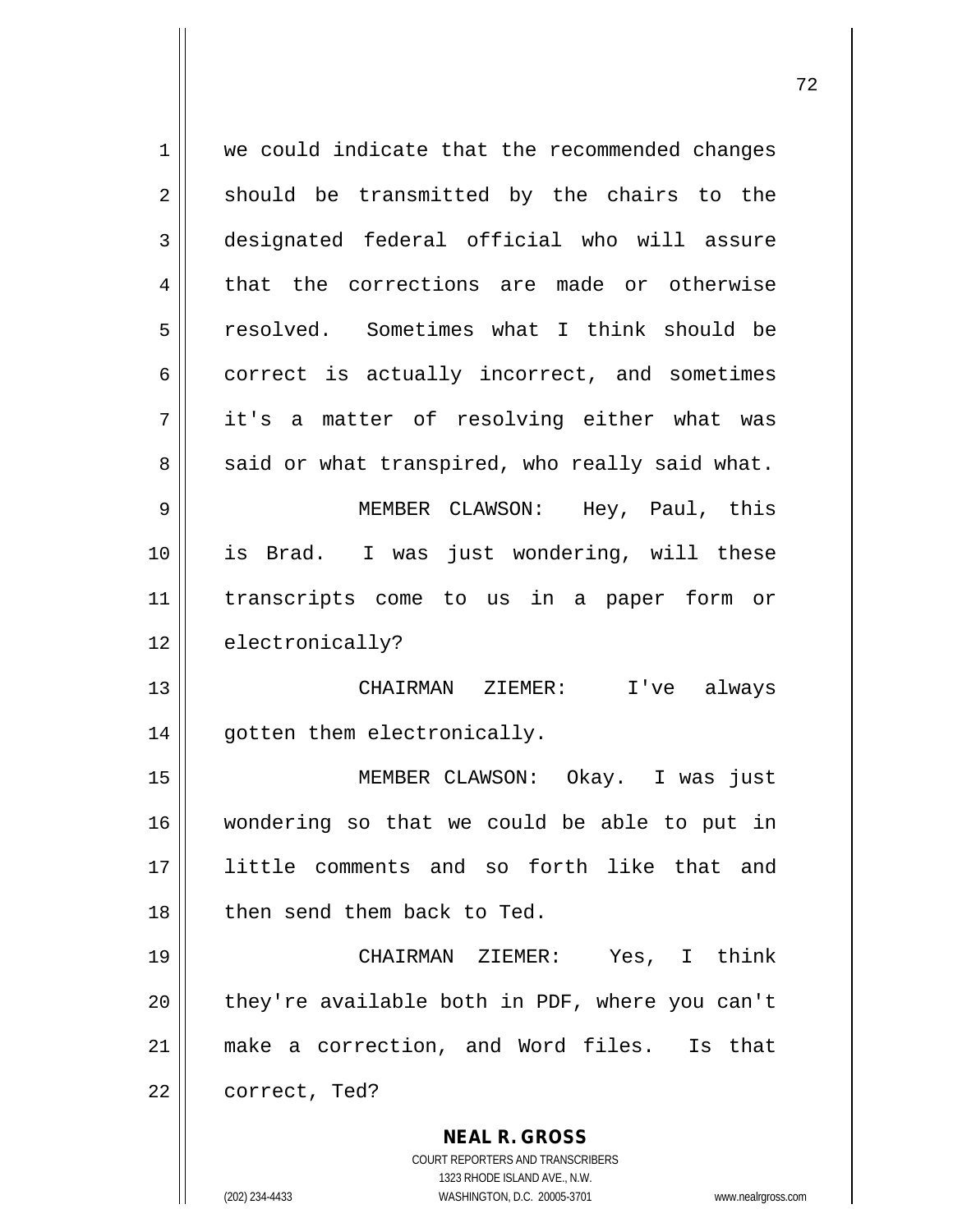**NEAL R. GROSS** COURT REPORTERS AND TRANSCRIBERS 1323 RHODE ISLAND AVE., N.W. (202) 234-4433 WASHINGTON, D.C. 20005-3701 www.nealrgross.com 1 || MR. KATZ: That's correct. But I 2 | would be sending them to you as Word files. 3 CHAIRMAN ZIEMER: So you could 4 insert. 5 MEMBER CLAWSON: Okay. I just 6 wanted to make sure how we could make that 7 more clear for Ted and so forth. 8 MEMBER PRESLEY: This is Bob 9 | Presley. 10 CHAIRMAN ZIEMER: Yes, Bob? 11 || MEMBER PRESLEY: Are these things 12 || going to be checked for classification before 13  $\parallel$  we release them, or --14 MR. KATZ: Bob, this is Ted again. 15 || The transcripts don't include classified 16 || information because it's only discussions that 17 || we've had publicly already. 18 || MEMBER PRESLEY: Okay. 19 CHAIRMAN ZIEMER: Currently our  $20$  | transcripts don't go to DOE, do they? 21 || MR. KATZ: No, they do not. 22 CHAIRMAN ZIEMER: Any of them.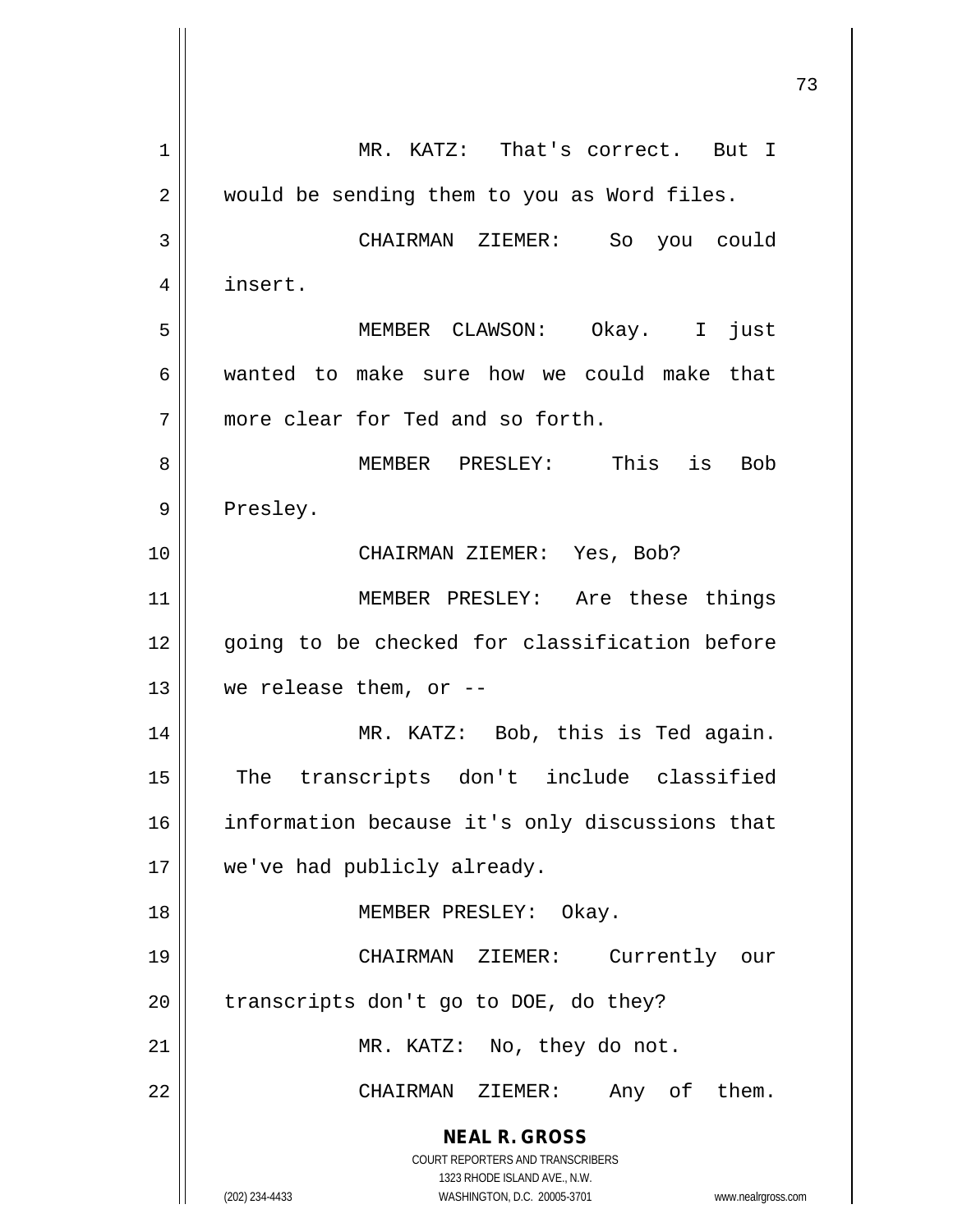$1 \parallel$  Because they've all been at public meetings. 2 || MR. KATZ: Right, and a lot of  $3 \parallel$  care is taken to be certain that there's no 4 discussion in public of matters that are  $5$   $\parallel$  sensitive. 6 MEMBER MUNN: This is Wanda. It's  $7 \parallel$  easy to see the wisdom in the suggestion. My 8 concern from the outset has been that, unlike 9 || so many popular television characters, my 10 memory function is not always as sharp as I 11 would like it to be. Trying to recall some of 12 || the exactness creates a problem for an 13 || individual who does not, for example, have the 14 || tape itself to listen to. 15 I can understand how, especially 16 when in work groups we sometimes have a 17 tendency to talk over each other, and the 18 || transcriber would have such a hard time trying 19 to sort out the voices and what's being said. 20 I'm always surprised that it comes out as 21 well as it does, actually. But there are

 $22$  || times clearly when even people who were there

COURT REPORTERS AND TRANSCRIBERS 1323 RHODE ISLAND AVE., N.W. (202) 234-4433 WASHINGTON, D.C. 20005-3701 www.nealrgross.com

**NEAL R. GROSS**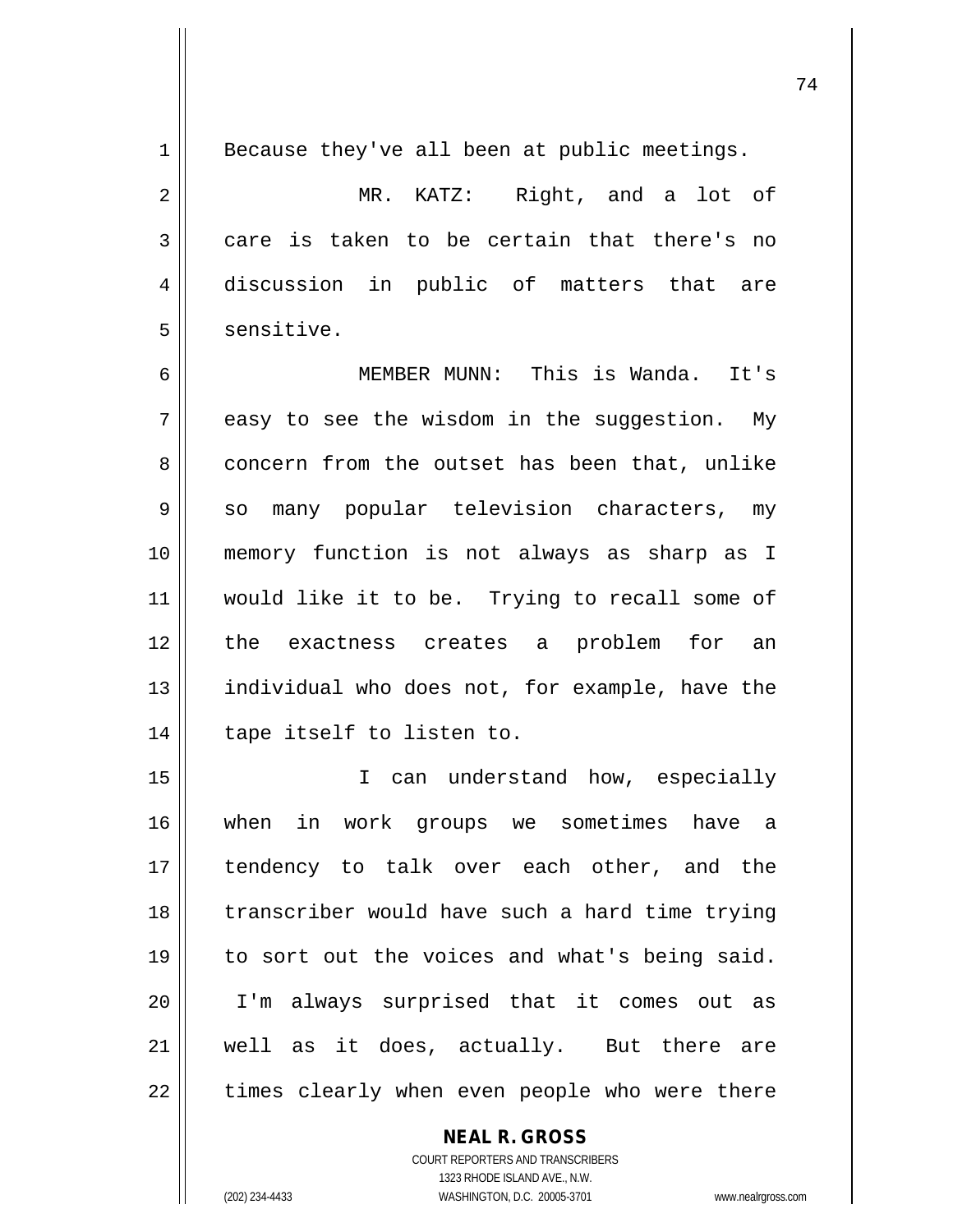1 | cannot be absolutely certain exactly what was  $2 \parallel$  being said at a precise time.

3 I guess it would be a comfort 4 factor for me; I don't know about other work 5 group chairs, but if we have the kind of 6 disclaimer which makes it clear that we --  $7 \parallel$  certainly prior to the time the chair looks at  $8 \parallel$  it, it would be very helpful for that release  $9 \parallel$  on the web to carry a fairly strong disclaimer 10 that it has not been yet -- what is the 11 appropriate word: certified, authorized, 12 | reviewed by the chair?

13 CHAIRMAN ZIEMER: Oh, yes. Yes,  $14$  | that would be part of it.

15 || The Reare proceeding here, I'm thinking that we might be better served, since this is sounding a little more complex, to 18 || actually defer the action on this, which won't cause us a problem, until our face-to-face when you can have in writing exactly what the motion is. And you may have some further time  $22 \parallel$  to think about the details. I would point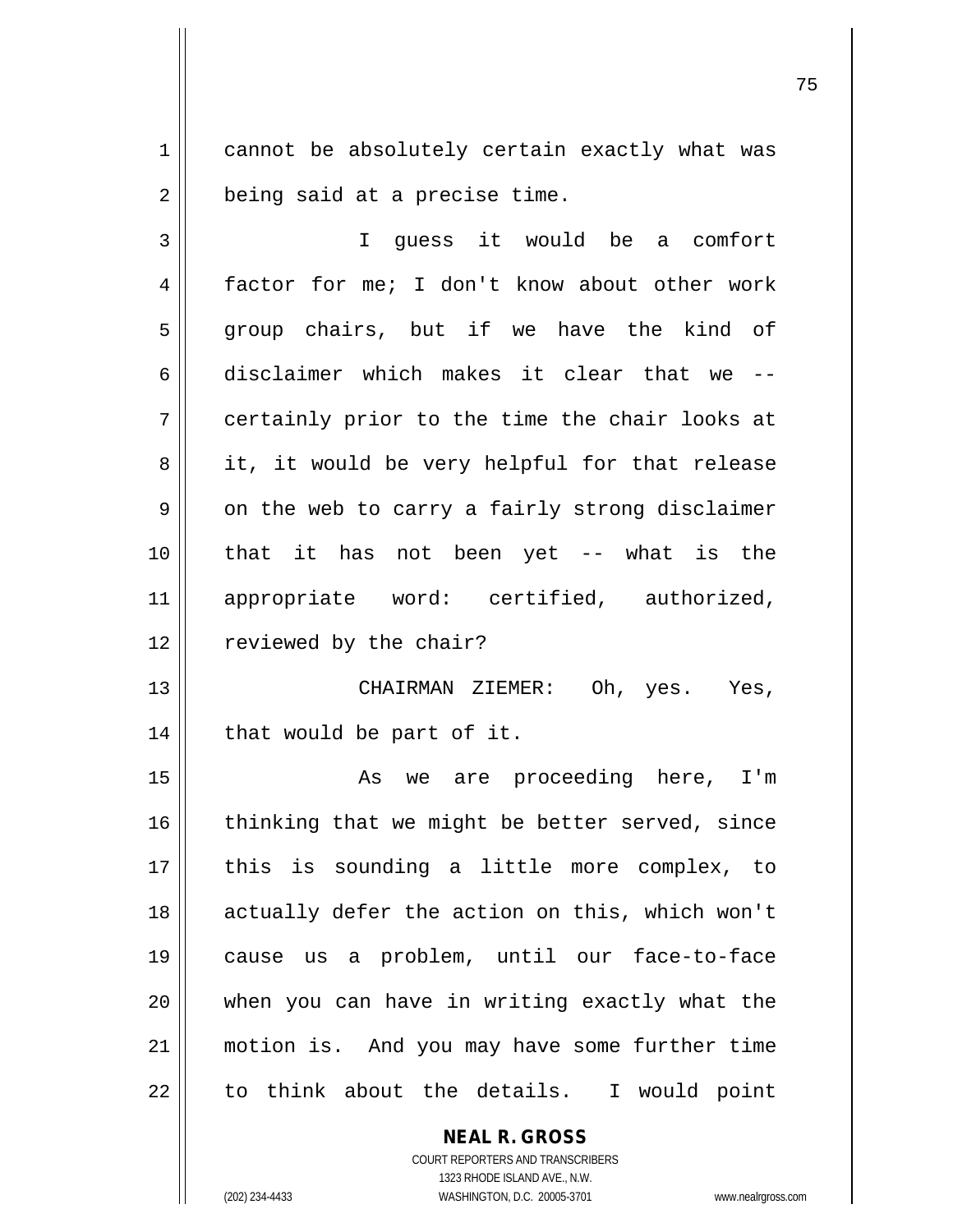| $\mathbf 1$    | out, because I've reviewed a lot of                                 |
|----------------|---------------------------------------------------------------------|
| $\overline{2}$ | transcripts, and the reporters do a remarkable                      |
| 3              | job when there's multiple people talking of                         |
| 4              | putting that all together. And in fact, the                         |
| 5              | transcript sometimes reflects the kind of                           |
| 6              | confusion that occurs when multiple people                          |
| 7              | talk because you have all these partial                             |
| 8              | comments and sentences sort of superimposed on                      |
| 9              | each other.                                                         |
| 10             | Also, on a transcript, I'd never                                    |
| 11             | try to edit it for grammatical correctness.                         |
| 12             | We don't always talk in full sentences and                          |
| 13             | with proper grammar. So that's not the kind                         |
| 14             | of editorial, I -- you know, it's okay if                           |
| 15             | there's a dangling participle because that's                        |
| 16             | what was there.                                                     |
| 17             | MEMBER BEACH: Yes, and as a                                         |
| 18             | matter of fact --                                                   |
| 19             | CHAIRMAN ZIEMER:<br>So<br>$I'$ m<br>not                             |
| 20             | talking about putting the transcripts in a                          |
| 21             | form that are proper grammar and that sort of                       |
| 22             | thing. We're only talking about things like                         |
|                | <b>NEAL R. GROSS</b><br><b>COURT REPORTERS AND TRANSCRIBERS</b>     |
|                |                                                                     |
|                | 1323 RHODE ISLAND AVE., N.W.                                        |
|                | (202) 234-4433<br>WASHINGTON, D.C. 20005-3701<br>www.nealrgross.com |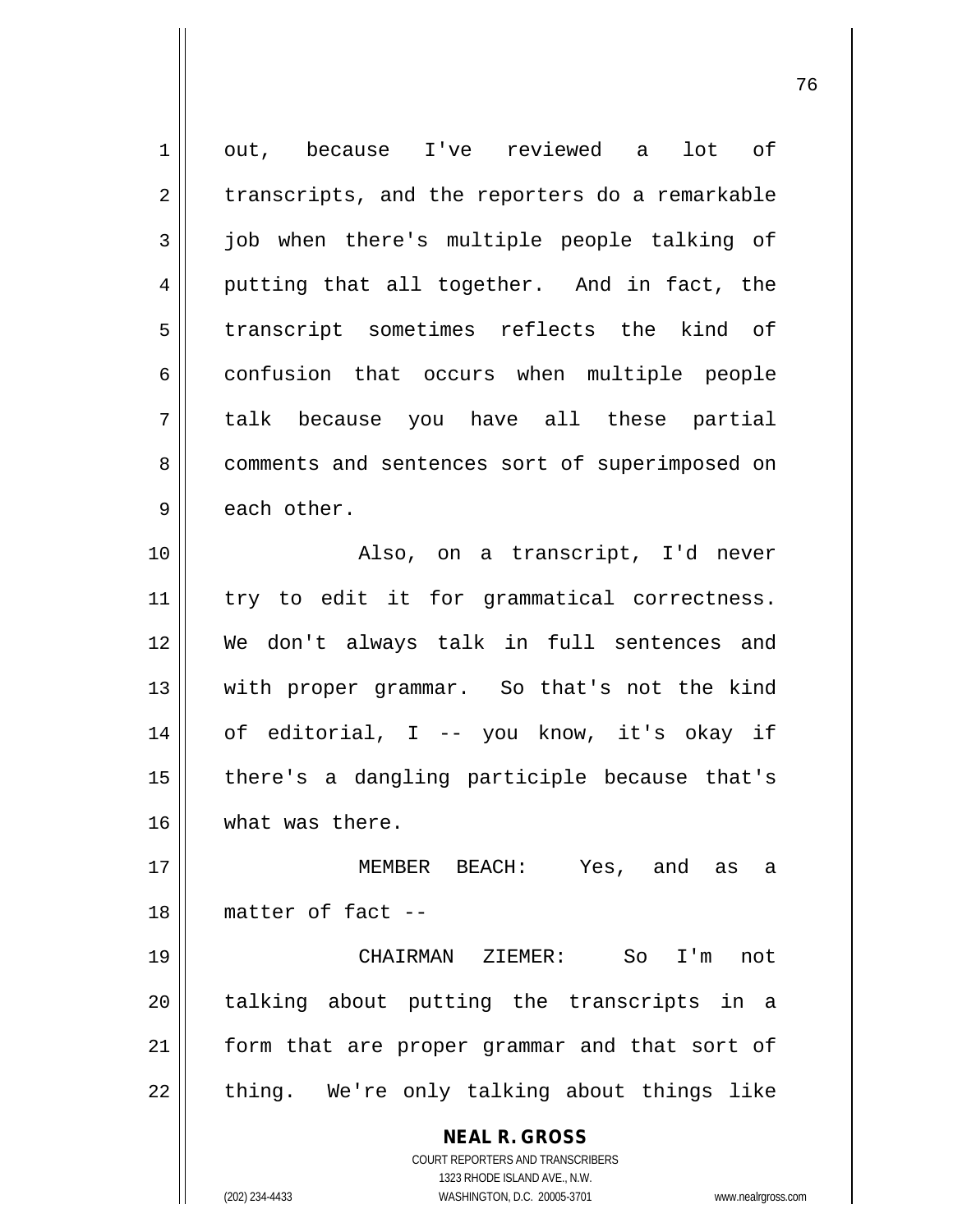**NEAL R. GROSS** COURT REPORTERS AND TRANSCRIBERS 1 correct attribution. You know, if it says 2 Wanda said this and it's very clear that it  $3 \parallel$  was Jim Melius, we need to correct that. If  $4 \parallel$  there's something in the technical content; I 5 mentioned the radon-226 when it should have 6 been radium, those are fine. And I would not 7 claim as the reader that I have caught 8 everything, but at least I have gone through 9 it, and if I have a particular question, I can 10 || call somebody and say, was that you that said 11 || this. I thought it was so-and-so. Or, as 12 || Brad has suggested, if there's some fairly 13 complex thing and you have some reason to 14 || think that it wasn't captured correctly -- and 15 I think unless you have reason to think 16 there's something wrong with it, you would 17 || accept it, Brad, you know, even though it's --18 because all of us have -- 19 MEMBER CLAWSON: I was just making  $20$  | the comment that, you know, I would not have 21 caught something like that because it's not  $22$  something that I deal with or anything else

1323 RHODE ISLAND AVE., N.W.

(202) 234-4433 WASHINGTON, D.C. 20005-3701 www.nealrgross.com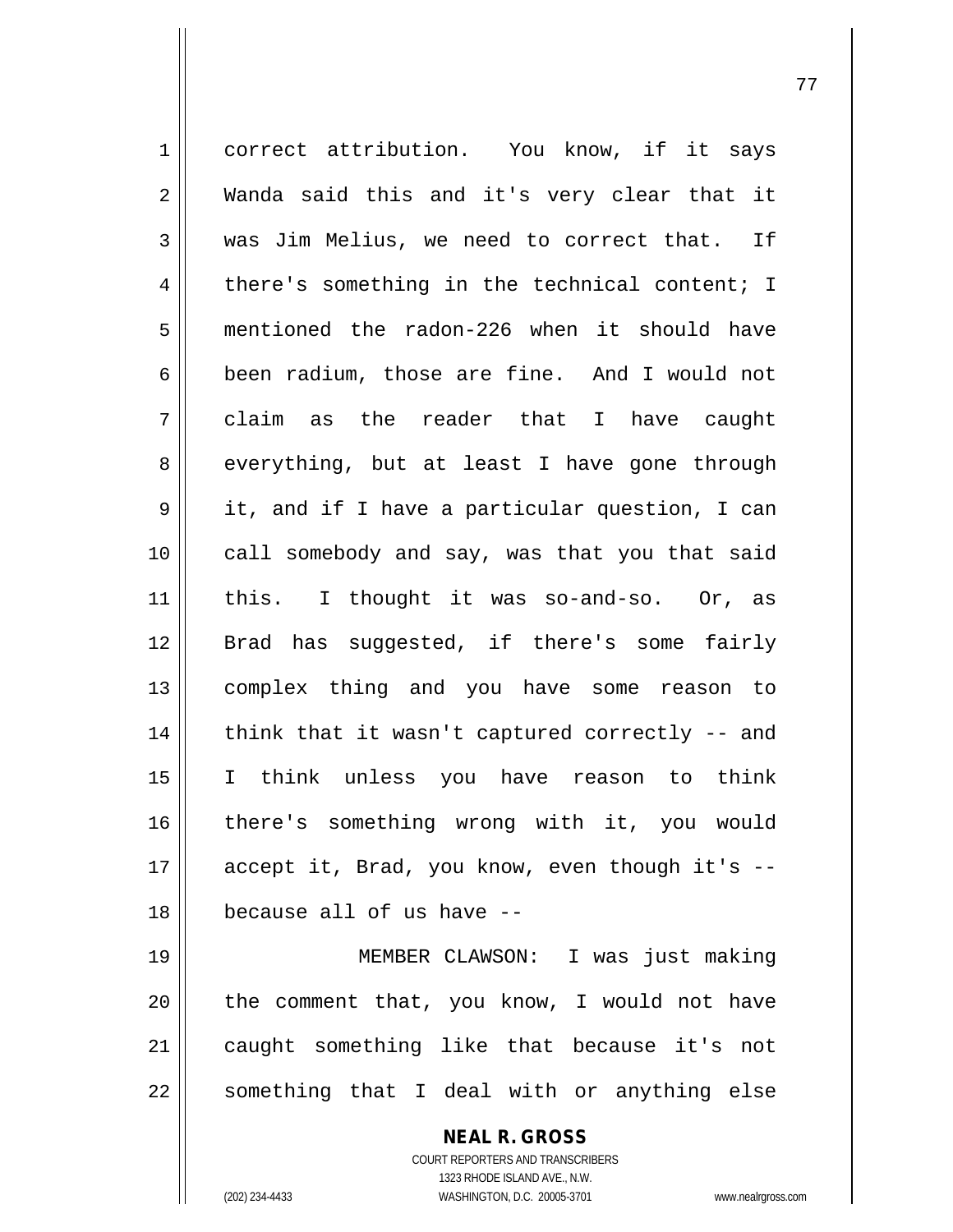$1 \parallel$  like that.

| $\overline{2}$ | CHAIRMAN ZIEMER: No, but<br>for                                                                                                                                 |
|----------------|-----------------------------------------------------------------------------------------------------------------------------------------------------------------|
| 3              | example you know in the discussion of the                                                                                                                       |
| $\overline{4}$ | classified stuff, I had this question. I was                                                                                                                    |
| 5              | looking at the transcripts and it said Brad                                                                                                                     |
| 6              | was talking about sigma something and I said                                                                                                                    |
| 7              | that doesn't make any sense to me and I raised                                                                                                                  |
| 8              | it. I think you must have been talking about                                                                                                                    |
| 9              | something else. That's the wrong term. And                                                                                                                      |
| 10             | they checked with you, right? Do you remember                                                                                                                   |
| 11             | that?                                                                                                                                                           |
| 12             | MEMBER CLAWSON: Yes, they did.                                                                                                                                  |
| 13             | CHAIRMAN ZIEMER: And see, and                                                                                                                                   |
| 14             | there was a term I wasn't familiar with and we                                                                                                                  |
| 15             | got it. And it was sigma, something used in                                                                                                                     |
| 16             |                                                                                                                                                                 |
| 17             | MEMBER CLAWSON: So is Wanda                                                                                                                                     |
| 18             | wanting to have an old-age disclaimer on this?                                                                                                                  |
| 19             | MEMBER MUNN: Yes.                                                                                                                                               |
| 20             | CHAIRMAN ZIEMER: No, no. I think                                                                                                                                |
| 21             | you're okay, Wanda. In fact, the transcripts                                                                                                                    |
| 22             | will remind you of what did happen.                                                                                                                             |
|                | <b>NEAL R. GROSS</b><br>COURT REPORTERS AND TRANSCRIBERS<br>1323 RHODE ISLAND AVE., N.W.<br>(202) 234-4433<br>WASHINGTON, D.C. 20005-3701<br>www.nealrgross.com |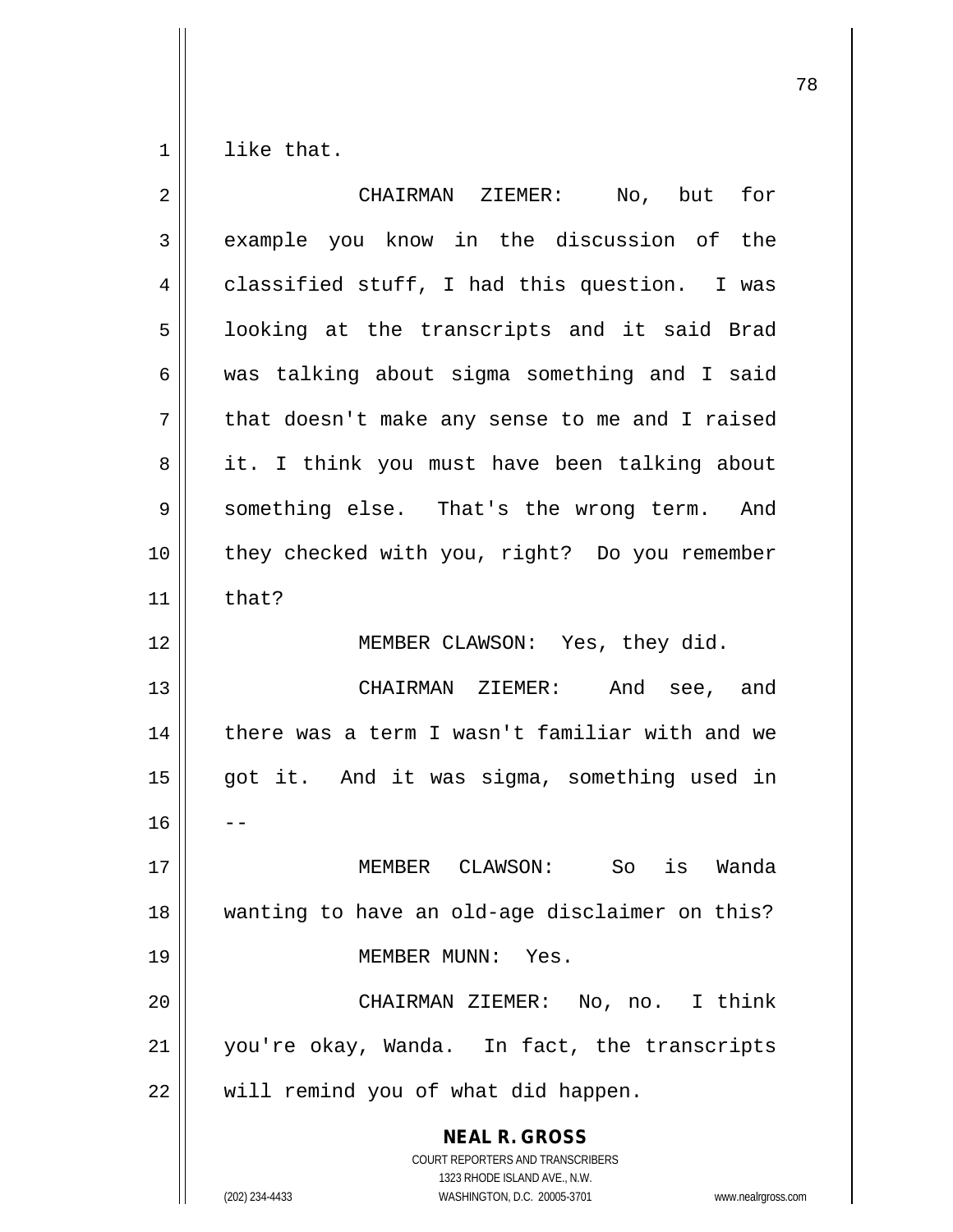**NEAL R. GROSS** 1 MEMBER CLAWSON: Because I was  $2 \parallel$  going to say I need that, too. 3 CHAIRMAN ZIEMER: Yes. 4 | MEMBER CLAWSON: You know, I think  $5 \parallel$  in the review of this -- this is Brad again, I 6 think the basis of what -- the gist that 7 you're wanting to do is, to the best of our 8 ability and knowledge that these things are 9 || correct. 10 || CHAIRMAN ZIEMER: Right. Right. 11 || MEMBER CLAWSON: We're not going  $12$  | to catch everything. 13 CHAIRMAN ZIEMER: You can't 14 || guarantee that every minor thing in there is 15 absolutely right, but at least you've looked 16 at it. And if there's something that's 17 glaringly incorrect, you've at least reviewed 18 it. And we have had occasions where outside 19 members of the public have seen things in the  $20$  || transcripts and they've said, what's this. It 21 doesn't make sense. And we found that the  $22$  || transcript actually was in error. So we do

> COURT REPORTERS AND TRANSCRIBERS 1323 RHODE ISLAND AVE., N.W. (202) 234-4433 WASHINGTON, D.C. 20005-3701 www.nealrgross.com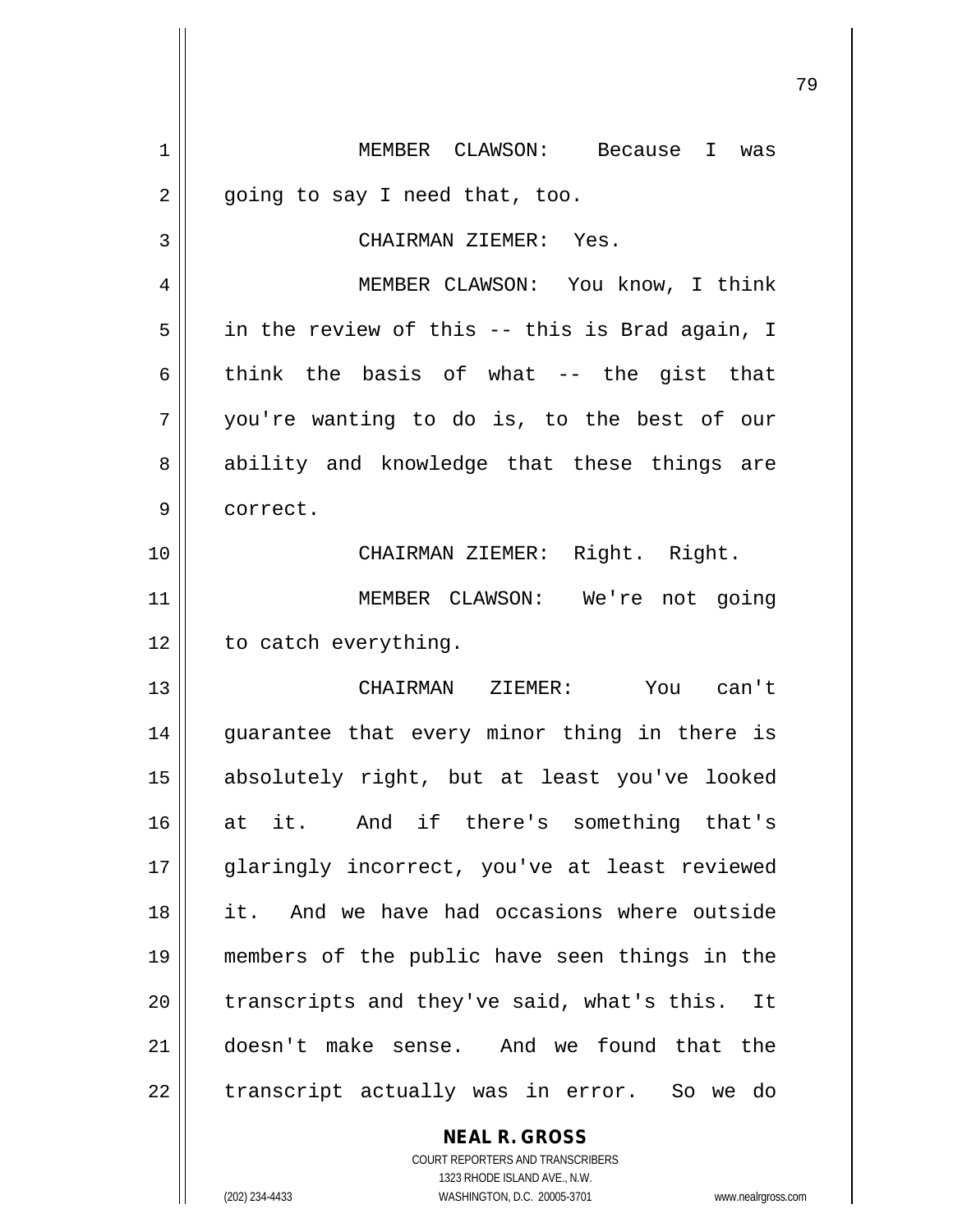**NEAL R. GROSS** COURT REPORTERS AND TRANSCRIBERS 1323 RHODE ISLAND AVE., N.W. 1 || need to have sort of this quality control 2 | process. 3 || But let me ask Board members,  $4 \parallel$  shall we go ahead and defer this to the 5 | October meeting and have some formal words 6 before you for action? 7 MEMBER PRESLEY: This is Bob 8 || Presley. I think we ought to. 9 CHAIRMAN ZIEMER: Then let me just 10 ask for a motion to defer to the October 11 meeting. 12 MEMBER PRESLEY: I'll make the 13 motion. 14 MEMBER CLAWSON: I second it. 15 This is Brad. 16 CHAIRMAN ZIEMER: Okay. And 17 basically, this is equivalent to a motion to 18 || table. Are there any Board members opposed? 19 (No response.) 20 CHAIRMAN ZIEMER: Any abstaining? 21 || (No response.) 22 CHAIRMAN ZIEMER: Then I'm going

(202) 234-4433 WASHINGTON, D.C. 20005-3701 www.nealrgross.com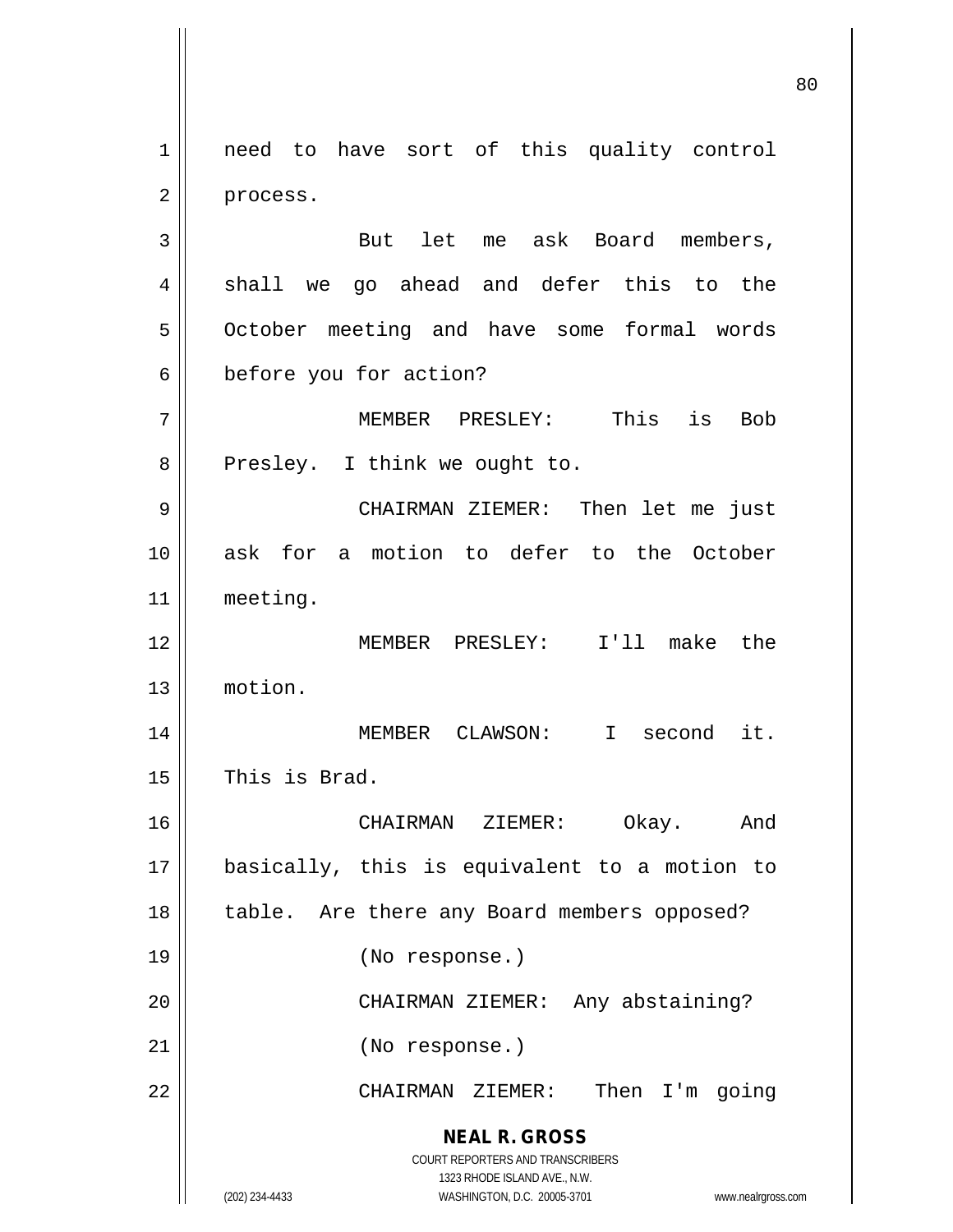| $\mathbf 1$ | to take it that all those remainders are ayes |
|-------------|-----------------------------------------------|
| 2           | and the motion to defer carries. Okay?        |
| 3           | MR. KATZ: Very good. Dr. Ziemer?              |
| 4           | CHAIRMAN ZIEMER: Yes.                         |
| 5           | MR. KATZ: This is Ted. I just                 |
| 6           | want myself to be clear on this. So since     |
| 7           | this motion is deferred until October, no     |
| 8           | action needs to be taken in terms of sending  |
| 9           | these transcripts to work group chairs prior  |
| 10          | to that. But I would offer up that if we've   |
| 11          | had some work group meetings and will have    |
| 12          | some more, if there's a general feeling that  |
| 13          | people would like to sort of start getting a  |
| 14          | handle on this, of course we can do this      |
| 15          | without an official motion.                   |
| 16          | CHAIRMAN ZIEMER: Oh, yes. I just              |
| 17          | want to formalize the policy, but I think,    |
| 18          | work group chairs, you certainly want the     |
| 19          | transcripts of your work group to be correct  |
| 20          | in that regard. And you may want to go back   |
| 21          | and if you want to review older ones, I think |
| 22          | that would be good. We don't necessarily need |

COURT REPORTERS AND TRANSCRIBERS 1323 RHODE ISLAND AVE., N.W. (202) 234-4433 WASHINGTON, D.C. 20005-3701 www.nealrgross.com

**NEAL R. GROSS**

 $\mathsf{II}$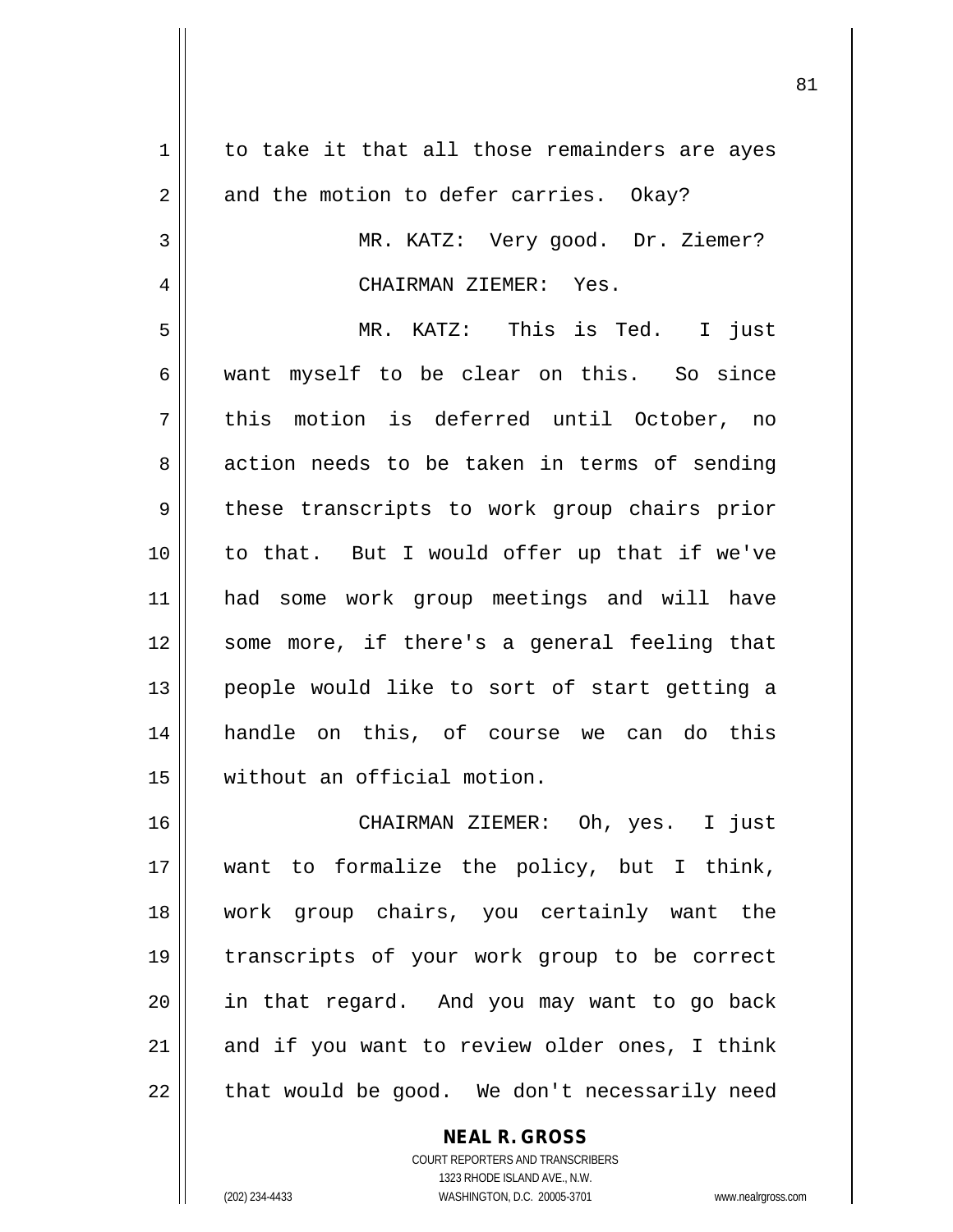$1 \parallel$  to go all the way back to the day one on all 2 | previous transcripts.

3 MR. KATZ: Well, Dr. Ziemer, and I 4 || was really just suggesting that they would  $5 \parallel$  send the current ones for the recent meetings 6 l to those chairs.

7 CHAIRMAN ZIEMER: I think it would  $8 \parallel$  be useful to do this, if nobody objects.

9 MS. ADAMS: Dr. Ziemer, this is 10 Nancy Adams. The other issue is if somebody 11 finds something in the transcript in that 12 || they're really having trouble with, we can go 13 back to the transcriber and have them 14 || re-listen to that part of the transcript to 15 || clarify any questions that they may have as 16 well.

17 CHAIRMAN ZIEMER: Yes. Yes. And 18 we've done that certainly on occasion already, 19 too, and can do that on any of these work 20 || group meetings. Yes, thank you, Nancy. Good  $21$  point.

22 Okay. Ted, put this on the agenda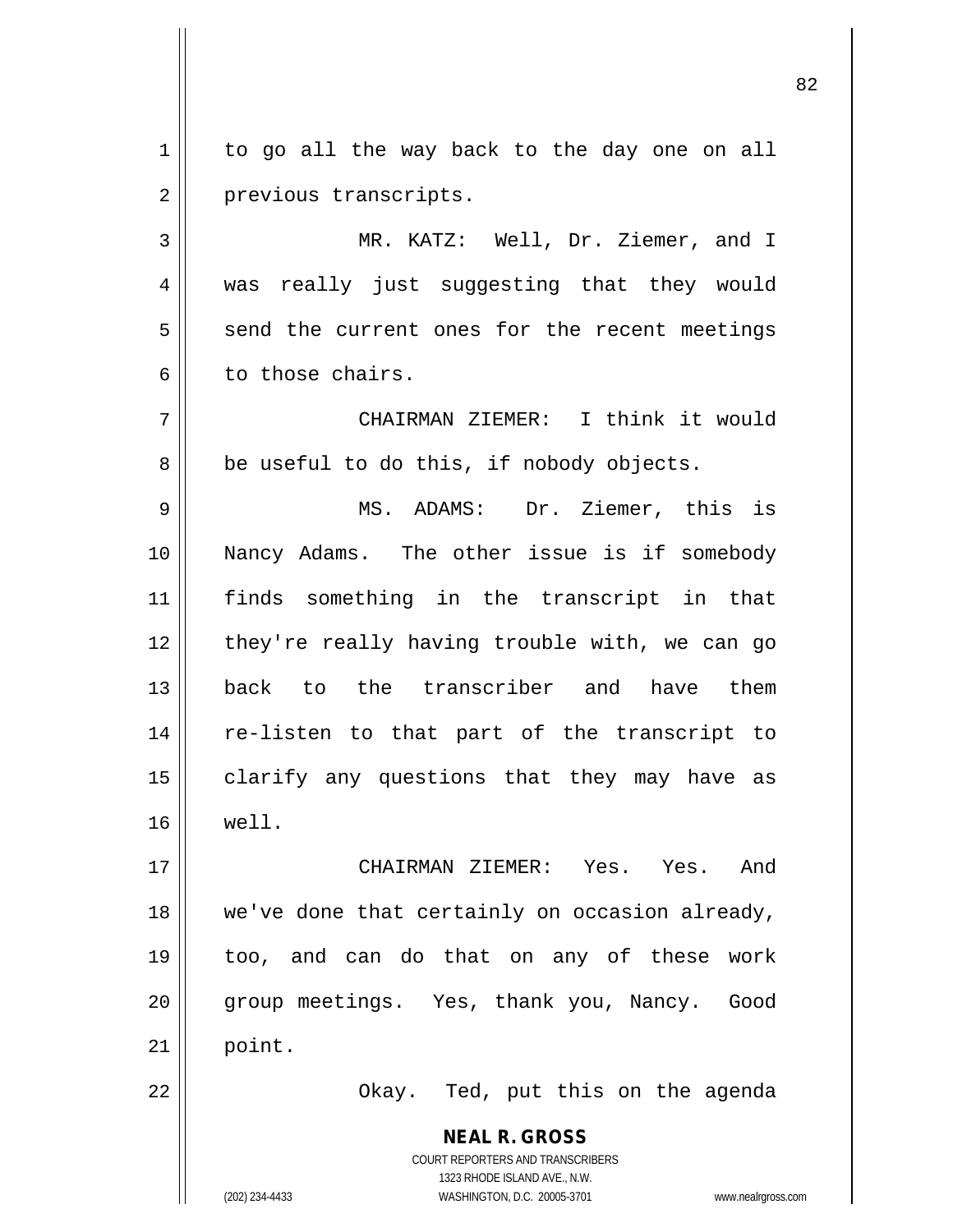1 || for the October meeting and formalize the  $2 \parallel$  policy at that point.

 MR. KATZ: I'll do so. And I'll 4 also be then sending the transcripts for  $5 \parallel$  everything that we received since, you know,  $6 \parallel$  maybe a month ago to the work group chairs. CHAIRMAN ZIEMER: Thank you. Now let me ask if Dr. Melius, by  $9 \parallel$  chance, is on the line yet. (No response.) CHAIRMAN ZIEMER: Okay. Apparently not, but I think we're ready to deal with the Blockson Chemical Radon Model Validation issue. Board members, you may recall that

16 || there were questions raised I think primarily by Mark Griffon on stratification of radon; || that is, the possibility that radon levels in different parts of the facility might have 20 || varied more than the model would predict. And so we were talking about how one would go || about validating the model. We asked SC&A to

## **NEAL R. GROSS**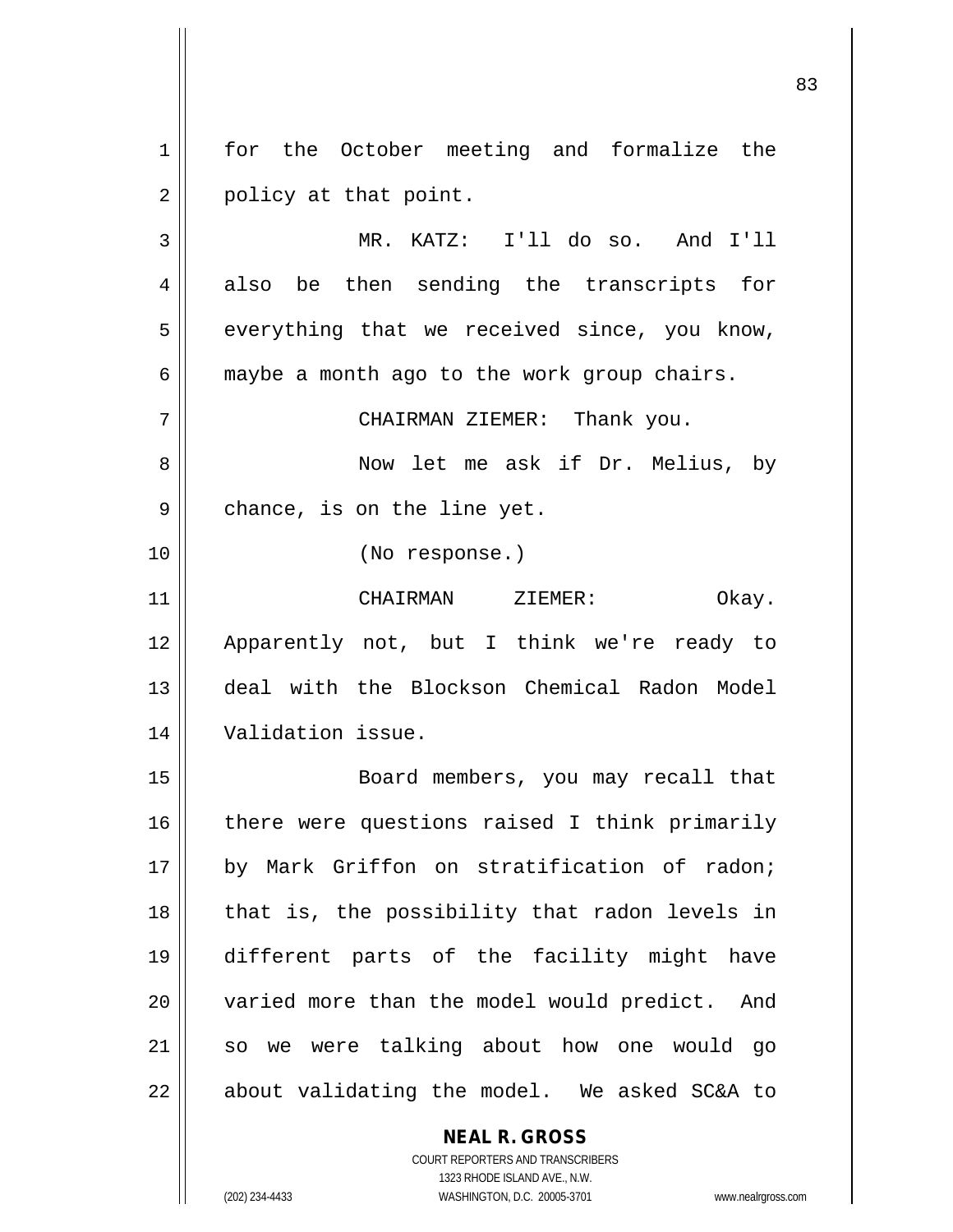**NEAL R. GROSS** COURT REPORTERS AND TRANSCRIBERS 1 || give some thought as well to how one might 2 approach validation, not a task to do 3 validation, but to give us some ideas of how  $4 \parallel$  one might go about that. And I think Mark has  $5 \parallel$  had a chance to think about this further, too. 6 || So, Mark, let's start with you on 7 the Blockson Radon Model Validation. Do you 8 and have some initial comments? And then I think 9 I will ask John Mauro also to report for SC&A 10 || on some ideas that they have had. 11 MEMBER GRIFFON: Yes, this is Mark 12 Griffon. And I was actually this morning just 13 || going over some of John's recommendations, so 14 it would be good to hear from John as well. 15 I mean, at this point I was 16 || thinking of looking at a couple thing from our 17 || last Board meeting to now. One was, you know, 18 || possibilities for validation. 19 And one notion I was thinking of 20 was the other phosphate facilities during this 21 time period. And, you know, the thing I  $22$  | haven't evaluated is the efficacy of a lot of

1323 RHODE ISLAND AVE., N.W.

(202) 234-4433 WASHINGTON, D.C. 20005-3701 www.nealrgross.com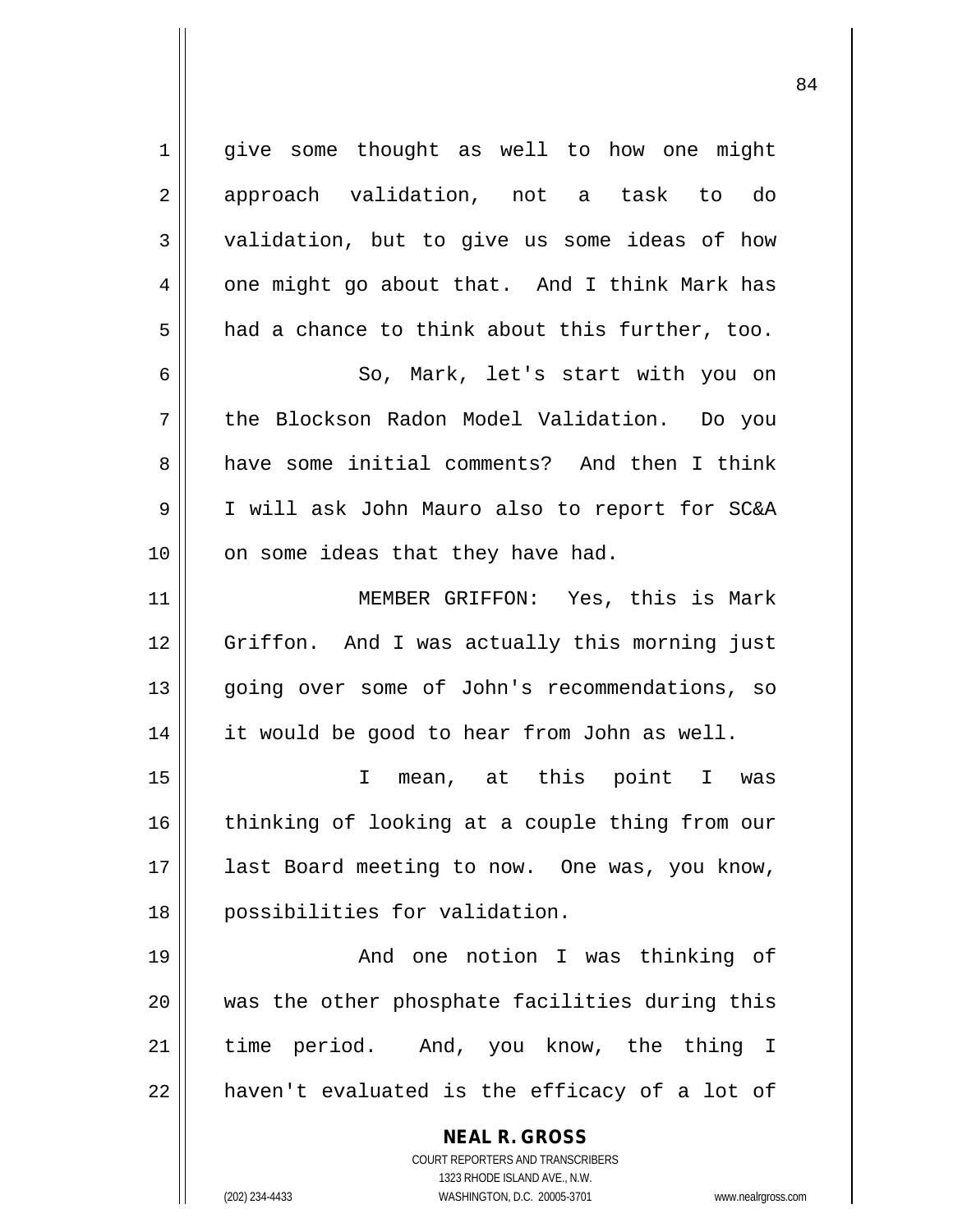| $\mathbf 1$    | these options, but I'm just throwing some of   |
|----------------|------------------------------------------------|
| $\sqrt{2}$     | these out here as possibilities, other         |
| $\mathsf{3}$   | phosphate facilities that would in fact have   |
| $\overline{4}$ | radon measurement data so that you could test  |
| 5              | the model sort of. And that's the sticking     |
| 6              | point, I think, is that if they existed, NIOSH |
| 7              | likely would have already brought those        |
| 8              | forward. So I don't know that those            |
| 9              | facilities exist that would allow us that.     |
| 10             | The other possibility is along                 |
| 11             | those lines, and this may be a little more of  |
| 12             | a stretch, and I think that to some extent     |
| 13             | NIOSH has used this in their arguments for     |
| 14             | sort of an upper bound, was whether they could |
| 15             | use the Mallinckrodt facility in any way -- in |
| 16             | two regards. One is to look at the             |
| 17             | measurement data, but also the secondary would |
| 18             | be, okay, let's use a similar approach that we |
| 19             | for this model being proposed<br>did<br>for    |
| 20             | Blockson. Let's use this model and test it at  |
| 21             | the Blockson facility.                         |
| 22             | there's obviously a lot of,<br>Now             |

**NEAL R. GROSS** COURT REPORTERS AND TRANSCRIBERS 1323 RHODE ISLAND AVE., N.W. (202) 234-4433 WASHINGTON, D.C. 20005-3701 www.nealrgross.com

 $\mathbf{\mathsf{I}}$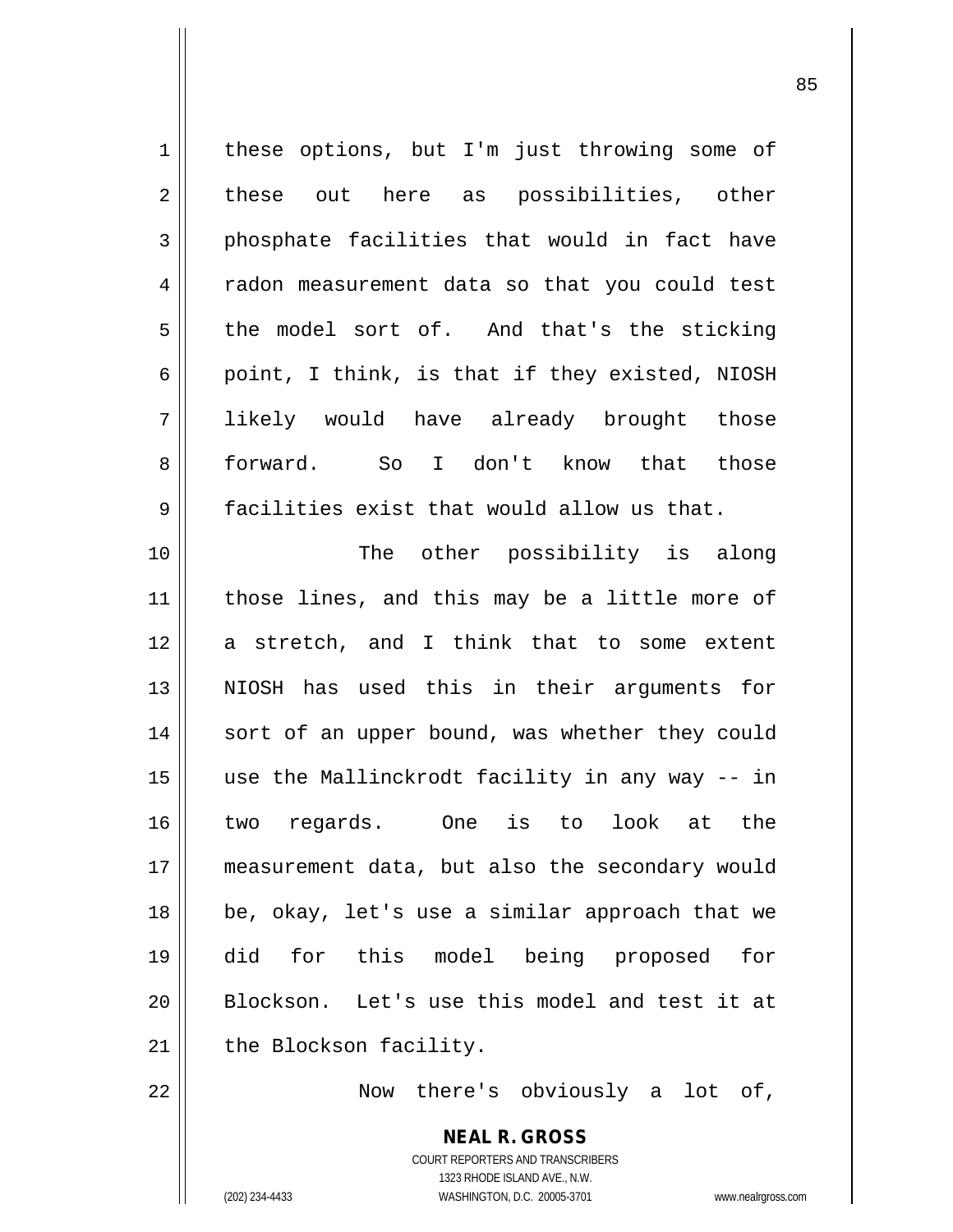1 || you know, potential heartache there. Because, 2 || you know, I'm not sure that the data needed to 3 model that from source term up exists. I know 4 they have a fair amount of radon measurement 5 data, but I'm not sure on the other end that  $6 \parallel$  it would be something that could be achieved, 7 | or whether it would, you know, entail such 8 || uncertainty that, you know, it would really be  $9 \parallel$  a good tool to validate. For example, one 10 thing I'm concerned about there is, you know, 11 || I know that over the years Mallinckrodt had 12 || several different sources of uranium coming 13 || into the plant and so then obviously you have 14 a different source term changing over time.  $15$  || And I'm not sure all that is cleanly defined. 16 But it was during the same time 17 period, so I guess you could argue that 18 similar work practices, similar sorts of 19 ventilation may have existed. And that would  $20$  || be really the usefulness of that site, maybe 21 || that they have real measurement data to 22 | compare against the model, whereas we don't

> COURT REPORTERS AND TRANSCRIBERS 1323 RHODE ISLAND AVE., N.W. (202) 234-4433 WASHINGTON, D.C. 20005-3701 www.nealrgross.com

**NEAL R. GROSS**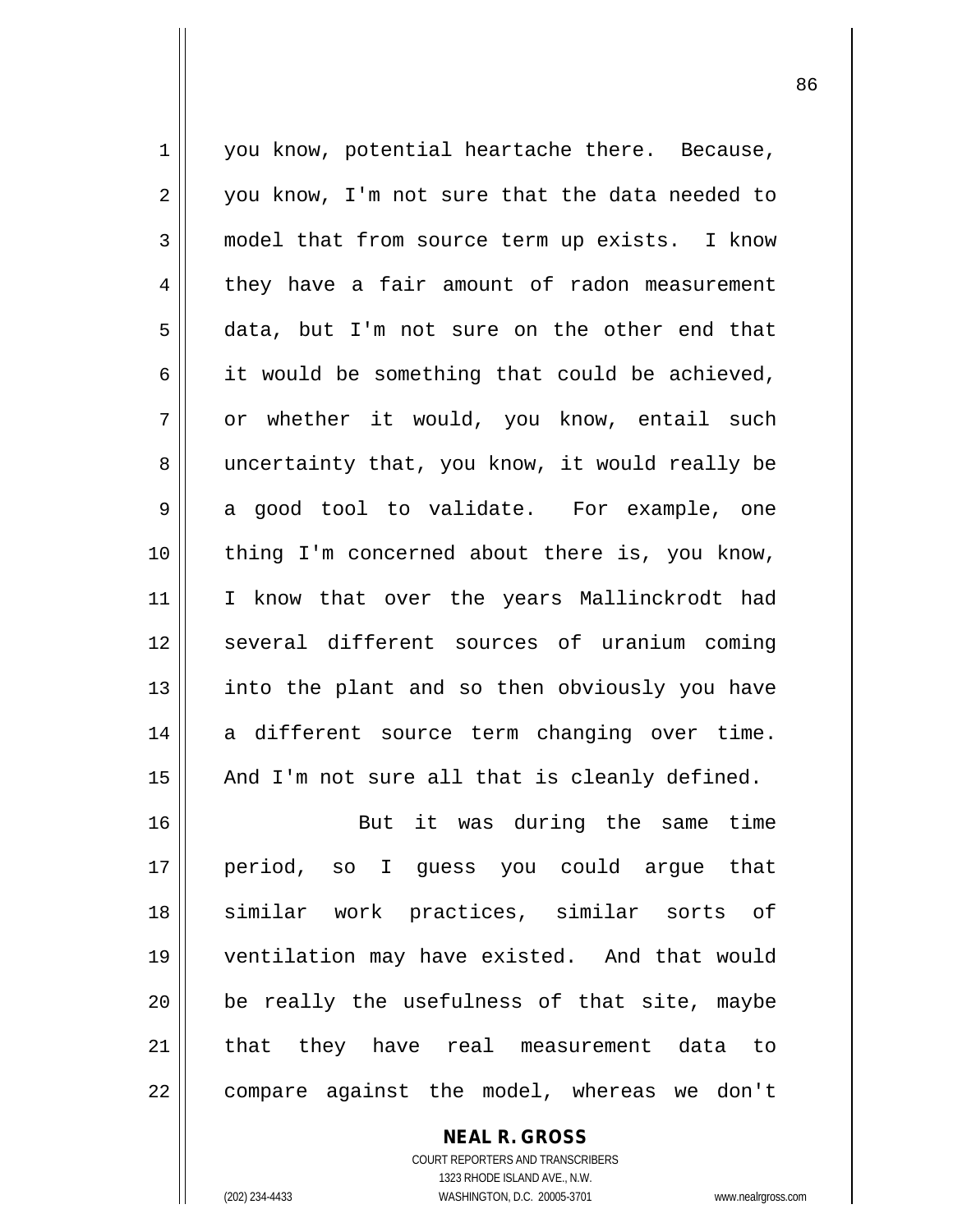1 have that at most of these other sites we're  $2 \parallel$  talking about. So that's one thing that I was  $3$  | kicking around.

4 The other items that I have, and  $5 \parallel$  these aren't necessarily, what was the title  $6 \parallel$  of this session, you know, suggestions for 7 ways to validate, but rather just the ongoing 8 | concerns, I guess.

 The second item I had was concerns about the source term definition for Blockson. 11 || And I went back to the site profile and 12 || looked up some of this. In the last Board meeting I mentioned the fact that I thought 14 || some of the original numbers such as the 6,000 tons per week had come from one memo, an AEC memo, or a Blockson to AEC maybe, I forget. And it actually is confirmed that this was a memo that was written and it was a pre-operational memo also which notes the 20 || 6,000 tons of phosphate rock per week. And then I think it says out of that they would || expect or anticipate about 50,000 pounds. I'm

> **NEAL R. GROSS** COURT REPORTERS AND TRANSCRIBERS 1323 RHODE ISLAND AVE., N.W.

(202) 234-4433 WASHINGTON, D.C. 20005-3701 www.nealrgross.com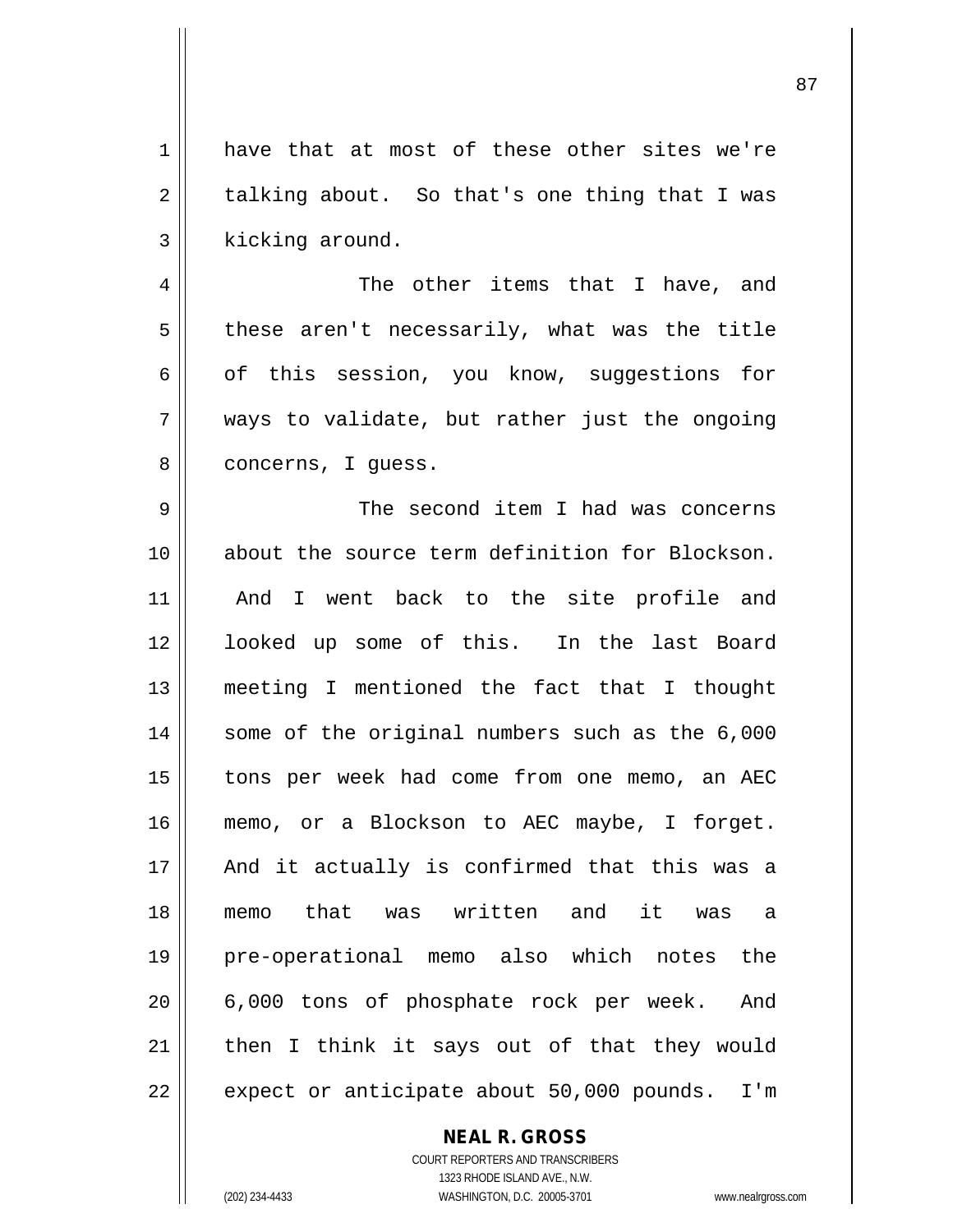1 | forgetting. Anyway, they were projecting some  $2 \parallel$  output or amount of product from that amount  $3 \parallel$  of phosphate rock coming into the plant, and 4 | that number was noted. So they had some sort 5 | of uranium recovery efficiency established.  $6 \parallel$  And in the site profile, they also have 7 || several reports indicating in later years 8 || where they actually have production numbers 9 for the uranium, for the output or the 10 product. But nowhere do they mention the 11 input. So you're left to assume that this 12 efficiency was achieved, the original 13 || projected efficiency or recovery rate was 14 || achieved. And, you know, there's some numbers  $15$  | that sort of lead you to believe that was the 16 case, but there are some gaps. They also note 17 that from, I think it was from 1955 through 18 '62, they don't have any uranium production 19 numbers. So that's one part of my concern 20 | about the source term.  $21$   $\parallel$  The other part, I quess, would be

22 || these all look like uranium product numbers

COURT REPORTERS AND TRANSCRIBERS 1323 RHODE ISLAND AVE., N.W. (202) 234-4433 WASHINGTON, D.C. 20005-3701 www.nealrgross.com

**NEAL R. GROSS**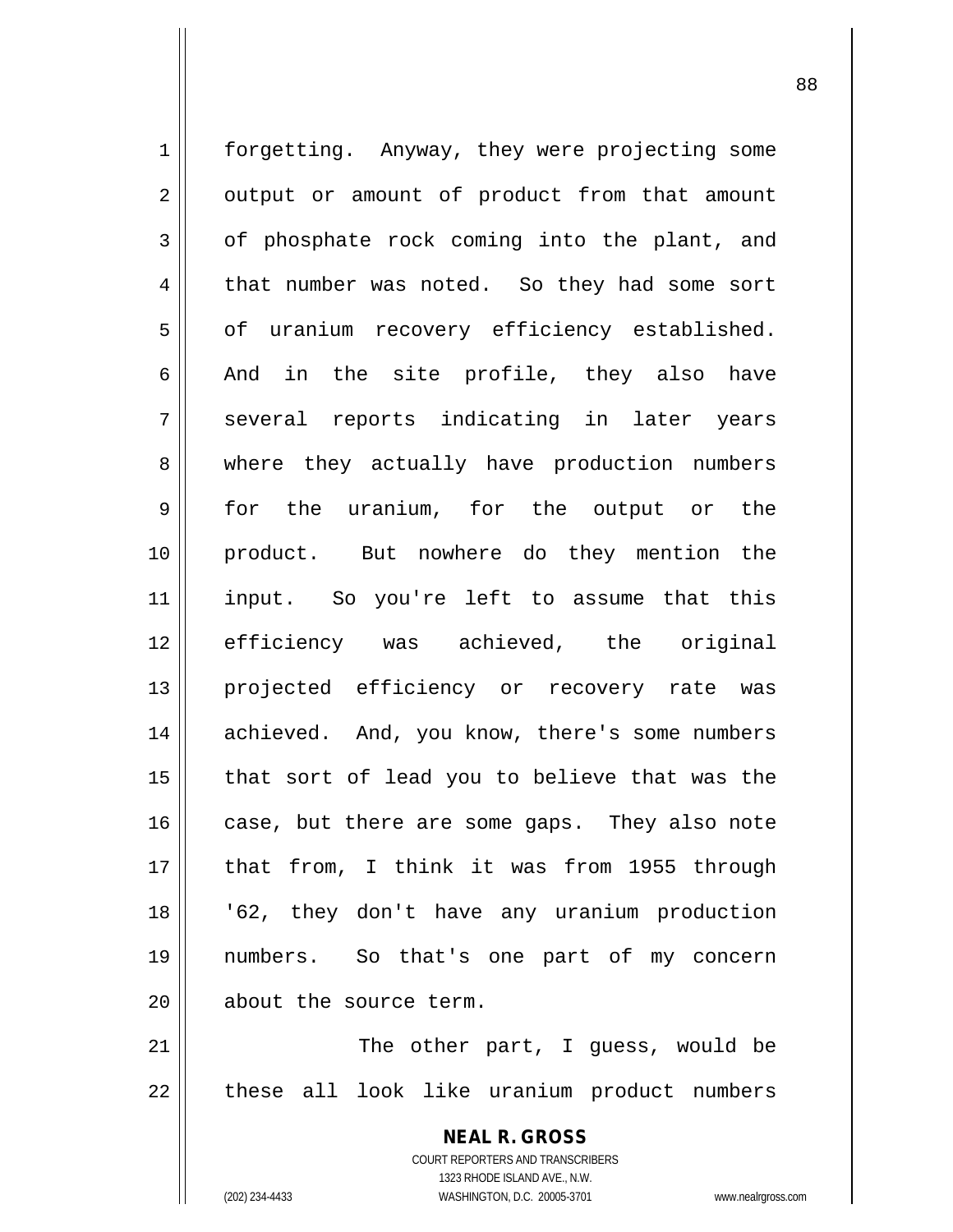| $\mathbf 1$ | for the AEC, these AEC reports.<br>It's not    |
|-------------|------------------------------------------------|
| 2           | clear to me. I thought that during this time   |
| 3           | period they were also doing commercial work.   |
| 4           | And if both were going on at the same time     |
| 5           | during the covered period, I believe we have   |
| 6           | to account for that exposure. And that would   |
| 7           | potentially be, you know, more throughput      |
| 8           | coming into the system. And that was not very  |
| 9           | clear to me reading the site profile. Maybe    |
| 10          | I'm missing something, or maybe it's not in    |
| 11          | there, but someone knows the answer to that,   |
| 12          | as to whether there was other production going |
| 13          | on there within the building that would have   |
| 14          | added to the amount processed per week, or per |
| 15          | year, or whatever.                             |
| 16          | MEMBER MUNN:<br>Excuse me, Mark, I             |
| 17          | don't mean to interrupt you. This is Wanda.    |
| 18          | I just wanted to be very clear what you mean   |
| 19          | when you say "production." We know of course   |
| 20          | that Blockson was fully engaged in<br>its      |
| 21          | commercial activities to produce a product     |
| 22          | not uranium. When<br>that<br>was<br>you<br>say |

**NEAL R. GROSS** COURT REPORTERS AND TRANSCRIBERS 1323 RHODE ISLAND AVE., N.W. (202) 234-4433 WASHINGTON, D.C. 20005-3701 www.nealrgross.com

 $\mathbf{I}$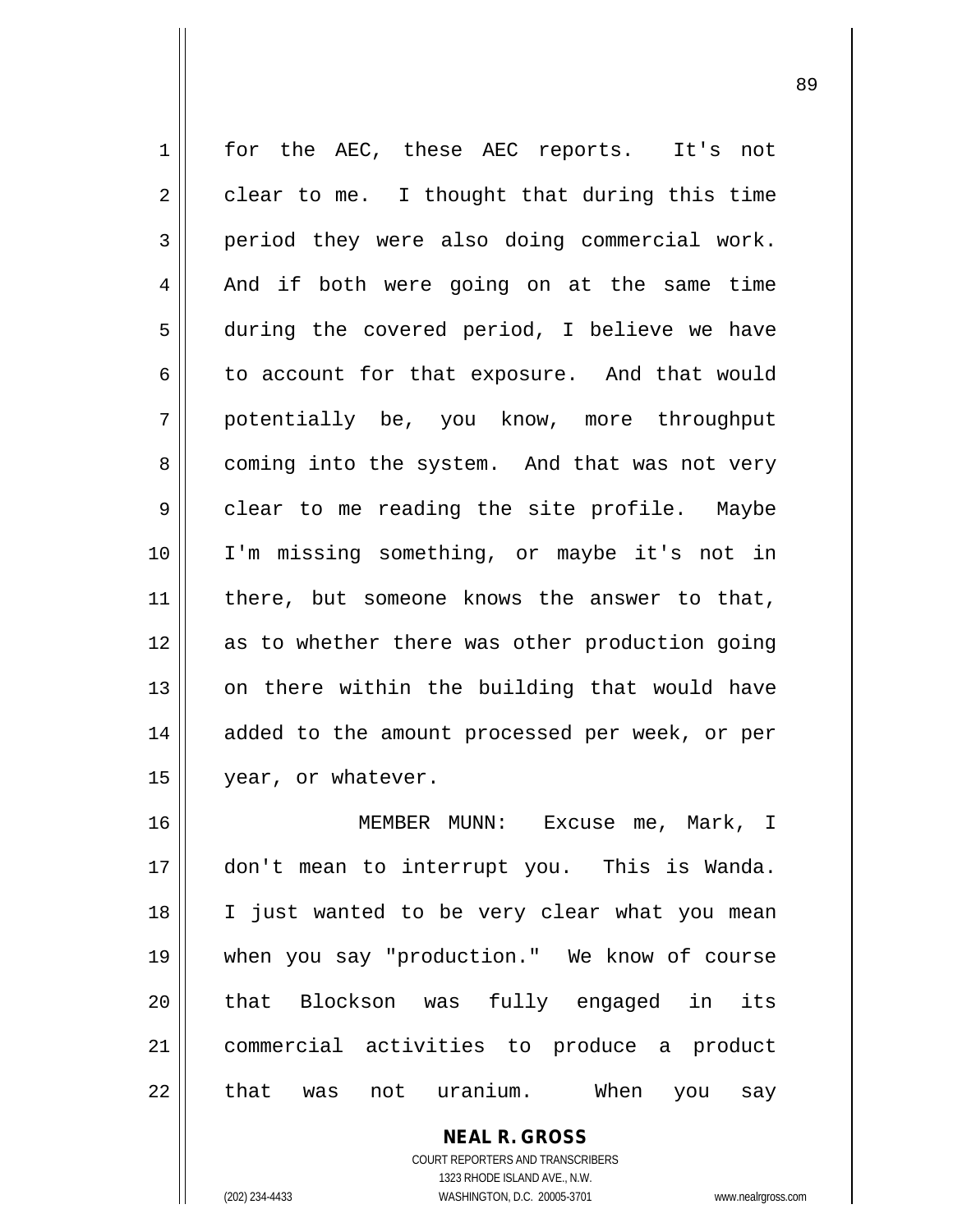**NEAL R. GROSS** COURT REPORTERS AND TRANSCRIBERS 1323 RHODE ISLAND AVE., N.W. (202) 234-4433 WASHINGTON, D.C. 20005-3701 www.nealrgross.com 1 || "production figures," are you inferring that 2 Blockson was also involved in producing 3 uranium for the commercial market? Is that 4 || your inference? 5 MEMBER GRIFFON: Well, I was 6 | inferring that any phosphate rock that they're 7 || processing you would end up getting residual 8 | radon exposures from. 9 MEMBER MUNN: Ah, yes. Okay. 10 || **MEMBER GRIFFON:** So, right. 11 || MEMBER MUNN: Okay. 12 MEMBER GRIFFON: So even if it 13 wasn't for the uranium. 14 MEMBER MUNN: Just wanted to 15 | verify that. 16 MEMBER GRIFFON: Yes, yes, yes. 17 All right. And I wasn't clear, you know, 18 || again this 6,000 tons per week, I was assuming 19 it was only for the AEC operations and if  $20$  | there was other stuff going on, it would have  $21$  to be accounted for, I would think. 22 || And then the last thing, and this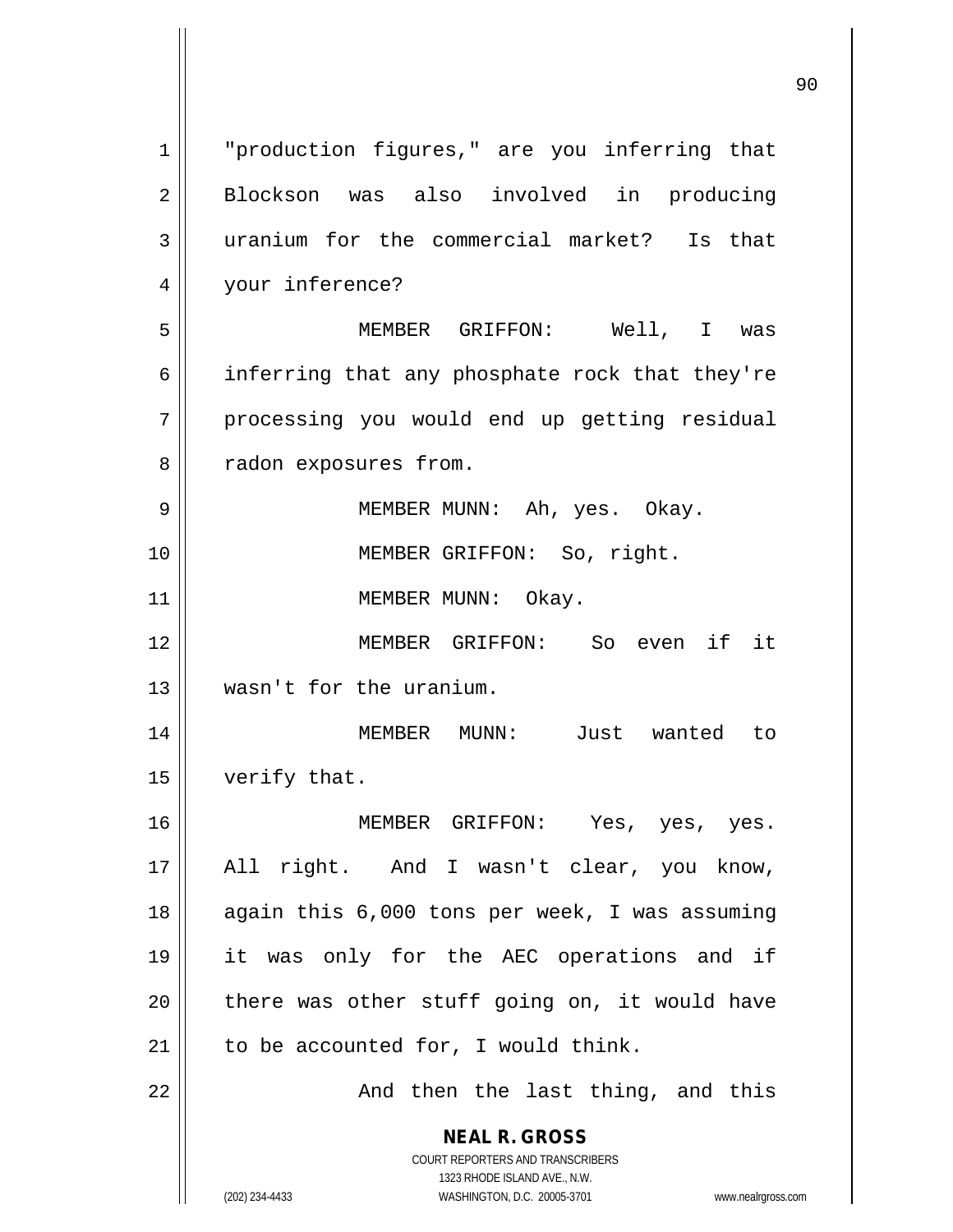1 || maybe perhaps overlaps with John's option 3 in  $2 \parallel$  the SC&A paper that John sent out to us. But, 3 you know, I was noting, and I thought I 4 mentioned in the last Board meeting, although  $5 \parallel$  I didn't recall finding it in the transcripts,  $6 \parallel$  so I must not have mentioned it.

7 || But the question of the gradients 8 and, you know, I know at some meeting along 9 the line I've mentioned my concern about the 10 instantaneous mixing, the uniform 11 || instantaneous mixing and, you know, I would 12 like to point people back to the original data 13 that we've looked at all the time and one is 14 || this Florida study, the FIPR reference. And I  $15$  think it's useful to notice, you know, if you 16 || really believe this was uniform instantaneous 17 mixing, you would expect your results to be 18 || the same, or at least very close, you know, 19 wherever you measure within the building.

 $20$   $\parallel$  and in fact, that's not the case. 21 You have variations of, I believe, up to a 22 factor of 10 or 20 in measurements throughout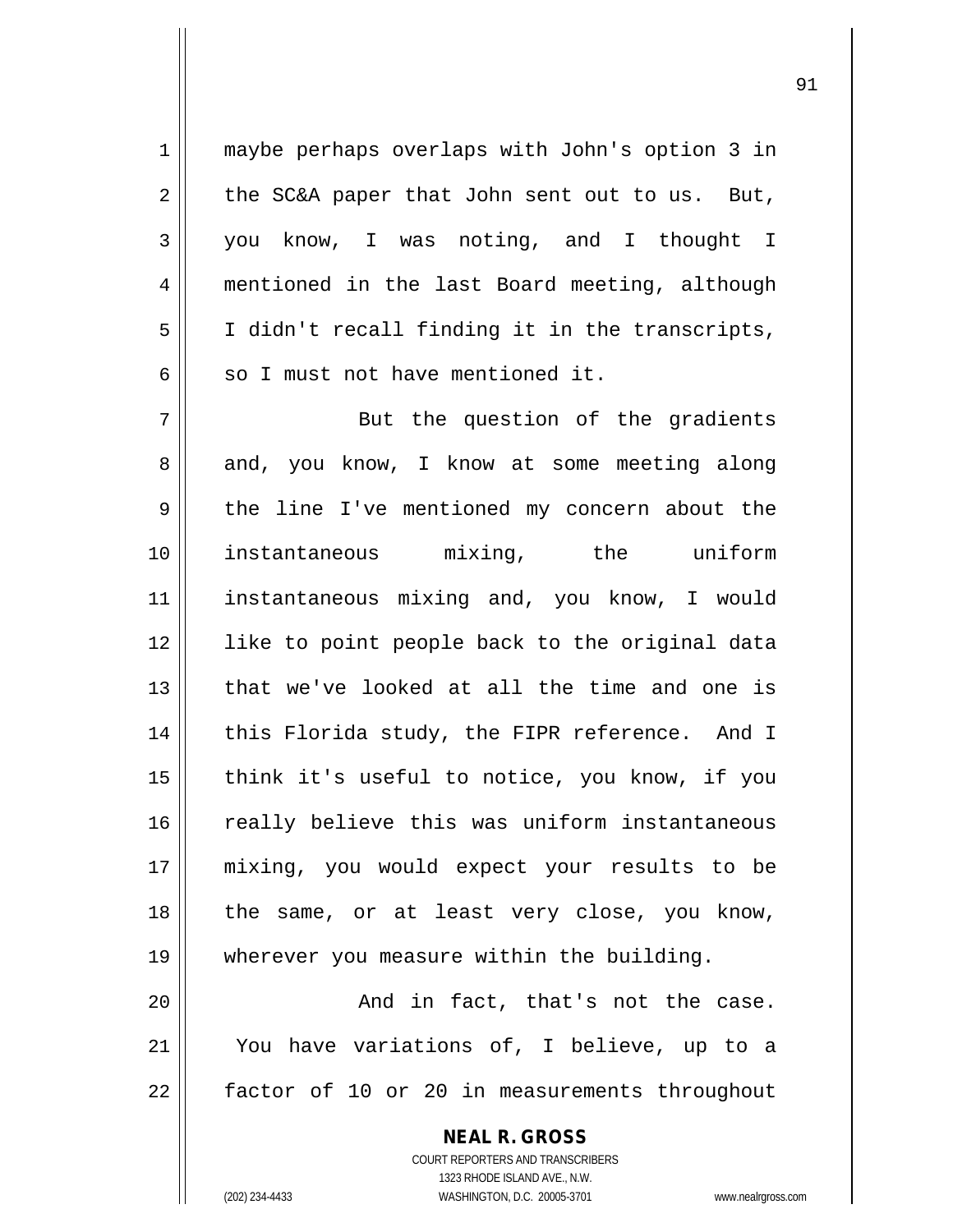1 || these different plants, or throughout one  $2 \parallel$  plant. And then I was having a little trouble 3 | looking at these numbers because I think in  $4 \parallel$  some cases they are reporting averages and in 5 | some cases it was multiple years, so I wasn't 6 sure if I was comparing, you know, 7 measurements taken on the same day. So that 8 made it a little difficult to make this 9 | conclusion, but at least it appears to me 10 that, you know, there's quite a bit of 11 || variation from these studies, albeit all these 12 levels, as Jim Neton has pointed out many 13 || times, you know, most of these levels are far 14 || lower than the proposed model. But I was 15 looking at it from the terms of variation of 16 values. 17 || **Other** interesting things to note 18 in that are that a lot of time the highest

> COURT REPORTERS AND TRANSCRIBERS 1323 RHODE ISLAND AVE., N.W. (202) 234-4433 WASHINGTON, D.C. 20005-3701 www.nealrgross.com

**NEAL R. GROSS**

19 levels will appear in the most unlikely

 $20$  || places, like the auto repair -- I forget what

21 || exactly that area it was called, but, you

22 || know, it wasn't at the digester tank or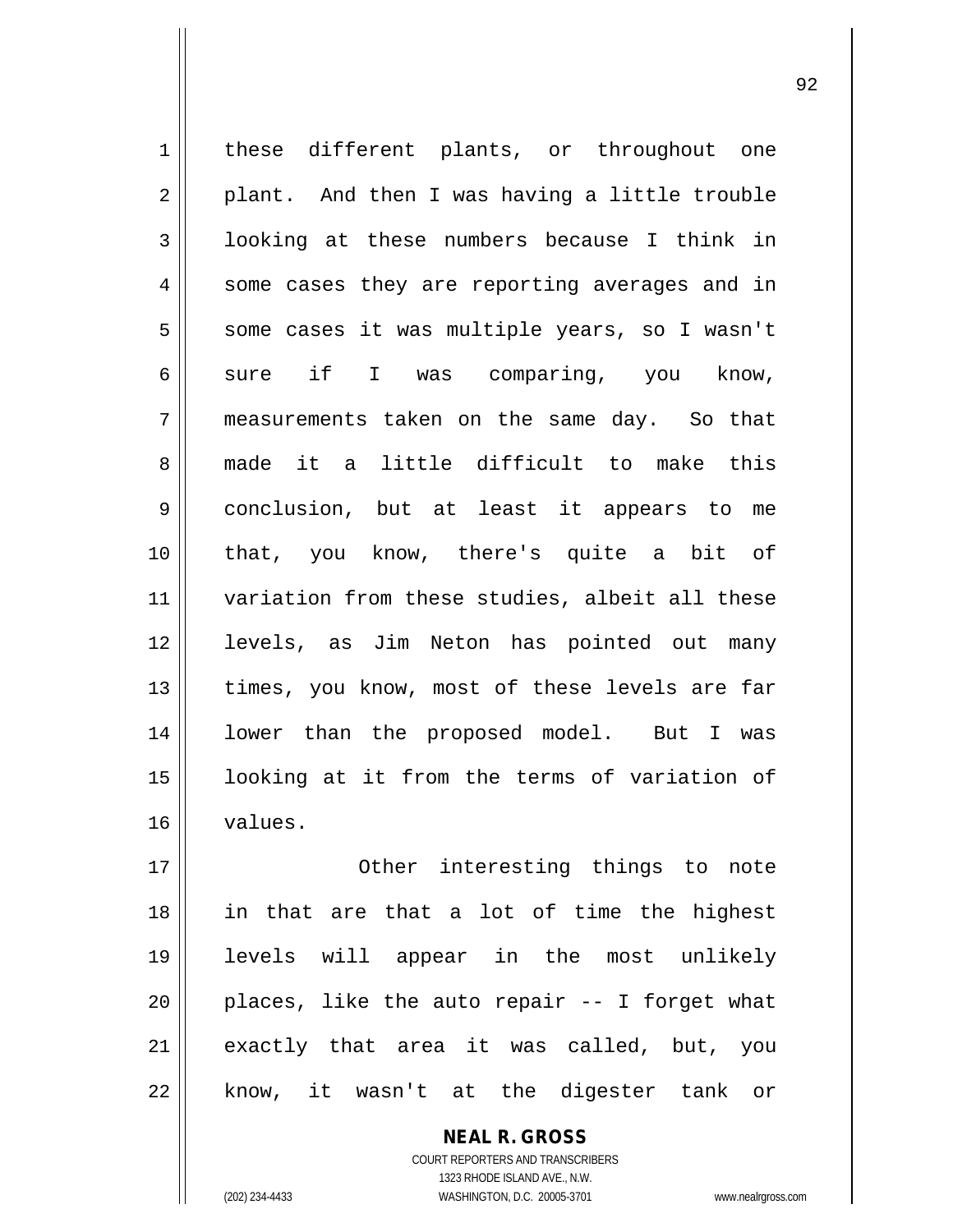1 || something like that. So I guess that that's  $2 \parallel$  my last point about the gradients.

 And then, you know, so I guess the 4 || only thing I'd throw out in terms of validation was that first idea, to either 6 similar phosphates plants during the time period, which I don't think exists with measurement data anyway. And then the possibility of Mallinckrodt or other facilities that do have radon measurement data 11 || that you could then use as a model and compare measurement data versus model predictions. || And I guess I'll leave it there for now.

 MEMBER MUNN: This is Wanda. 15 || Before I spoke, Jim, maybe our NIOSH folks are 16 going to address that. I believe we've had quite a discussion about the fact that we don't have any data from other plants that are similar in their type of operation. I thought 20 || we had discussed that fairly lengthily, but perhaps I'm incorrect. I'll leave that to Jim || and others to address, but I believe we've

> COURT REPORTERS AND TRANSCRIBERS 1323 RHODE ISLAND AVE., N.W. (202) 234-4433 WASHINGTON, D.C. 20005-3701 www.nealrgross.com

**NEAL R. GROSS**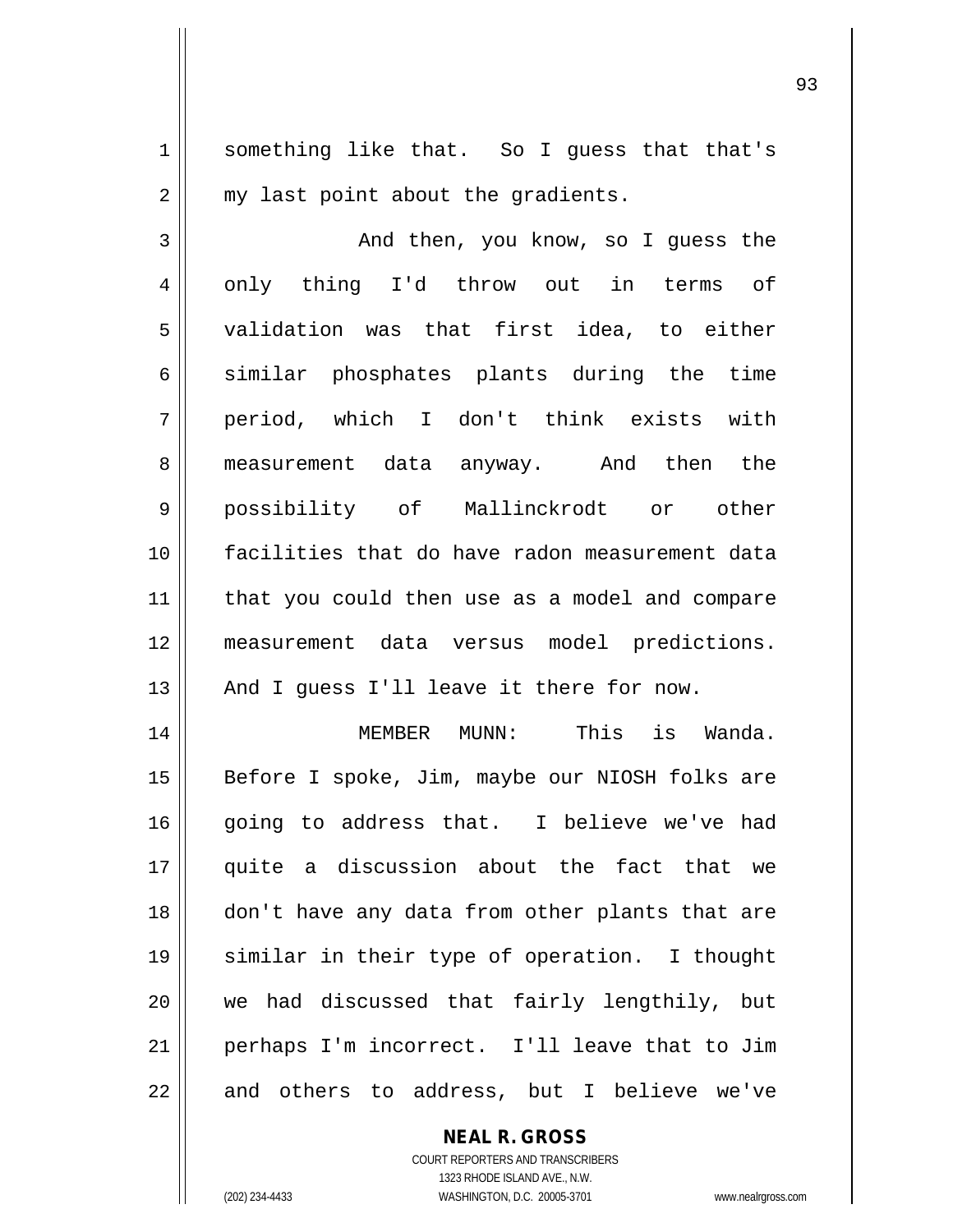| 1  | looked at that. Have we not?                                        |
|----|---------------------------------------------------------------------|
| 2  | DR. NETON: Are you asking me,                                       |
| 3  | Wanda? This is Jim.                                                 |
| 4  | MEMBER MUNN: Yes. Yes, I am                                         |
| 5  | asking you.                                                         |
| 6  | DR. NETON: Yes, we've gone to                                       |
| 7  | great lengths to try to find some measurements                      |
| 8  | from the 1950s. And Mark's correct, outside                         |
| 9  | of Mallinckrodt, which was technically not a                        |
| 10 | phosphate production plant, but did some of                         |
| 11 | the processing, we don't have any data. He                          |
| 12 | had provided a number of measurements. The                          |
| 13 | earliest measurements we can find are in the                        |
| 14 | 1970s, '80s and we continue to compile                              |
| 15 | measurements at existing facilities where the                       |
| 16 | values are typically a factor of five to an                         |
| 17 | order of magnitude lower than the 95th                              |
| 18 | percentile we're proposing. That's where we                         |
| 19 | are with that.                                                      |
| 20 | Related to the source term,<br>T.                                   |
| 21 | think there is some additional data that's not                      |
| 22 | in the site profile we have. Pretty much, at                        |
|    | <b>NEAL R. GROSS</b>                                                |
|    | COURT REPORTERS AND TRANSCRIBERS<br>1323 RHODE ISLAND AVE., N.W.    |
|    | (202) 234-4433<br>WASHINGTON, D.C. 20005-3701<br>www.nealrgross.com |

 $\overline{\phantom{a}}$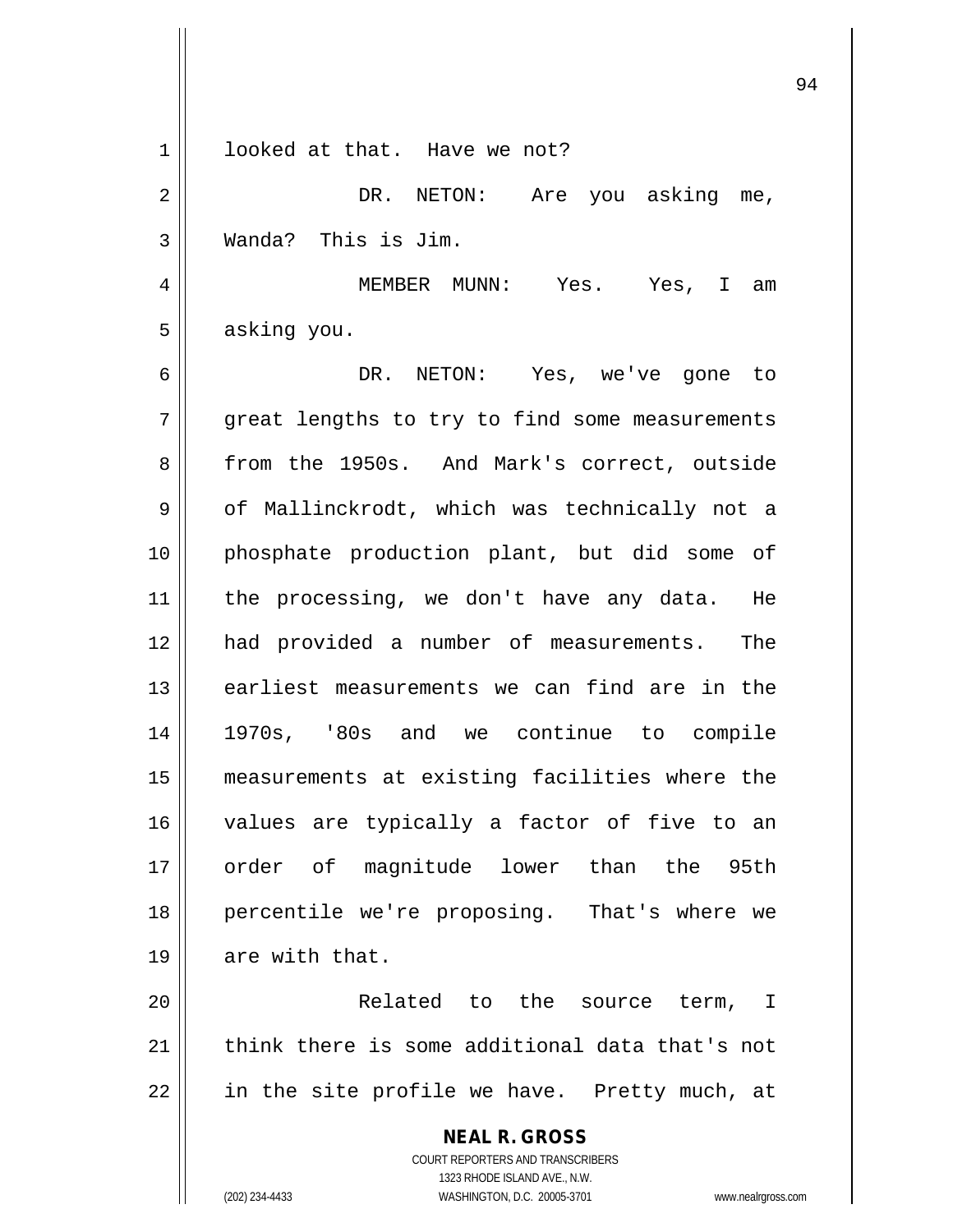1 least in our opinion, believe the conclusion  $2 \parallel$  that the production rate was probably less  $3 \parallel$  than 6,000 tons per week based on the uranium 4 production rates. We've got some better data  $5 \parallel$  on that that we can provide if necessary.

 Related to Mark's comment on additional commercial work, I don't think that 8 | there was any additional commercial work. In 9 || fact, all of the phosphate processing was commercial work. It was merely the uranium that was sort of siphoned off in the other 12 building, building 15, or whatever, as they 13 || produced commercial product. So I'm not aware of any additional commercial phosphate that was at the plant that was not covered, that was not used to make uranium.

17 || **And then the comment on gradients.**  We've kind of been down that path before. I still, I guess, believe that the main driver  $\vert$  outside of the source term  $-$  the main driver in the radon concentrations is the building | ventilation rates, of which we have a range of

> COURT REPORTERS AND TRANSCRIBERS 1323 RHODE ISLAND AVE., N.W. (202) 234-4433 WASHINGTON, D.C. 20005-3701 www.nealrgross.com

**NEAL R. GROSS**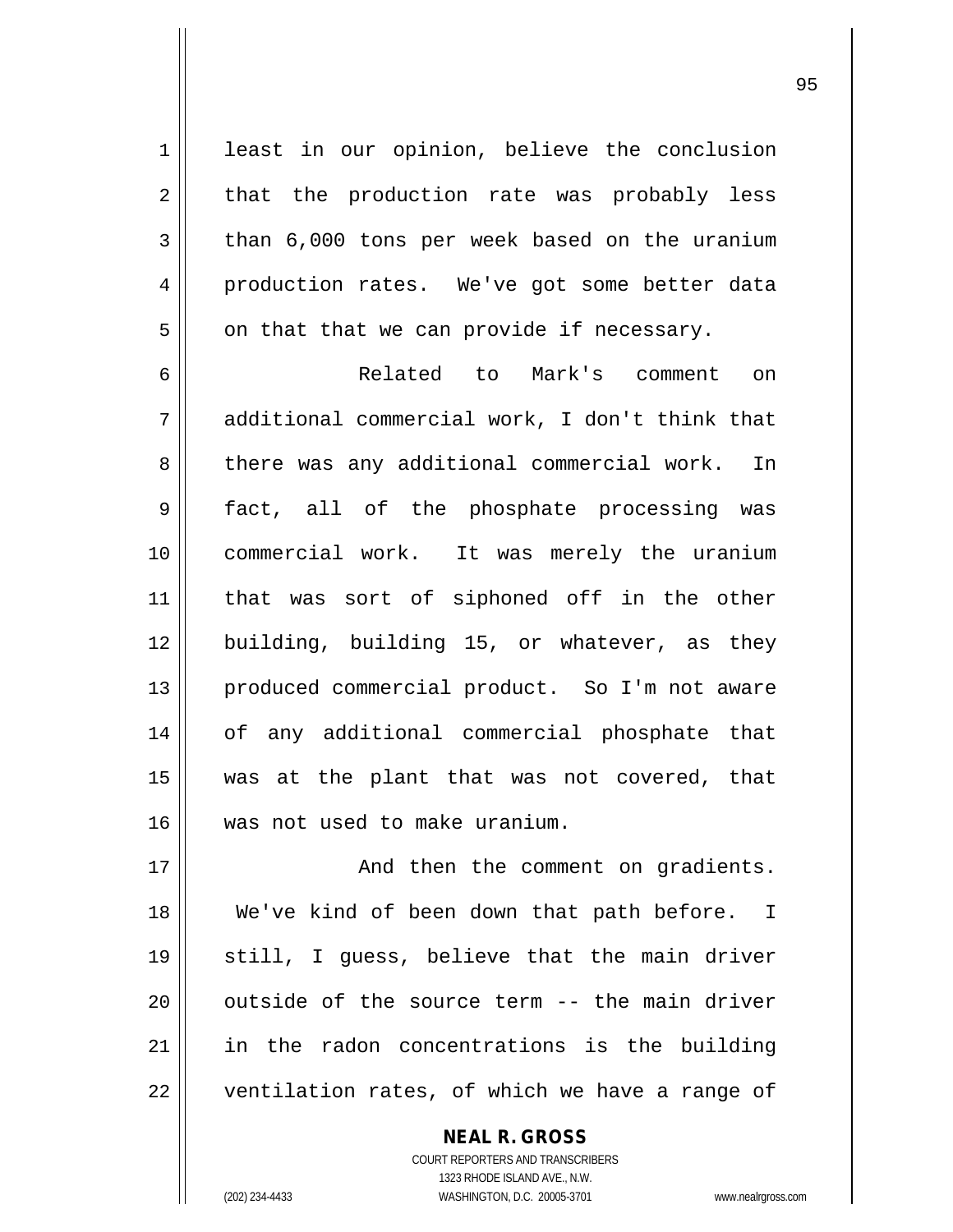**NEAL R. GROSS** 1 || values. The lower range of values tends to 2 drive the 95th percentile value, so I would  $3$  submit that there may be higher concentrations 4 || in pockets in that building, but those would  $5 \parallel$  be encompassed by the range of ventilation 6  $\parallel$  rates that we chose in the model. I quess  $7 \parallel$  that's about all I can say right now. 8 CHAIRMAN ZIEMER: Thanks, Jim. 9 And this is Ziemer again. Let me add one 10 comment. 11 Mark, I don't believe that 12 instantaneous mixing, which a model may 13 assume, implies that there's uniform 14 concentrations throughout a location. You 15 could still have gradients. It's just simply 16 || sort of a smoothing process for the model, 17 || even if there is a gradient. But that's just 18 a side comment. There are other issues on 19 that smoothing process in terms of people 20 moving around and so on. But I think we need 21 | to hear from John Mauro. 22 || John, are you prepared to give us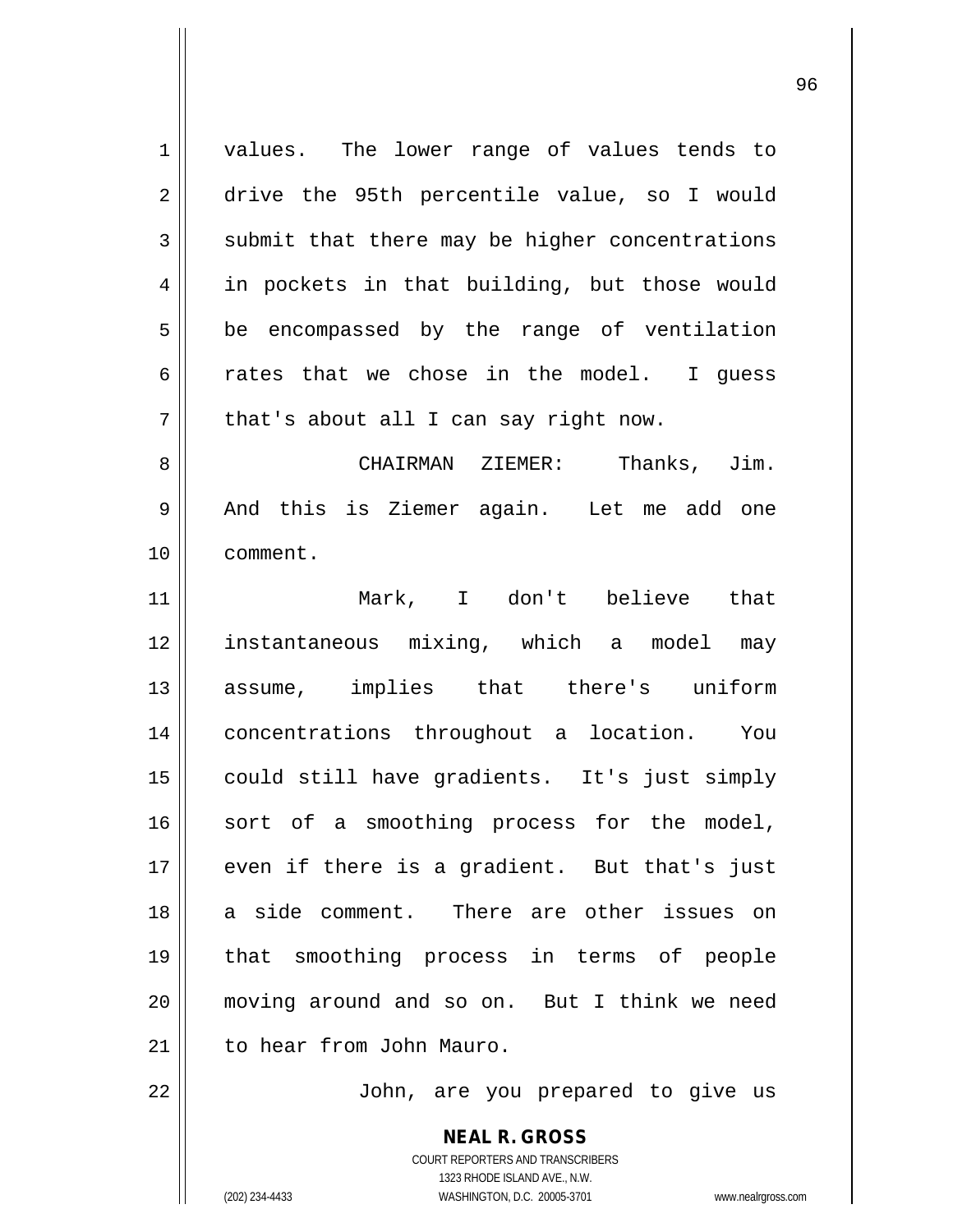1 some comments on the idea of validating the 2 || model that we were talking about before, and  $3 \parallel$  also stratification?

4 DR. MAURO: Yes, I'd be glad to.  $5 \parallel$  At the request of the Board, I did prepare  $6 \parallel$  some thoughts, really a think piece dated 7 August 19th. You should have all received a  $8 \parallel$  copy of it. It identifies five strategies, 9 || strategies 1 through 5, for trying to come at 10 this question of stratification, which I 11 believe it's 1 through 4 strategies, and then 12 || strategy No. 5 is model validation, which is 13 | really a different subject.

 I'd like to preface this. It's very easy to lose sight of what we're doing. 16 We're trying to figure out the average annual concentration that people might have experienced inside this building over the course of a year. There's absolutely no doubt from time-to-time and from location-to-location one would expect a | considerable variability in the concentration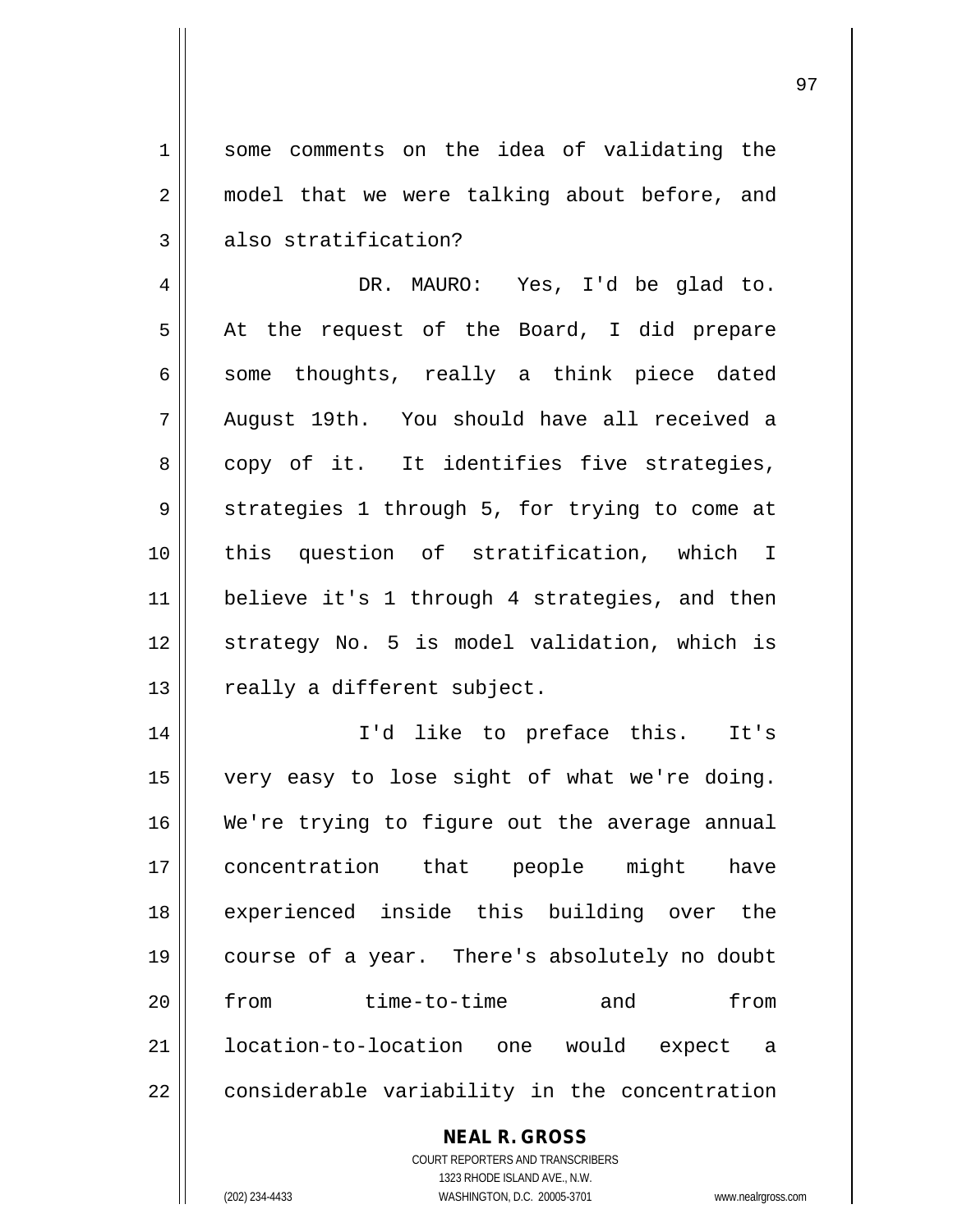1 | of radon in the building in a given location  $2 \parallel$  and a given point in time. The question we're  $3 \parallel$  trying to ask ourselves is what do we believe  $4 \parallel$  to be a claimant-favorable estimate of what  $5 \parallel$  the average annual concentration is or was in  $6 \parallel$  that building. And of course we both came up 7 | with our models and our assumptions. 8 || Now, the challenge here was, is it 9 possible that there could have been locations 10 within the building where the average 11 || concentration over the course of a year could 12 have been substantially higher than the upper 13 95th percentile average concentration that we 14 || calculated for the overall building? Turns  $15$  || out that NIOSH came up with one number, which 16 was about -- for the 95th percentile of that 17 estimate, SC&A earlier came up with its own. 18 Because we used different distributions, it 19 differed by a factor of two. 20 || So the question then becomes how 21 do we determine, you know, that stratification

 $22$  | could not have resulted in a given location in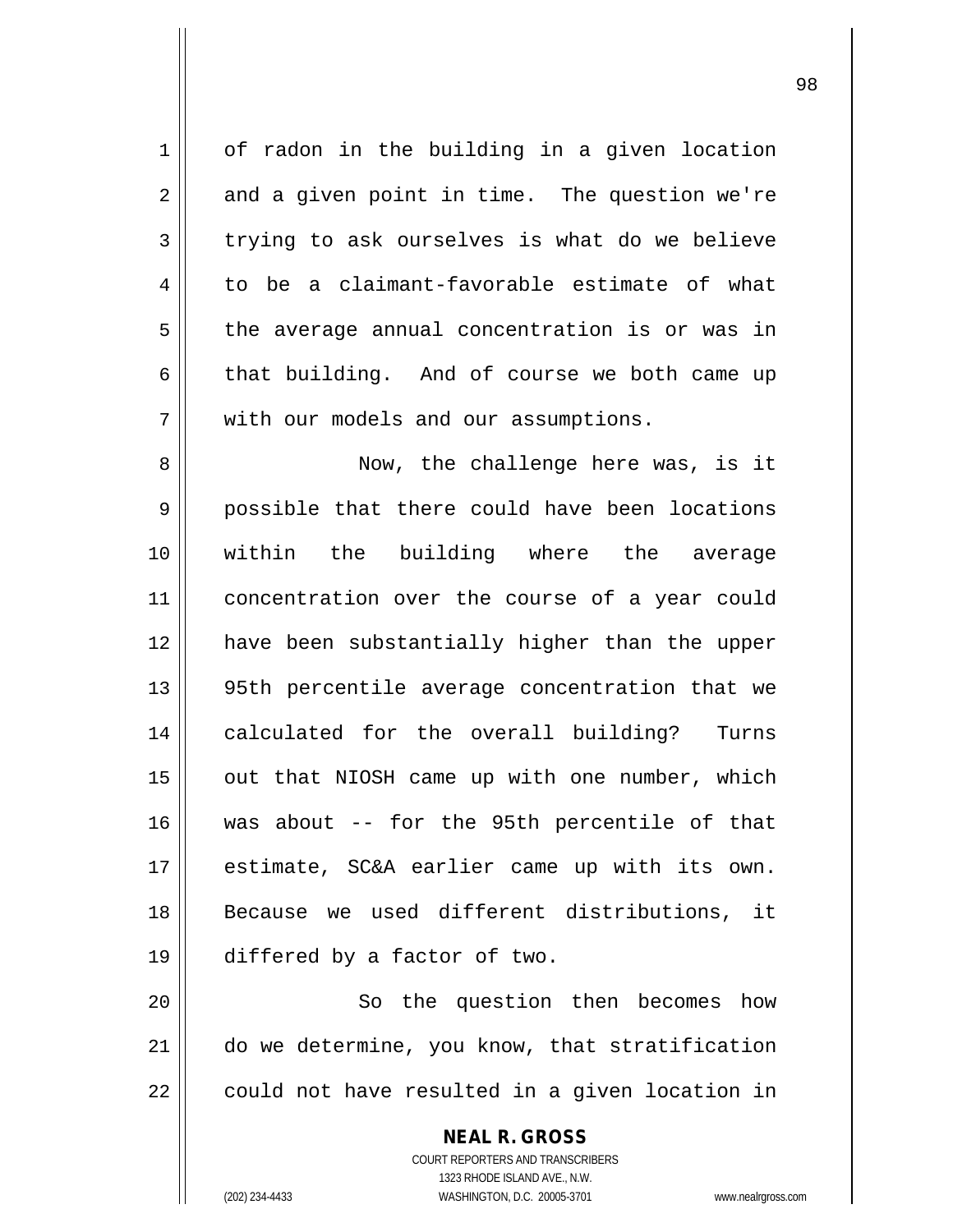1 | the building where the average annual 2 concentration at that location could have been  $3 \parallel$  substantially higher than the values that we 4 | both independently derived, and ways of coming  $5 \parallel$  at the problem. And I'm not going to go into  $6 \parallel$  each one of these five areas, but there are 7 ways in which one could sort of create what I 8 would call a weight of evidence. That is, if 9 you were to run down any -- one of them 10 actually is done, mainly. What is the 11 variability of the average annual 12 concentration of radon in residences? And we 13 know that the average annual concentration 14 does vary in a residence by about a factor of 15 || two to three, depending on what level in the 16 home you look at. So, for example, in your 17 home, if you take a radon measurement in your 18 basement, over the course of a year you'll get 19 the concentration. If you take it on the 20 || first floor or second floor over the course of 21  $\parallel$  a year, the concentration will probably be two 22 | or three times higher.

> COURT REPORTERS AND TRANSCRIBERS 1323 RHODE ISLAND AVE., N.W. (202) 234-4433 WASHINGTON, D.C. 20005-3701 www.nealrgross.com

**NEAL R. GROSS**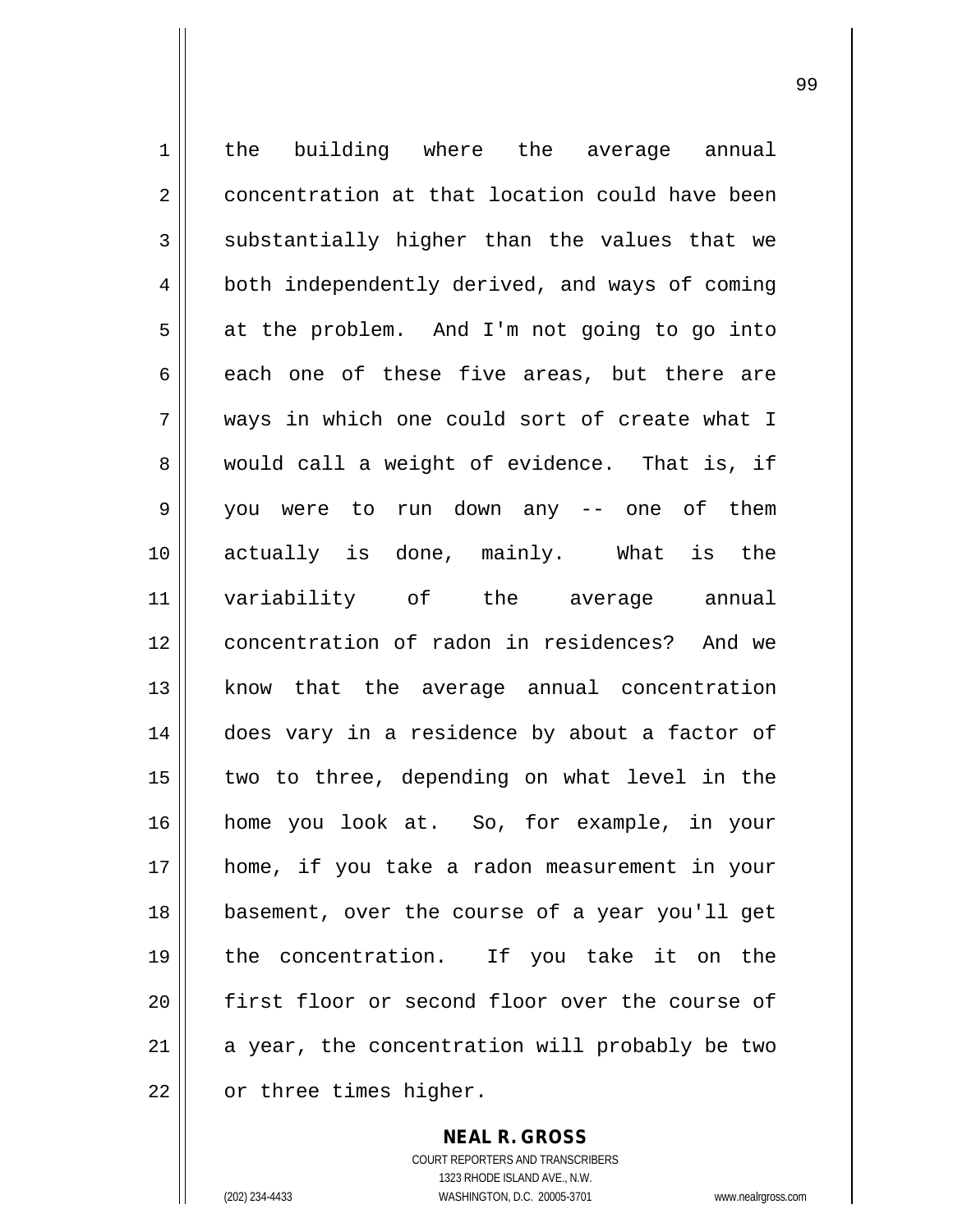|    | 100                                                      |
|----|----------------------------------------------------------|
| 1  | How useful is that information?                          |
| 2  | CHAIRMAN ZIEMER: Lower on the                            |
| 3  | upper floors.                                            |
| 4  | DR. MAURO: On the upper floors.                          |
| 5  | I'm sorry. On the upper floors. And you'll               |
| 6  | see that you get factors of two or three                 |
| 7  | differences.                                             |
| 8  | Now how applicable that is to our                        |
| 9  | situation, one could say, well, in one respect           |
| 10 | you would expect a lesser degree, because                |
| 11 | there are floors separating the source of the            |
| 12 | radon in the basement and then of course then            |
| 13 | you have the ceiling of the basement and the             |
| 14 | ceiling of the first floor, et cetera, and               |
| 15 | you've sort of isolated the source, namely the           |
| 16 | basement. You know, that's the source of all             |
| 17 | the radon in homes for all intents and                   |
| 18 | purposes. But anyway, that was one strategy              |
| 19 | that in effect is done. You know, we know                |
| 20 | it's about a factor of two or three, that                |
| 21 | being the difference in the average annual.              |
| 22 | But the other strategies are one                         |
|    | <b>NEAL R. GROSS</b><br>COURT REPORTERS AND TRANSCRIBERS |

1323 RHODE ISLAND AVE., N.W.

 $\prod$ 

 $\mathsf{I}$ 

(202) 234-4433 WASHINGTON, D.C. 20005-3701 www.nealrgross.com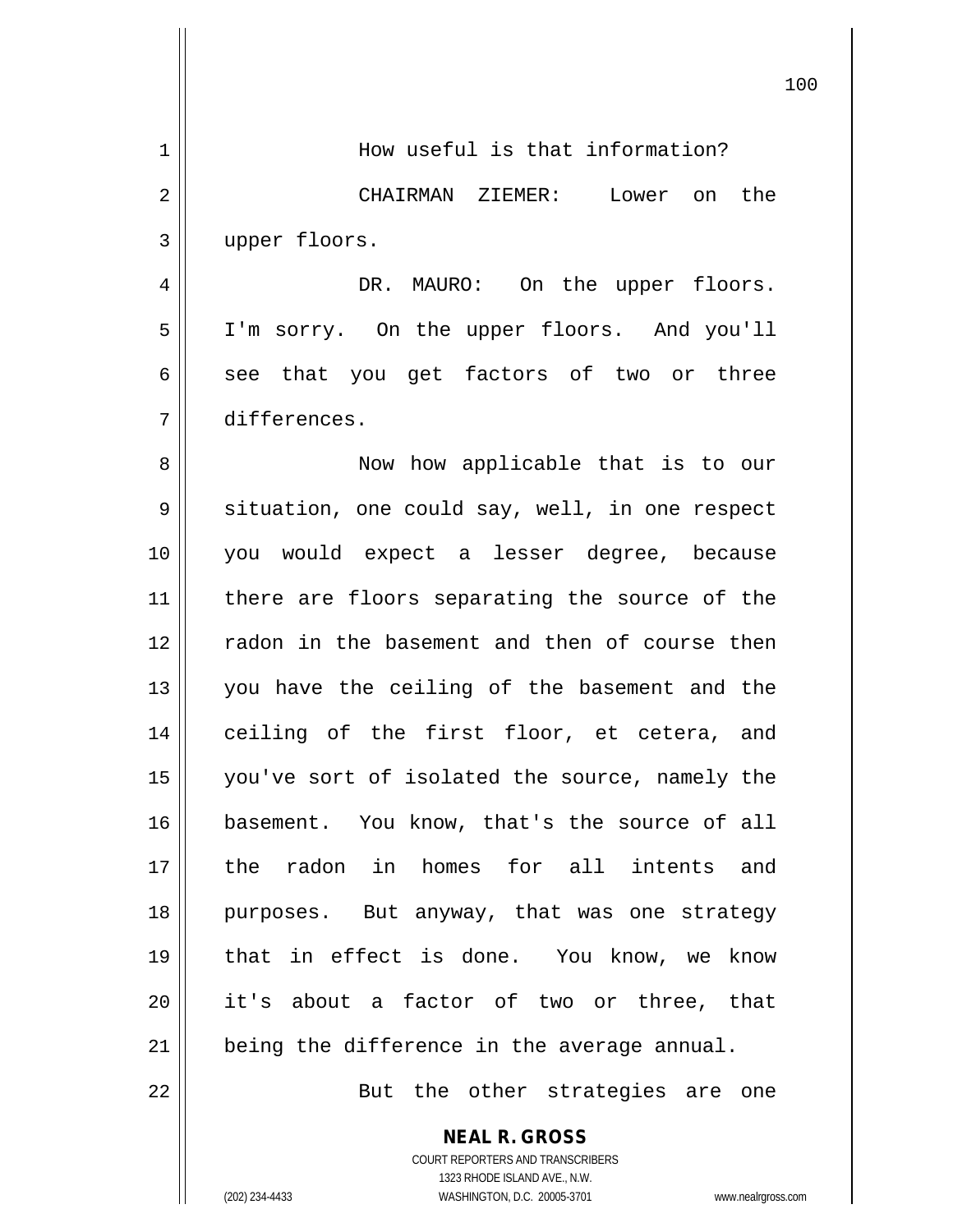1 || more of exploring other ways of coming at the 2 || problem. And the question becomes, you know, 3 | let's say NIOSH or the Board would like to run 4 down some of these others, and, you know, 5 where do they come out? We've seen that 6 average annual concentrations, and if you run 7 down each strategy, you know, vary by a factor  $8 \parallel$  of two, a factor of three, I don't know the  $9 \parallel$  answer to this, but at least, you know, the 10 sense I'm getting is before moving forward a 11 little bit more confidence, you know, on the 12 stratification issue, you know, how big a 13 difference could there be? Could it be 14 || substantial? That's stratification. That was 15 strategies 1 through 4. And, you know, you 16 | could certainly read them and you could get an 17 idea of how they would work. They're all very 18 || different, by the way, in how they would work. 19 And so in that regard they could 20 be useful because if you actually went down  $21$  each one and they all came up with about the  $22$  || same answer, that is, well, we're seeing, you

> **NEAL R. GROSS** COURT REPORTERS AND TRANSCRIBERS 1323 RHODE ISLAND AVE., N.W.

(202) 234-4433 WASHINGTON, D.C. 20005-3701 www.nealrgross.com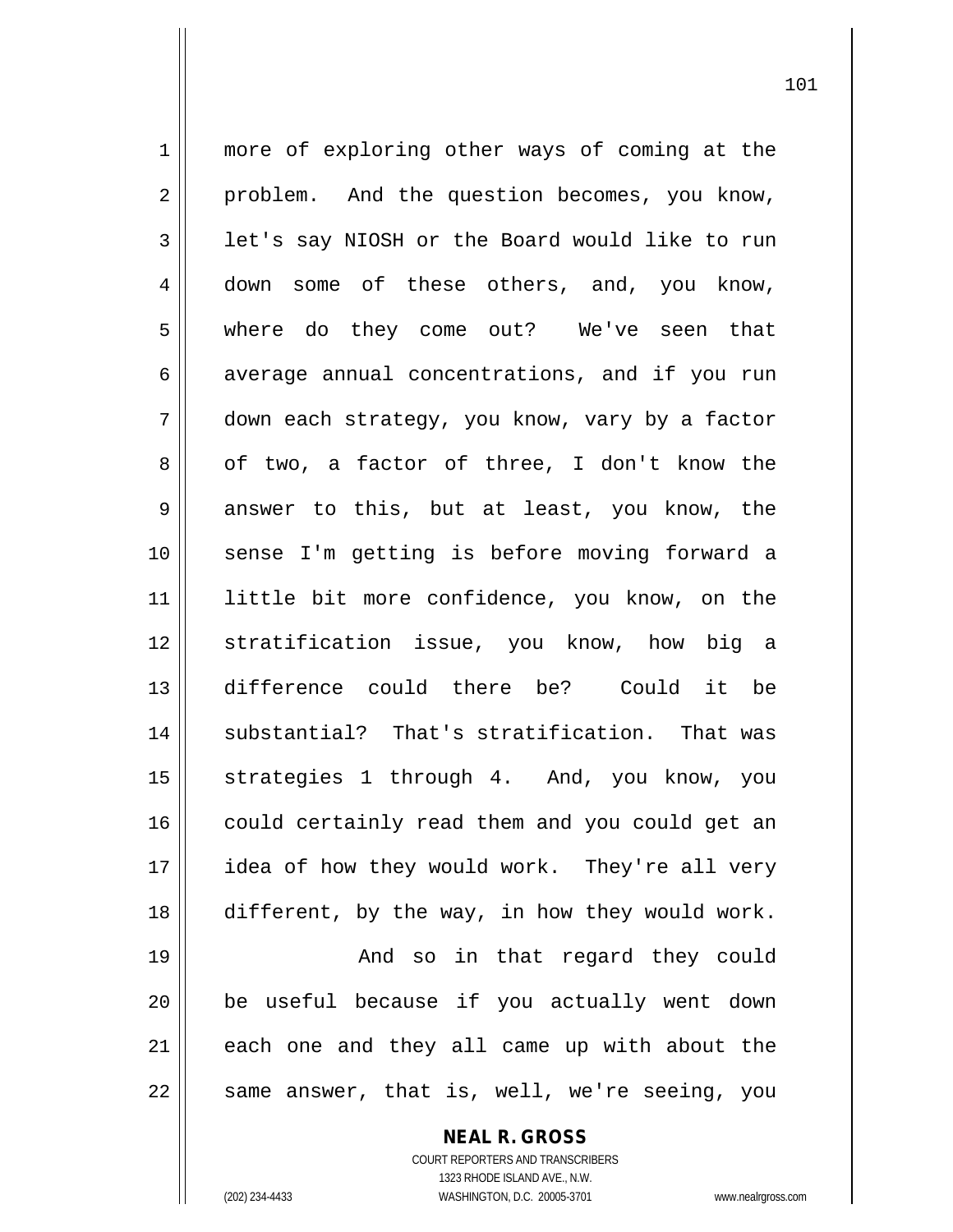1 know, average annual variability's within 2 buildings, different parts of buildings that  $3 \parallel$  vary by a factor of two, three, four and they  $4 \parallel$  all sort of came around to the same place, it  $5 \parallel$  creates a weight of evidence. But it's not 6 going to be proof. It's just going to be  $7 \parallel$  another source of -- a basis upon which a 8 decision could be made. 9 And finally, we have the subject I 10 call strategy 5, which is called model 11 validation. This is new information that we 12 were able to obtain from one of our associates 13 who's involved in validating these models, not 14 || for the purpose of radon, but for the purpose 15 | of Homeland Security. That is, you know, can 16 we predict the behavior of some aerosol inside 17 || in a structure mainly from a Homeland Security 18 point of view. So there are models. And in 19 the email I sent you'll see two links that you  $20$  could go to and find out a little bit more 21 about some of the advanced work that's being  $22$  || done I think under the auspices of Homeland

> COURT REPORTERS AND TRANSCRIBERS 1323 RHODE ISLAND AVE., N.W. (202) 234-4433 WASHINGTON, D.C. 20005-3701 www.nealrgross.com

**NEAL R. GROSS**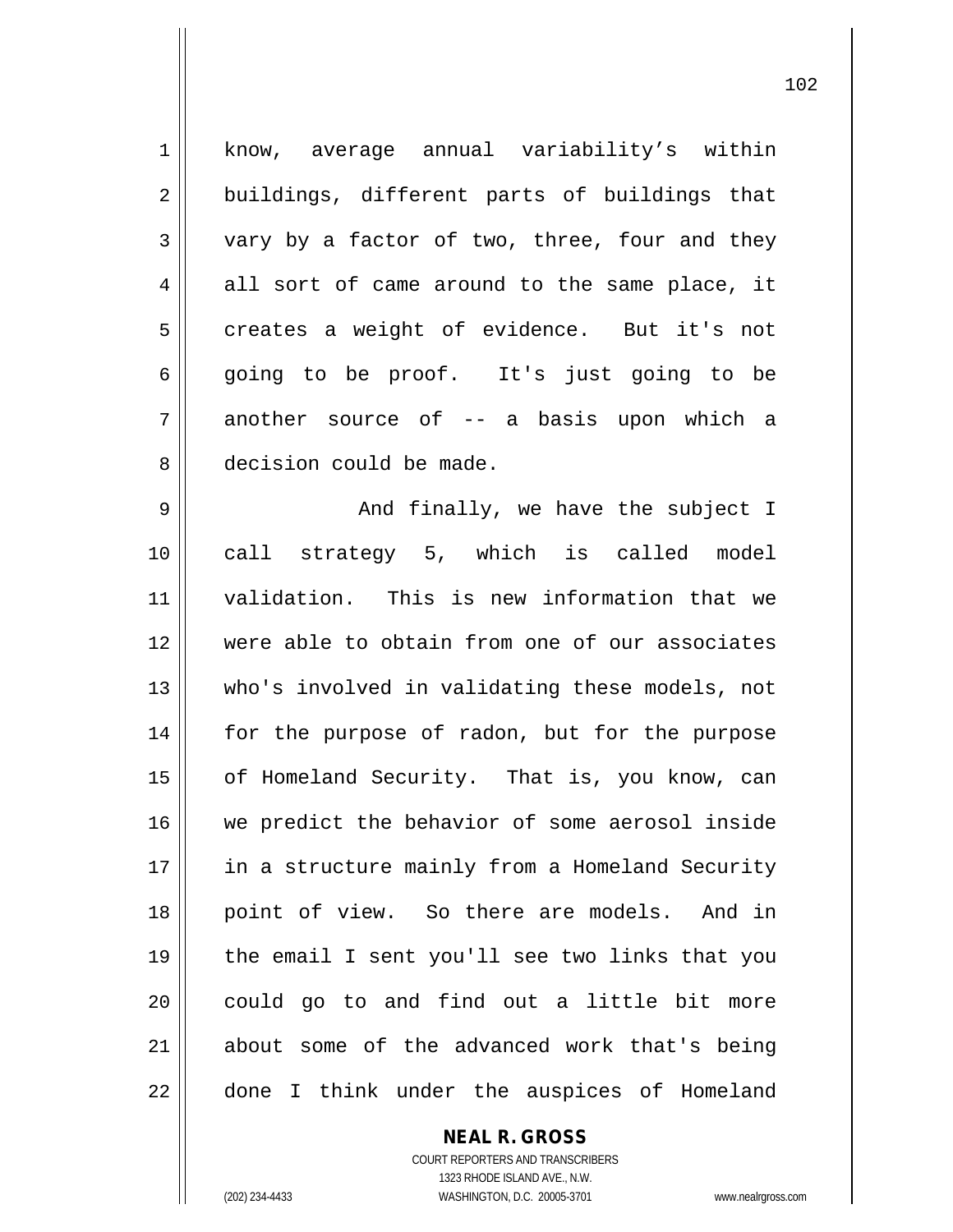1 || Security looking into modeling the behavior of 2 aerosols within buildings and, you know, how  $3 \parallel$  they come at the problem. So that would be 4 more along the lines of model validation and 5 what other people are doing in the federal 6 || government to try to come to grips with 7 | understanding how aerosols behave. 8 || So all SC&A really did was try our 9 || best to come up with some creative strategies 10 for helping to achieve closure to this 11 problem. 12 CHAIRMAN ZIEMER: Okay. Thank 13 you, John, for those comments. I'll ask for 14 feedback here in a moment. I just wanted to 15 point out in your August 19th paper called, 16 "Strategies for Validating the Blockson Radon

17 || Model," in the middle of paragraph 2 you say, 18 "In a related matter the Board expressed 19 concern that stratification was not explicitly 20 || taken into consideration in the model." I 21 don't believe the Board took any official 22 || action on work stratification. It might be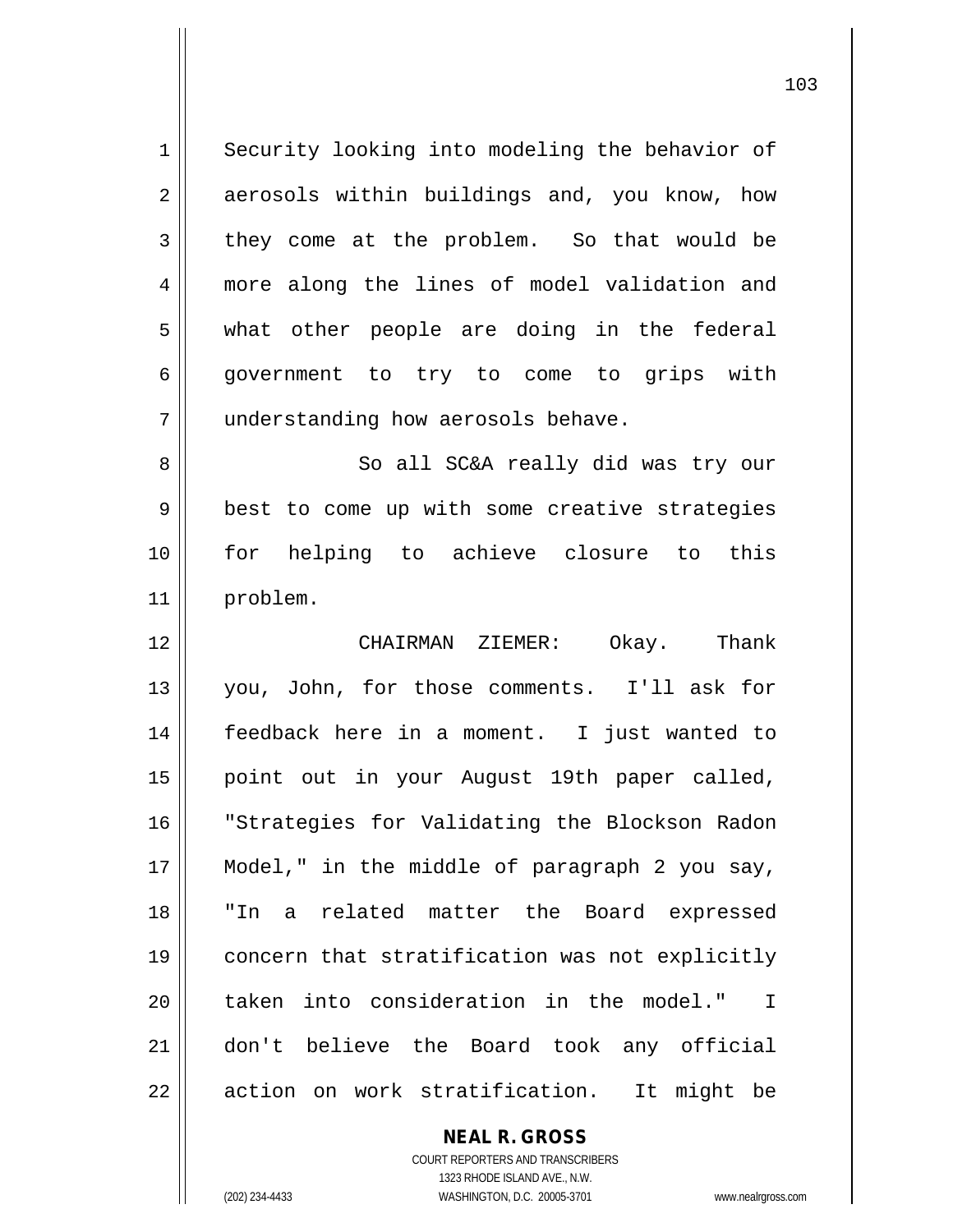**NEAL R. GROSS** COURT REPORTERS AND TRANSCRIBERS 1323 RHODE ISLAND AVE., N.W. 1 || more correct to say that some members of the 2 | Board expressed concern. 3 DR. MAURO: My apologies. You're 4 absolutely right. 5 CHAIRMAN ZIEMER: I don't think we  $6$  have an official position on stratification,  $7 \parallel$  just that the concern was expressed. I wanted  $8 \parallel$  to make sure that this doesn't say more than 9 | actually occurred. 10 DR. MAURO: Yes, I'd be glad to 11 edit this and reissue it, or is this  $12$   $\parallel$  sufficient --13 CHAIRMAN ZIEMER: Well, I just 14 wanted to make sure everybody understands  $15$  || that. I think you did not identify this as an 16 official SC&A deliverable. It's just a think 17 || piece for us to think about this issue. 18 DR. MAURO: And that's correct,  $19 \parallel$  Paul. 20 CHAIRMAN ZIEMER: Now, let's get 21 other comments or questions from Board 22 members, if any.

(202) 234-4433 WASHINGTON, D.C. 20005-3701 www.nealrgross.com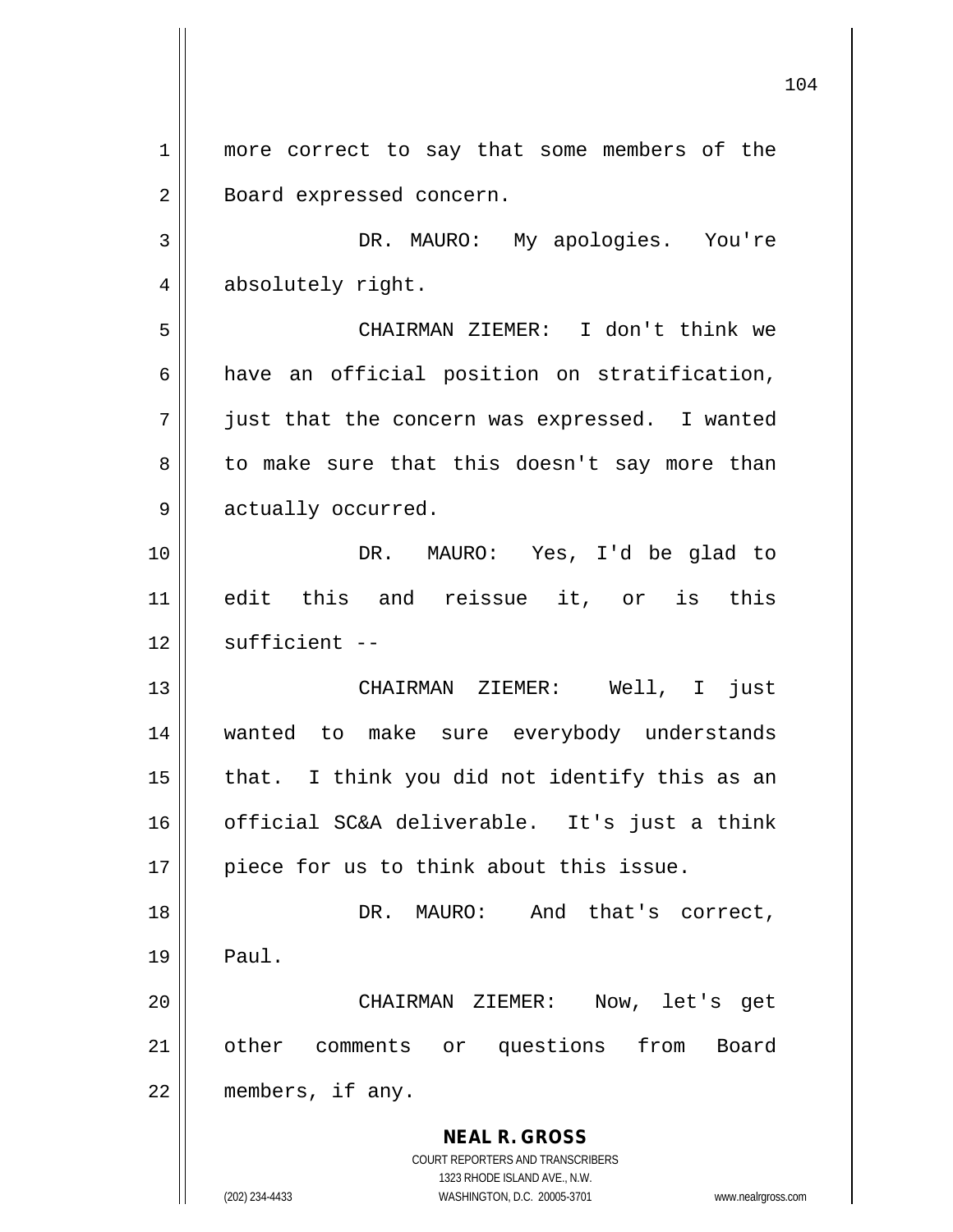**NEAL R. GROSS** COURT REPORTERS AND TRANSCRIBERS 1 || MEMBER GRIFFON: Paul, this is 2 Mark. 3 CHAIRMAN ZIEMER: Yes, Mark? 4 MEMBER GRIFFON: I had the mute 5 | button on when you called for comments. 6 I guess at this point all I would 7 maybe recommend is there any way that we could  $8 \parallel$  -- I don't know if NIOSH has looked at SC&A's 9 || thoughts, and I'm not sure that the 10 Mallinckrodt is even a good, you know, 11 candidate, but you know, this idea that I 12 brought up today and whether they could 13 || consider these, you know, SC&A options 1 14 || through 5 is it, John, or whatever? 15 DR. MAURO: That's correct. 16 | Strategies 1 through 5. 17 MEMBER GRIFFON: Yes, strategies 1 18 || through 5. And, I mean, I would like to mull 19 those over a little more as well. And I 20 || think, you know, I'm not ready to go much 21 || farther with the discussion today. But maybe  $22$  | in the October meeting we can --

1323 RHODE ISLAND AVE., N.W.

(202) 234-4433 WASHINGTON, D.C. 20005-3701 www.nealrgross.com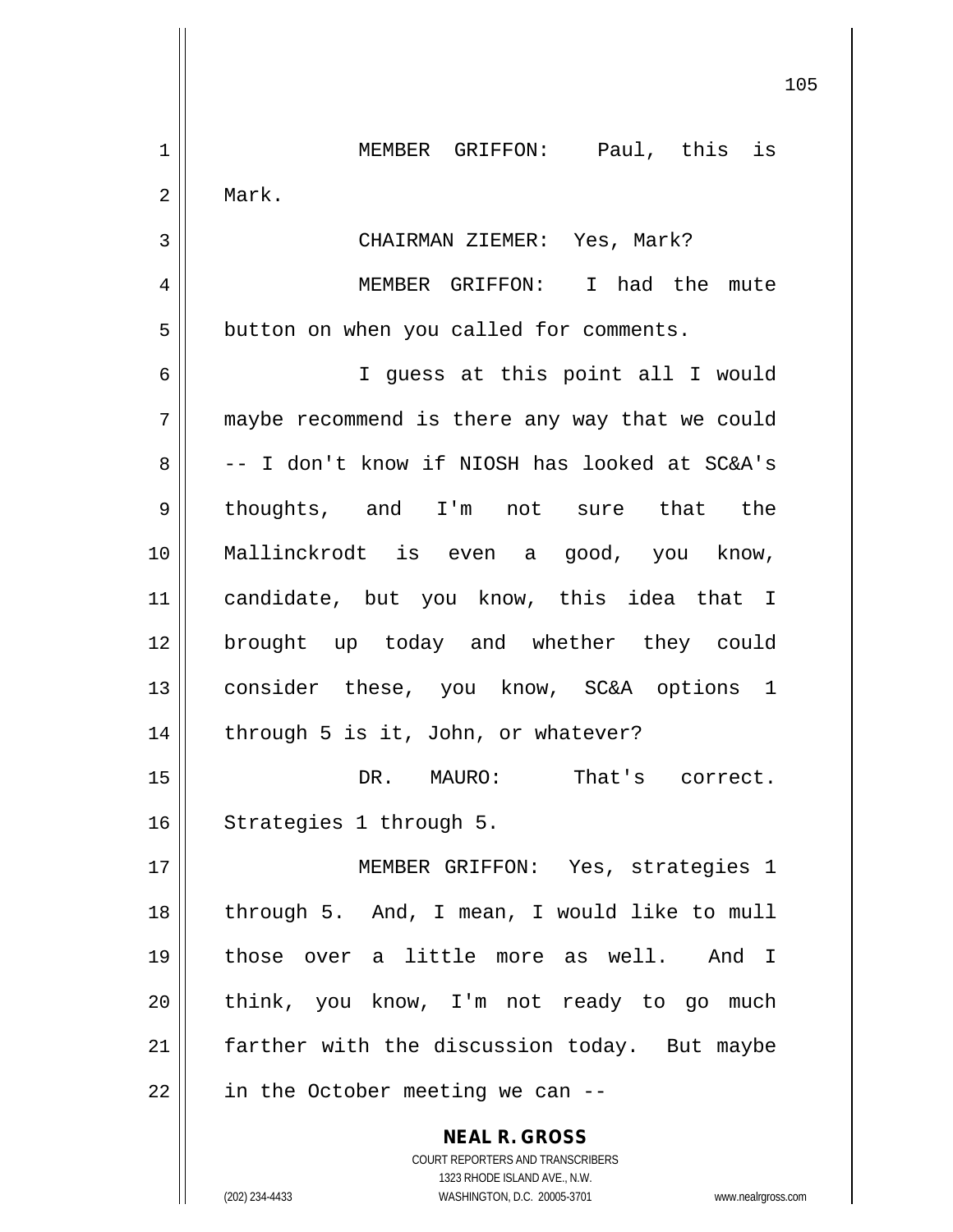1 CHAIRMAN ZIEMER: Yes, I think we 2 agreed we weren't going to take official  $3 \parallel$  action on the Blockson matter today. This was  $4 \parallel$  simply going to be input that would give us 5 some ideas to think about prior to our  $6 \parallel$  face-to-face meeting. So what you have here 7 is some ideas from our contractor as to how we 8 might think about both model validation and 9 Stratification. And this gives both Board 10 members and also NIOSH, if they wish, some 11 || opportunities to give thought to what has been 12 suggested, as well as your comments, Mark. 13 || And then come to the Board meeting in October 14 || prepared hopefully to try to bring closure on 15 the radon issue and then in turn to come to 16 closure on the Blockson issue, on the 17 petition.

 MEMBER GRIFFON: Well, yes. And I was just going to say, you know, I'm not sure whether NIOSH had had an opportunity to 21 consider any of these strategies and whether || any of them make sense. I looked at a few and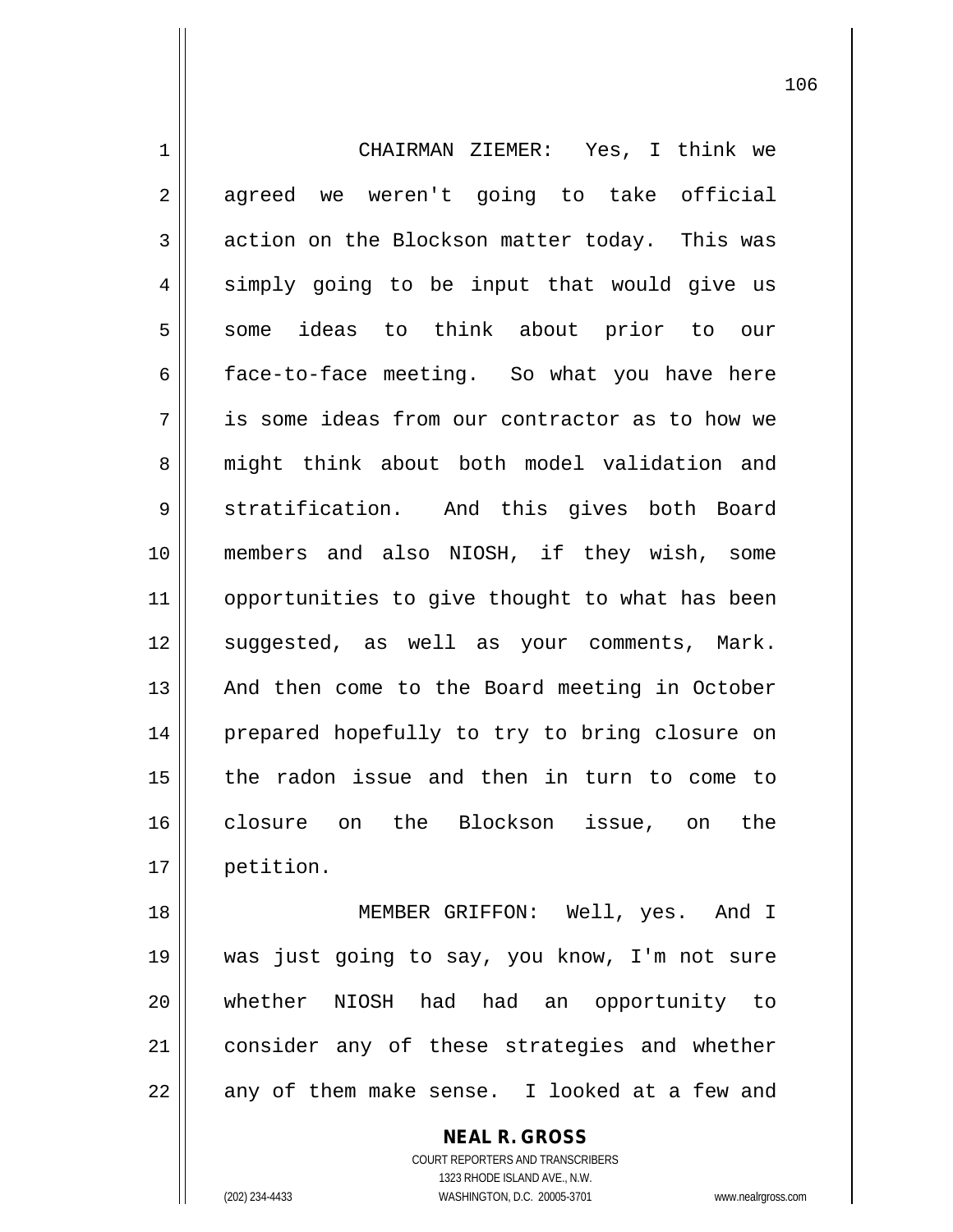1 had some reservations about a few of them, but 2 | some others seem to have more promise. And I 3 don't know if Jim or others at NIOSH have an 4 || opinion on that now or whether we can, you  $5$  | know, maybe ask for them to consider that and 6 maybe give us a report, you know, at the 7 | October meeting. 8 || MEMBER MUNN: Mark, this is Wanda. 9 Could you clarify for us why you feel that 10 Mallinckrodt is a valid surrogate for

11 potential exploration in regard to this radon 12 exposure?

13 MEMBER GRIFFON: Yes.

14 || MEMBER MUNN: It's not clear to me 15 || from what you've said why you would feel that  $16$  | that, in my mind, unrelated  $-$ 

17 || MEMBER GRIFFON: No, I know --

18 MEMBER MUNN: -- facility would 19 have any bearing on what transpired at this  $20$  | phosphate plant.

21 MEMBER GRIFFON: Yes, and that's  $22 \parallel$  exactly why I hesitated to even bring it up.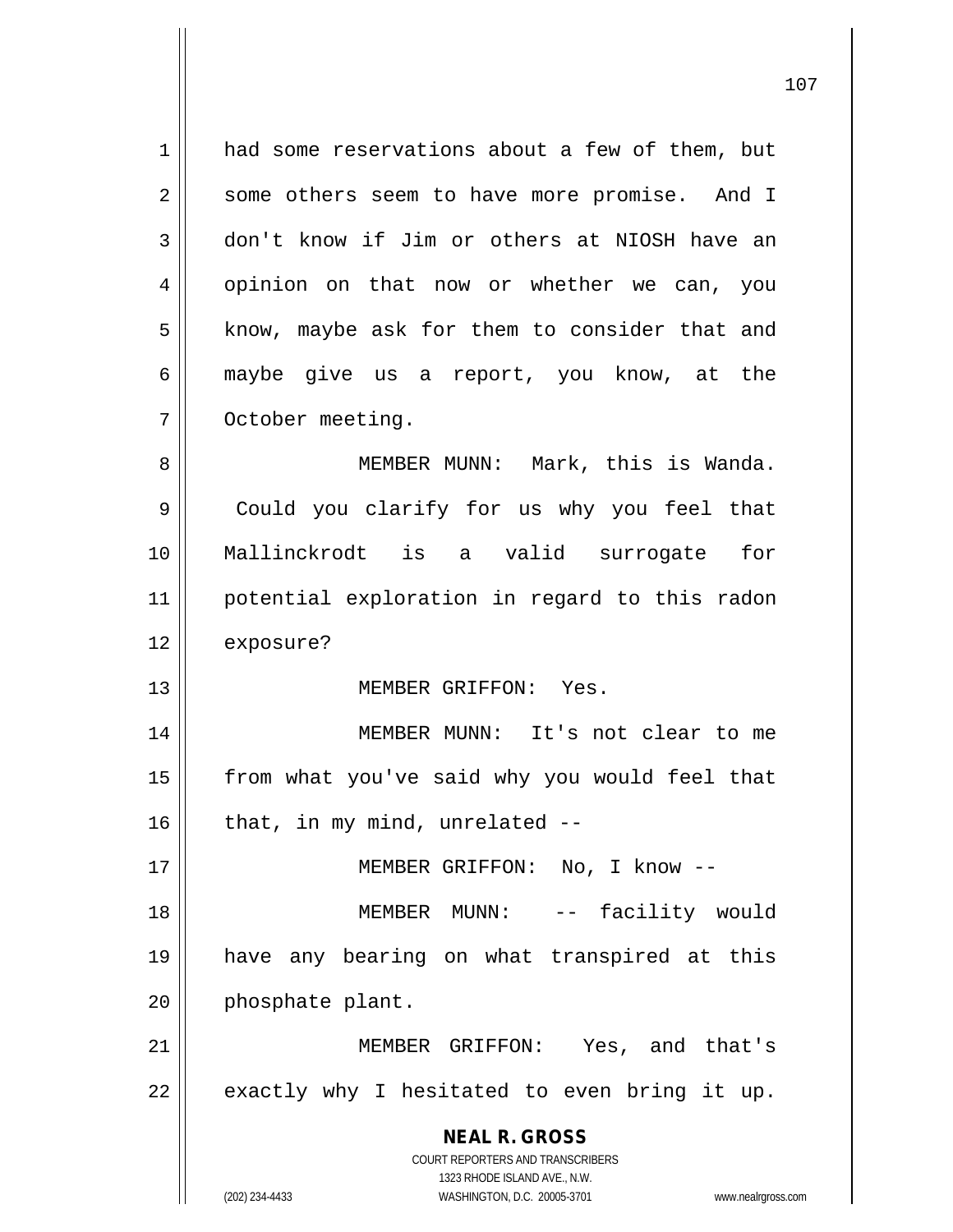1 || It is not, and I never used the word  $2 \parallel$  "surrogate" -- MEMBER MUNN: No, that was my 4 word. MEMBER GRIFFON: -- and shouldn't  $6 \parallel$  have. If I implied that, I misspoke. MEMBER MUNN: All I was saying is 8 that this is one example where you have a fairly robust set of monitoring data and potentially -- and this is a big if, you know, 11 || you have source term information and you could 12 || compare actual measured data with what this model that was created for the Blockson site, you know, you could put in your parameters for Mallinckrodt using the same Monte Carlo modeling approach and see what you got and compare it with the actual results that you have over time. So that was the only usefulness, utility it would have, I guess, not as a surrogate model. And we've heard Jim || argue this many times, and I don't disagree 22 || with this, the ore used there, you know, had

> COURT REPORTERS AND TRANSCRIBERS 1323 RHODE ISLAND AVE., N.W. (202) 234-4433 WASHINGTON, D.C. 20005-3701 www.nealrgross.com

**NEAL R. GROSS**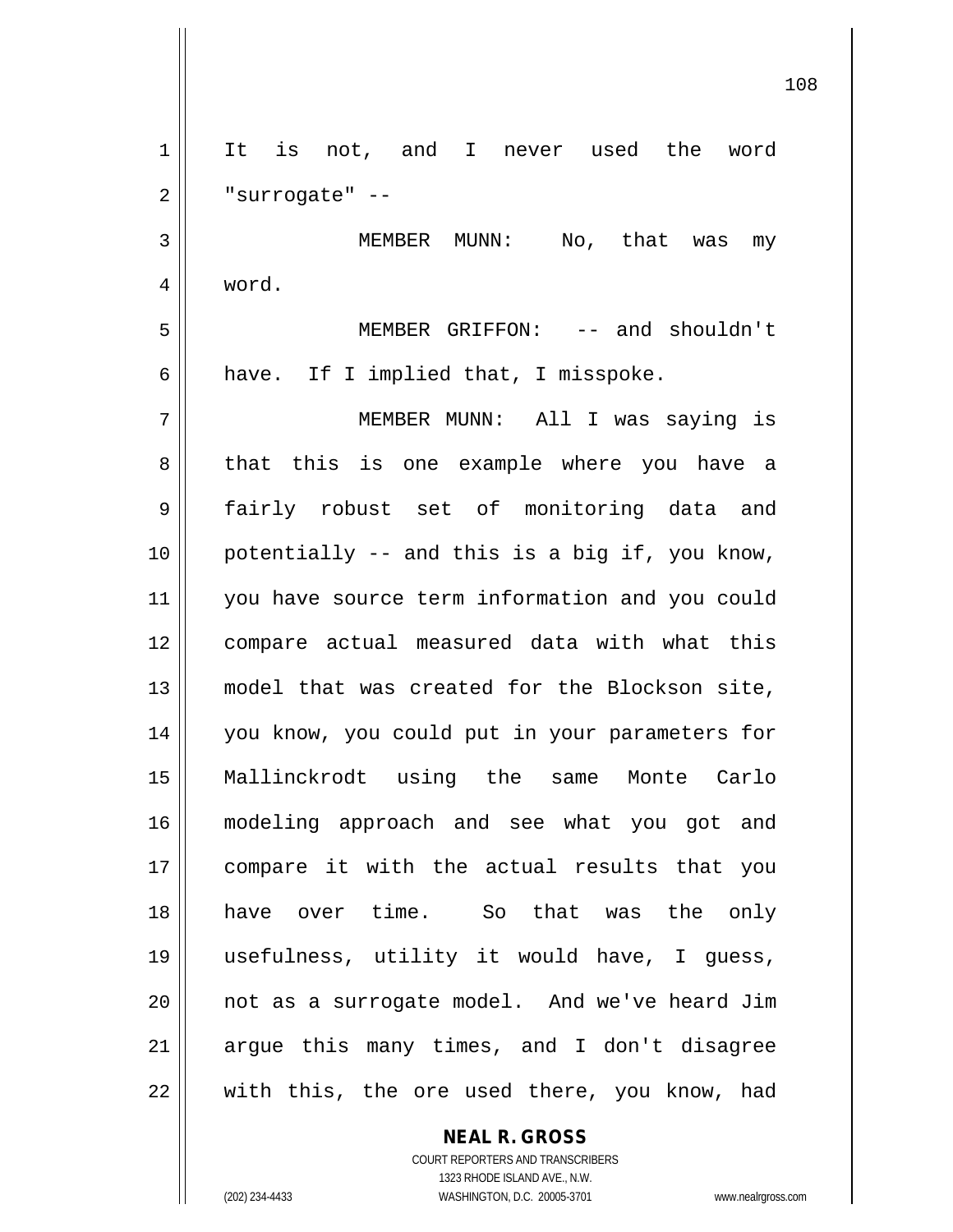| $\mathbf 1$ | much greater radium content and therefore much |
|-------------|------------------------------------------------|
| 2           | higher radon levels. So it would at least      |
| 3           | say, okay, we took this model and it does      |
| 4           | work, you know, reasonably well<br>at          |
| 5           | Mallinckrodt and, you know, therefore we       |
| 6           | expect it would also work. So the reason was   |
| 7           | more to test this model rather than to use it  |
| 8           | as a surrogate.                                |
| 9           | CHAIRMAN ZIEMER:<br>One concern,               |
| 10          | Mark -- this is Ziemer again. One concern I    |
| 11          | would have about doing that is that unless we  |
| 12          | agreed in advance that it was sort of a        |
| 13          | reasonable, and I'll use the word "surrogate"  |
| 14          | here -- if you found that they did agree, then |
| 15          | it seems to me if I was NIOSH, I'd say, well,  |
| 16          | that sort of bolsters our case. But if you     |
| 17          | found that they don't agree, the main thing    |
| 18          | that's going to happen is they're going to     |
| 19          | point out why it isn't a good surrogate, why   |
| 20          | the source terms, not in terms of a model, but |
| 21          | how it's generated and how it's distributed    |
| 22          | and so on, why it's not a good surrogate.      |

COURT REPORTERS AND TRANSCRIBERS 1323 RHODE ISLAND AVE., N.W. (202) 234-4433 WASHINGTON, D.C. 20005-3701 www.nealrgross.com

**NEAL R. GROSS**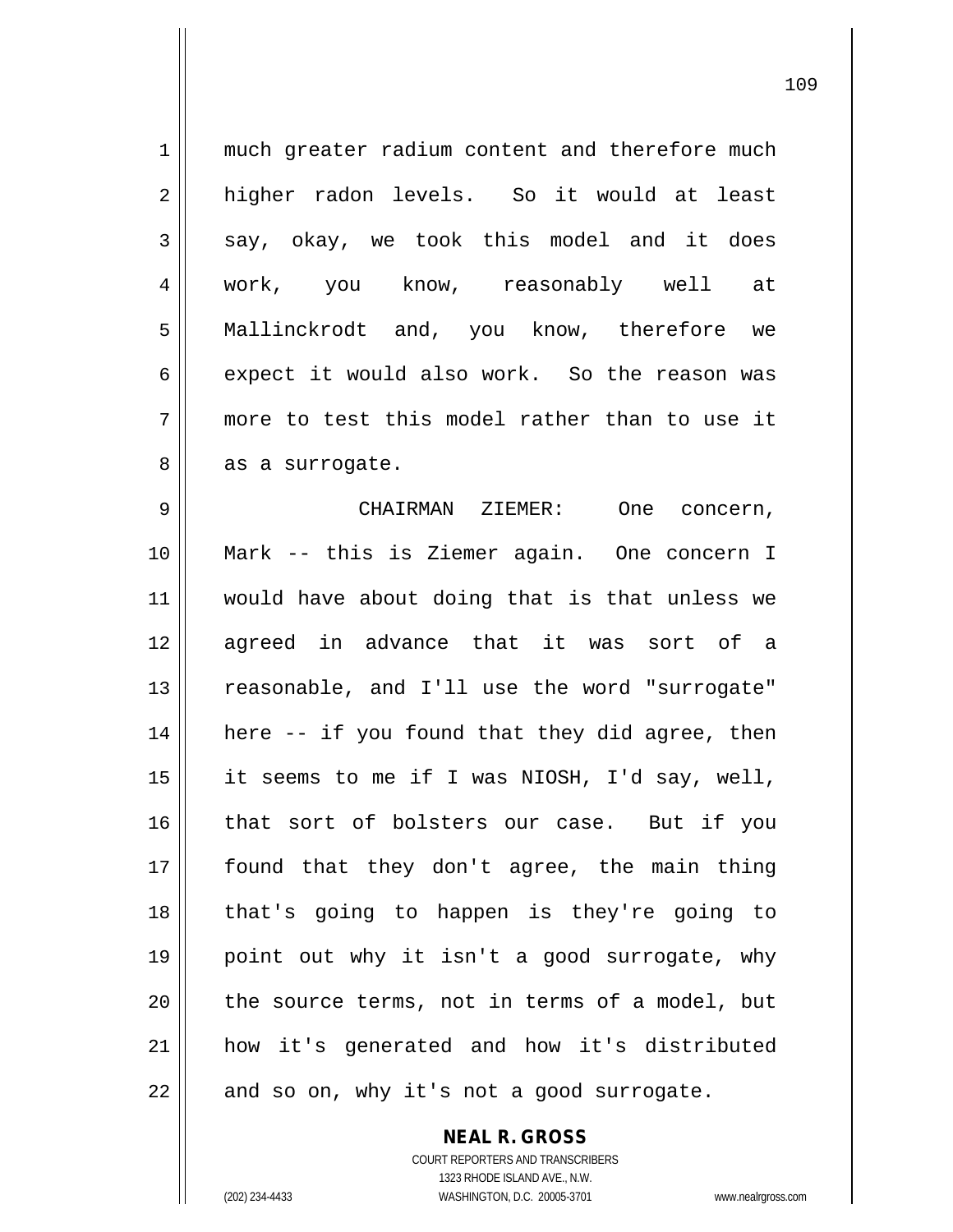| $\mathbf 1$ | MEMBER GRIFFON: Well, we already               |
|-------------|------------------------------------------------|
| 2           | know that it's not. I mean, I would argue I    |
| 3           | know it's not a good surrogate set of data.    |
| 4           | CHAIRMAN ZIEMER: Yes.                          |
| 5           | MEMBER GRIFFON: But I mean, I can              |
| 6           | think of several concerns about using this     |
| 7           | approach. I'm just throwing it out there as a  |
| 8           | possibility.                                   |
| 9           | CHAIRMAN ZIEMER: Yes, but once                 |
| 10          | you get the answer --                          |
| 11          | MEMBER GRIFFON: But one thing is               |
| 12          | that if you have, you know, so much            |
| 13          | uncertainty on your source term and your other |
| 14          | parameters that you're entering into this --   |
| 15          | you know, but the one thing I guess I'd be     |
| 16          | most concerned about was the source term       |
| 17          | because arguably we have a fair amount of      |
| 18          | uncertainty in the Blockson model, you know,   |
| 19          | the existing model that we're assessing. The   |
| 20          | one sort of constant or the one, you know,     |
| 21          | pretty hard piece of data, at least that NIOSH |
| 22          | has presented, is the source term information. |
|             | <b>NEAL R. GROSS</b>                           |

COURT REPORTERS AND TRANSCRIBERS 1323 RHODE ISLAND AVE., N.W. (202) 234-4433 WASHINGTON, D.C. 20005-3701 www.nealrgross.com

 $\mathbf{I}$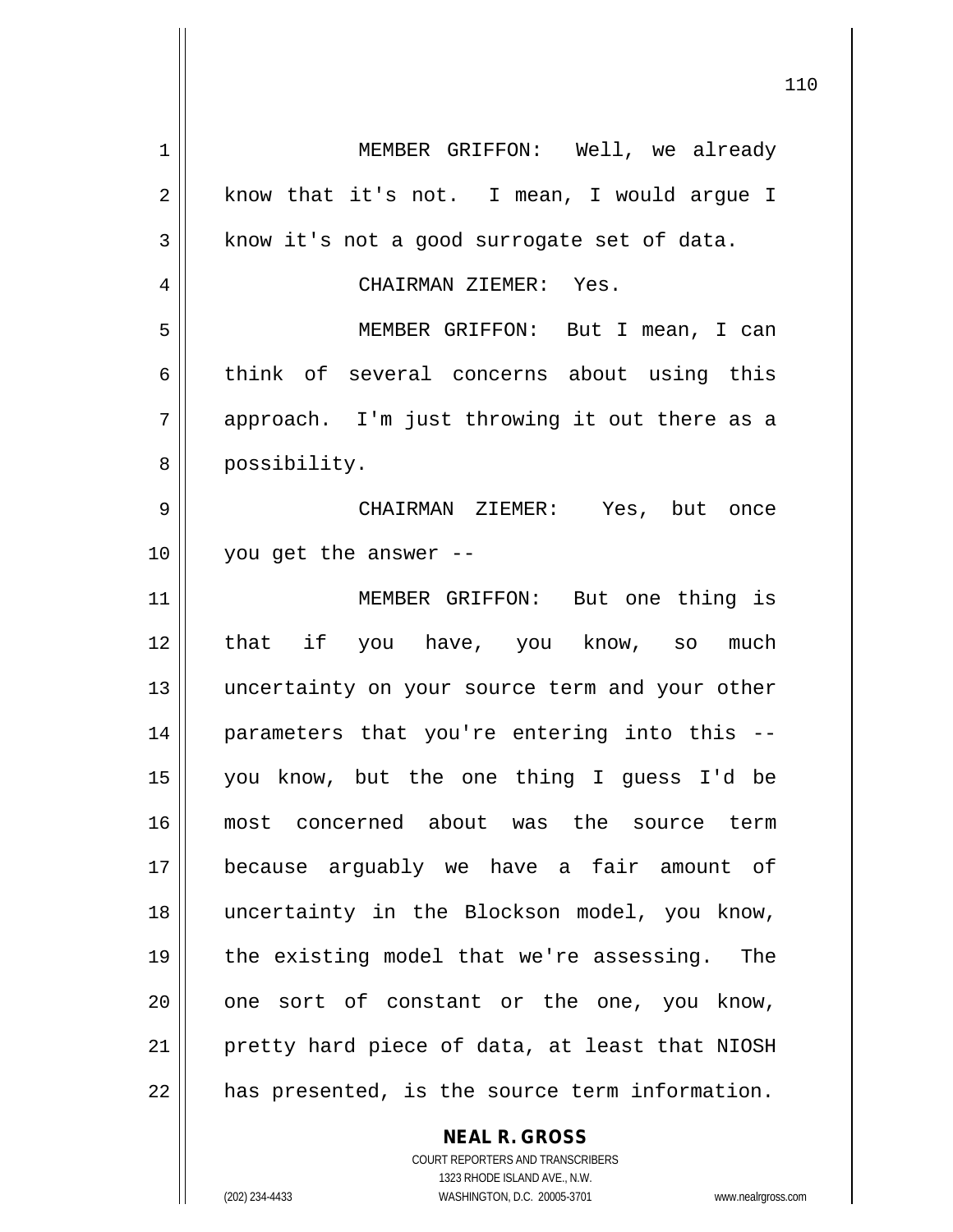1 CHAIRMAN ZIEMER: Well, would you  $2 \parallel$  be interested in the degree of variation of 3 | radon levels at particular locations for given 4 || source terms? In other words, how it varies  $5 \parallel$  in time and space per unit source term or  $-$ 

 MEMBER GRIFFON: Well, I guess I would look -- honestly, Paul, I haven't 8 || thought this completely through, but I would consider it in terms of, you know, we're 10 || saying, or NIOSH is saying, that this current approach, the 95th percentile will bound, you 12 || know, all workers for, you know, all these years. And we do see some variation in sampling throughout the plant. We have variation in Mallinckrodt, too, but if this model also -- you know, the one used at Mallinckrodt ends up being a -- you know, the 95th ends up bounding all potential workers in that sort of situation, then I would say that it correctly predicts, you know, or is 21 | consistent with the measured data, that data that we have.

> **NEAL R. GROSS** COURT REPORTERS AND TRANSCRIBERS 1323 RHODE ISLAND AVE., N.W. (202) 234-4433 WASHINGTON, D.C. 20005-3701 www.nealrgross.com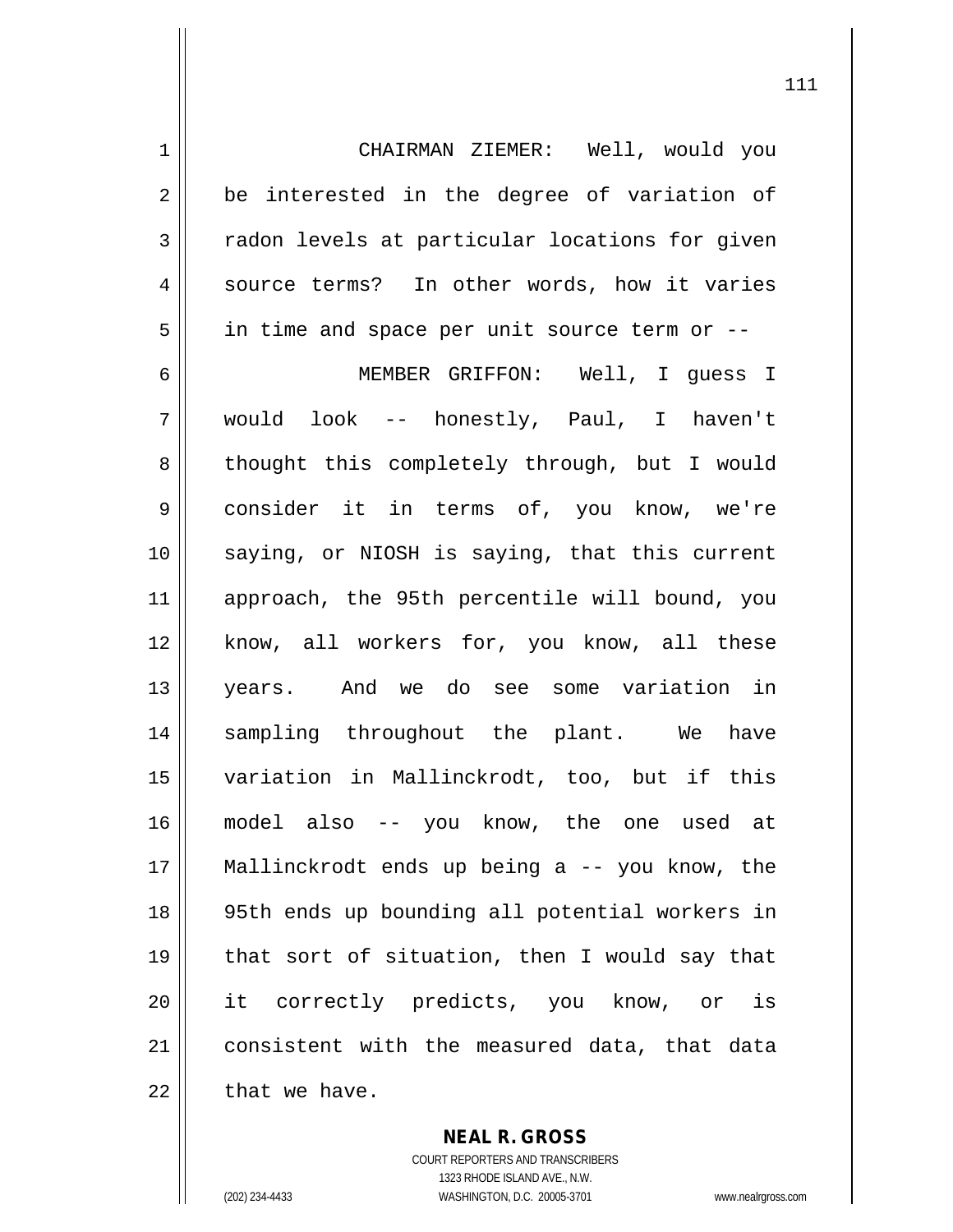|             | 112                                           |
|-------------|-----------------------------------------------|
| $\mathbf 1$ | CHAIRMAN ZIEMER: Yes.                         |
| 2           | MEMBER GRIFFON: So that's sort of             |
| 3           | the utility.                                  |
| 4           | CHAIRMAN ZIEMER: Yes.                         |
| 5           | MEMBER GRIFFON: Is it a correct               |
| 6           | predictor or actual concentrations, actual    |
| 7           | exposure levels in the plant, not to be a     |
| 8           | surrogate set of data.                        |
| 9           | CHAIRMAN ZIEMER: Yes.                         |
| 10          | DR. MAURO: This is John Mauro.                |
| 11          | I'd like to -- if you don't mind, I think the |
| 12          | big question is it's not the absolute value.  |
| 13          | Whether you work with data collected from     |
| 14          | Florida phosphate buildings, you work with    |
| 15          | data on radon measurements in any other       |
| 16          | buildings, including Mallinckrodt, it's not   |
| 17          | the absolute value that is of great interest  |
| 18          | here. It is the variability of the average    |
| 19          | annual value in different locations in the    |
| 20          | same building. See, in the end the real       |
| 21          | question is, does radon or any other aerosol  |
| 22          | behave in a way where the average annual      |
|             | <b>NEAL R. GROSS</b>                          |

COURT REPORTERS AND TRANSCRIBERS 1323 RHODE ISLAND AVE., N.W.

(202) 234-4433 WASHINGTON, D.C. 20005-3701 www.nealrgross.com

 $\mathsf{II}$ 

 $\overline{\mathsf{I}}$  $\mathbf{\mathcal{L}}$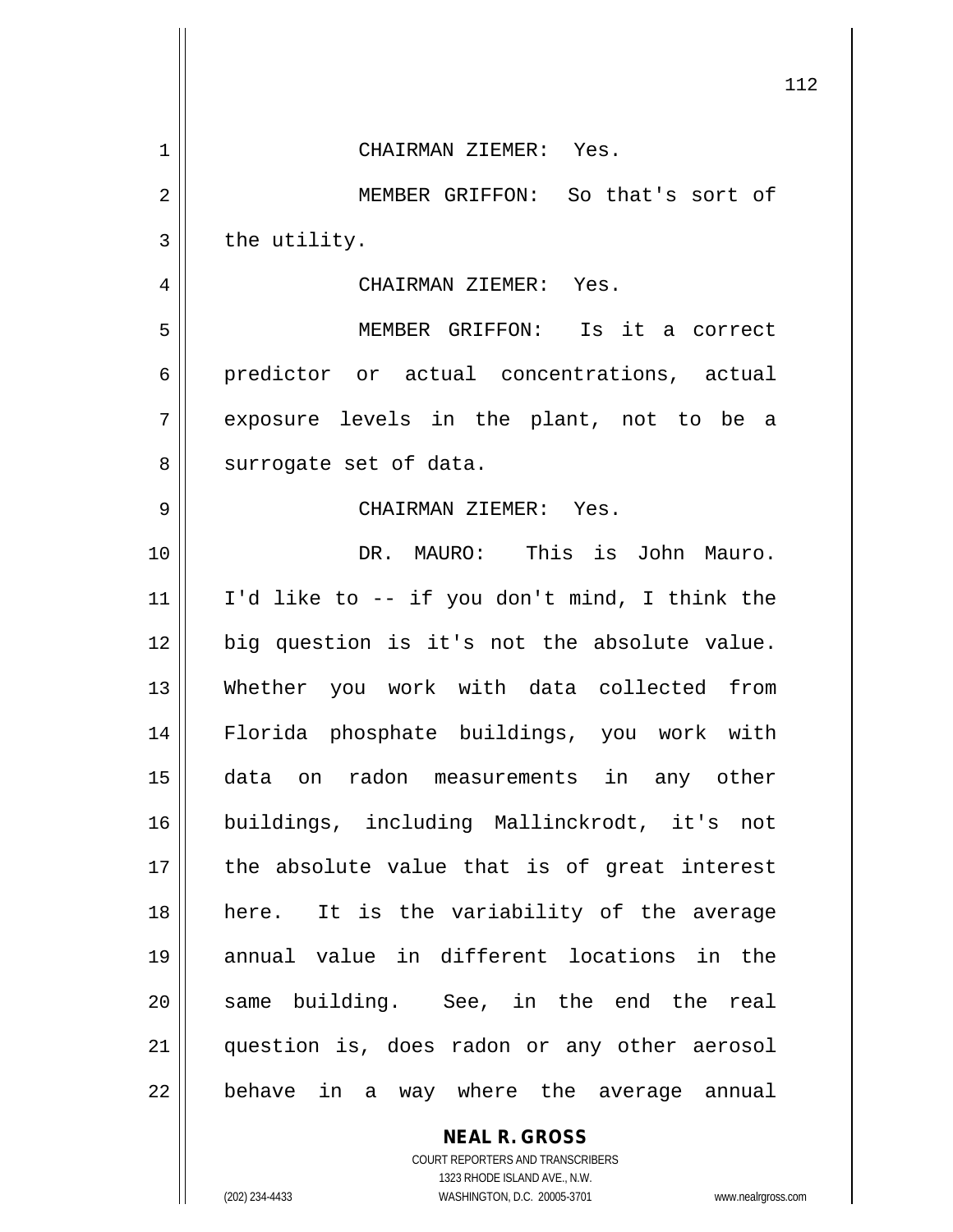1 concentration in one location in the building 2 || is going to be substantially different than  $3 \parallel$  the average annual concentration in another  $4 \parallel$  location in that building, especially if the 5 | buildings don't have any, you know, partitions  $6 \parallel$  that are isolating one part of the building  $7 \parallel$  from the other where, you know, the source is 8 || isolated from one location.

9 || So in my mind the big question is, is the variability in the average annual concentration large or small in a given 12 Structure, not the absolute values themselves. 13 || And that was really one of the themes that 14 || rang true, the strategies we identified, not to try to find an absolute value of what the upper bound or average annual value would be, but more along the lines of how variable is the average annual value within a given building.

20 MEMBER GRIFFON: And, John, along 21 || those lines, just to go back to my 22 Mallinckrodt, you know, case here, I mean,

> **NEAL R. GROSS** COURT REPORTERS AND TRANSCRIBERS 1323 RHODE ISLAND AVE., N.W. (202) 234-4433 WASHINGTON, D.C. 20005-3701 www.nealrgross.com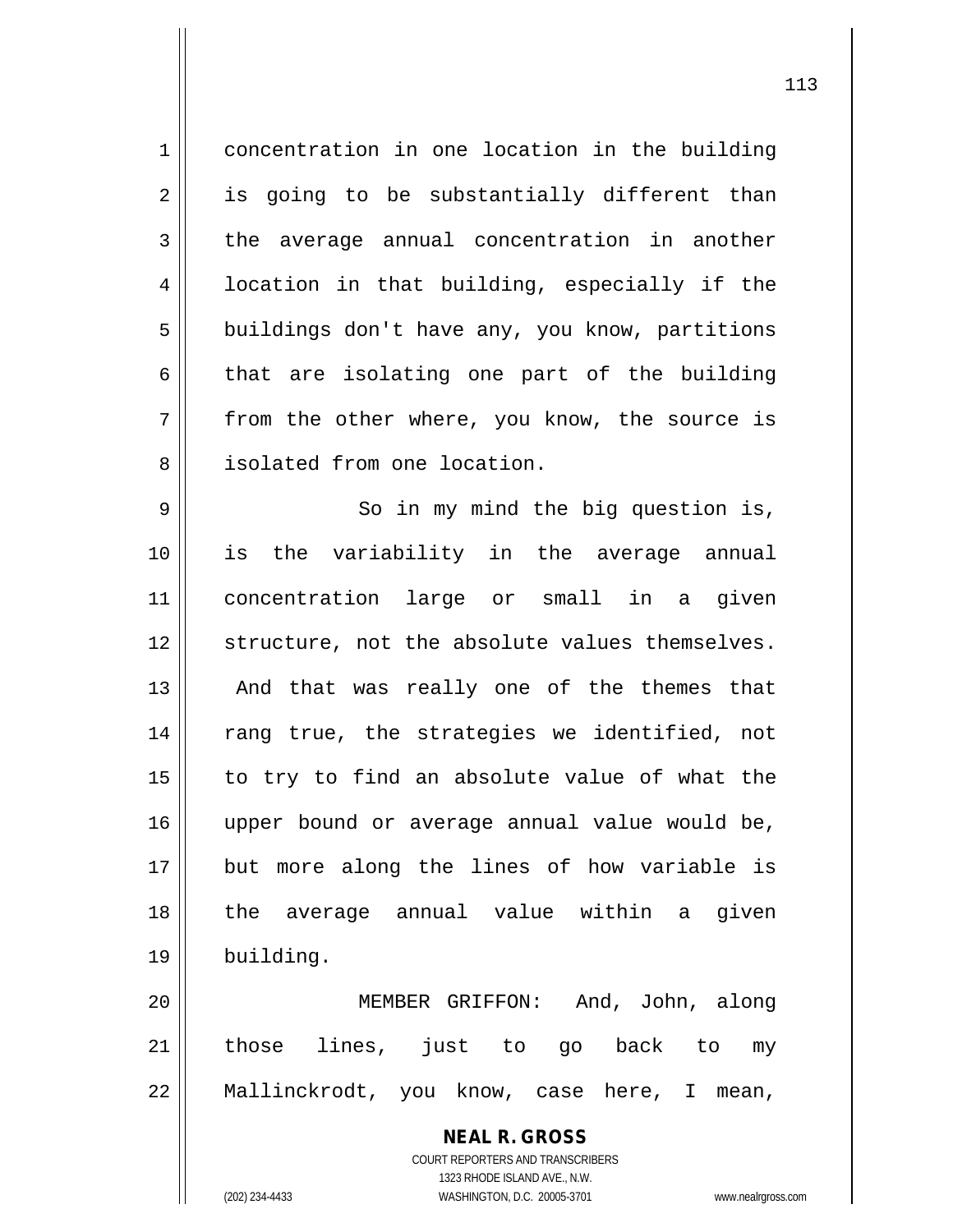1 || that's sort of what I was considering, too, 2 || not the absolute values, because I believe  $3 \parallel$  that the Mallinckrodt values, you know, it's a 4 || much more concentrated or with regard to 5 | radium and higher radon levels than we would  $6 \parallel$  expect at any of these phosphate facilities.  $7 \parallel$  But you have a lot more data. So you can look  $8 \parallel$  at that variability a little better. And you 9 can test it because what I've heard anyway is 10 that, you know, yes, there is some 11 variability, there are some gradients in the 12 || Blockson plant. You know, we don't doubt 13 || that. However, using the 95th on this model 14 would account for that, would cover that. And 15 that's I think what I was thinking when I 16 mentioned this is that that could be tested in 17 the case of Mallinckrodt possibly. I think 18 there's a lot of potential pitfalls with 19 || regard to defining the source term, as I said.  $20$  || But, you know, that may be a test case where  $21$  | you have a -- it's one of the few places where 22 we have a lot of measurement data that seemed

**NEAL R. GROSS**

COURT REPORTERS AND TRANSCRIBERS 1323 RHODE ISLAND AVE., N.W. (202) 234-4433 WASHINGTON, D.C. 20005-3701 www.nealrgross.com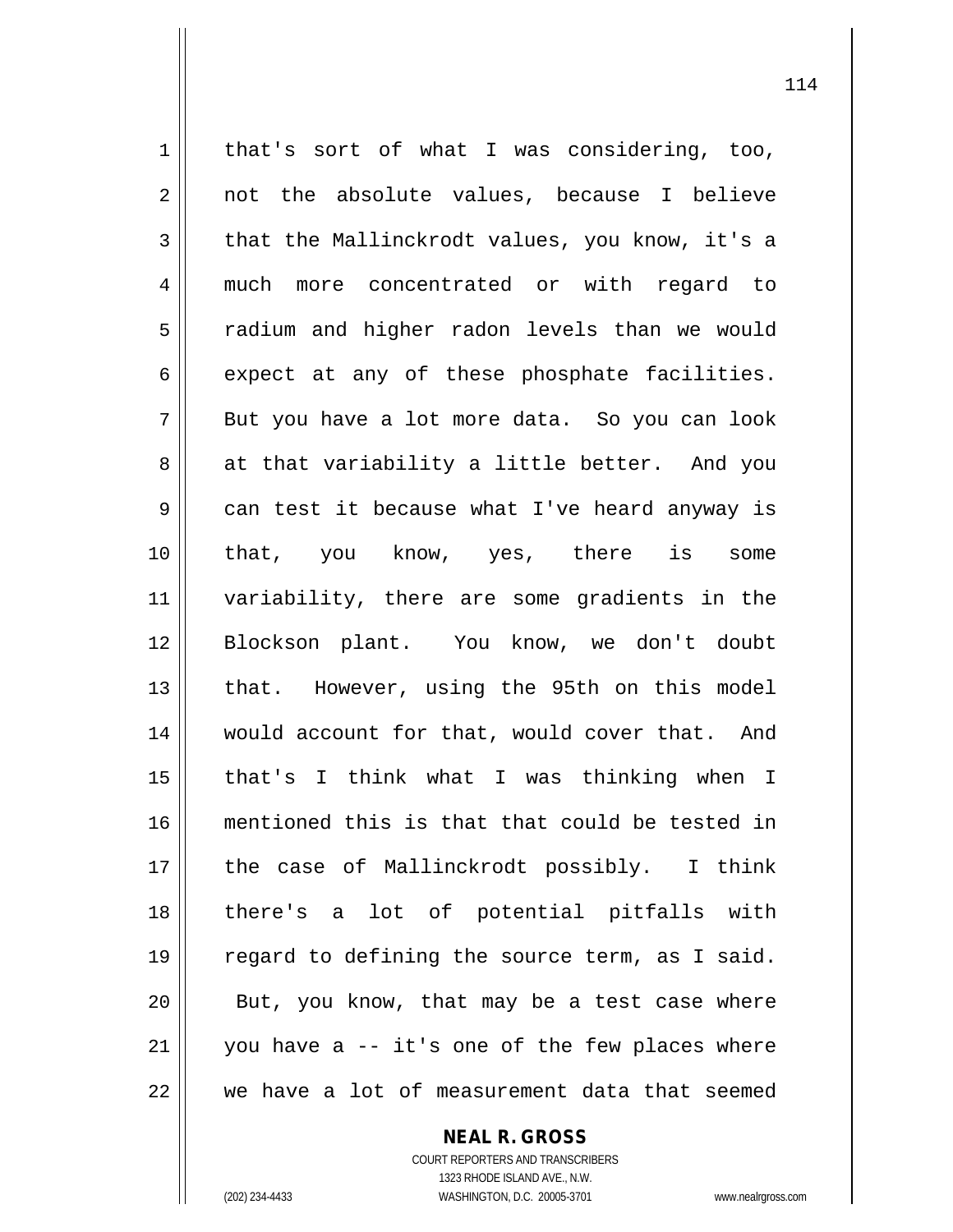1 || to be -- that we could possibly use for  $2 \parallel$  validation purposes. That's all I was saying. MEMBER MUNN: Even if one 4 || validated the model, however, you still have | the issue of stratification that you expressed 6 concern with. It's hard to imagine how a 7 || structure like Mallinckrodt could be in any 8 way relative to the kind of structure, and 9 || lack of structure in many cases, that existed at the Blockson plant. Would resolving the source term and 95th percentile issue -- in other words, would validating the model in your mind eliminate your stratification concerns? Or are we still talking about two different concerns? MEMBER GRIFFON: Yes, I don't -- no, no, no. You know, the Mallinckrodt facility, I think you're probably right, is not just one open, you know -- in my mind, I don't remember what the Mallinckrodt facility looked like, but I'm guessing that it was not || this real big high bay facility such as

> COURT REPORTERS AND TRANSCRIBERS 1323 RHODE ISLAND AVE., N.W. (202) 234-4433 WASHINGTON, D.C. 20005-3701 www.nealrgross.com

**NEAL R. GROSS**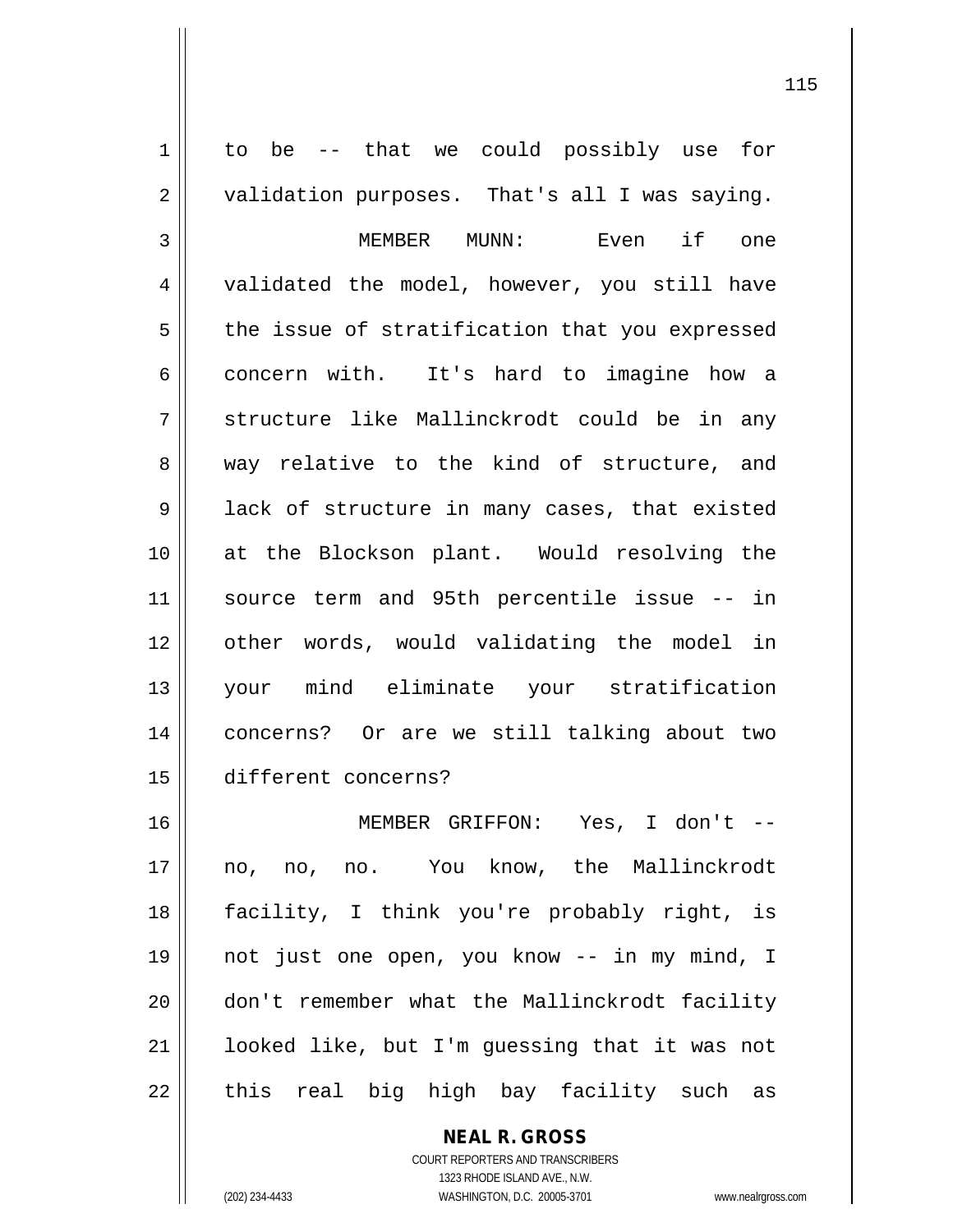1 || Blockson, you know?

| 2           | MEMBER MUNN: It was not much --                |
|-------------|------------------------------------------------|
| 3           | MEMBER GRIFFON: And it might have              |
| 4           | been multiple rooms. So, you know, NIOSH may   |
| 5           | look at this quickly and say, you know what,   |
| 6           | not a good test case and here's the<br>it's    |
| 7           | reason. That's all I was saying. But at        |
| 8           | least consider this or other places where you  |
| $\mathsf 9$ | have a reasonable set of radon data and a      |
| 10          | reasonable understanding of the source term.   |
| 11          | I was trying to say, you know, it may --       |
| 12          | forsake of looking at the model and            |
| 13          | considering whether it adequately addressed    |
| 14          | variations or gradients, you know, within real |
| 15          | life data, we may be able to look outside the  |
| 16          | phosphate, you know what I mean? That's all I  |
| 17          | was saying, that there may be other possible   |
| 18          | sources of data that can be considered.<br>Not |
| 19          | to be surrogate measures, but rather just to   |
| 20          | test. And if they did find that right set,     |
| 21          | and maybe Mallinckrodt's not the right set,    |
| 22          | but then I think that would satisfy my concern |

## **NEAL R. GROSS**

COURT REPORTERS AND TRANSCRIBERS 1323 RHODE ISLAND AVE., N.W. (202) 234-4433 WASHINGTON, D.C. 20005-3701 www.nealrgross.com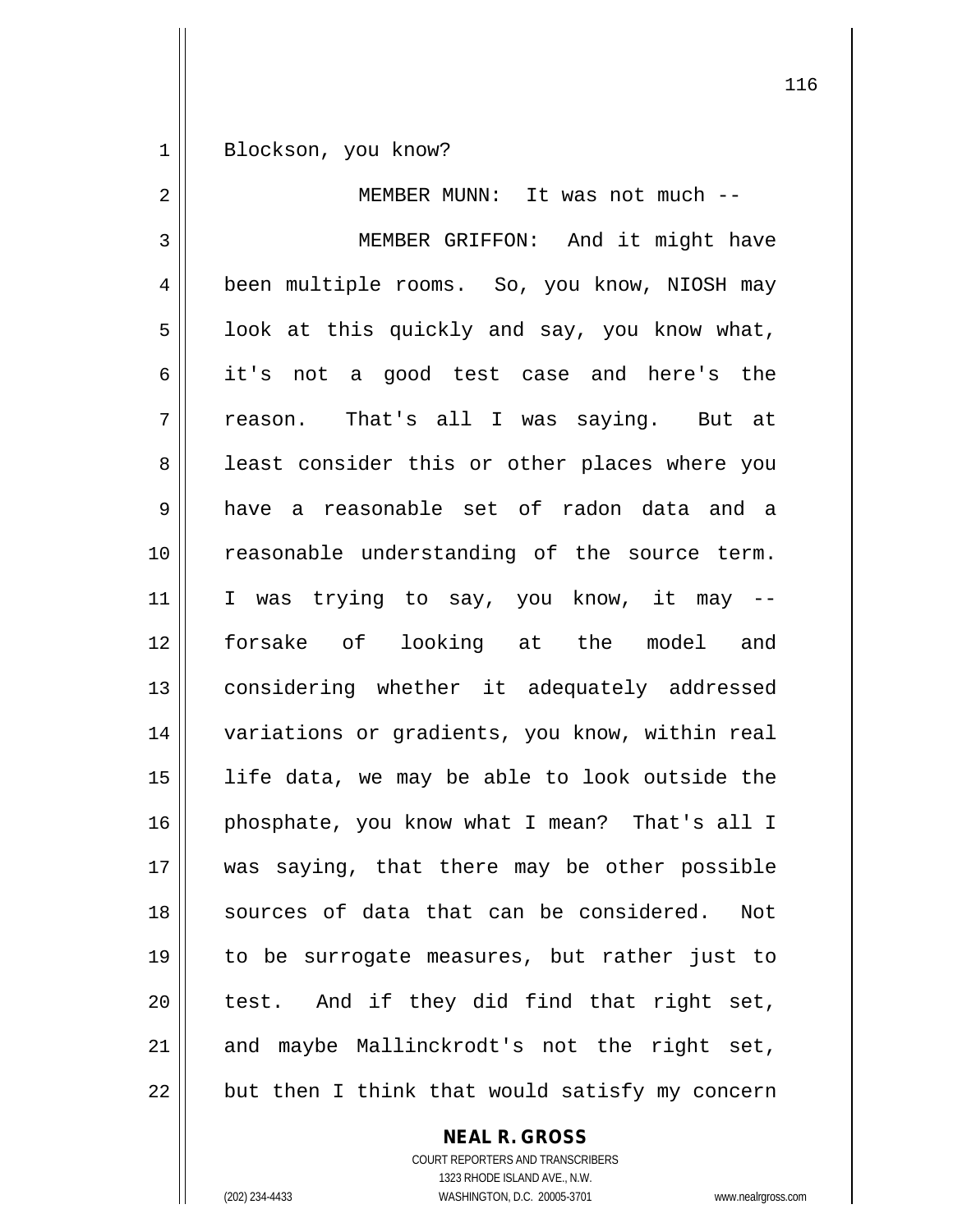1 about the gradients, you know, that we know  $2 \parallel$  they exist, but clearly this Monte Carlo  $3 \parallel$  approach in this model by using the 95th will 4 bound those. You know, so I would say yes,  $5$   $\parallel$  that would address both concerns.

6 CHAIRMAN ZIEMER: Okay. Further 7 comments or questions?

8 || Jim Neton, do you have any 9 comments at this point?

 DR. NETON: Well, no, I've been 11 || listening very attentively to the discussion, 12 and I really don't have any input at this point other than, you know, if I hear something definitive that the Board would like us to do that would help resolve this issue, we'd be happy to consider it.

 CHAIRMAN ZIEMER: I think the only 18 || thing we really have before us today are the ideas brought up by SC&A, and we can get some 20 || feedback from the Board. I suspect there would be some desire on the Board members' | part to at least have NIOSH's sort of reaction

> COURT REPORTERS AND TRANSCRIBERS 1323 RHODE ISLAND AVE., N.W. (202) 234-4433 WASHINGTON, D.C. 20005-3701 www.nealrgross.com

**NEAL R. GROSS**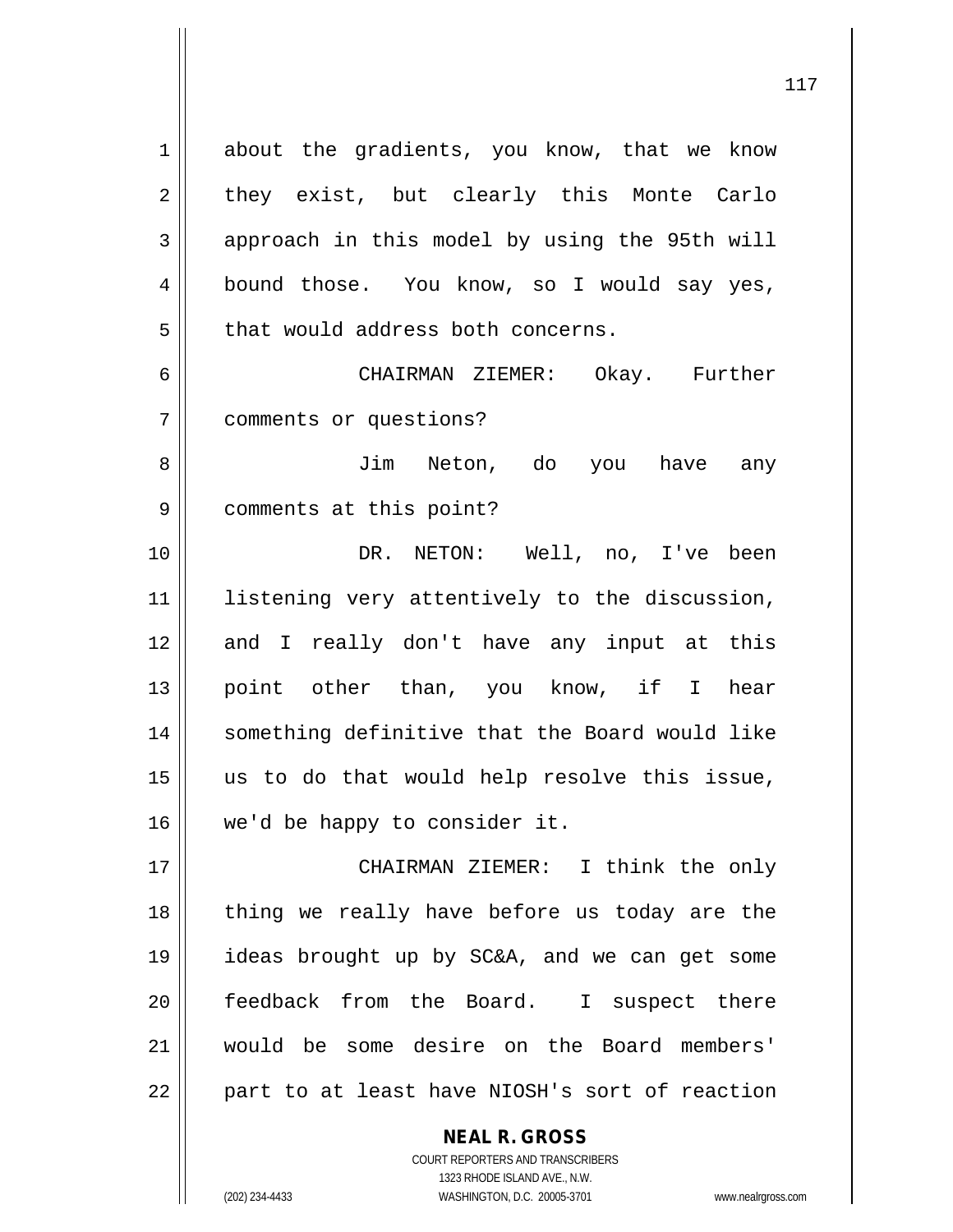| 1          | to those as to whether you feel any of those                     |
|------------|------------------------------------------------------------------|
| $\sqrt{2}$ | are worth pursuing, or to the contrary.                          |
| 3          | Board members, any other --                                      |
| 4          | MEMBER MUNN: This is Wanda again.                                |
| 5          | We have had this information from SC&A, this                     |
| 6          | commentary on validating the model and the                       |
| 7          | stratification issues. We've had it for                          |
| 8          | several weeks now. I haven't heard anyone ask                    |
| 9          | NIOSH specifically whether they've<br>had                        |
| 10         | adequate opportunity to review those and                         |
| 11         | whether they have any comment. I'd like to                       |
| 12         | know if they have already.                                       |
| 13         | CHAIRMAN ZIEMER: Well, number                                    |
| 14         | one, I don't think at this point -- it's not                     |
| 15         | an official -- John described it as a thought                    |
| 16         | piece. It's not an official deliverable from                     |
| 17         | And I don't believe that NIOSH would<br>SC&A.                    |
| 18         | automatically respond to that. Would you,                        |
| 19         | Jim?                                                             |
| 20         | DR. NETON: No, that's correct. I                                 |
| 21         | mean, we certainly have gone through it and                      |
| 22         | thought about some of it, but we're<br>not                       |
|            | <b>NEAL R. GROSS</b>                                             |
|            | <b>COURT REPORTERS AND TRANSCRIBERS</b>                          |
|            | 1323 RHODE ISLAND AVE., N.W.                                     |
|            | WASHINGTON, D.C. 20005-3701<br>(202) 234-4433<br>www.nealrgross. |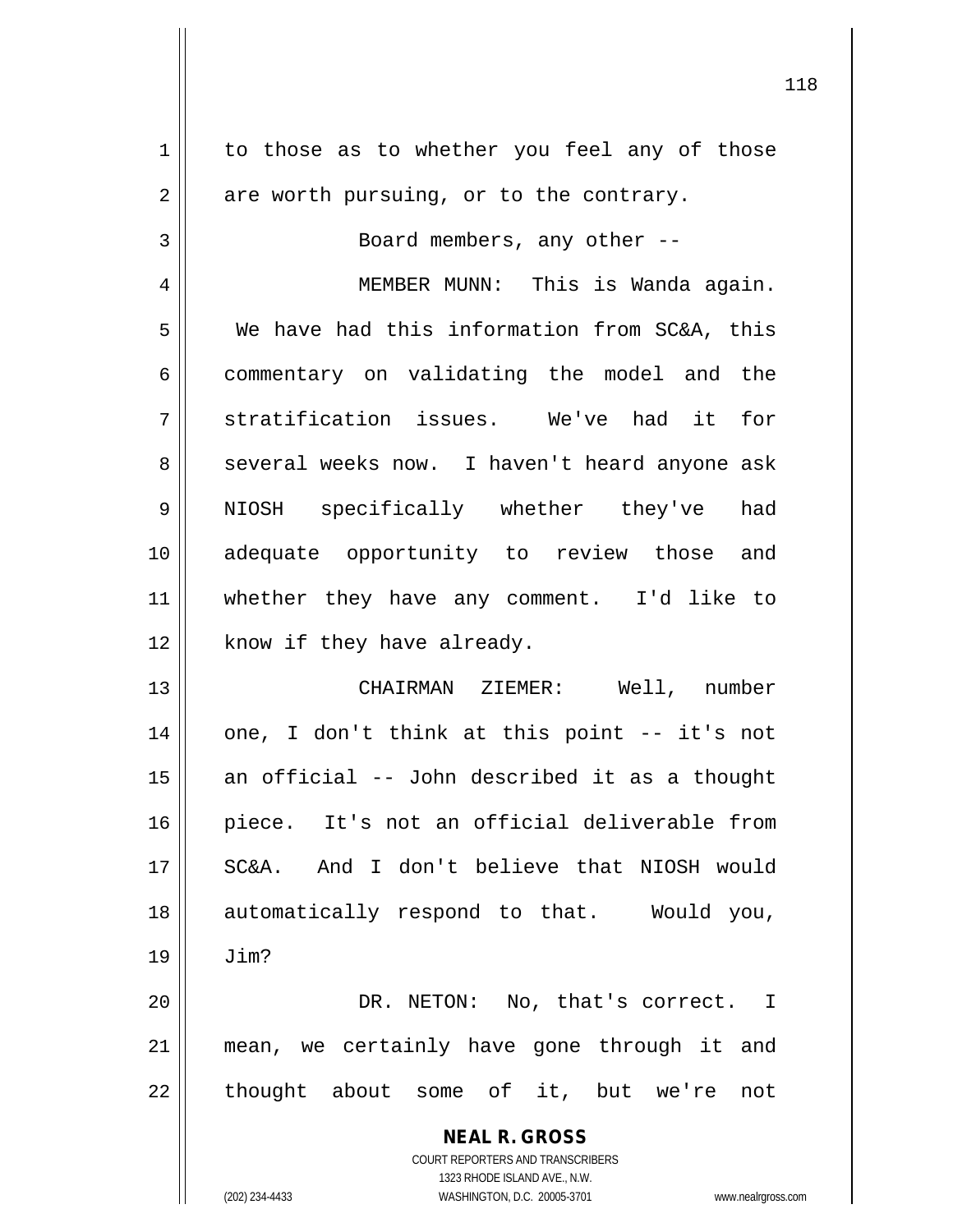1 automatically going to respond to what John  $2 \parallel$  termed as a thought paper, I guess. Again, 3 we'd be happy to hear what the Board's 4 || opinions are on these and would adopt or 5 consider any approaches that might be 6 beneficial.

 MEMBER MUNN: All right. Thank 8 you, Jim. I didn't anticipate any formal response. I had just thought perhaps you might have some thoughts.

11 DR. NETON: You know, I could 12 || comment briefly. You know, I have some of the 13 concerns that Mark raised about some of the 14 issues, and they're all related to 15 || stratification. So, I mean, I don't know that  $16$  any of these -- my general thought is that all 17 || of these approaches in themselves require 18 || certain assumptions. They're also subject to 19 certain validation requirements. And so I 20 || don't know if we're going to go down sort of  $21$  this infinite regression pathway where, you  $22$  || know, we produce an analysis that has certain

> COURT REPORTERS AND TRANSCRIBERS 1323 RHODE ISLAND AVE., N.W. (202) 234-4433 WASHINGTON, D.C. 20005-3701 www.nealrgross.com

**NEAL R. GROSS**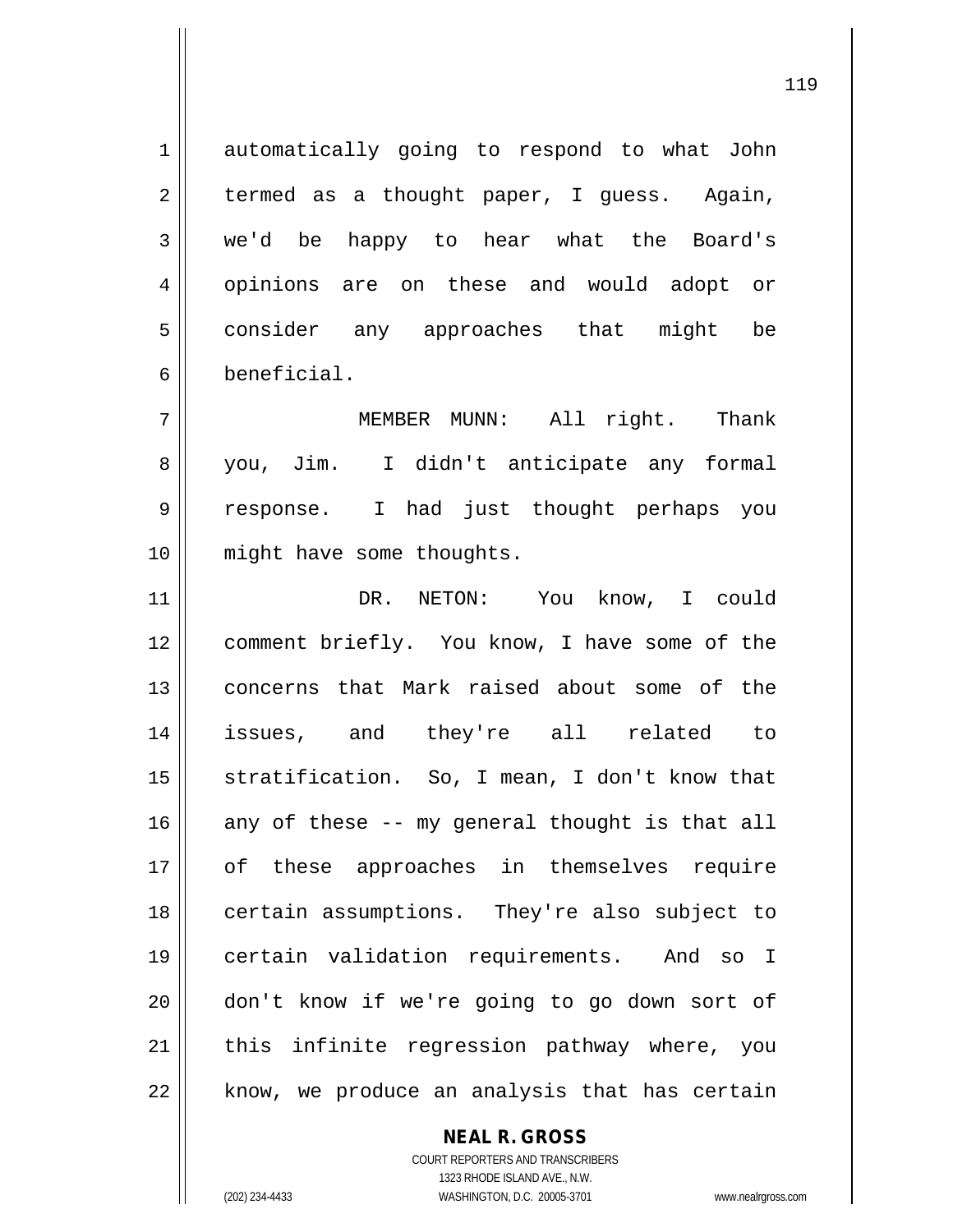1 || inherent assumptions again that says well that  $2 \parallel$  supports our model. Well, how valid are those 3 | assumptions? You know, you keep kind of going 4 on and on down this path. So I'm not sure  $5 \parallel$  that this would provide the weight of the  $6 \parallel$  evidence that the Board is looking for. 7 || MEMBER MUNN: Thank you, Jim. 8 CHAIRMAN ZIEMER: Other comments 9 || from other Board members? 10 MEMBER GRIFFON: I mean, other  $11$  | than I would ask if before the next meeting if 12 Jim could possibly give some thought to the 13 Mallinckrodt or other data sets, you know, 14 || that I just discussed, whether the utility of  $15$  using that - - those to sort of test the 16 model. 17 And then, Jim, I would also take 18 you up on your offer. If you can provide; I'm 19 || sure they're in the site research database, 20 || but those other references regarding the 21 Source term. You mentioned that there was 22 | other references.

> COURT REPORTERS AND TRANSCRIBERS 1323 RHODE ISLAND AVE., N.W. (202) 234-4433 WASHINGTON, D.C. 20005-3701 www.nealrgross.com

**NEAL R. GROSS**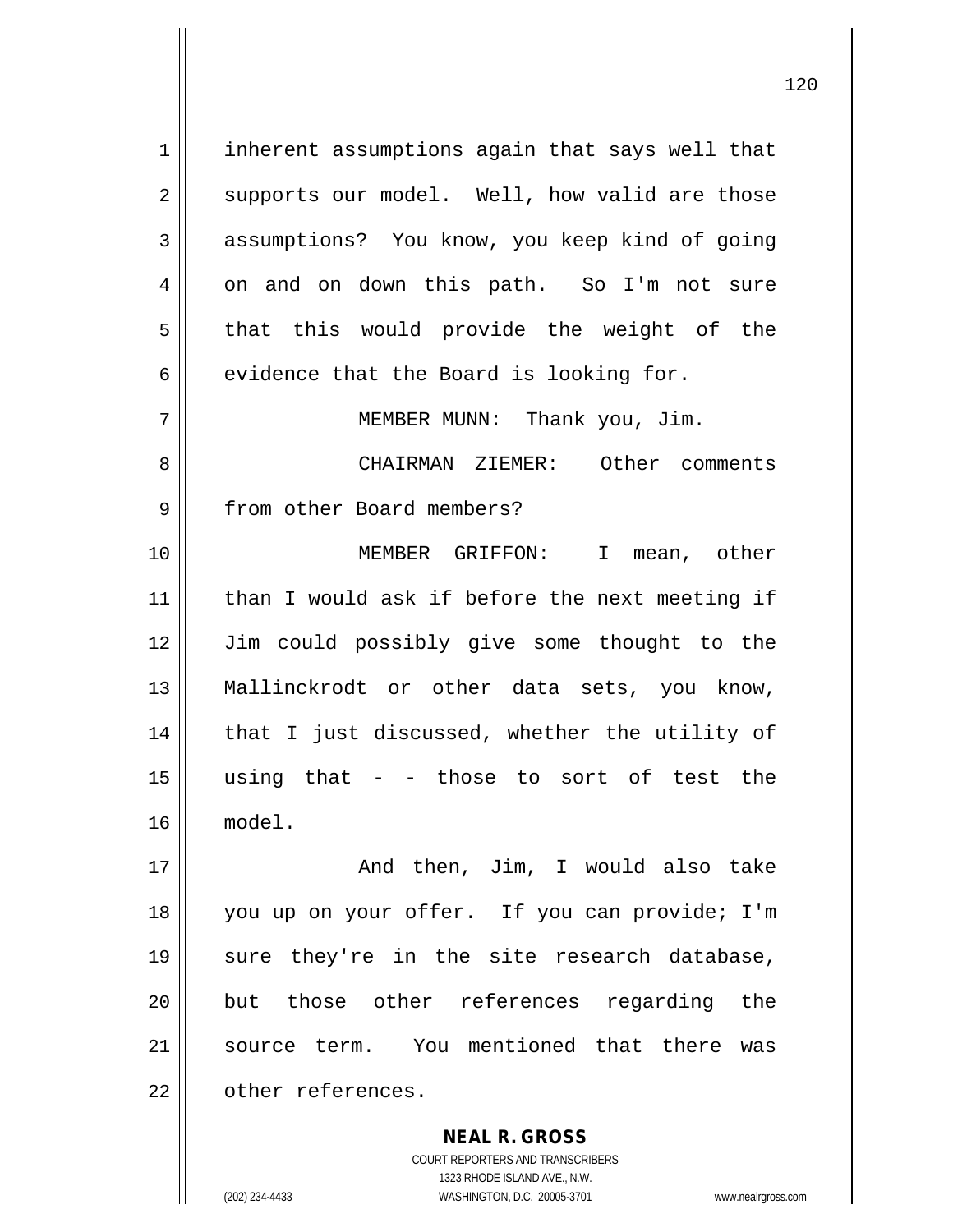| 1  | DR. NETON: Right, Tom Tomes I                                                                    |
|----|--------------------------------------------------------------------------------------------------|
| 2  | don't think is on the call, but he's since                                                       |
| 3  | found a number of other documents on that.                                                       |
| 4  | MEMBER GRIFFON: Okay. If you can                                                                 |
| 5  | just, you know -                                                                                 |
| 6  | DR. NETON: Yes, we could                                                                         |
| 7  | certainly do that.                                                                               |
| 8  | MEMBER GRIFFON: Yes, that would                                                                  |
| 9  | be great.                                                                                        |
| 10 | CHAIRMAN ZIEMER: Okay. So the                                                                    |
| 11 | action will be, number one, that NIOSH will                                                      |
| 12 | provide the additional documentation, provide                                                    |
| 13 | that to Mark particularly to look at and maybe                                                   |
| 14 | copy the rest of us on that information as                                                       |
| 15 | well. And I haven't heard from the Board any                                                     |
| 16 | sort of overwhelming desire to have NIOSH                                                        |
| 17 | respond to the SC&A ideas.                                                                       |
| 18 | Board members, would you like                                                                    |
| 19 | NIOSH to at least give a preliminary critique                                                    |
| 20 | of whether they believe any of these things                                                      |
| 21 | are worth following up? Not that they would                                                      |
| 22 | actually do it, but they obviously have looked                                                   |
|    | <b>NEAL R. GROSS</b>                                                                             |
|    | COURT REPORTERS AND TRANSCRIBERS                                                                 |
|    | 1323 RHODE ISLAND AVE., N.W.<br>(202) 234-4433<br>WASHINGTON, D.C. 20005-3701<br>www.nealrgross. |
|    |                                                                                                  |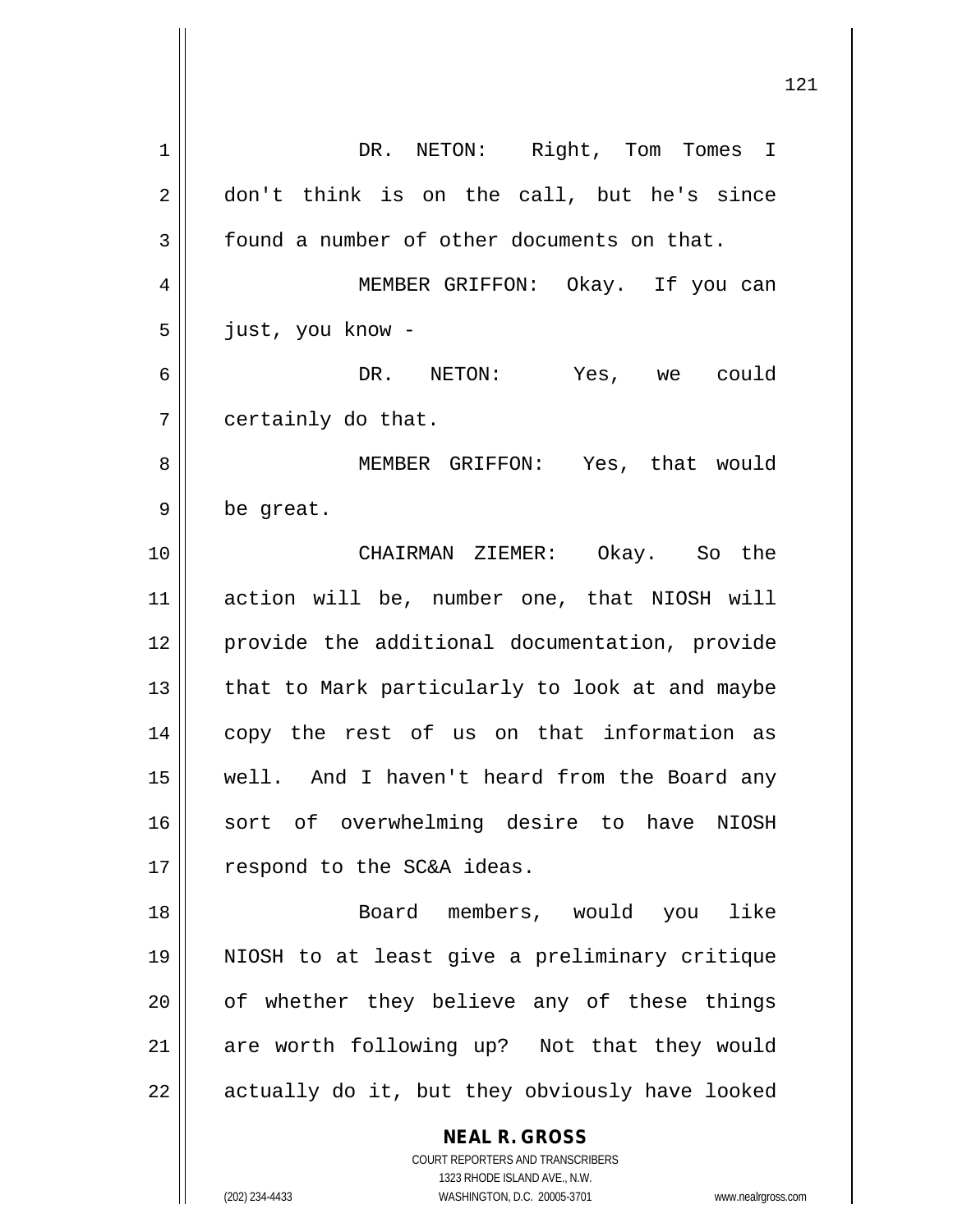**NEAL R. GROSS** COURT REPORTERS AND TRANSCRIBERS 1323 RHODE ISLAND AVE., N.W. 1 || at them. Do you want them to give their 2 | thoughts on these at the October meeting? 3 MEMBER MUNN: This is Wanda. My 4 || initial thought is it should not be necessary  $5 \parallel$  as long as we're meeting the desires that Mark 6 has expressed and that Dr. Melius has 7 expressed in the past. If their desires for 8 further instruction and further examination 9 || have been met then there does not appear to be 10 any reason to request specific response to all 11 || of these issues. I would request that the 12 information would be sent to at least the work 13 || group members at the same time, even though 14 the work group has not been functioning in 15 | recent months. 16 CHAIRMAN ZIEMER: Yes. And I 17 || suggest that we send it to the whole Board 18 because the issue has moved up from the work 19 || group level to the Board level in any event. 20 MEMBER MUNN: Correct. 21 CHAIRMAN ZIEMER: So, we're 22 || considering this as a full Board at this

(202) 234-4433 WASHINGTON, D.C. 20005-3701 www.nealrgross.com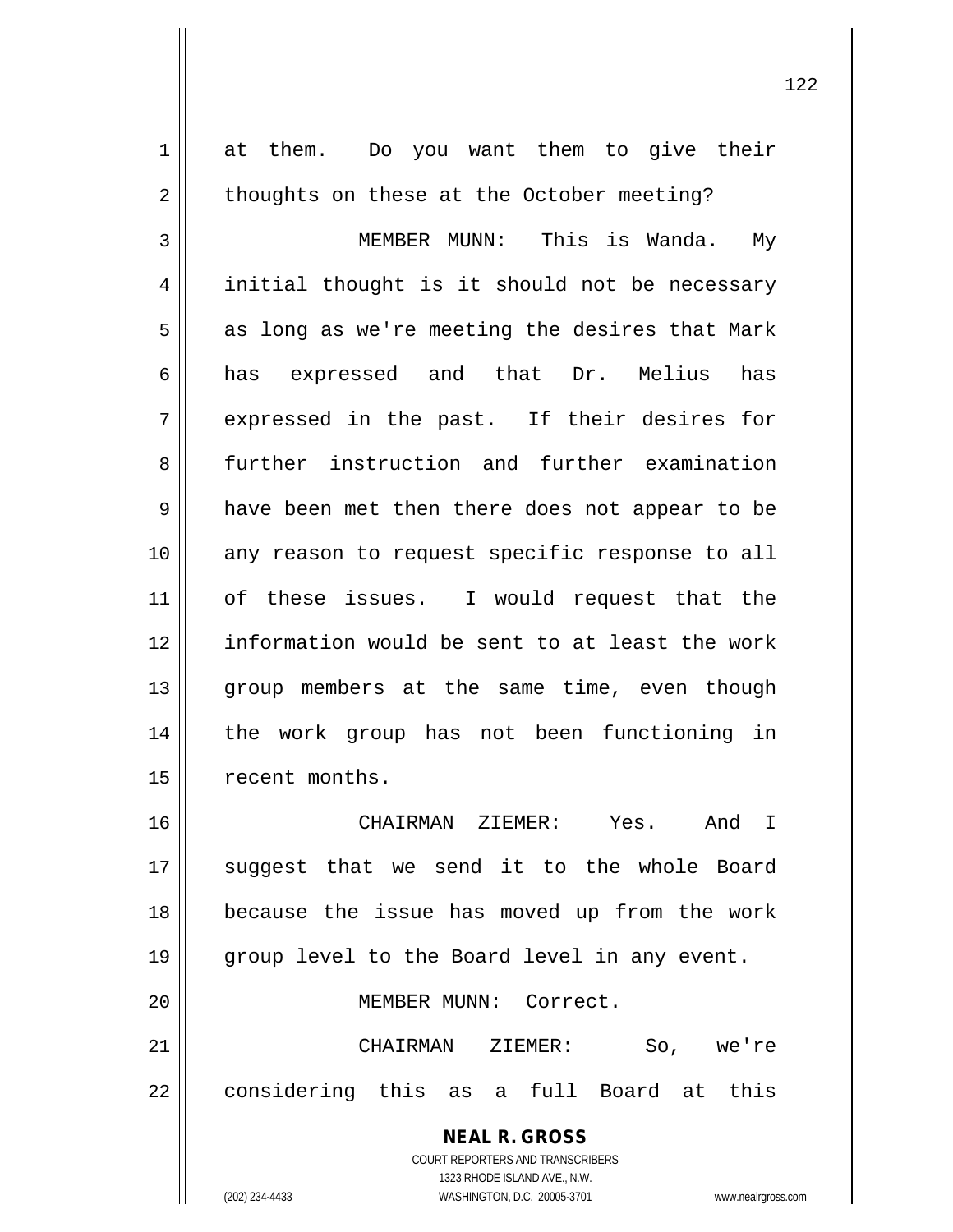| $\mathbf 1$ | point. So I think it's appropriate that only   |
|-------------|------------------------------------------------|
| 2           | the work group be informed but others as well. |
| 3           | MEMBER GRIFFON: Paul, this is                  |
| 4           | Mark.                                          |
| 5           | CHAIRMAN ZIEMER: Yes, Mark?                    |
| 6           | MEMBER GRIFFON: I have a slightly              |
| 7           | different view on that than Wanda, especially  |
| 8           | option 3. My concern is that I may have -      |
| 9           | CHAIRMAN ZIEMER: You're talking                |
| 10          | about strategy 3?                              |
| 11          | MEMBER GRIFFON: I'm sorry,                     |
| 12          | strategy 3, yes. See, that one to me sort of   |
| 13          | possibly dovetails with the whole notion of    |
| 14          | Mallinckrodt data, really looking at the       |
| 15          | variability and how the model accounts for     |
| 16          | that variation. But I think it was actually    |
| 17          | slightly different than that. And I must say   |
| 18          | that, you know, a couple of the strategies I   |
| 19          | felt, as Jim just said, that, you know, we     |
| 20          | would be going down a possible path to         |
| 21          | recreate some of those theoretical thought     |
| 22          | pieces there that we'd almost be questioning,  |
|             |                                                |

**NEAL R. GROSS** COURT REPORTERS AND TRANSCRIBERS 1323 RHODE ISLAND AVE., N.W. (202) 234-4433 WASHINGTON, D.C. 20005-3701 www.nealrgross.com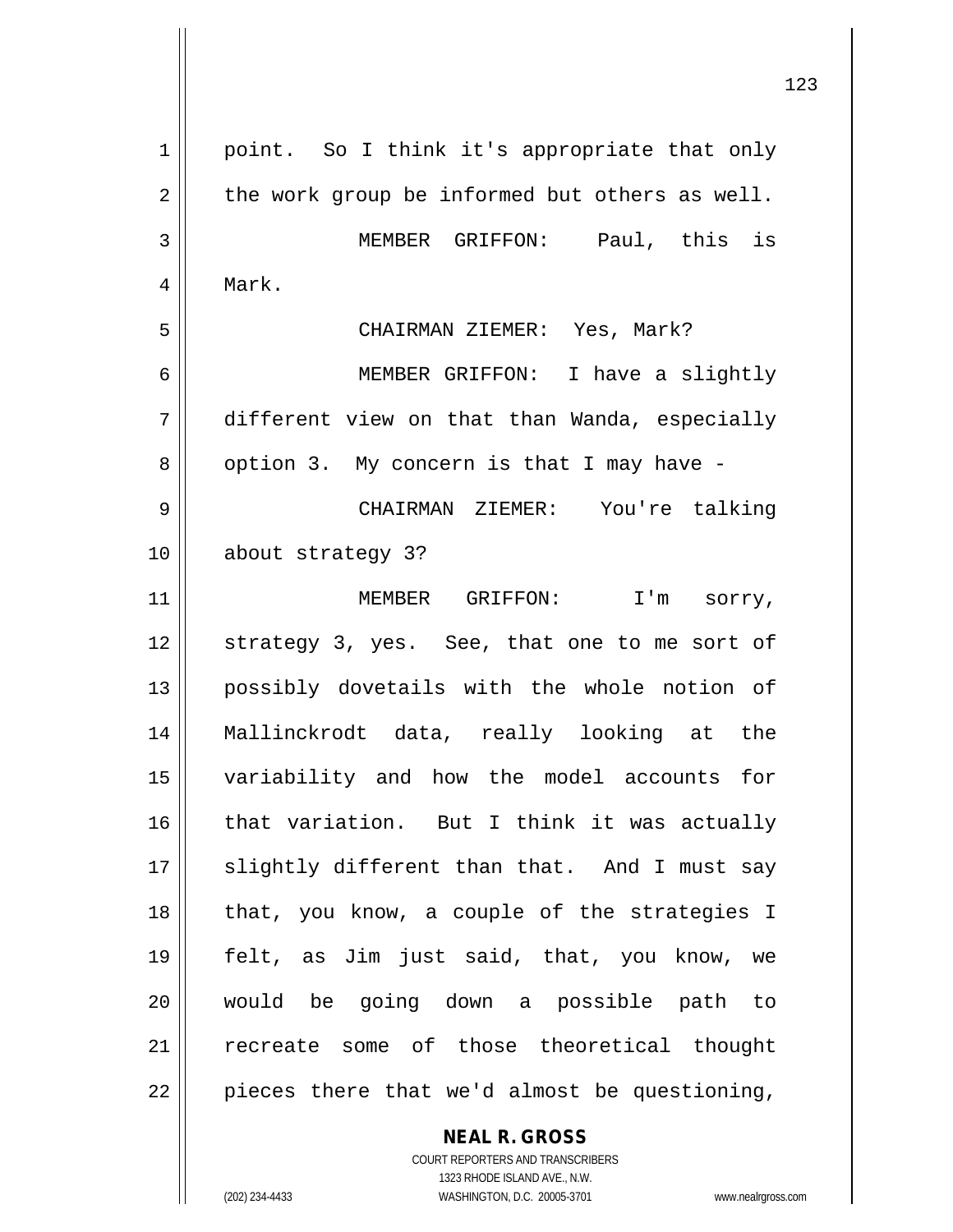**NEAL R. GROSS** COURT REPORTERS AND TRANSCRIBERS 1323 RHODE ISLAND AVE., N.W. 1 | whether, you know, our assumptions on those 2 || were erroneous. But option 3 stood out a 3 | little to me that it might have some merit.  $4 \parallel$  But I would like to maybe have NIOSH at least  $5 \parallel$  -- I don't know that I'm looking -- you know, 6 my thought is I don't need a written 7 assessment of these strategies, but rather 8 || just, you know, maybe be prepared to give us a 9 quick response on the strategies laid out by 10 SC&A and maybe pay particular attention to  $11$  | number 3. That would be my hope. 12 CHAIRMAN ZIEMER: Other Board 13 members? 14 (No response.) 15 CHAIRMAN ZIEMER: I mean, at this 16 || point I think I certainly would support Mark 17 in that. 18 Jim Neton, if NIOSH is able to 19 give a -- we're not asking in-depth studies, 20 || but give their sort of reaction to these 21 ideas, and particularly focus on the third  $22$   $\parallel$  strategy as to whether that is something that

(202) 234-4433 WASHINGTON, D.C. 20005-3701 www.nealrgross.com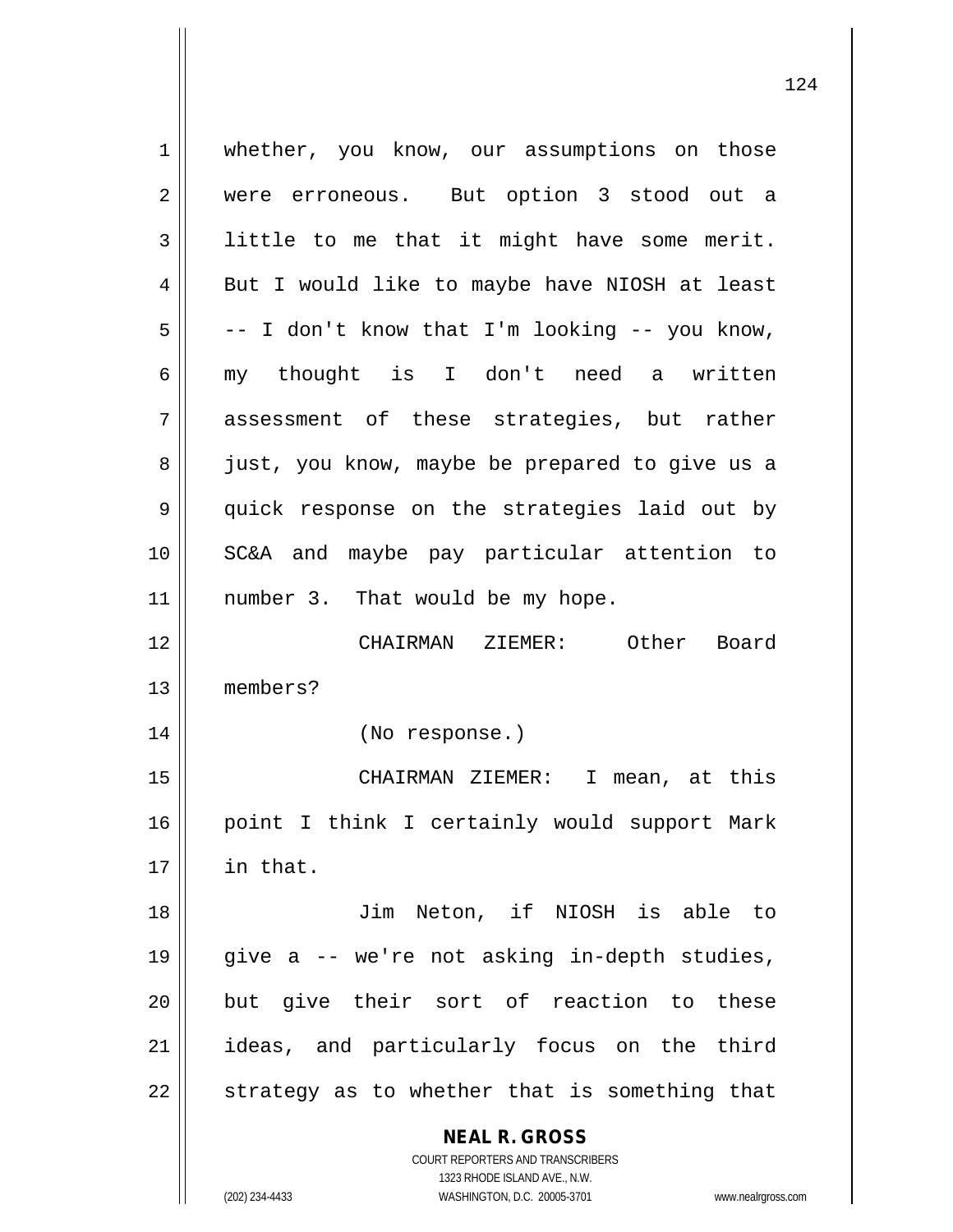1 | would be of any help or doable.

2 DR. NETON: Yes, this is Jim. I  $3 \parallel$  have to admit of all the strategies, three was 4 something which I think we kind of 5 | communicated a little differently to the Board 6 || in previous discussions. And that was the  $7 \parallel$  fact that, you know, we don't have -- clearly 8 || strategy 3 calls for finding data that was 9 contemporary. We don't have that. But we 10 have a lot of data that was taken in phosphate 11 plants at a later date, and we do have 12 distributions available. And on top of that, 13 || I think it's as important to look not only at 14 || the variability but the relative magnitude of  $15$  | the values. If one consistently sees values 16 || that are approaching an order of magnitude 17 lower than what we're assigning at Blockson, 18 || even though it's in a different time frame, 19 one has to wonder then could the ventilation 20 || rates, which is driving most of this, have 21 been more than an order of magnitude greater 22 d to account for those differences? That's sort

**NEAL R. GROSS**

COURT REPORTERS AND TRANSCRIBERS 1323 RHODE ISLAND AVE., N.W. (202) 234-4433 WASHINGTON, D.C. 20005-3701 www.nealrgross.com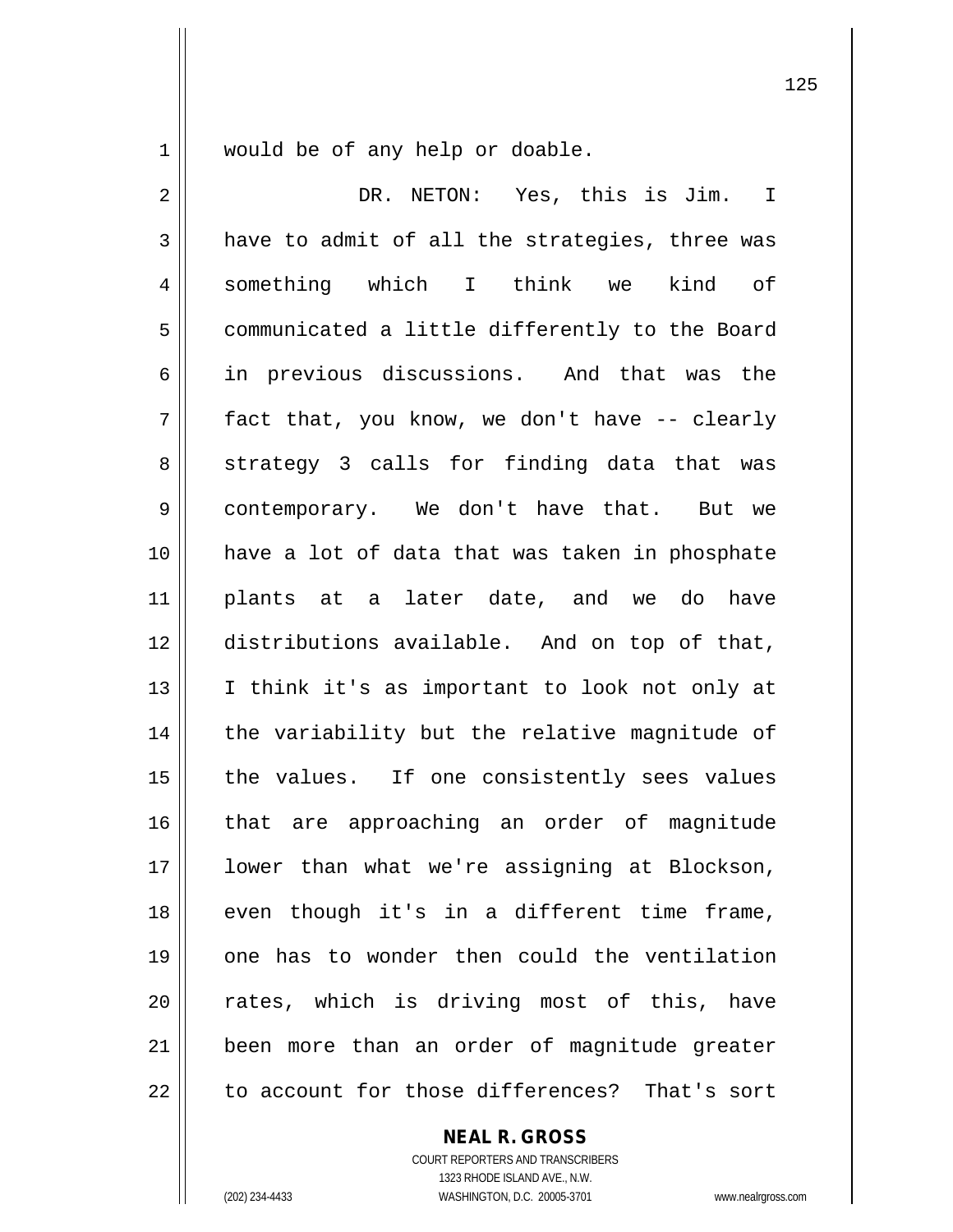**NEAL R. GROSS** COURT REPORTERS AND TRANSCRIBERS 1 | of where I feel a weight of the evidence  $2 \parallel$  argument starts to make sense. 3 CHAIRMAN ZIEMER: Yes. 4 MEMBER GRIFFON: And, Jim, maybe  $5 \parallel$  if you could -- yes, I mean --6 DR. NETON: I'd be happy to put 7 || something together like that. 8 MEMBER GRIFFON: That would be  $9 \parallel$  good. 10 CHAIRMAN ZIEMER: I think that 11 would be helpful. 12 MEMBER GRIFFON: -- interested in 13 | looking at that both ways. 14 DR. NETON: That I think we've 15 already tried to communicate. Maybe it's not 16 | been, you know, succinct in a single document, 17 || but that sort of argument. In addition to the 18 fact that Mallinckrodt may not be a good 19 || surrogate, but given the source term was maybe 20 1,000 times more concentrated radium, you  $21$  know, I think that the model would probably 22 || over predict the radon concentration in

1323 RHODE ISLAND AVE., N.W.

(202) 234-4433 WASHINGTON, D.C. 20005-3701 www.nealrgross.com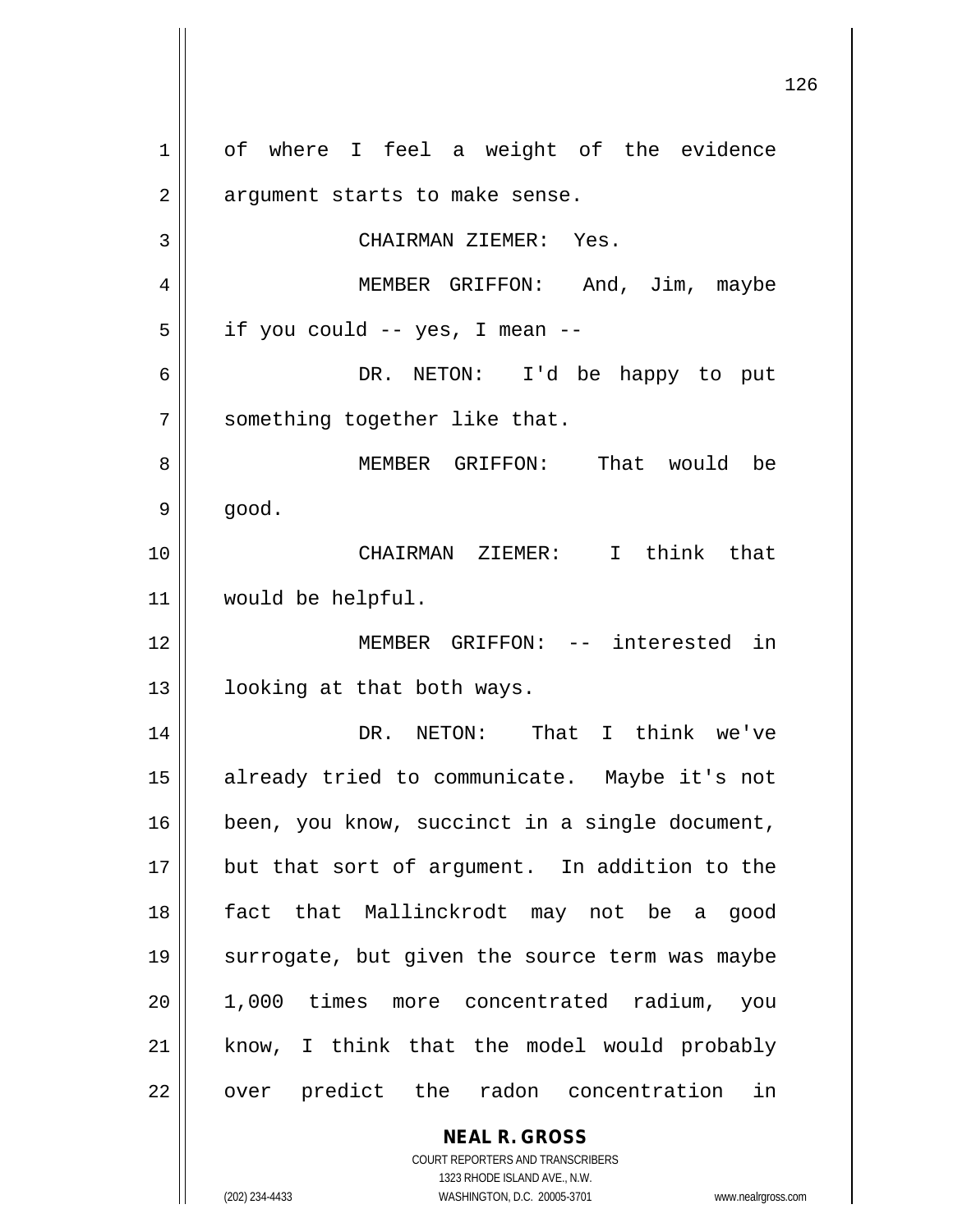127

1 || Mallinckrodt by a considerable margin. You  $2 \parallel$  know, that's something I think that we talked  $3 \parallel$  about.

4 MEMBER GRIFFON: Yes, and that 5 | would be supportive, right.

 DR. NETON: ORAU, and I had mentioned this before, had done a study where  $8 \parallel$  they took and did a time-weighted -- I know  $9 \parallel$  there's a lot of objection to time weighted studies, but at a time-weighted average exposure to workers at Mallinckrodt between -- || the very early years, up to 1956, I believe, 13 and the values were not that different than 14 || the 95th percentile we're using at Blockson. || That, again, to me is sort of a weight of the 16 evidence argument that says, you know, this is 17 a source term much more concentrated and these workers are not receiving time weight exposures approaching -- or very close to, it may be a factor of two, but in the same ballpark, let's say, as what we're assigning **it** at Blockson.

> **NEAL R. GROSS** COURT REPORTERS AND TRANSCRIBERS 1323 RHODE ISLAND AVE., N.W. (202) 234-4433 WASHINGTON, D.C. 20005-3701 www.nealrgross.com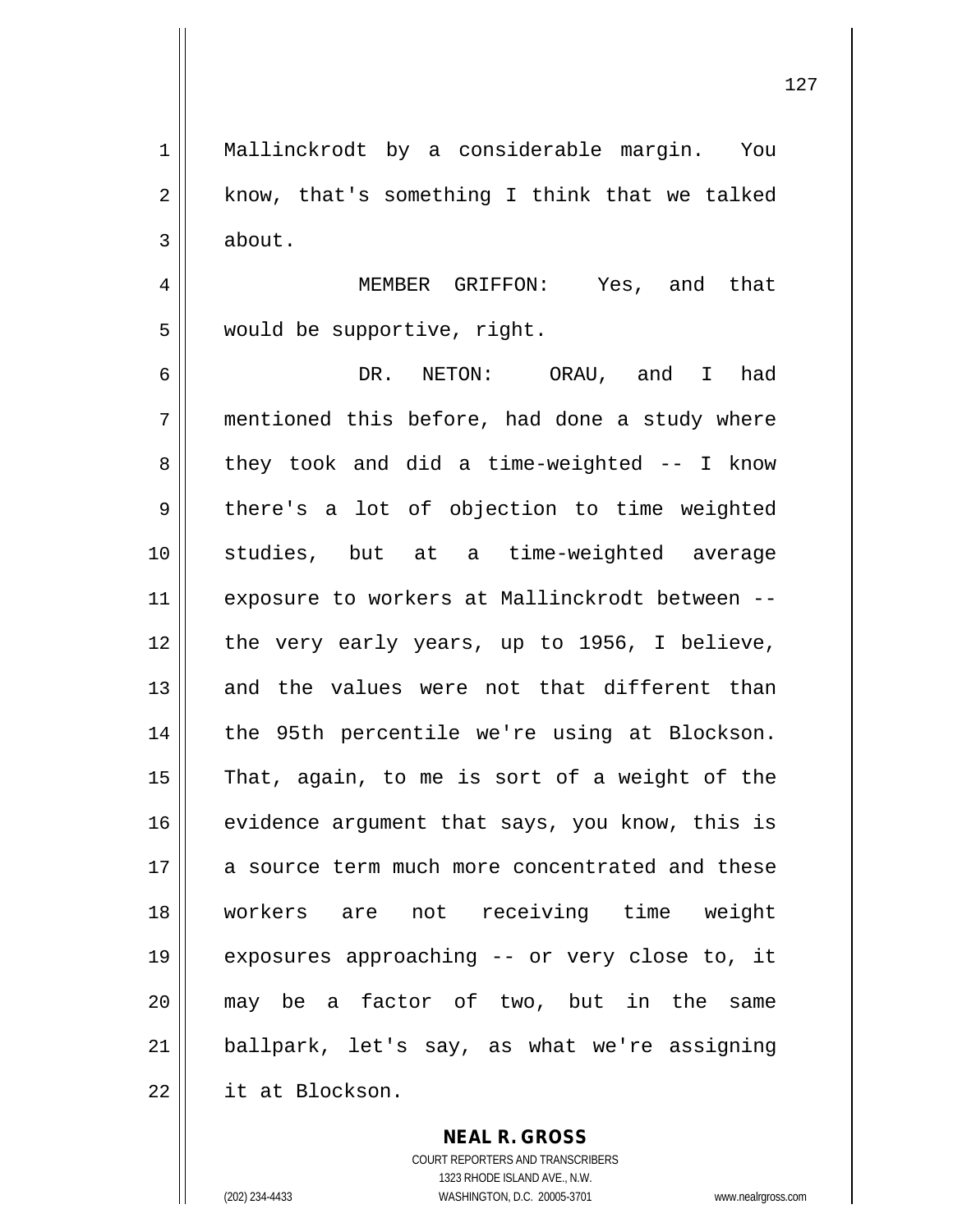**NEAL R. GROSS** COURT REPORTERS AND TRANSCRIBERS 1323 RHODE ISLAND AVE., N.W. (202) 234-4433 WASHINGTON, D.C. 20005-3701 www.nealrgross.com 1 || So we could put some of that  $2 \parallel$  together, you know, maybe in one place. 3 | CHAIRMAN ZIEMER: Thank you, Jim. 4 | Board members, is that agreeable?  $5$  | Any objections to that as a pass forward? We  $6 \parallel$  have two things that NIOSH would do. One is 7 || to provide those references that you referred 8 || to earlier. And then the other would be to 9 || look more closely at strategy 3 and whether or 10 not that can be utilized for addressing the 11 issue of -- well, mainly the stratification 12 issue, but to some extent has some validation 13 | implications as well. 14 || Is that agreeable with everyone? 15 (No response.) 16 CHAIRMAN ZIEMER: I hear no 17 | objections. 18 || Mark, does that --19 MEMBER GRIFFON: That sounds fine. 20 MEMBER SCHOFIELD: Sounds 21 | reasonable. 22 CHAIRMAN ZIEMER: Okay. We'll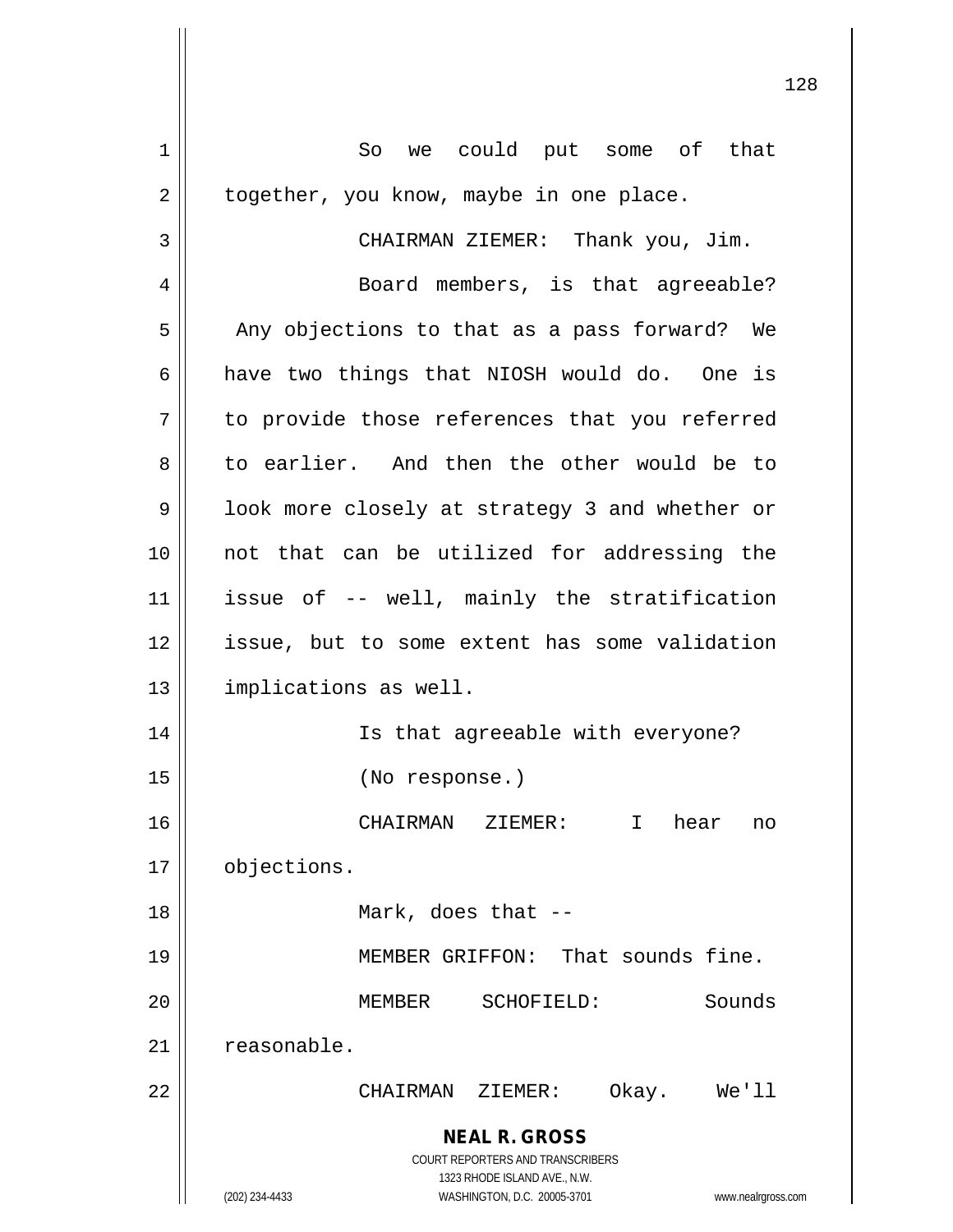**NEAL R. GROSS** COURT REPORTERS AND TRANSCRIBERS 1323 RHODE ISLAND AVE., N.W. (202) 234-4433 WASHINGTON, D.C. 20005-3701 www.nealrgross.com 1 | proceed on that basis then and have a report. And, Ted, if you'll put this on  $3 \parallel$  the agenda for the October meeting as well. MR. KATZ: Absolutely, Dr. Ziemer. CHAIRMAN ZIEMER: Okay. MEMBER GRIFFON: Can I ask one 7 || more thing before we get off the topic? CHAIRMAN ZIEMER: You bet. MEMBER GRIFFON: This is to Jim Neton really. If I have questions on the actual crystal ball model, is there anyone I can turn to at NIOSH, or should I go through you, Jim? I'll certainly cc everyone, but -- DR. NETON: You can start with me. 15 || MEMBER GRIFFON: Okay. DR. NETON: I should be able to answer it. If I can't, I'll track down who can. MEMBER GRIFFON: Okay. Okay. All 20 | right. Thank you. CHAIRMAN ZIEMER: Okay. I think 22 || we're set on that then. Are we?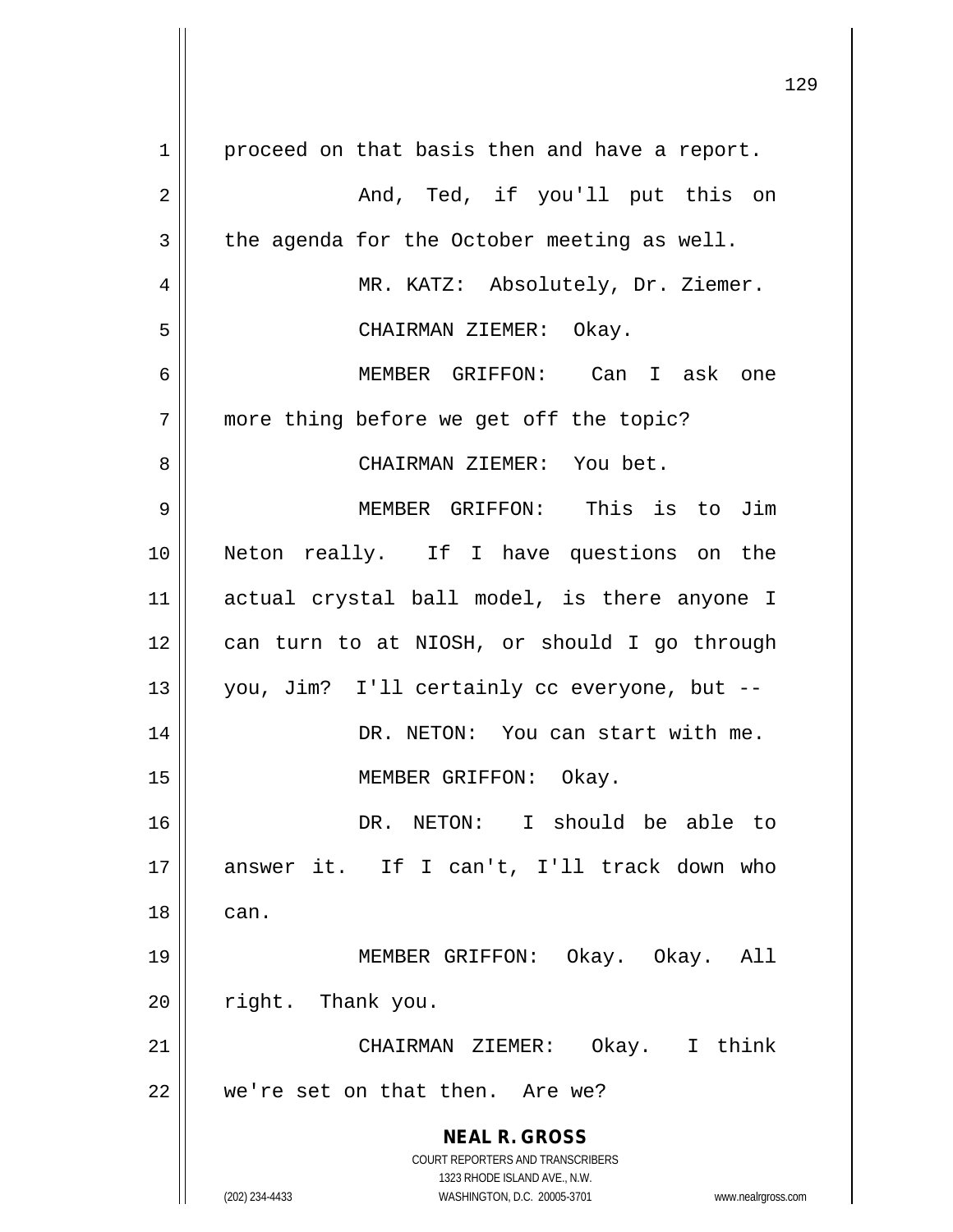**NEAL R. GROSS** COURT REPORTERS AND TRANSCRIBERS 1323 RHODE ISLAND AVE., N.W. (202) 234-4433 WASHINGTON, D.C. 20005-3701 www.nealrgross.com 1 || Ted, you have some final issues 2 | with respect to agenda? 3 MR. KATZ: Yes, Dr. Ziemer, just  $4 \parallel$  one, I think, which is I just would like to 5 || try to confirm, although we're missing a 6 couple of Board members, but I know it from  $7$  || one at least, who is interested for the 8 || Brookhaven, to actually see the facility since 9 we have that SEC coming up and so on. And let 10 me just run through, to make this quick, the 11 people I think have said yes, but I could be 12 wrong on one of these. And then just open it 13 up for someone to correct me on the people I 14 || think have said yes, and also to add in for  $15$  | others that may want to do it but haven't said  $16$  so. 17 || So I believe I have Gen Roessler, 18 Josie Beach, Phil Schofield, Bob, Brad, Wanda 19 and Mark have said yes, I think. Is that 20 ll correct? 21 MEMBER PRESLEY: This is Bob  $22 \parallel$  Presley --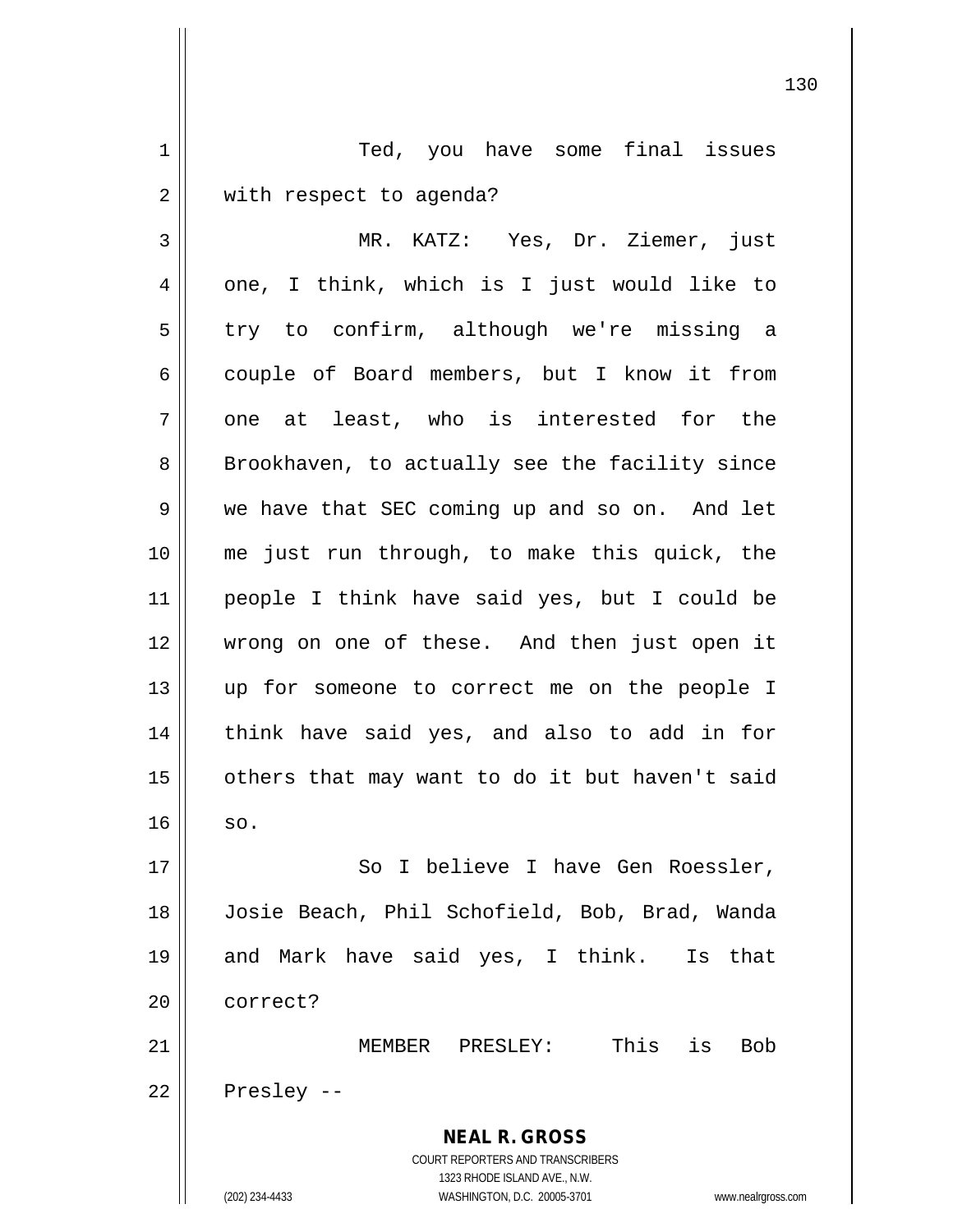**NEAL R. GROSS** COURT REPORTERS AND TRANSCRIBERS 1323 RHODE ISLAND AVE., N.W. (202) 234-4433 WASHINGTON, D.C. 20005-3701 www.nealrgross.com 1 || MEMBER GRIFFON: No, Ted, I can't  $2 \parallel$  do it. 3 || MR. KATZ: Okay. Not Mark. 4 | Sorry. That's right. 5 MEMBER GRIFFON: That's right, not 6 Mark. 7 MEMBER PRESLEY: Hey Ted? 8 CHAIRMAN ZIEMER: Yes, and this is 9 | Ziemer. I indicated to you I have visited 10 || Brookhaven a number of times in the past, so I 11 probably won't go. 12 || MR. KATZ: Right. 13 MEMBER CLAWSON: This is Brad. 14 || That is correct for me. 15 MR. KATZ: Okay. Mike, are you 16 with us on this call? 17 || MEMBER GIBSON: Yes, I'm here. 18 MR. KATZ: This tour which would 19 probably be the Monday afternoon before the 20 || Board meeting, is this something you're  $21$  | thinking you might attend or -22 MEMBER GIBSON: I don't think I'll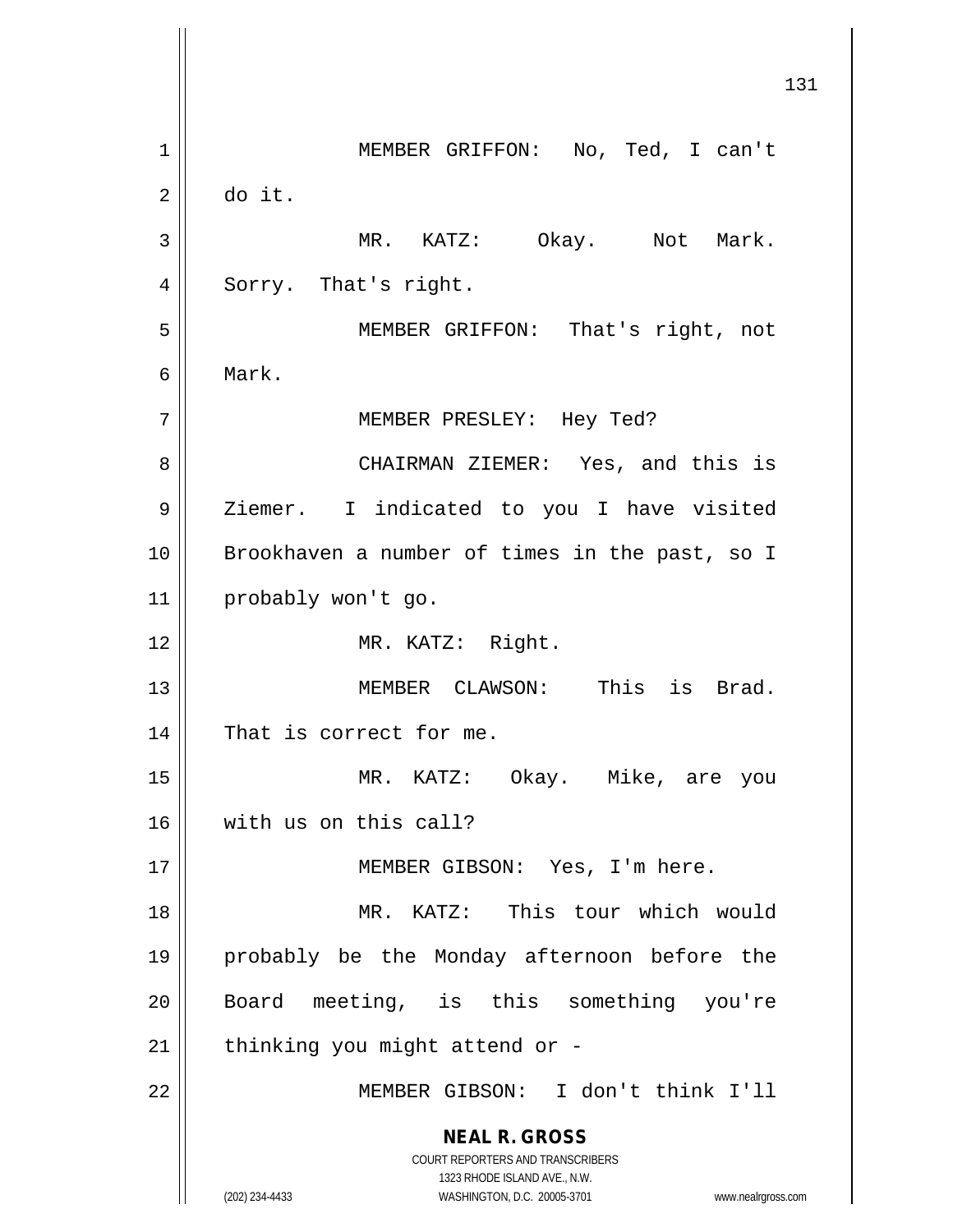**NEAL R. GROSS** COURT REPORTERS AND TRANSCRIBERS 1323 RHODE ISLAND AVE., N.W. (202) 234-4433 WASHINGTON, D.C. 20005-3701 www.nealrgross.com 1 be available. 2 MR. KATZ: Okay. Okay. And I  $3 \parallel$  have no other takers then, I believe. 4 || MEMBER PRESLEY: Hey, Ted? 5 MR. KATZ: Yes? 6 MEMBER PRESLEY: You might ask the  $7 \parallel$  staff. 8 MR. KATZ: No, no, no. That's a 9 || separate thing. I just wanted to get the 10 Board here on this call, but absolutely I've  $11$  opened it. The option is there for the staff 12 to attend, too. And I've already heard from  $13 \parallel$  SC&A. I haven't yet heard from OCAS. 14 CHAIRMAN ZIEMER: Okay. And, Ted, 15 || any other information needed for the Board 16 meeting agenda for October? 17 MR. KATZ: I think we're good, but 18 I will certainly be sending out a draft so 19 || that you can see what's there and can comment,  $20$  || if necessary. And I'll be doing that fairly  $21 \parallel$  soon. 22 CHAIRMAN ZIEMER: Okay. Thank you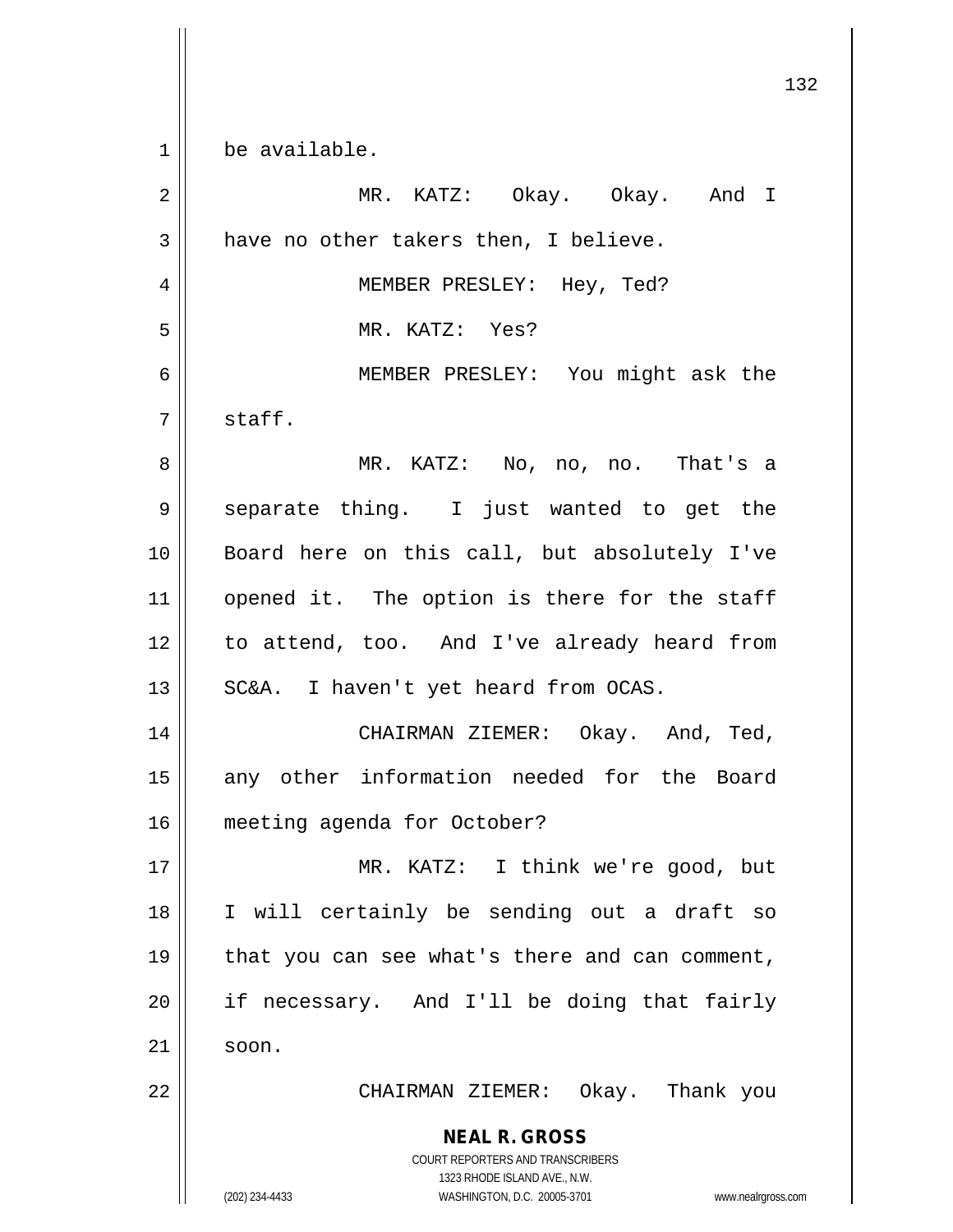| $\overline{2}$ | MEMBER PRESLEY: There's<br>no                                                                                                                                          |
|----------------|------------------------------------------------------------------------------------------------------------------------------------------------------------------------|
| 3              | problem with us coming in early on our rooms,                                                                                                                          |
| 4              | right?                                                                                                                                                                 |
| 5              | MR. KATZ: There will not be.                                                                                                                                           |
| 6              | There may be a problem right this moment, but                                                                                                                          |
| 7              | that will certainly be an option. Otherwise,                                                                                                                           |
| 8              | it of course wouldn't work for particularly                                                                                                                            |
| 9              | folks coming from parts west.                                                                                                                                          |
| 10             | MEMBER PRESLEY: Yes, because I'm                                                                                                                                       |
| 11             | coming in on Sunday.                                                                                                                                                   |
| 12             | MR. KATZ: Right.                                                                                                                                                       |
| 13             | CHAIRMAN ZIEMER: Okay. Thank                                                                                                                                           |
| 14             | you. I believe that concludes our agenda for                                                                                                                           |
| 15             | today. Does anyone else have any additional                                                                                                                            |
| 16             | items they want to raise to us?                                                                                                                                        |
| 17             | (No response.)                                                                                                                                                         |
| 18             | CHAIRMAN ZIEMER: If not, then I                                                                                                                                        |
| 19             | will declare the meeting adjourned. Thank you                                                                                                                          |
| 20             | all very much.                                                                                                                                                         |
| 21             | (Whereupon, the above-entitled                                                                                                                                         |
| 22             | matter went off the record at $1:22$ p.m.)                                                                                                                             |
|                | <b>NEAL R. GROSS</b><br><b>COURT REPORTERS AND TRANSCRIBERS</b><br>1323 RHODE ISLAND AVE., N.W.<br>WASHINGTON, D.C. 20005-3701<br>(202) 234-4433<br>www.nealrgross.com |